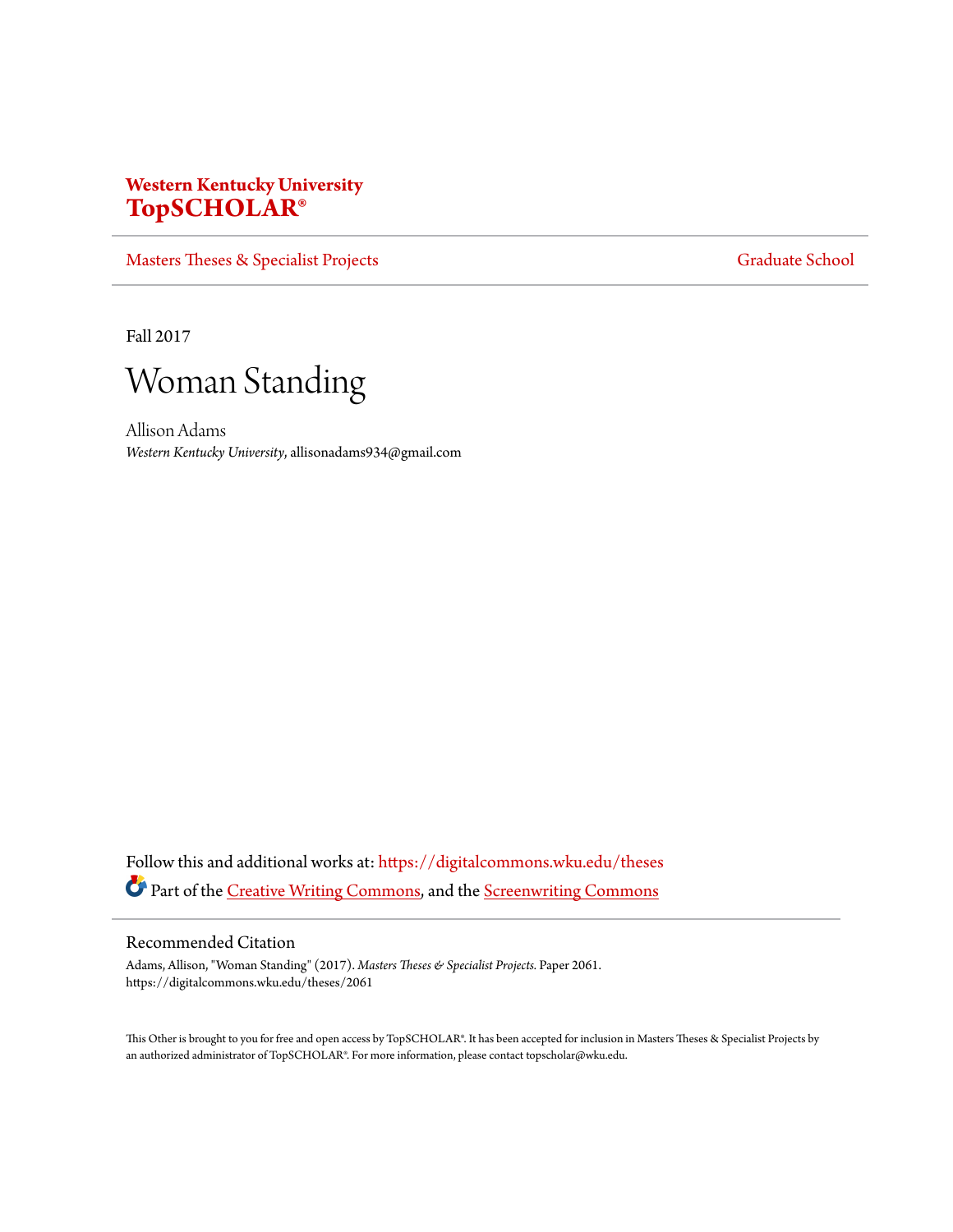# WOMAN STANDING

A Thesis Presented to The Faculty of the Department of English Western Kentucky University Bowling Green, Kentucky

In Partial Fulfillment Of the Requirements of the Degree Master of Fine Arts

> Allison Adams December 2017 By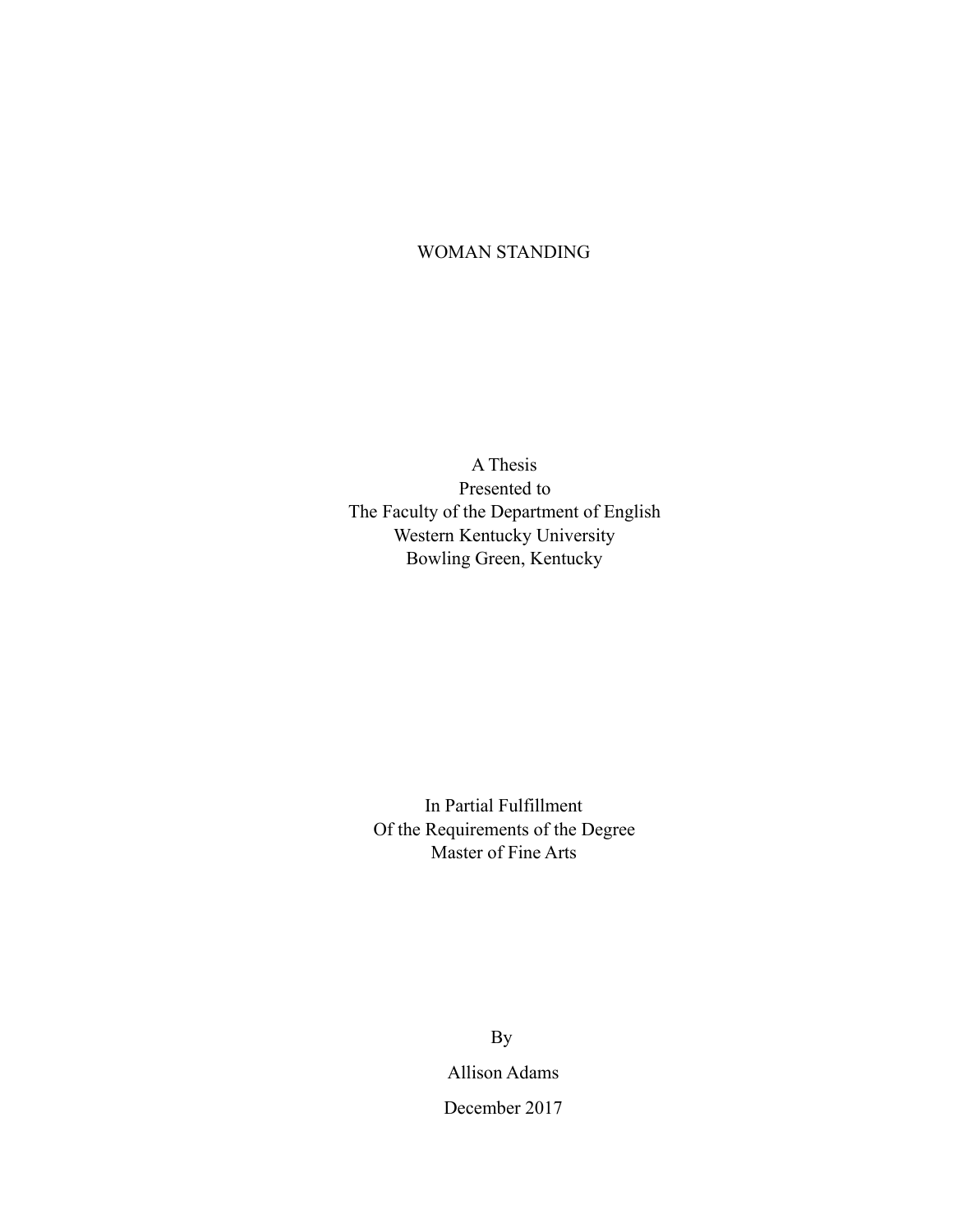# WOMAN STANDING

 $\Box$  $\mathcal{L}$  $|0$ Date Recommended David Bell, Director of Thesis Rebbecca Brown **Jessieg Folk** 

Dean, Graduate School

Date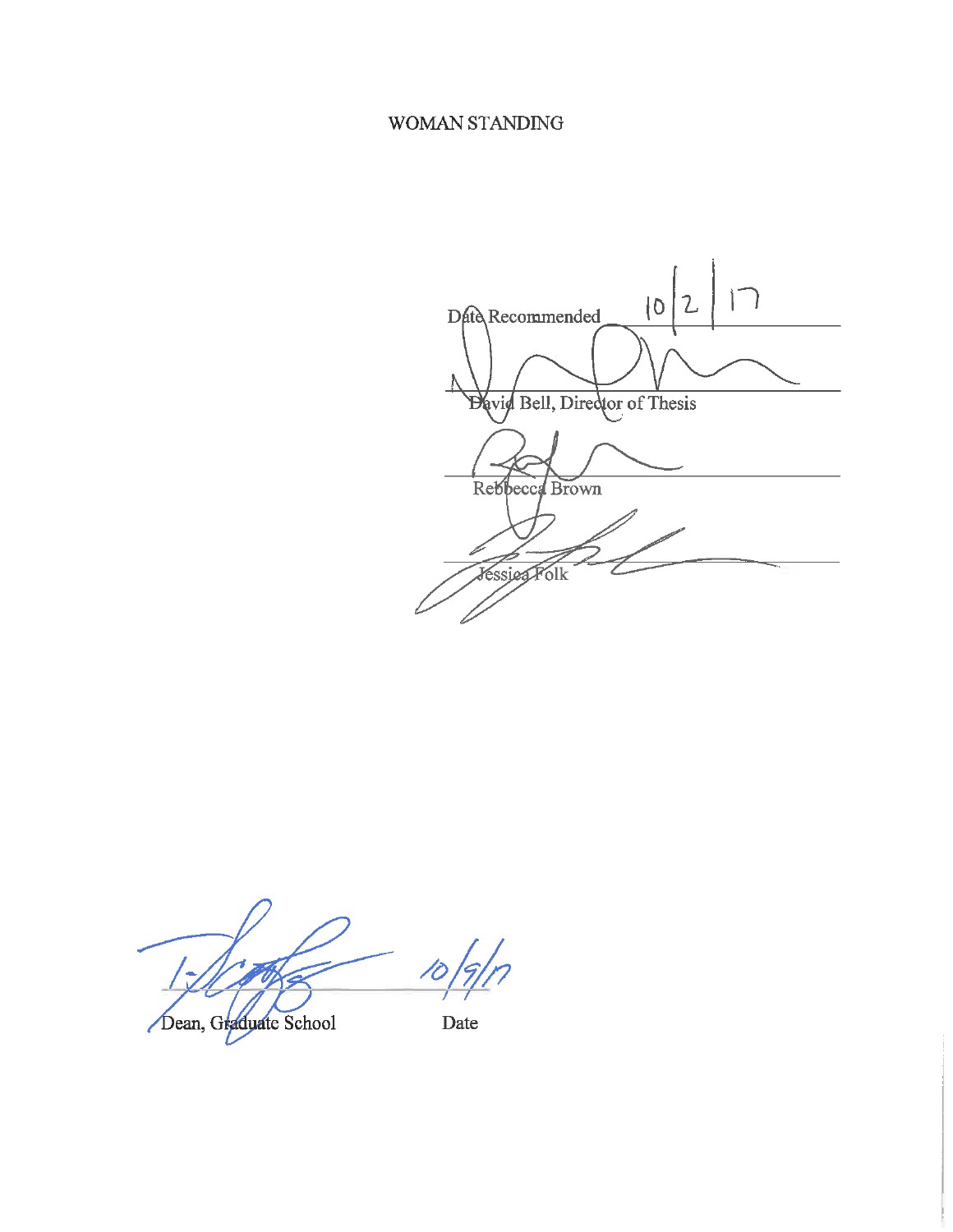# ACKNOWLEDGEMENTS

Thank you to all that made this thesis possible:

i. Dr. David Bell

- ii. Dr. Rebbecca Brown
- iii. Jessica Folk
- iv. Dr. Rob Hale
- v. Lena Ziegler
- vi. Erin Slaughter
- vii. Clinton Craig
- viii. William Hollis
- ix. The Adams Family
- x. Zsanelle Lalani
- xi. William Arnold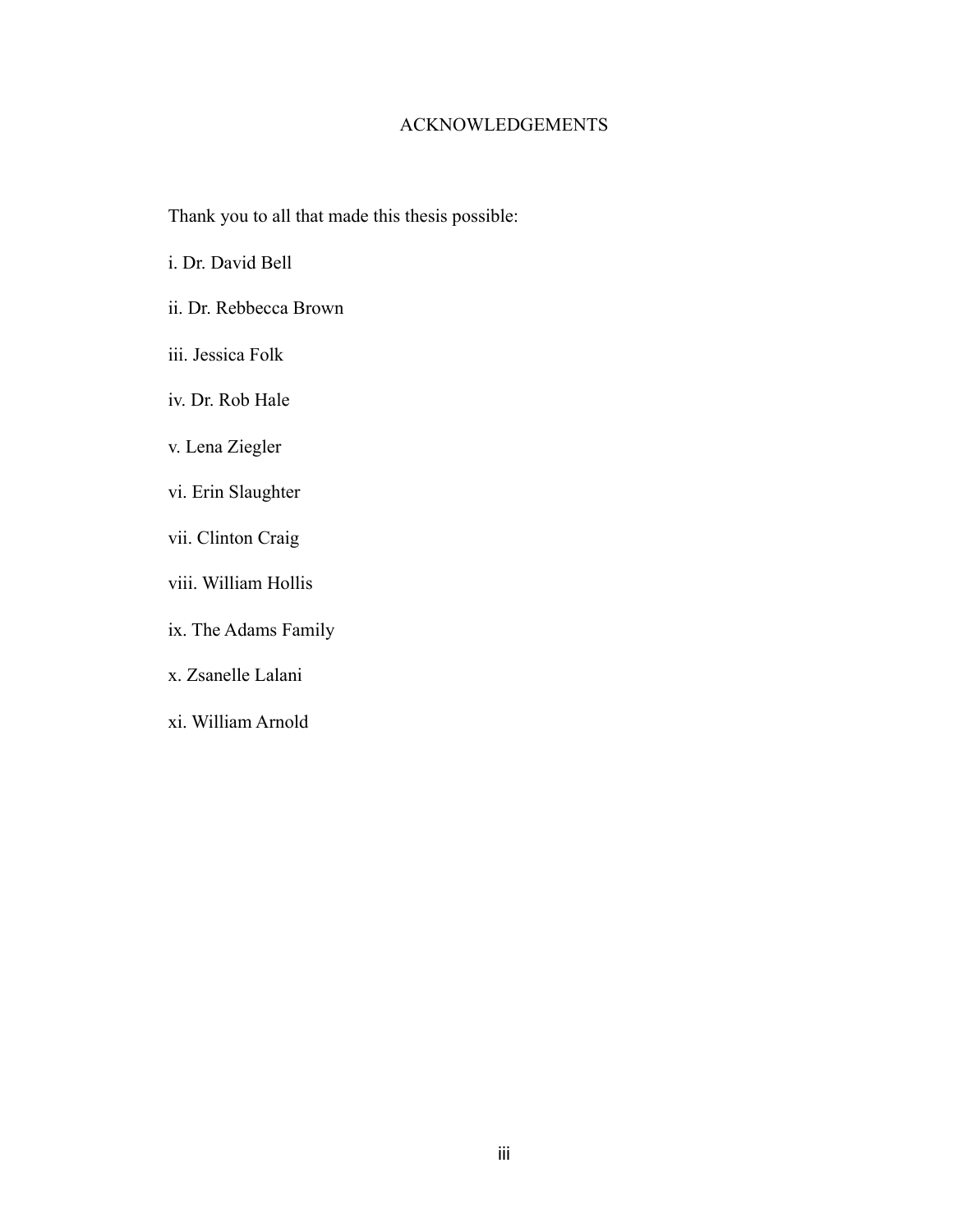# **CONTENTS**

| <b>Introduction/Context: Standing Still</b> |  |
|---------------------------------------------|--|
| Woman Standing                              |  |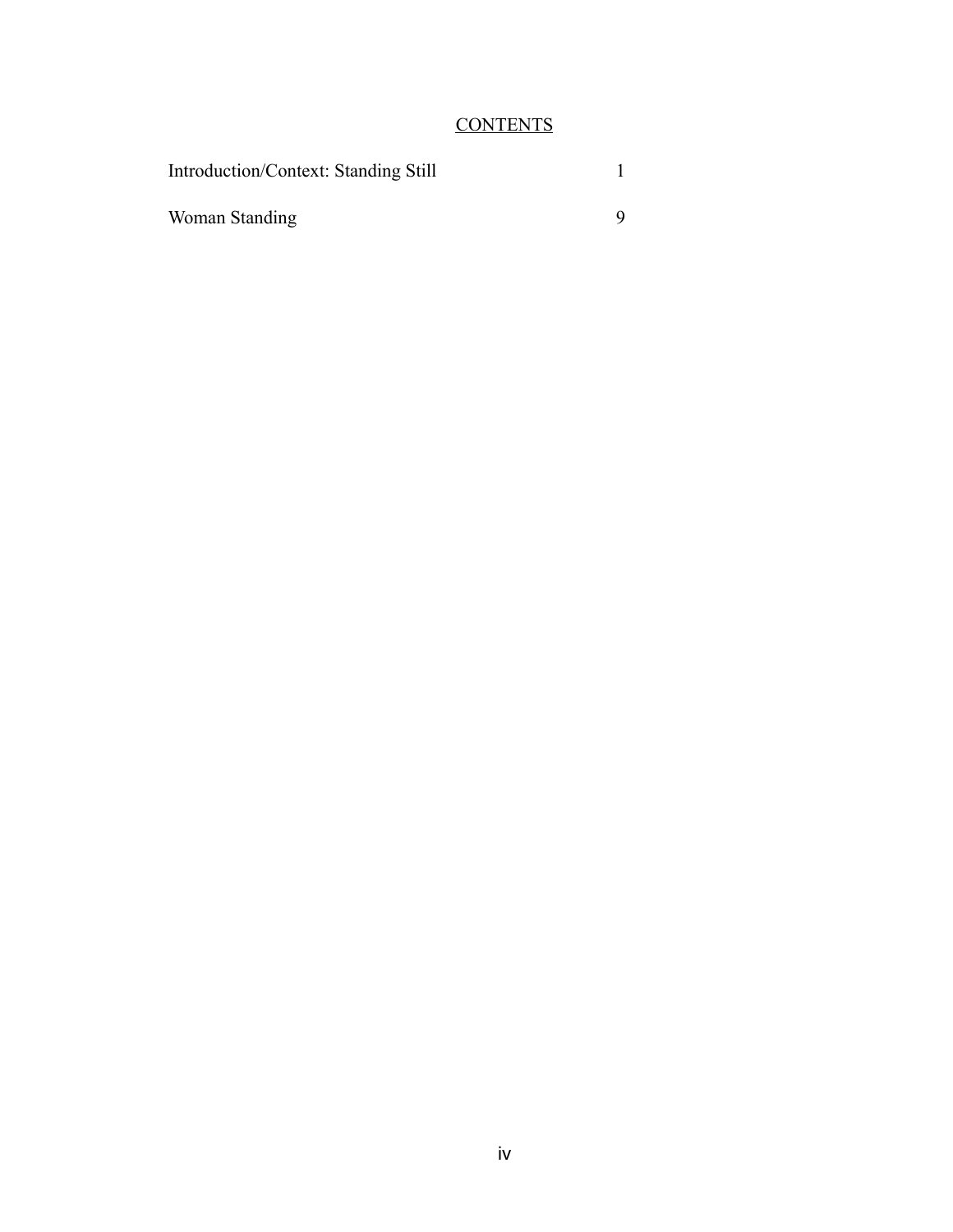# WOMAN STANDING

| <b>Allison Adams</b>                                                            | December 2017                                                                              | 126 Pages                   |  |
|---------------------------------------------------------------------------------|--------------------------------------------------------------------------------------------|-----------------------------|--|
| Directed by: David Bell, Rebecca Brown, and Jessica Folk                        |                                                                                            |                             |  |
| Department of English                                                           |                                                                                            | Western Kentucky University |  |
| This is a feature-length screenplay following Farren Cane, a young woman living |                                                                                            |                             |  |
|                                                                                 | in a rural Appalachian town, as she struggles with the intersections of gender, class, and |                             |  |

the tension between her own ambition and her familial obligation.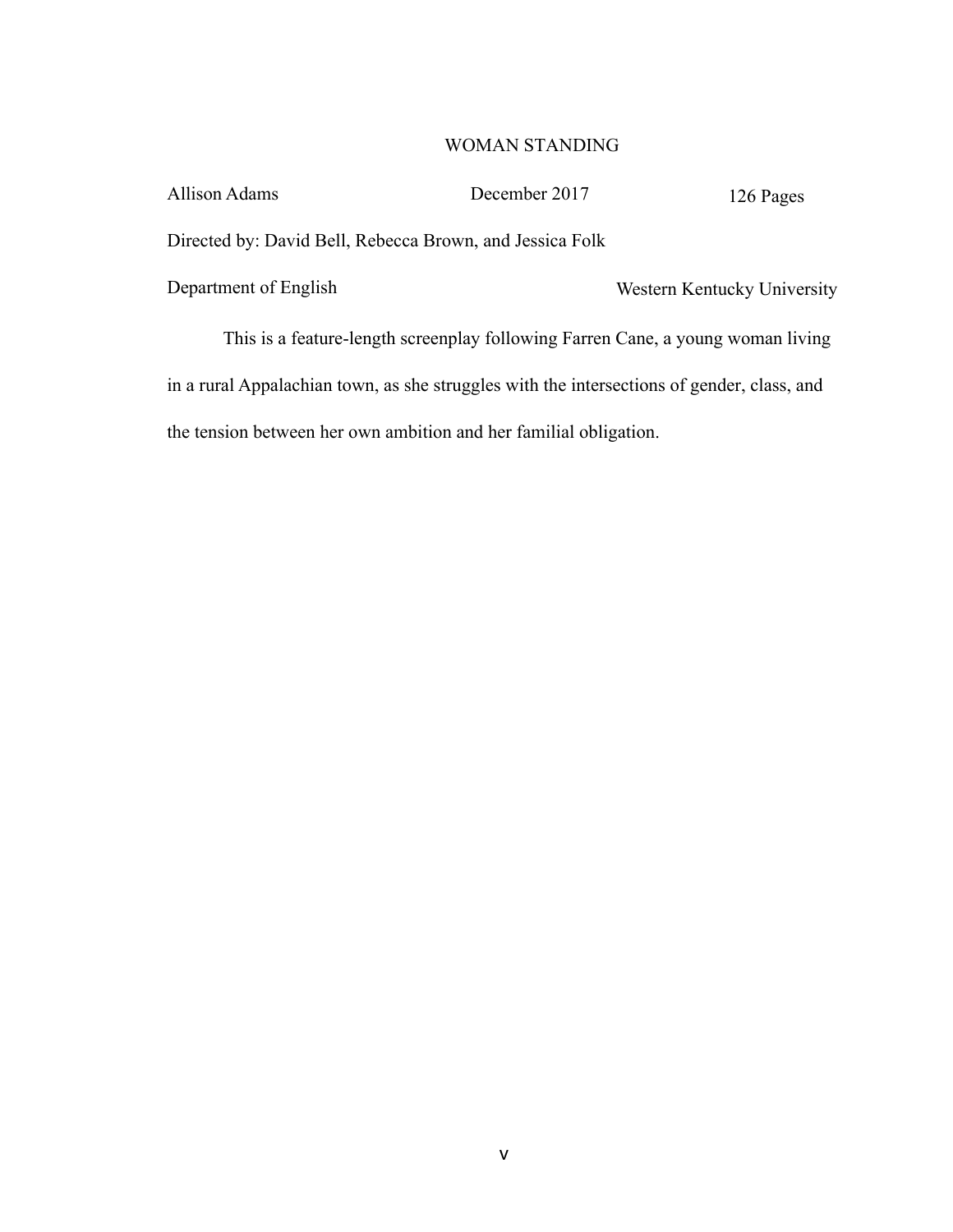# [ACADEMIC/CONTEXT ESSAY]

# STANDING STILL: A COMPANION

 The following is the culmination of my two years spent in the town of Bowling Green, Kentucky:

# i. OUTSIDE OUTSIDERS

*"Our interest in maps of places we've never been, and may never go, is evidence of our curiosity not only about where others live but about how they live, and how we would live* 

*if we were among them" (Turchi 157)* 

I never identified as a product of Southern California until I made the trip east.

Over the past two years, I have had the following conversation so frequently I feel comfortable quoting it now verbatim:

"Where are you from originally?"

"California."

"Really?! What part?"

"Southern. I grew up in Orange County, and then spent some time in L.A."

"Wow. (laughs) Why would you ever want to come to Kentucky?"

The conversation would then progress to the explanation that I had moved for graduate school, that yes, I was experiencing culture shock, yes, I missed California and "real" Mexican food, and then the inevitable:

"You must hate it here. Are you planning on moving back when you're done?"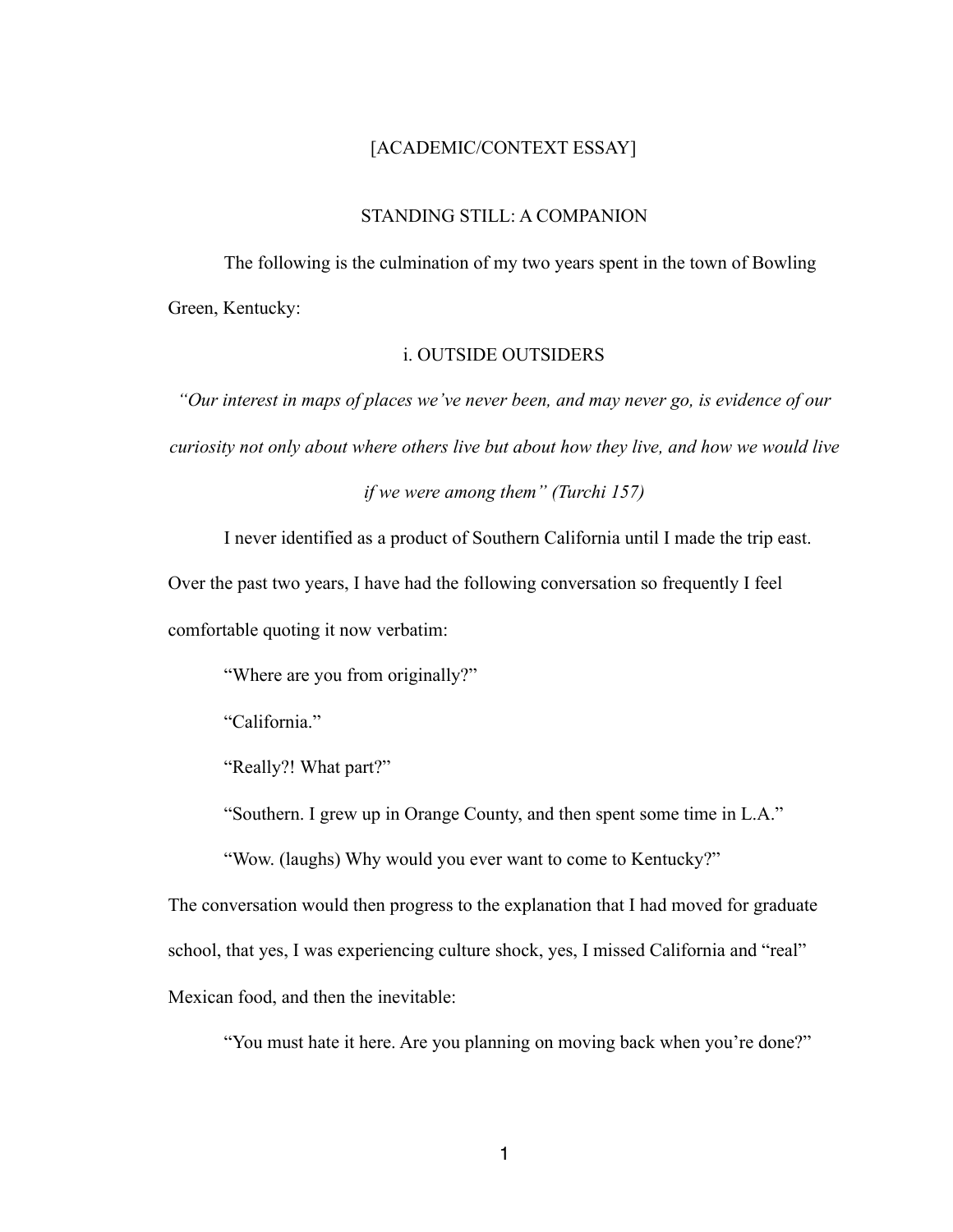These conversations always unsettled me. I couldn't pinpoint why, but out of them grew a deep desire to write about Kentucky. I had two years dedicated to writing this thesis. Two years two timezones away from every person I knew. Two years completely surrounded by a culture I knew literally nothing about. So, I wanted to take this time and delve headfirst into Kentucky culture. I began spending weekends exploring small Appalachian mountain towns, driving north to Louisville, and west toward Trigg. I didn't have a story or a character, just the setting of Kentucky. Somehow, I felt that if I could make Kentucky familiar to me, if I could spend the time and get to know this culture that felt so polaropposite to everything that I knew, I would begin to bridge some gap between here and there.

# ii. ALCHEMY AND CALIFORNIA DREAMING

*"The idea of transformation is based on the theory that all metals are made from the same basic matter and grow within the crust of the earth like a giant tree or* 

# *plant" (Abraham 86)*

 During my first semester of graduate school, Dr. Sandra Hughes introduced me to the concept of literary alchemical imagery and its use throughout nineteenth-century American literature. I read the short stories of Nathanial Hawthorne and tracked his use of alchemical imagery as a means of deepening his stories, connecting themes, and showing transformation through the alchemical black, white, and red stages with the ultimate goal being gold. While the concept was technically new to me, I was already unintentionally familiar with the use of alchemical imagery in stories. In his book *Unlocking Harry Potter: Five Keys for the Serious Reader*, John Granger explores J.K.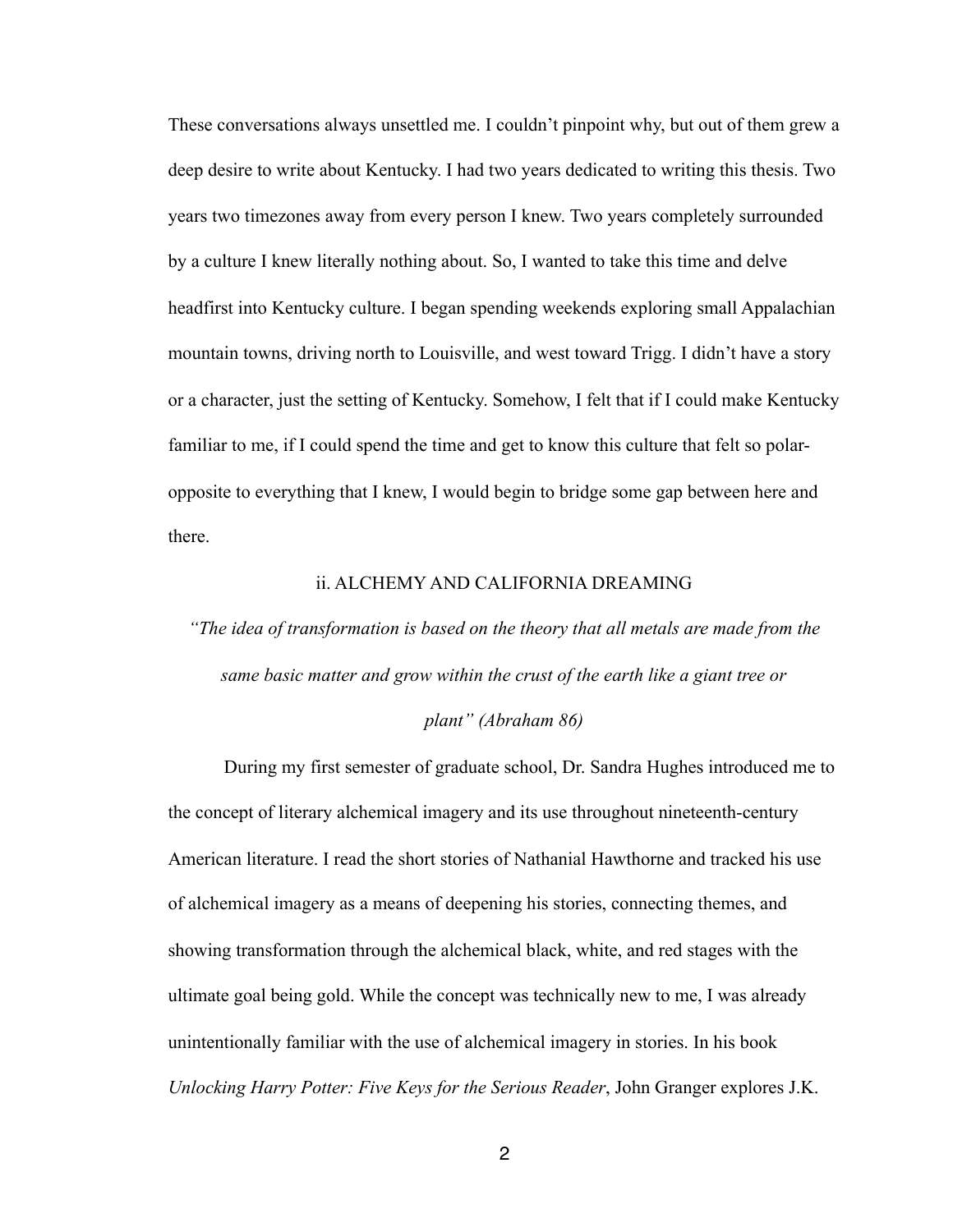Rowling's use of literary alchemy through the seven Harry Potter books. Being a product of the Harry Potter generation, I've read and reread the series more times than I could count, and the idea of bringing a small piece of the magic that Rowling utilized in her writing into my own, was a no-brainer.

 Incorporating alchemical imagery was the first tangible concept I had for this thesis. I still didn't have a character or a narrative, all I had was a setting and now this. With the introduction of alchemy, things quickly started to fall into place. I decided to utilize each act of the script to represent one stage of the alchemical cycle: Black, White, and Red. Kentucky is known for its struggling coal industry and currently heavily involved in the debate over "clean coal" as a means of transforming the state's economy. On the other side of the coin, I was incredibly home-sick for California and, through research, discovered that I was not alone in my longing for the West, specifically California. In the article "Forward into the Past: California and the Contemporary White Southern Imagination", Robert H. Brinkmeyer and Debra Rae Cohen explore the role California plays to Southern people. They discuss a narrative flight pattern toward the West, California in particular, of White Southern literary characters that attempt to make the move west to flee from the history and traditional confinements of their lives (254). Of course, the fact that California is conveniently known as the Golden State only helped spur my desire to incorporate alchemical imagery to my story.

 So, the character of Farren started to develop. Her desire for the elusive California comes not from any specific or thought-out goal, rather it's merely a fantasy that represents a life free from her current confinements.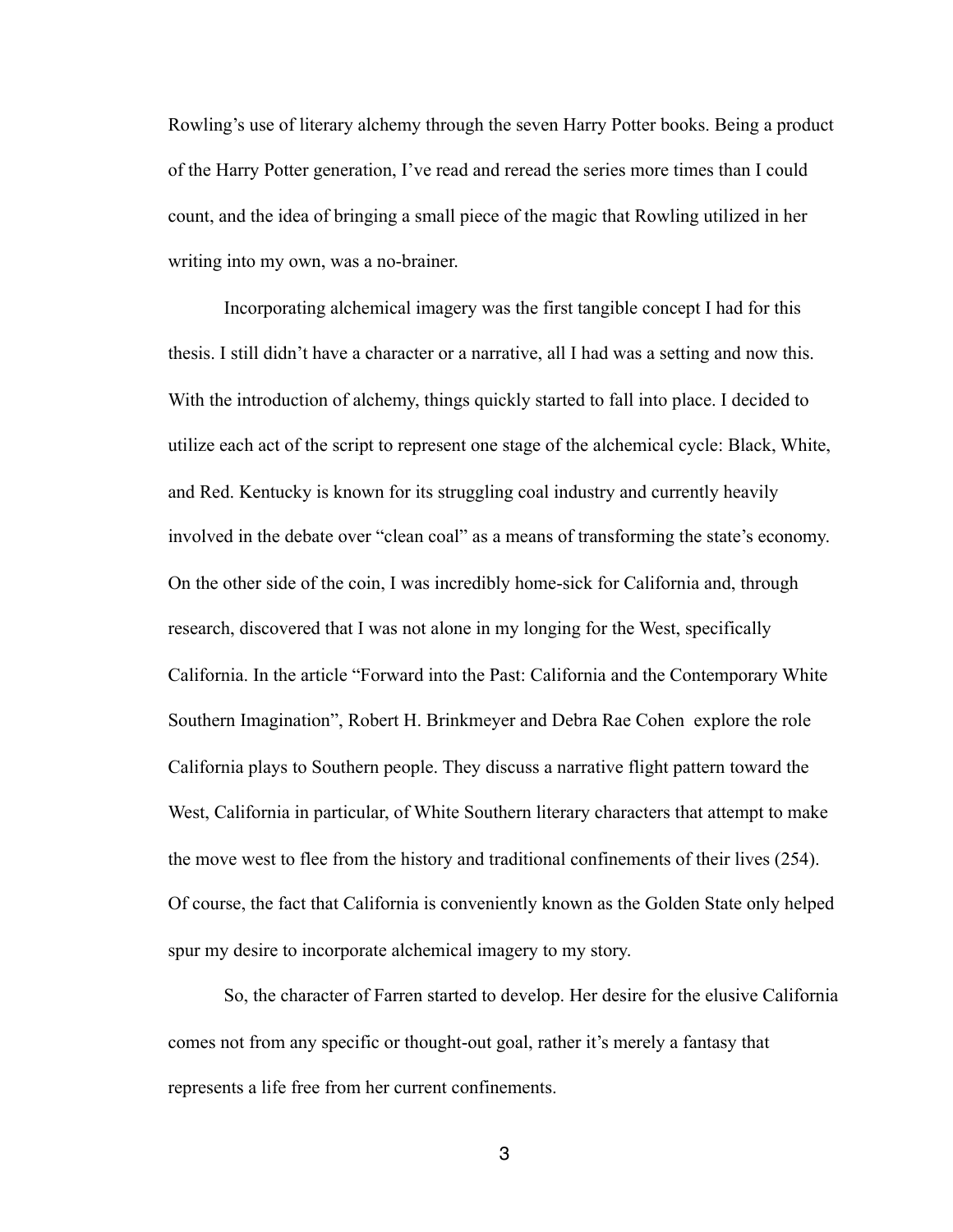## iii. GREY

*"There is an expiration date on blaming your parents for steering you in the wrong directions; the moment you are old enough to take the wheel, responsibility lies with you" (Rowling 20)* 

 I've struggled with grey areas all my life. They make me uncomfortable, they keep me silent. They make me qualify experiences and actions and reactions. Over the course of my time in Kentucky, I came to the realization that every single woman (and some men for that matter) that I had a close friendship with shared some story of assault. Whether it was rape, molestation, or attack, we all had our individual experience with a consent-less trauma. However, what was most unnerving was how long it took for many of us, myself included, to acknowledge these traumas. We would justify them, excuse them, take ownership over fault. I began to question my own agency in my assaults, and then questioned why I felt the need to take on the blame of others actions. So, while I tried to keep the acts clean, I made the actions, wants, and needs of the characters undeniably grey. While all the characters experience some sort of greyed hurt, I know that audiences will have *very* different ideas of "what happened". This isn't to imply that these situations should be up for interpretation, however I am more interested in why there would be different interpretations in the first place.

# iv. SILENCE

Voice and lack of voice speaks for itself.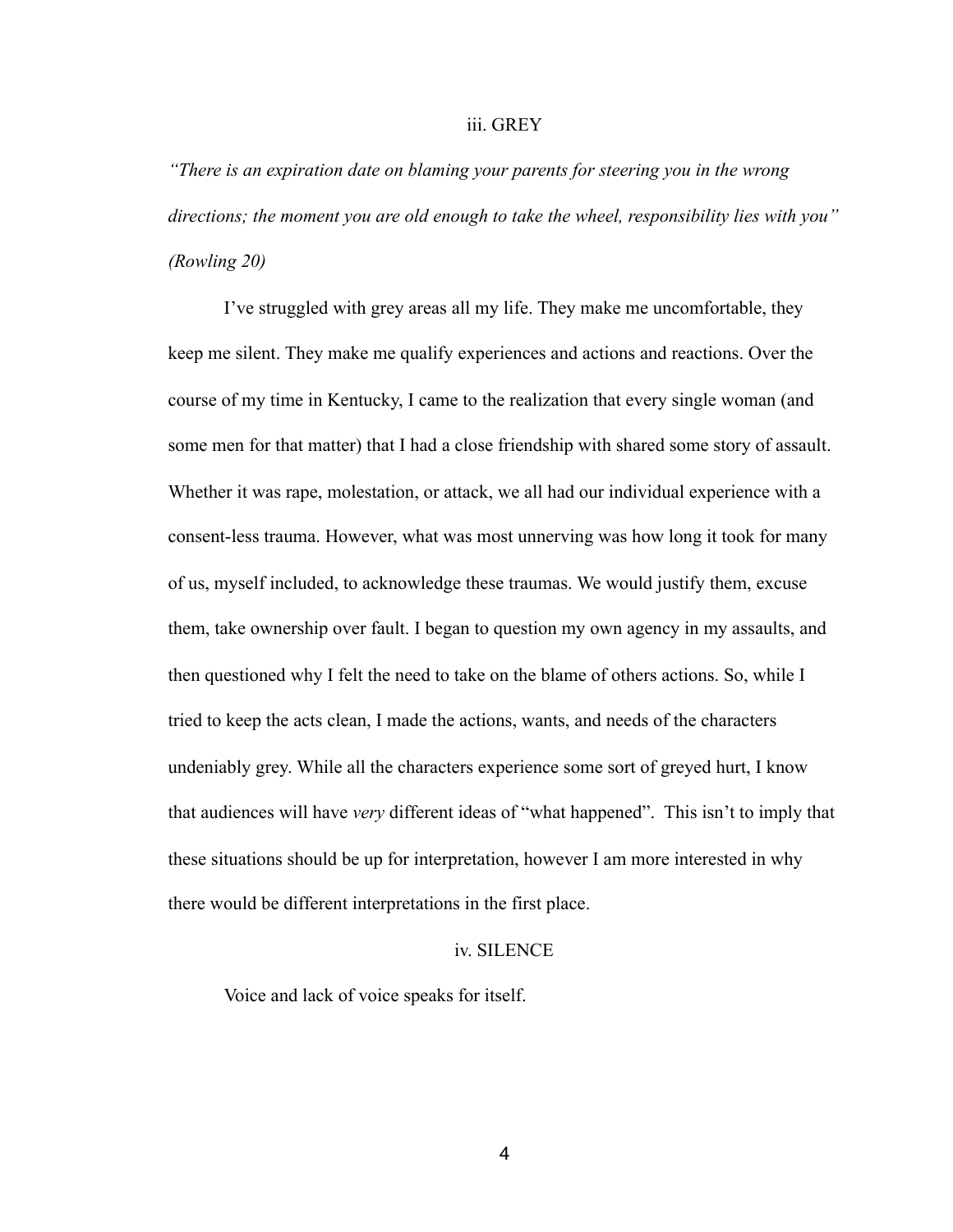#### iv. FORM

# *"Be a mess and be bad for a while you so that you make sure you're investigating all the*

# *possibilities" Kelly Reichardt*

 Like many *many* screenwriters have said before me, screenplays are meant to be seen not read. Which makes writing a screenplay and presenting it as a finished product slightly counterintuitive. Until recently, with the advent of the Internet, screenplays were almost impossible for the average person to get their hands on. If a screenplay was published for the public, it was often for a film that was so critically acclaimed that a fandom demanded the script. And after glancing at a screenplay, it's not hard to see why. Screenplays are awful to read. I say this as someone who has read their fair share of scripts; they suck. Now, I'm sure there's someone somewhere out there who says that they absolutely love to tuck themselves into bed at night with a cup of tea and a good 120 - page drama, but I'm telling you that they're lying. Because screenplays are not a finished product. Because no one would rather look at a blueprint of the Eiffel Tower than see the real thing. Even people who *love* architecture. Even people who draw blueprints for a living. They're only looking at that blueprint to try to communicate to other professionals exactly how to make their visualized dream-building a reality.

 Due to this, screenplays often take an extremely formulaic approach. Blake Snyder's book *Save the Cat,* which is one of the primary texts that aspiring writers turn to, breaks individual plot points down to the page number, so that when you're 55 pages deep into your script and lost, you can flip open Snyder's book to page 70 and find out "Hey, this is where the "Bad Guys Close In" and add the appropriate plot device. Some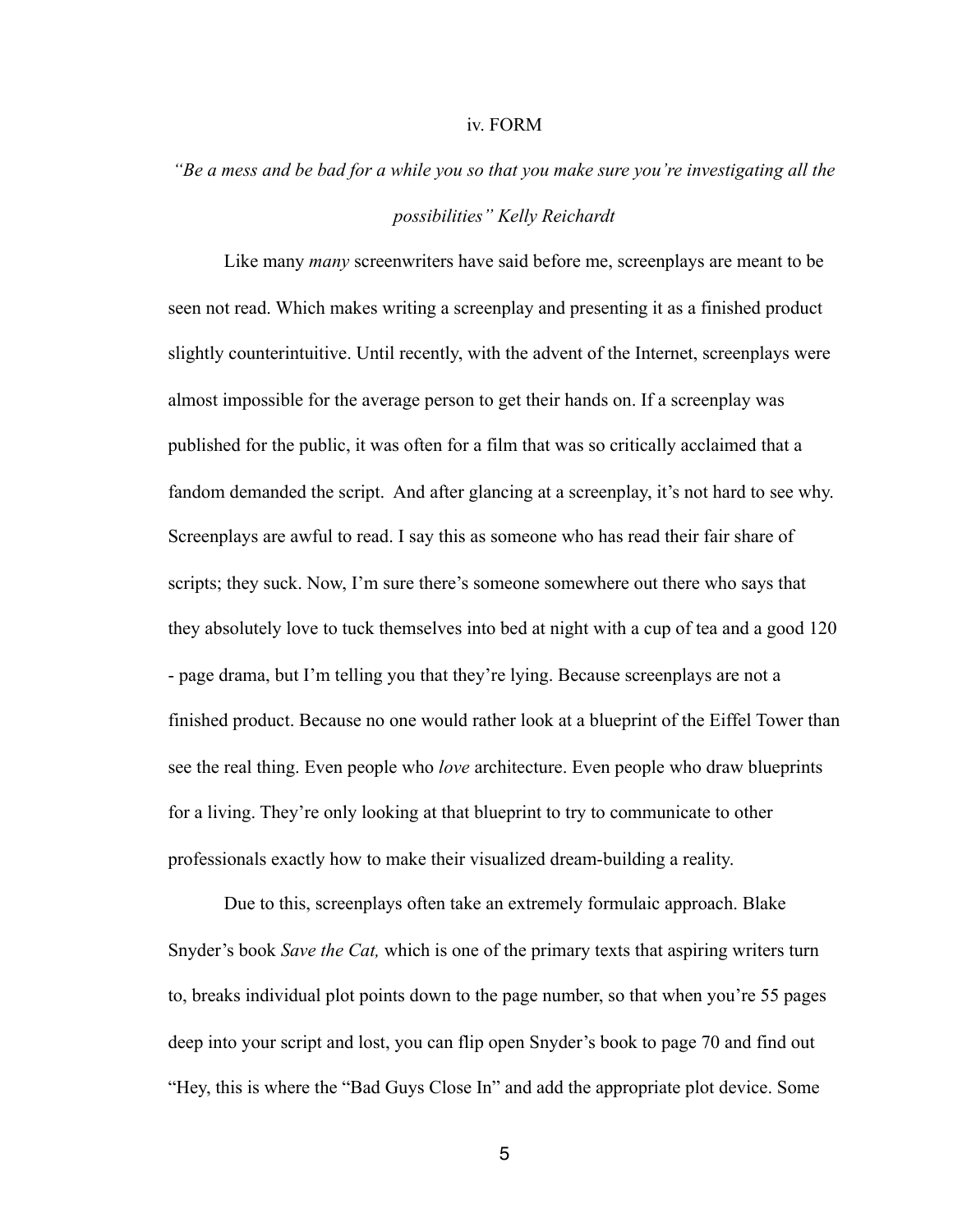screenwriters, such as Craig Mazin, openly and venomously express their utter umbrage for screenplay formulas (as shown repeatedly throughout the 300+ episodes of his podcast *Scriptnotes*). But, there's no doubt that the formula works, as Snyder shows repeatedly through his book. Snyder essentially reinvented the wheel that is Aristotle's three-act structure, and while a traditional structure is no doubt necessary with some stories, I had to turn to nontraditional scripts for examples of form for *Woman Standing.* 

 The following script is not meant to be read as a potential Summer blockbuster. The story is an exploration of the consequence of inaction, passivity, and waiting. However, writing stillness, loneliness, and loss as a screenplay proves difficult (there's only so many times you can write "She looks out the window, sad" after all). I turned to the films of Kelly Reichardt and Sofia Coppola, both whom have written and directed a host of films that expertly and successfully explore those very themes. While Reichardt's scripts are not available to the public, thankfully, Sofia Coppola's screenplays are largely published online and readily available for a quick read. And I mean quick. Her 1h 38m film *Somewhere* (2010) comes in at a short 43-pages largely ignoring the one-page-perminute rule. The screenplay itself reads relatively simply. We read as our main character Johnny walks around a hotel, showers, makes eyes at the guests, sits in silence with his daughter, etc. The individual scenes read overly simple and slice-of-life. You can almost hear a Hollywood executive saying "Can we cut this? I mean, what is it *doing?"* But strung together, the script leaves the reader with an unsettling loneliness while the translation to film heightens the story to its full form.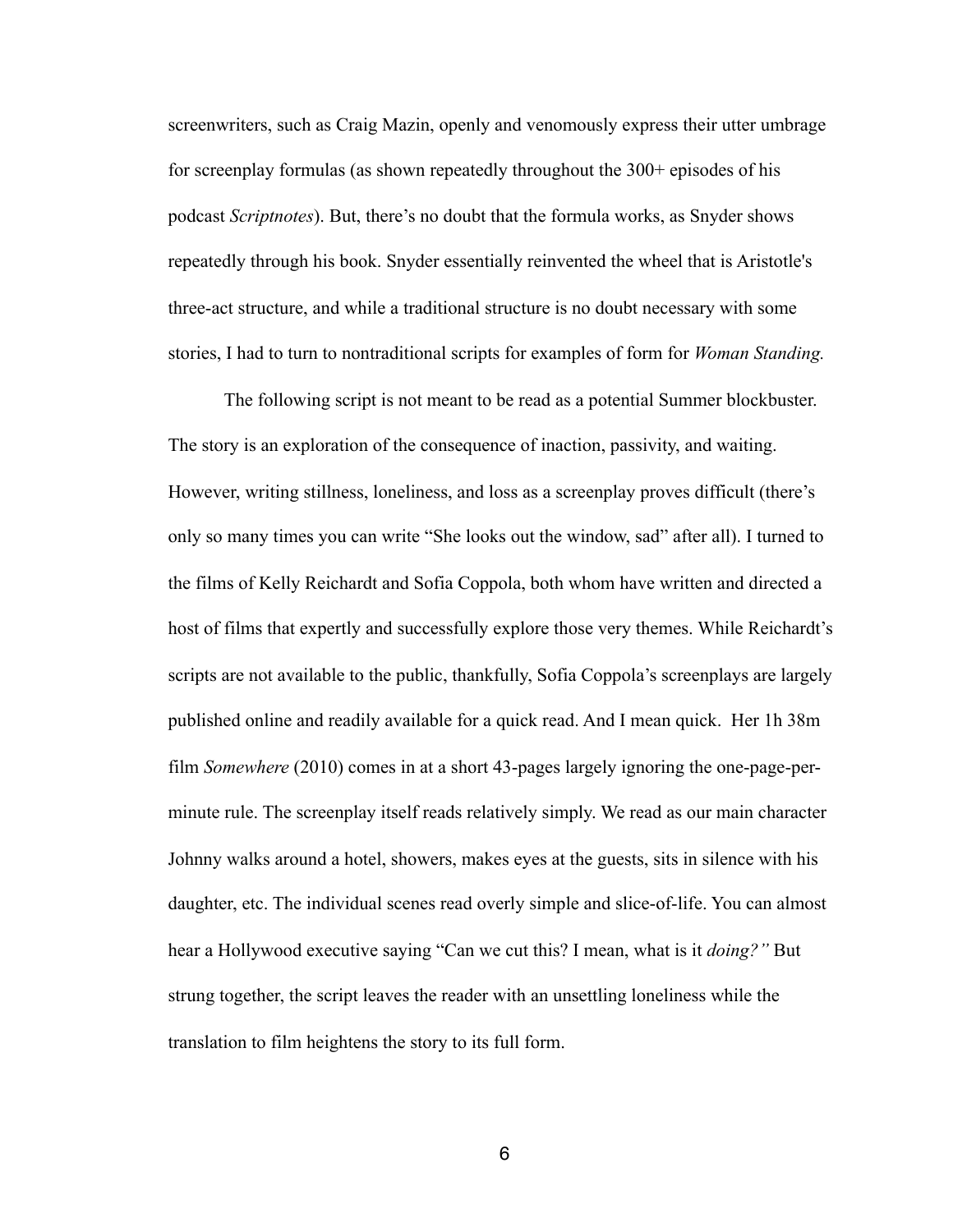But Coppola's screenplays must be taken with a grain of salt. Again, they're not meant to be read. They are simply a communicative document for her collaborators. While she might write "Johnny drives aimlessly through LA, down Mulholland" (Somewhere 2), which alone doesn't seem to give a reader much information or evoke emotion, the translation to screen becomes a much richer moment as the culmination of the actor, set designers, producers, editors, cinematographer, all work to create multi-dimensional portrayal of utter sadness and loneliness.

 Kelly Reichardt, similarly to Coppola, became famous among independent filmmakers as a filmmaker known for her silences. I was fortunate enough to work alongside Dr. Dawn Hall as she worked on a book detailing the films of Reichardt. Part of her research included a phone interview between Reichardt and Hall that I was lucky enough to participate in. Dr. Hall gave me the opportunity to ask a question during the interview and considering that Reichardt is the single most influential filmmaker in my life, it was a once-in-a-lifetime opportunity. I decided to ask her about her silences, and more specifically, what her scripts actually looked liked. I was so desperate to find out how she managed to portray so much internal life with close to no dialogue and seemingly mundane situations. The opening of her film *Wendy and Lucy* (2006) shows Michelle Williams walking along the tracks of a train with her dog for close to five minutes and somehow when I watched the scene, I ended up in tears. *How?* I was desperate to know what her scripts looked like. If they were simple like Coppola's, or if they forwent any recognizable screenplay style completely. So I asked: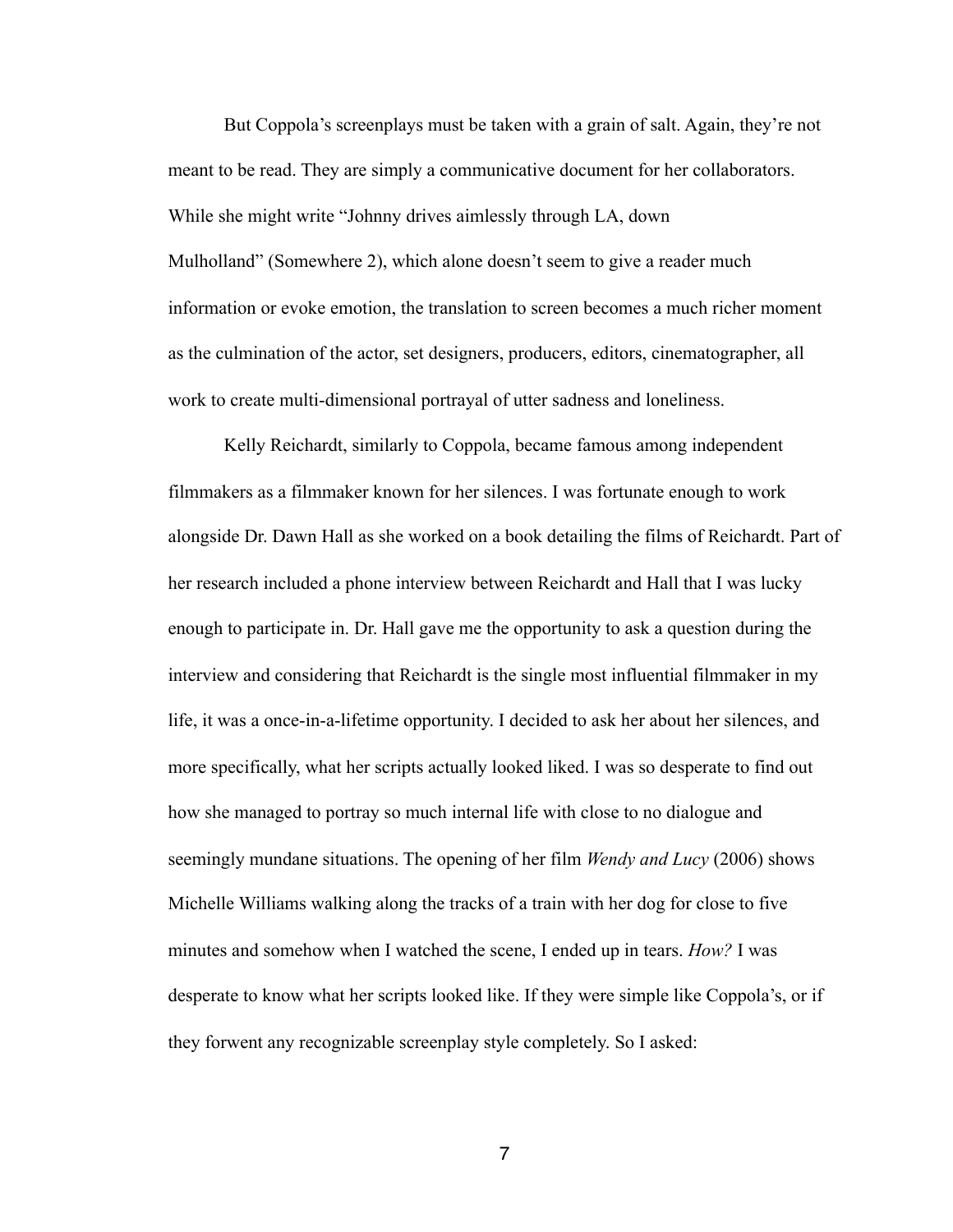AA: I know you have so many silences in your films and you work with so much internal character development, and I was wondering what your scripts look like. KR: A lot of times I'm pulling dialogue out as we go. Sometimes you can work a scene and you see if something's coming across physically, and then sometimes we'll just do a take with dialogue and do a take without dialogue, and then in the cutting you can just work your way into mixing that up as much as it feels right at the time.

Reichardt went on to explain to me that her scripts have much more dialogue in them than her films, and that her scripts were actually "kind of a mess". This alone allowed me more freedom to overwrite some of the dialogue when needed to make sure that the emotional cores of the scenes were present. Again, my script is a blueprint. It's something for the actors, for the director, for the crew to be able to interpret, and as long as I'm clear with what that emotional core is, I've done my job.

# vi. FEMME DEBOUT I

*"All I can do will only ever be a faint image of what I see and my success will always be* 

*less than my failure or perhaps equal to the failure." Alberto Giacometti*

 The Tate Modern presented an exhibit of Alberto Giacometti's sculptures that I was fortunate enough to attend. Giacometti famously produced sculptures after World War II that were skeletal in frame and utterly isolated. A singular sculpture, Femme Debout I caught my eye. Translated, it means Standing Woman I.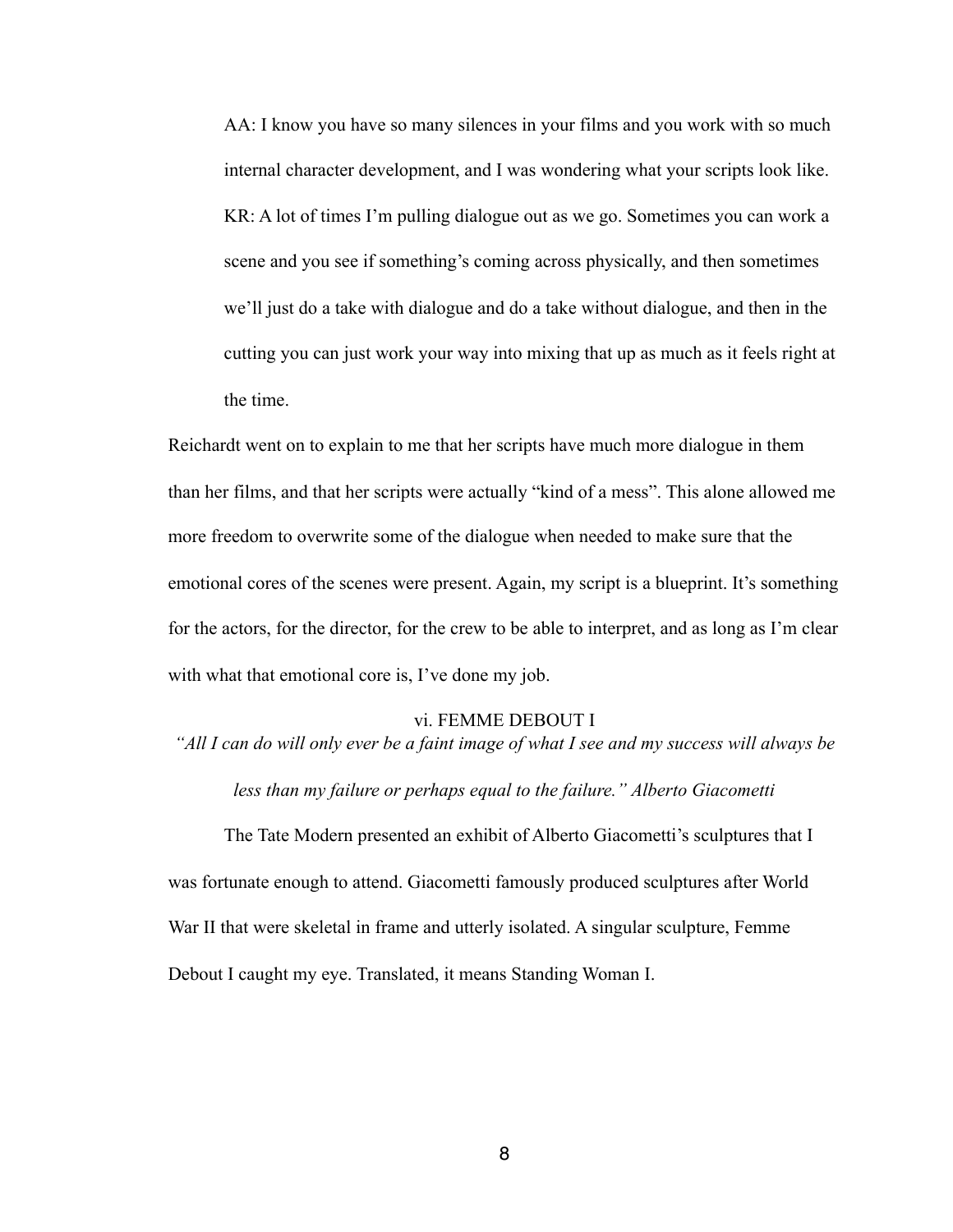Woman Standing

Written by Allison Adams

Graduate Thesis Defense October 2, 2017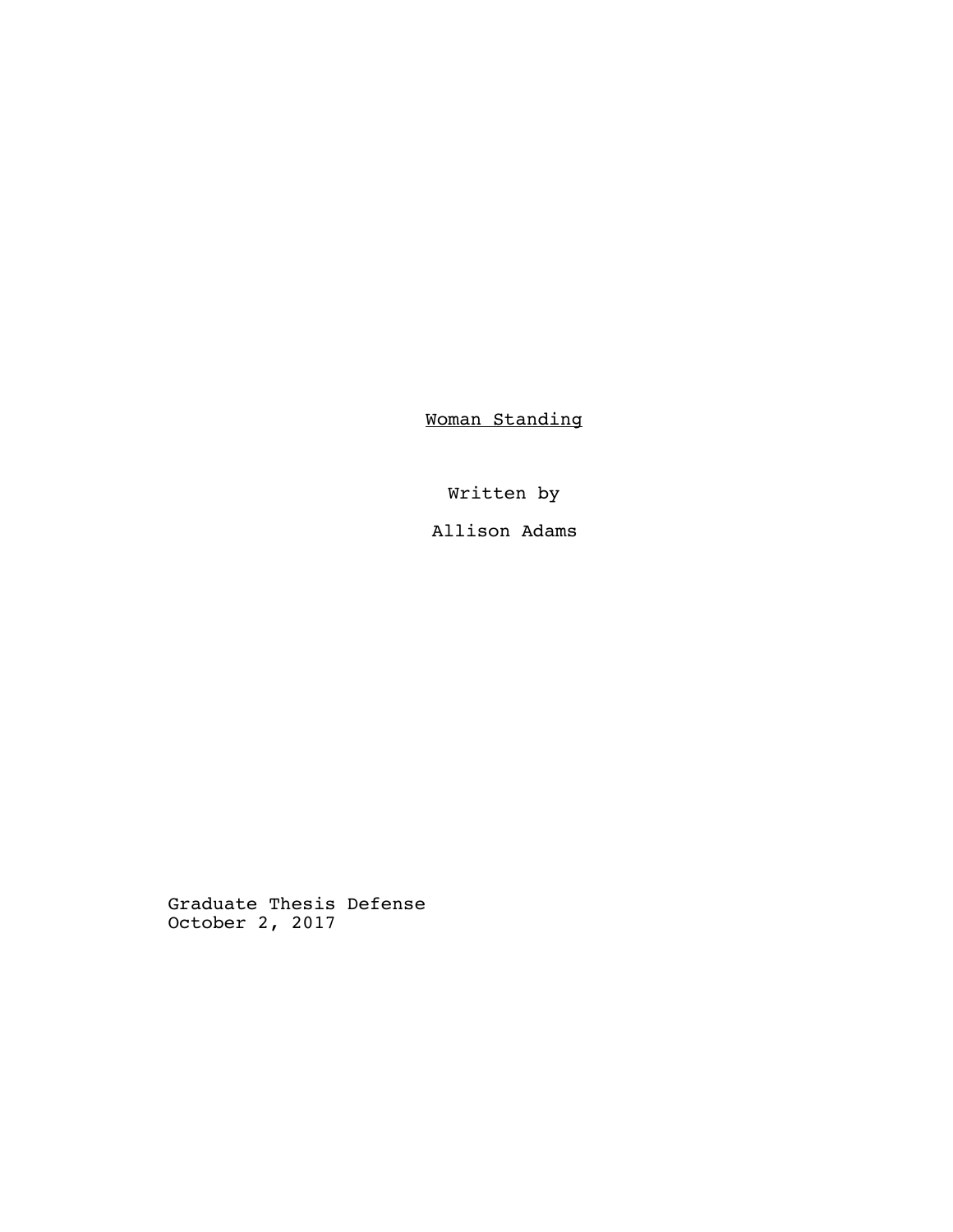EXT. COUNTRY ROAD - NIGHT

It's pitch black. A diesel engine ROARS in the distance, and out of the darkness bumps a BLINDING WHITE LIGHT. It grows larger and larger until a motorcycle, carrying two people, WHOOSHES past.

BYSTANDERS WHOOP and HOLLER. From a hundred yards away, a second HEADLIGHT appears. The two lights bee-line toward each other.

A BOY, skinny and helmet-less, his shoulder-length hair flying behind him, hunches over the handle bars. He pushes hard into the clutch and forces the bike faster.

Hidden behind him sits FARREN CAIN, 20s. She uses his shoulders as support and stands up on the foot rest.

Her hair whips behind her like a long mane, her eyes wild.

#### FARREN

Whoooo!

The bike wobbles and Boy, distracted, looks up at Farren.

BOY Dammit, Farren!

He breaks hard and swerves. The bike SKIDS, and they both barrel-role onto the dirt path just as the opposing motorcycle rushes passed them.

The bystanders SCREAM.

The opposing motorcyclist skids to a halt. His HELMET covers his face. It's matte black with a HAND PAINTED RED BULLS-EYE painted above his eyes.

He removes the helmet to reveal JACOB, early 20s. His thin hair remains plastered to his head. Small and rat-faced, he grins down at his fallen opponents.

#### EXT. TOWNSQUARE - NIGHT

Huffing and puffing waddles ELI, 60s. He looks older than he is, deep purple circles engulf his eyes. Bumping gently behind him is an OXYGEN TANK.

The tubes connect around his head beneath his nostrils while a CIGARETTE hangs from his mouth.

The square is empty and run-down. Streetlights halfheartedly shine some light down onto him.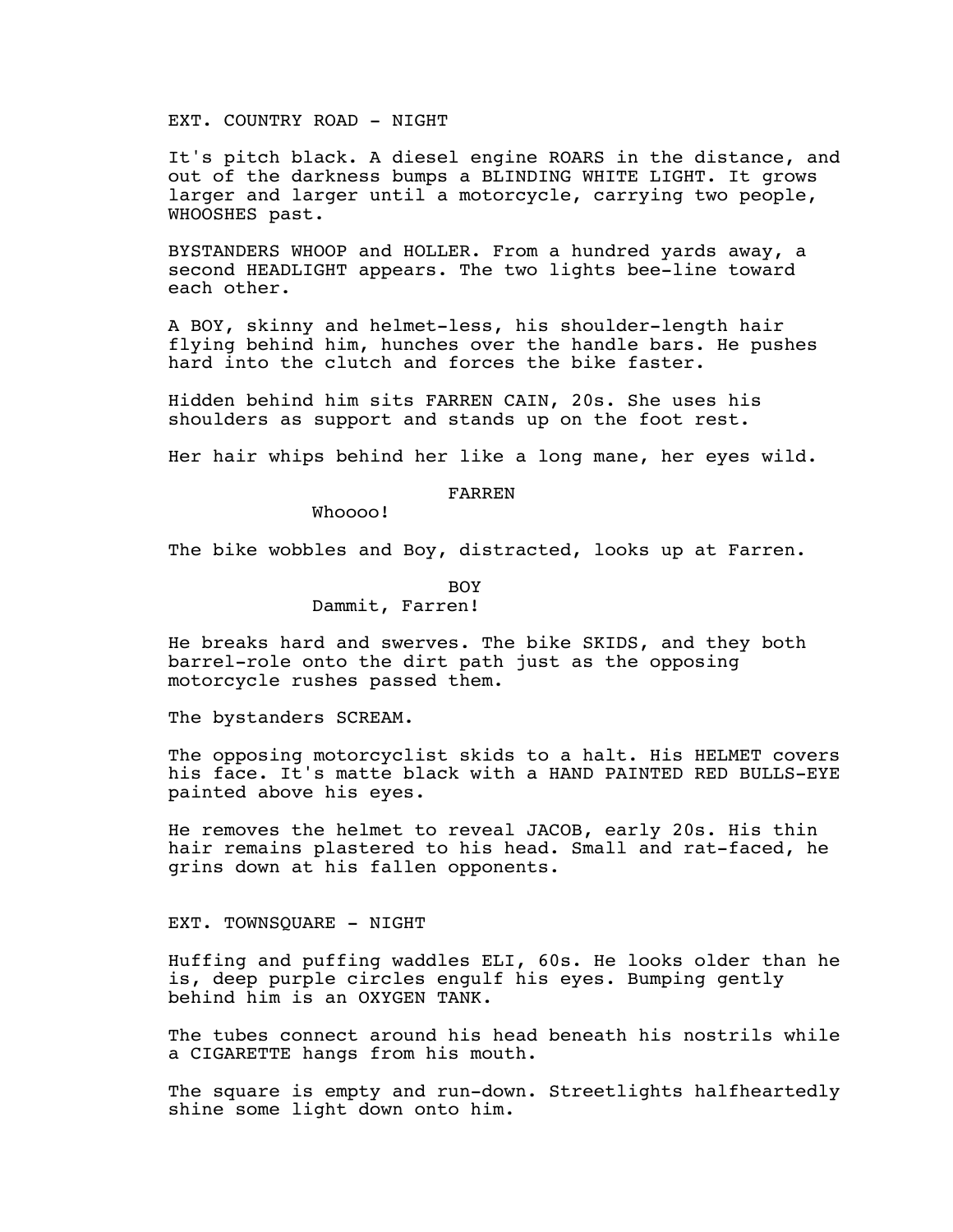Most of the shops are boarded up, or give the appearance of being out of business, but who's to say.

Eli takes a small pause to catch his breath. He COUGHS and HACKS up a large amount of mucus that he spits out of the side of his mouth and carries on his way.

#### EXT. COUNTRY ROAD - NIGHT

From the sidelines hurries MALLORY, 23. Her extension-ed hair is tucked into a man's large leather jacket.

#### MALLORY

#### Oh, my God!

The Boy jumps up angrily and shakes off the dirt on his clothes.

Farren lies on her back uncontrollably laughing.

INT. CAIN HOUSE - LIVING ROOM - NIGHT

MARY ANNE, 5, sits alone, covered with a blanket, in front of the TELEVISION. She's tiny for her age, with glasses that are held to her face with a thick strap. She's primarily NONVERBAL.

She sits entranced by the television.

EXT. TRAIN TRACKS - NIGHT

Eli has somehow found himself tugging his oxygen tank through weeds and dirt next to a winding track.

In the distance a LOUD TRAIN HORN HOWLS.

INT. CAIN HOUSE - KITCHEN - NIGHT

The muffled TRAIN HORN shakes the house.

The Farren stumbles into the kitchen with a CREAK of the door. The SOUND of the TELEVISION is heard O.S.

She opens the refrigerator, twists open the top of a Mello Yello, drinks heavily from it, and pockets a spare in her purse.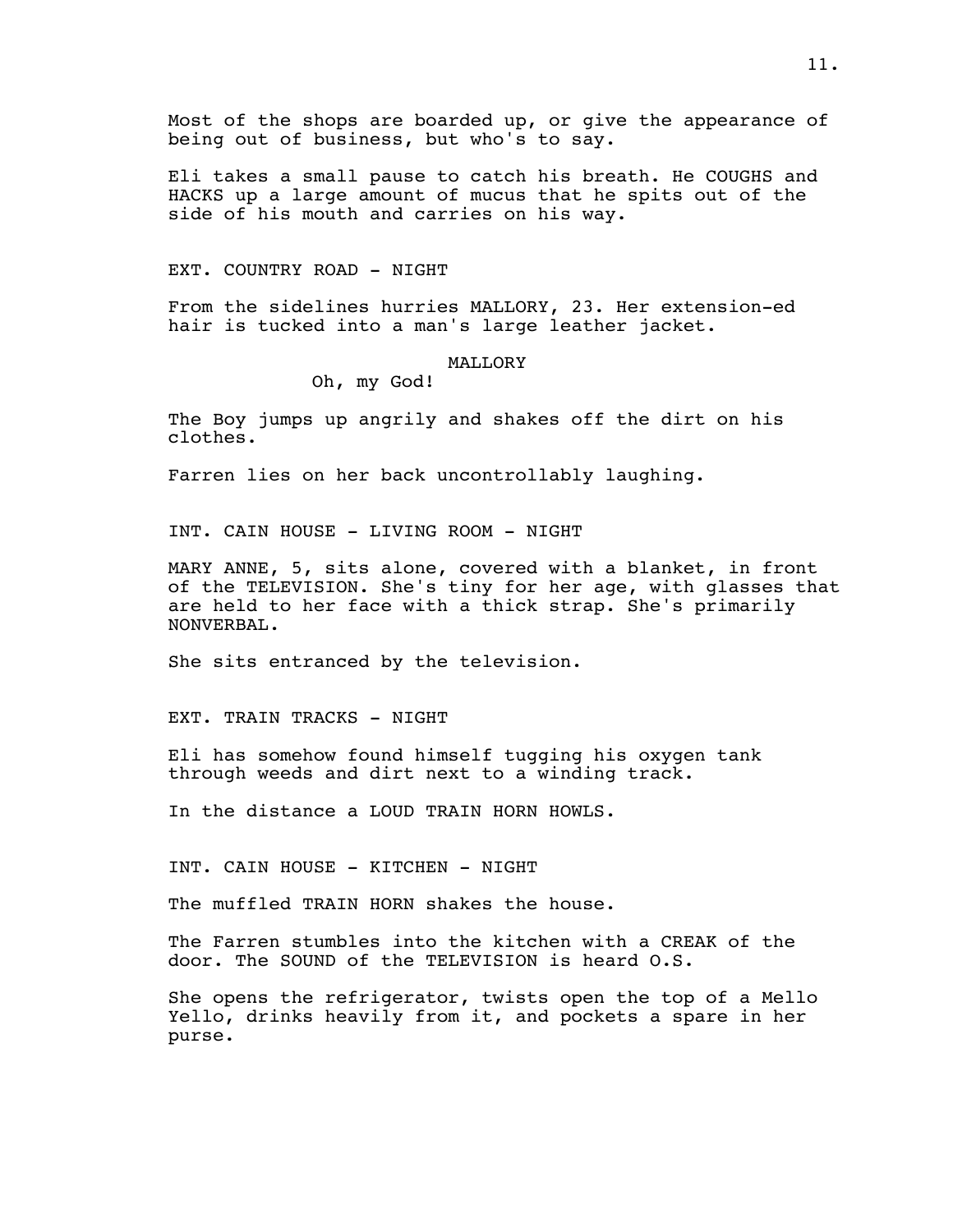Farren flips through the pile of mail on the kitchen table until she comes across three identical envelopes addressed to Eli Cain, Farren Cain, and Mary Anne Cain from "AMERICAN GENERAL LIFE & ACCIDENT INSURANCE CO."

She picks up both her own and Mary Anne's, hesitates, and puts Mary Anne's down. She pockets her own.

INT. CAIN HOUSE - LIVING ROOM - CONTINUOUS

Farren silently moves through the seemingly empty room until she sees Mary Anne's tiny figure. She startles.

#### FARREN

Mack?

Mary Anne stays fixated on the television.

INT. CAIN HOUSE - ELI'S BEDROOM - CONTINUOUS

The bedroom door is cracked open to an otherwise empty room. Farren peers quietly into the room, squinting through the darkness.

Finally, she slowly opens the door revealing Eli's unmade but empty bed.

## FARREN

(whispering) Daddy?

No one is there.

INT. CAIN HOUSE - LIVING ROOM - CONTINUOUS

Mary Anne hasn't moved. If anything, her nose is closer to the television.

#### FARREN

#### Mary Anne, where's Papa?

Mary Anne remains silent. Farren takes out her phone and begins typing.

> FARREN (TEXT) You not at the house?

She hesitates, then deletes the text.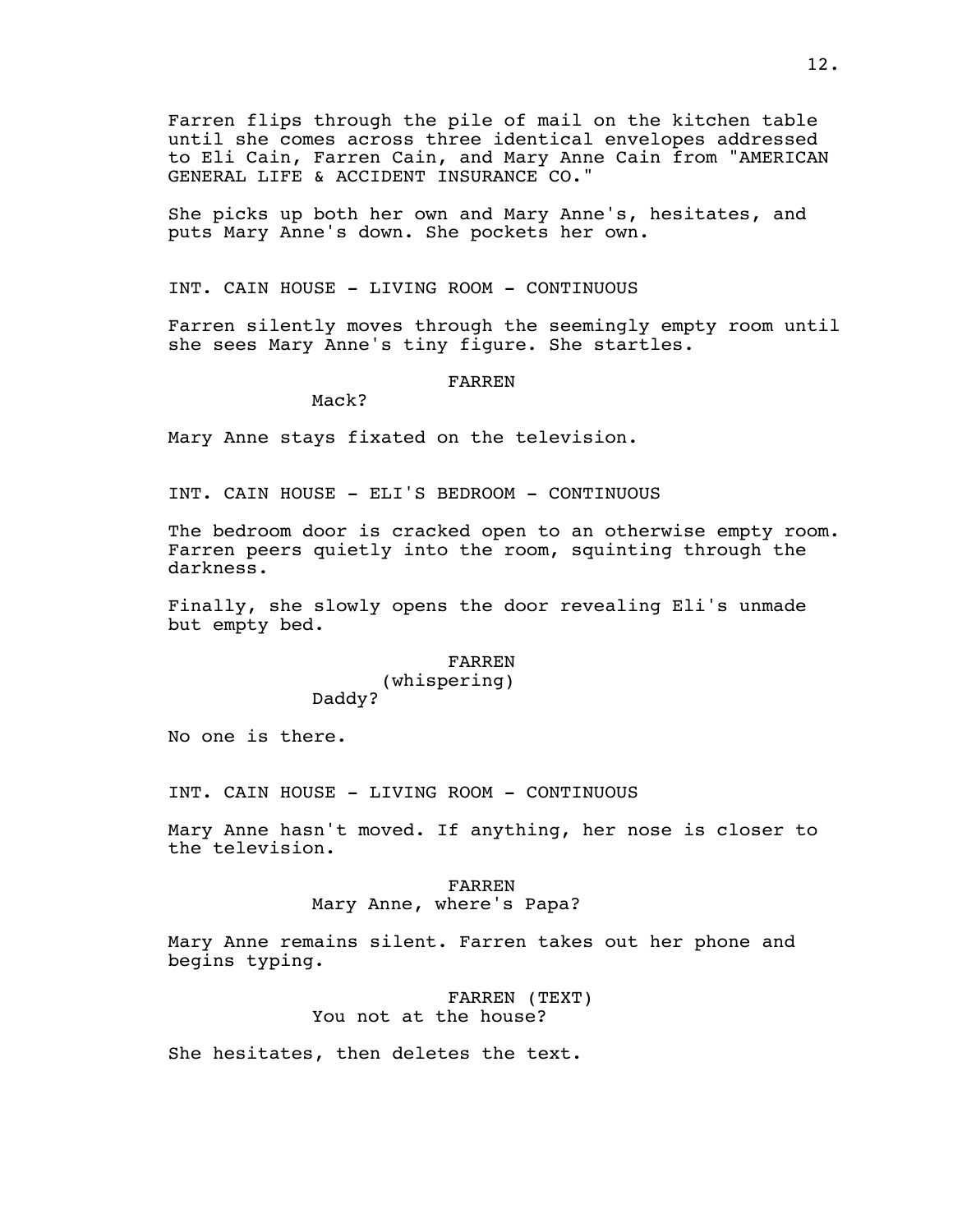INT. CAIN HOUSE - FARREN'S ROOM - NIGHT

A placard hangs on the door that says "FARREN'S ROOM" decorated as if by a teenager, with glitter and peeling stickers of bands and California memorabilia.

Farren doesn't bother turning on a light and moves around the clearly un-lived in room with ease.

The room is a high-schooler's stuck in 2006. A large California flag hangs above her twin bed.

On her hands and knees, Farren pulls a security box from underneath the bed and unlocks it with a little key on her key-chain.

The box is stuffed full with cash. She pulls out a tattered server's apron from inside her purse, unrolls it, and removes her sever book, faded stickers peel off the front.

She carefully counts the wadded mess of cash from her server book, flipping the bills over and placing them in order.

She pulls out all of the cash from the box, and begins meticulously counting the bills until she is surrounded by piles of 20s, 10s, 5s, and 1s.

On a small slip of paper, she writes the total amount and securely returns the money in the box under the bed.

She quickly begins to peel off her dirty clothes. She walks to her closet in her bra and underwear.

The moonlight shines in from her window revealing *slightly sagging and creped skin* covering her stomach.

INT. CAIN HOUSE - LIVING ROOM - NIGHT

Farren comes up behind Mary Anne. She's changed her clothes, her purse bulging.

> FARREN Did Papa say when he'll be back?

Mary Anne doesn't respond. Farren nervously looks around the room, and finally moves in-between Mary Anne and the television.

FARREN (cont'd)

Come on...

Farren reaches out and begins to pick up Mary Anne who immediately begins squirming and crying.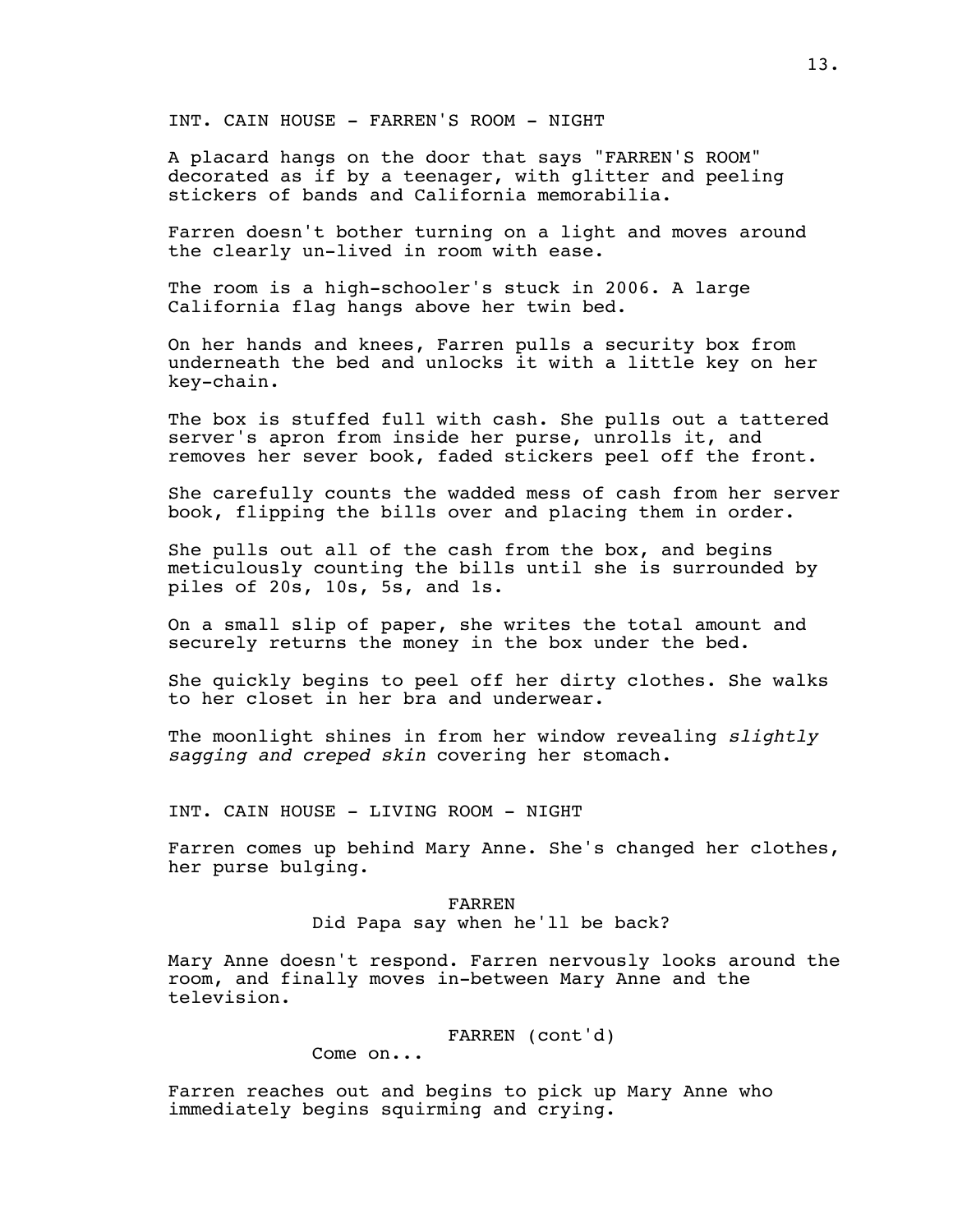FARREN (cont'd) Nope. Come on. It's time for bed.

Farren attempts to keep hold of Mary Anne with one hand and punches the television off with the other.

Mary Anne lets out a SHRILL SCREAM. Her arms flail hitting Farren and herself with equal strength.

Farren drops her, and Mary Anne lands heavily on the floor, beating the carpet with her fists.

FARREN (cont'd)

Fine!

Farren turns the television back on, but Mary Anne doesn't seem to notice.

> FARREN (cont'd) Do whatever the fuck you want.

She walks out of the living room to the

KITCHEN

but stops short of leaving. She listens to Mary Anne SOBBING. The sobs turn to sniffles which eventually turn to silence.

Farren leaves.

INT./EXT. FARREN'S CAR - TRAIN CROSSING - SUNRISE

Farren drives down a one-lane dusty road. Her car SHAKES from the bass of an old LUCINDA WILLIAMS (or similar) CD.

Ahead, the train crossing's LIGHTS flash and BELLS bang. The bar begins to lower, and Farren floors it.

She speeds right up to the tracks, but is too late. The bar lowers, and her car SCREECHES to a halt.

A TRAIN BLOWS. It rumbles closer and closer and suddenly rushes into view.

Carriage after carriage piled high with COAL obscures the rising sun, throwing Farren in and out of sunlight.

She waits.

CREDITS.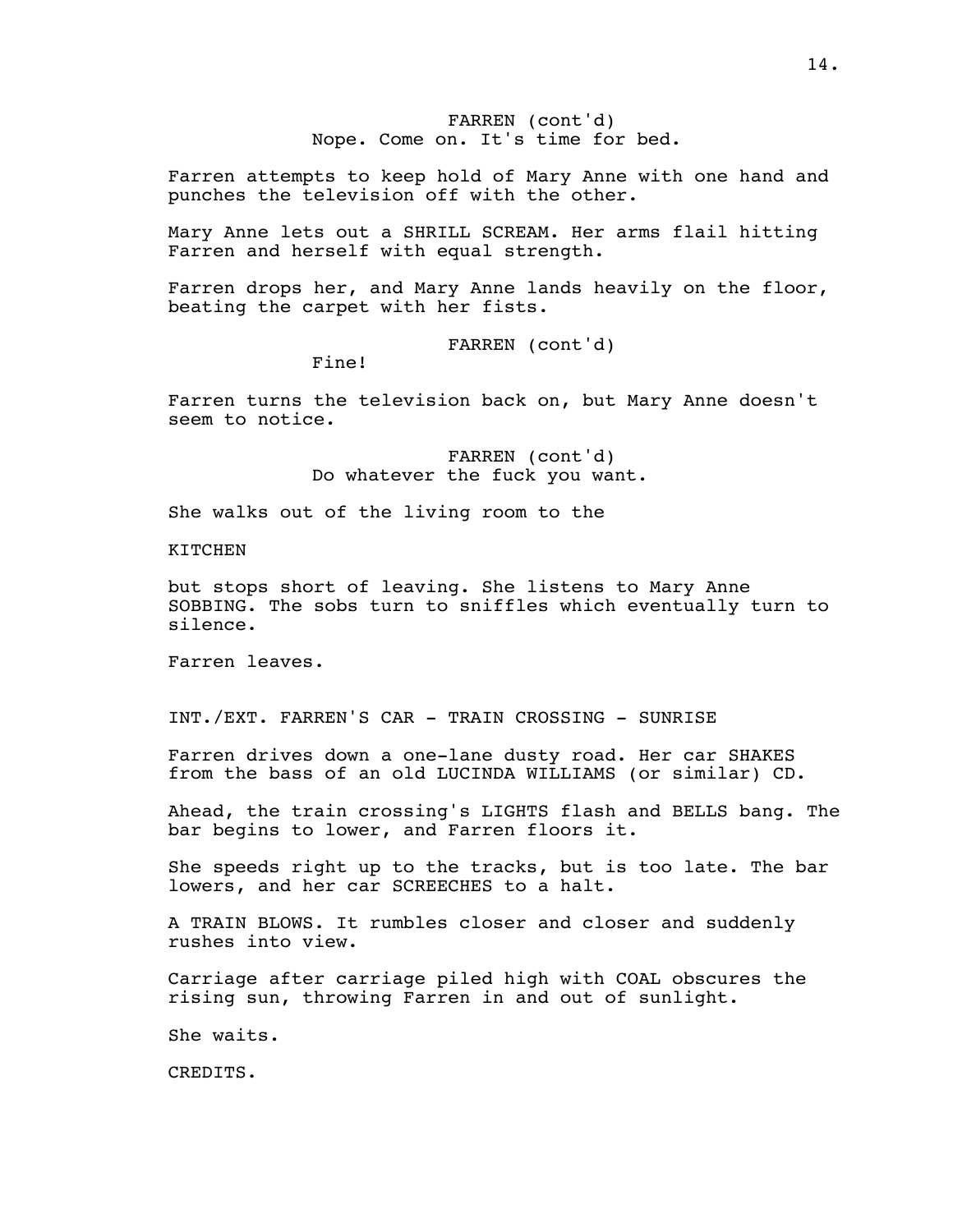INT. DINER - MORNING

Farren dumps a used coffee filter into the trash and bangs the edge of the canister along the edge.

A half-eaten plate of eggs and bacon sits on the side of the counter. She pops a small piece of bacon in her mouth as she works.

The front door opens with a JINGLE. Eli, oxygen tank in tow, slowly makes his way to the counter.

Farren watches him out of the corner of her eye before turning back to the coffee grinder and filling it up.

KAYLA, late 30s but childlike and youthful, glances uneasily between Farren and Eli.

> KAYLA It's your turn, hon. You okay to take him?

Farren pushes the coffee canister into place and presses the button that starts a hot stream of water.

#### FARREN

Yeah, I got it.

But she takes her sweet time. She finishes up the coffee, and walks passed Eli toward the cash register.

> FARREN (cont'd) You all set, Frank?

FRANK, an old regular, heaves himself up out of his booth and toward the register, ticket in hand.

> FARREN (cont'd) How was everything?

> > FRANK

Good, good.

They finish their transaction, Eli's RAGGED BREATHING intrudes noticeably. Frank leaves two dollar bills on the counter, which Farren carefully pockets.

> FARREN Thanks, I'll see you next time.

Frank turns and leaves. As he passes Eli--

FRANK

Mornin', Eli.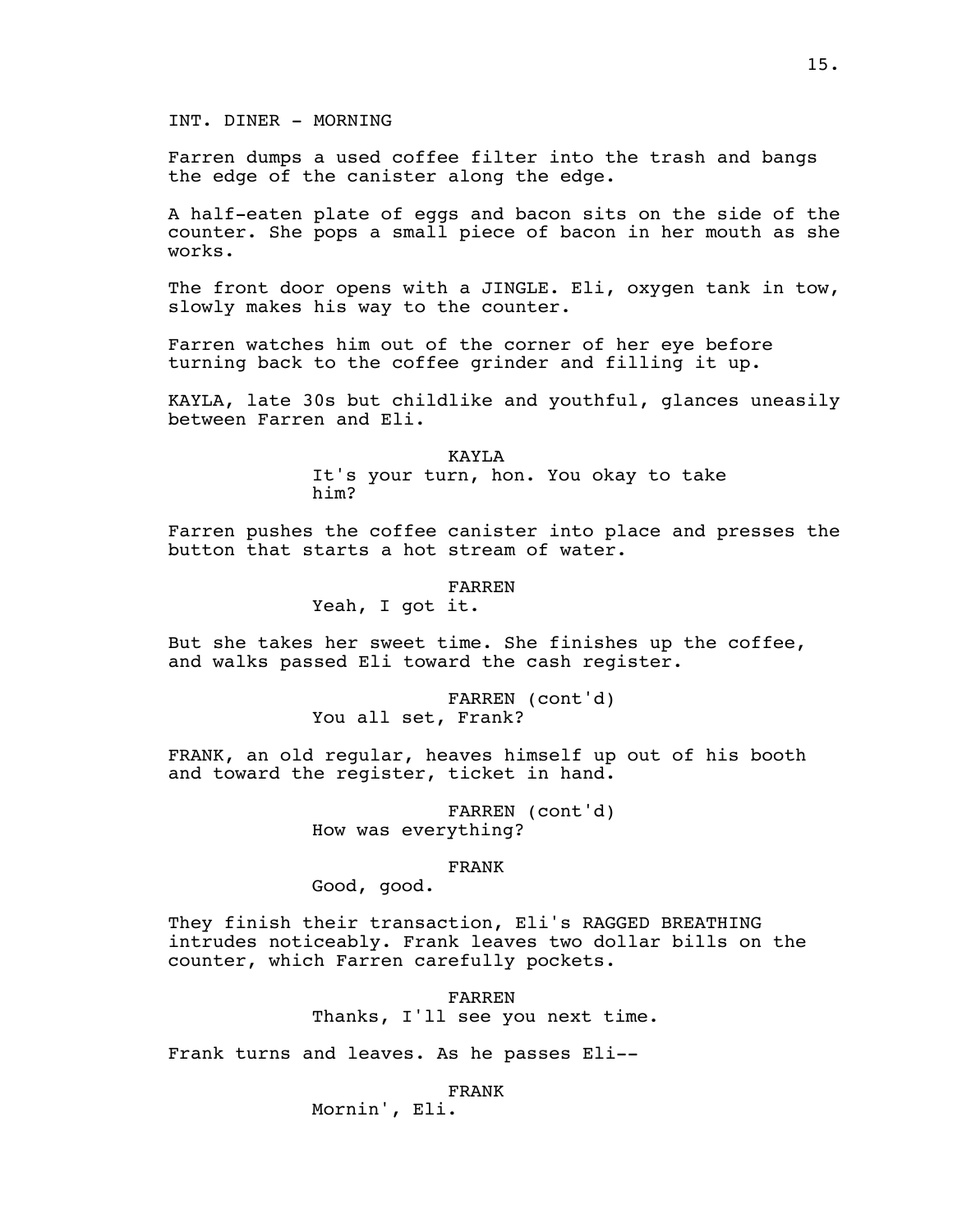Eli grunts a response. Farren slams the register closed. Finally, she addresses Eli.

FARREN

What can I get you?

ELI

Coffee. Three eggs easy, crispy bacon, and biscuits n' gravy.

Farren scribbles down the order and turns to slide the slip across the line to the COOK.

#### FARREN

Order in.

She reaches for a pot of coffee, fills it up, then retreats back to Eli's table. She pours the coffee, not making eye contact.

> EL<sub>I</sub> You left the back door unlocked.

Farren puts down the coffee cup hard, coffee splashes along the side.

> ELI (cont'd) You think you have a right? To come to my house and leave it unlocked with Mary Anne--

FARREN People leave their doors unlocked all the time.

EL<sub>I</sub>

Not my house.

Farren glances down at his untouched coffee.

FARREN

You need milk?

ELI

You're to pick Mary Anne up from the school today.

FARREN I'm not going to be around.

ELI Well, you'll need to figure it out then.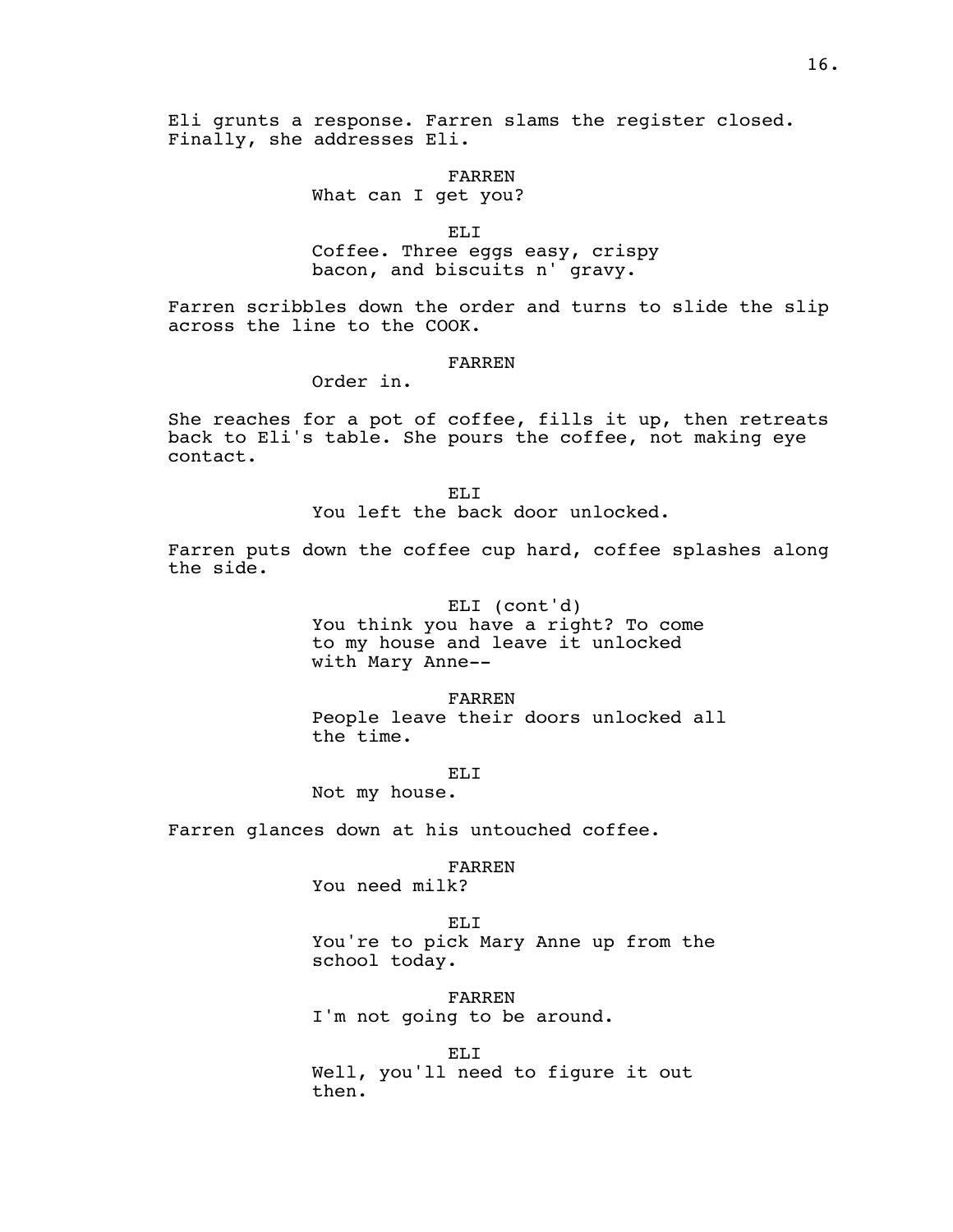# Sugar's on the table.

Farren turns her back and goes back to cleaning the coffee maker when--CRASH.

The coffee cup explodes over her head. Eli is on his feet, fire in his eyes.

The diner goes quiet. Kayla's eyes excitedly dart between Farren and Eli.

Farren slowly bends down and picks up the larger pieces of the mug.

> ELI Don't turn your back on me.

Farren throws the broken mug in the trash can and turns defiantly to face Eli.

ELI (cont'd)

You hear?

FARREN

Yes, sir.

EL<sub>I</sub>

Three o'clock.

A plate of food slides slowly onto the line, and the cook gives a trepidatious RING of the bell.

COOK

Order up.

FARREN (to Eli) You'll be wanting this to go, then?

Eli takes his seat and opens his arms wide open.

EL<sub>I</sub> I'm here for breakfast, ain't I? I'm gonna need another coffee.

EXT. DINER - DAY

It's almost changeover, the diner is empty. Farren, Kayla, and the Cook lean up against the side of the building smoking cigarettes and vapes.

Kayla is mid-story. She's a talker.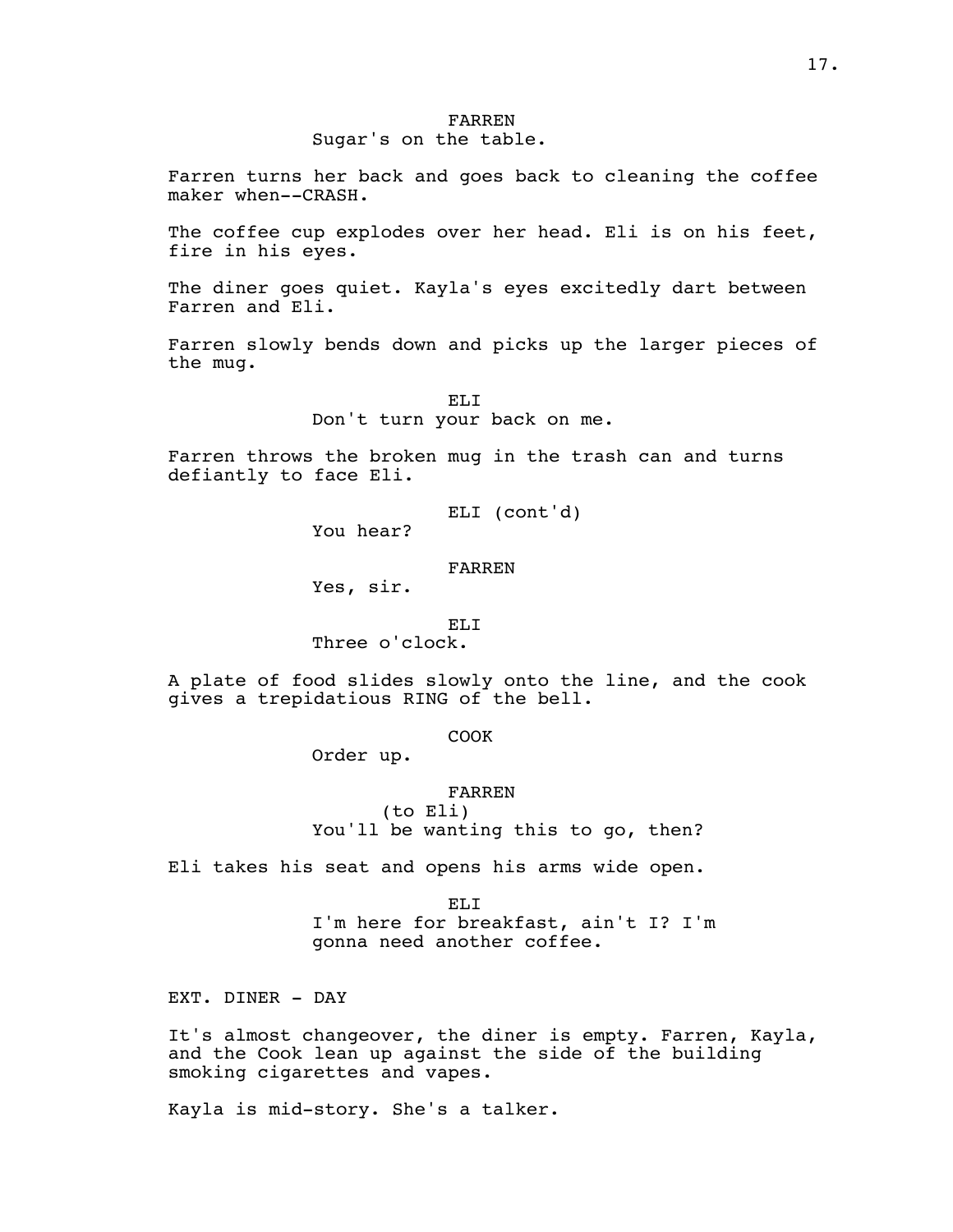# KAYLA

(laughing) --I swear, I thought my mama was gonna shoot at him. I don't know what she's thinking though. Complains I'm there, but then shoots every man that comes knocking.

Farren's not amused.

#### FARREN

(sucking on her cigarette)

Mmm.

#### KAYLA

He texted me that he's down in Orlando. He's in rapper school.

COOK

What the fuck is rapper school?

#### KAYLA

Like to be a rapper. He's so sweet, records himself rapping his songs on Instagram. He says they ain't about me, but I know they are.

# COOK

You ever heading West, Fairy?

#### FARREN

(rolling her eyes) I told you not to call me that.

COOK

It's cute. Little fairy. You glinting your way down to the west coast.

FARREN Yup, to get away from you.

#### KAYLA Nah, you're not going.

FARREN

Fuck you, who are you to say?

#### KAYLA

Cause you're a planner. Not a traveler. If you were really gonna go, you'd be gone by now.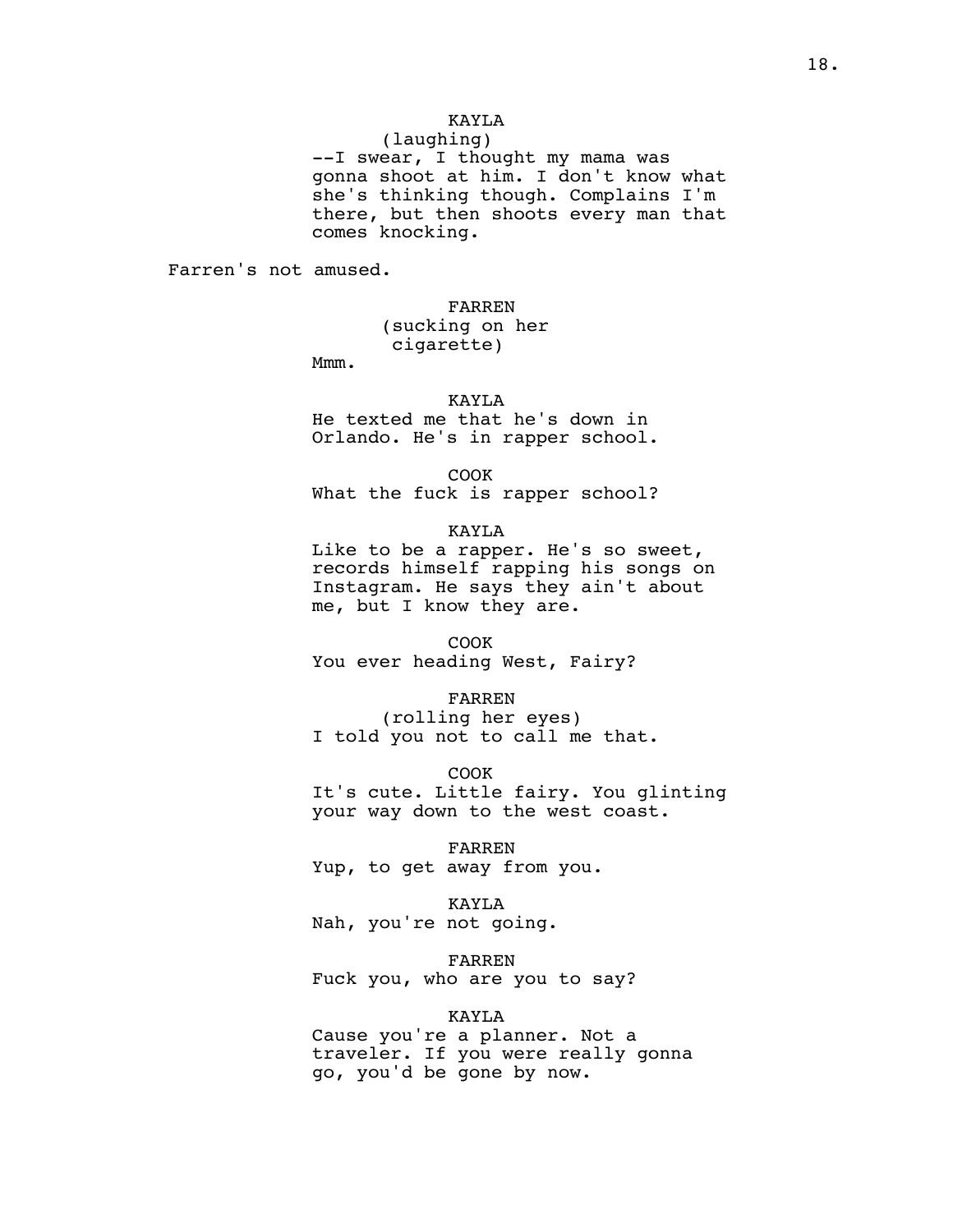# FARREN

(shaking her head) That's not true.

#### KAYLA

Yeah, it is. See, Marcus was a traveler. One day he was here. Next, he sees this school in Orlando and just goes.

#### FARREN

That's cause Marcus is a fucking idiot. Sure I can go now if I want, but I'm planning it properly cause I ain't never want to come back.

#### COOK

Caleb got out.

#### FARREN

To Asheville. That's nothing.

A PONTIAC bumps into the parking lot and parks. CINDY, one of the night servers, a unceasingly angry older woman, begins to make her way toward the diner.

#### CINDY

(calling out) You better not be out here if y'all's side work ain't done.

#### KAYLA

It'll get done, we're just taking a break.

They all stamp out their cigarettes.

FARREN What a miserable old woman.

#### KAYLA

(laughing) Pots and kettles.

EXT. SCHOOL - PARKING LOT - DAY

Farren looks up at the old school with distaste. She shrinks against her car and pulls out a cigarette, keeping her head down. A over-sized jacket covers her server uniform.

A small crowd of cars begin to gather of mothers, fathers, and siblings waiting for pickup.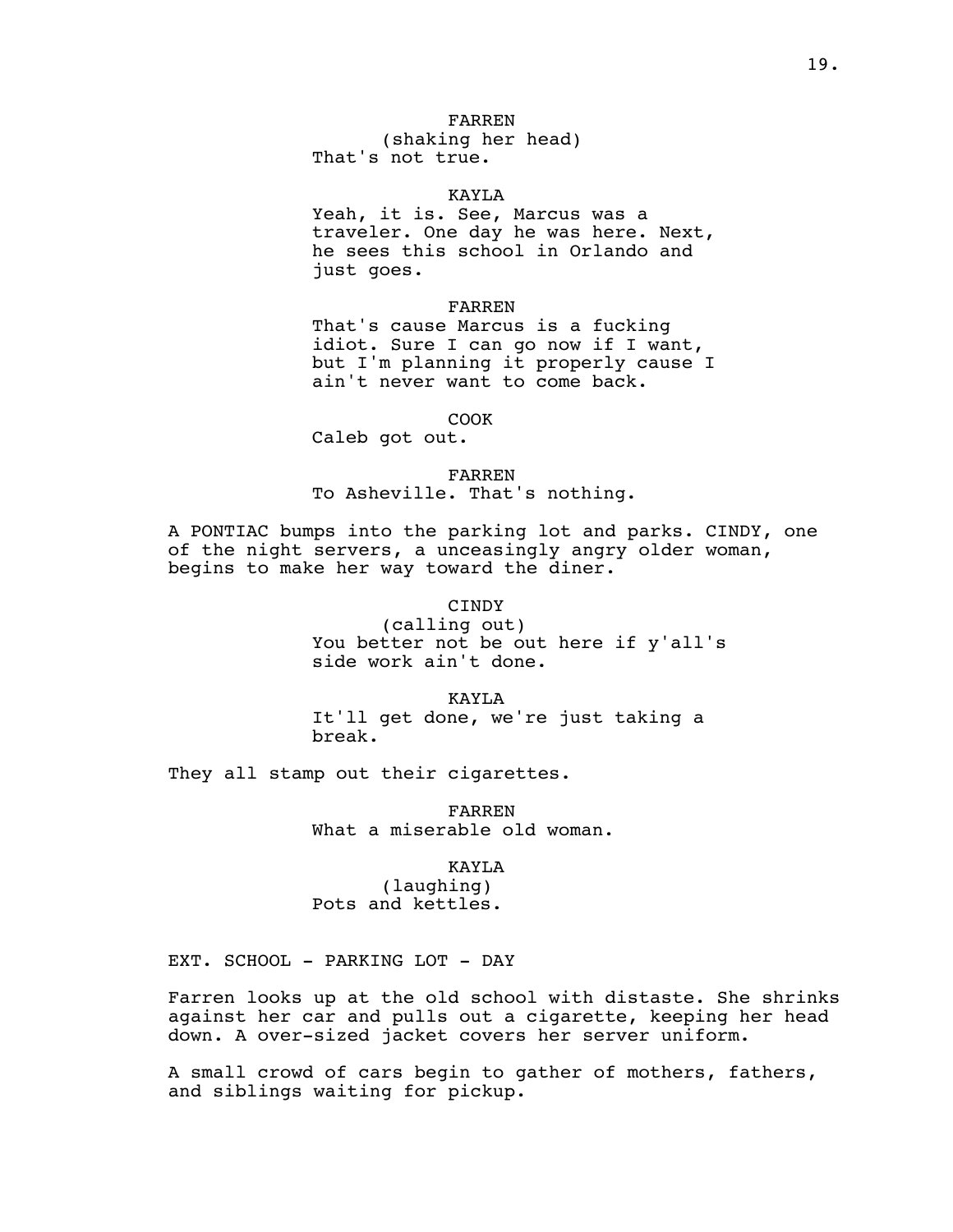A TOW TRUCK inches closer and closer behind Farren. She looks pointedly ahead, very aware of its presence.

There's a BLAST of its horn, Farren jumps despite herself. Her cigarette falls to the ground.

CAMERON leans out of the driver's side window. He's about ten years older than Farren, blonde bearded and rough. His wide grin gives view to chewing tobacco tucked in his lip.

#### CAMERON

Hey, Fairy. Whatcha doing out in the cold?

Farren picks up the smoking cigarette and sticks it back in her mouth. Cameron jumps down from his truck and saunters over to her.

FARREN

You scared the shit outta me.

CAMERON What are you doing here? You need the heat? Here, come here--

He grabs her hand, but Farren shakes him off.

#### FARREN

I'm good.

He spits the wad of tobacco at her feet. He reaches for her pack that rests on the roof of her truck.

She swats his hand off of it, but he plucks one out anyway.

CAMERON Relax, I'll get you a pack.

With one hanging from his lips, he takes Farren's cigarette out of her mouth and lights his own.

#### FARREN

(smirking) Fucking asshole.

Cameron grins and holds her cigarette up in front of her.

CAMERON

# Thanks, babe.

Her fingers shake slightly as she takes hers back and raises it to her mouth.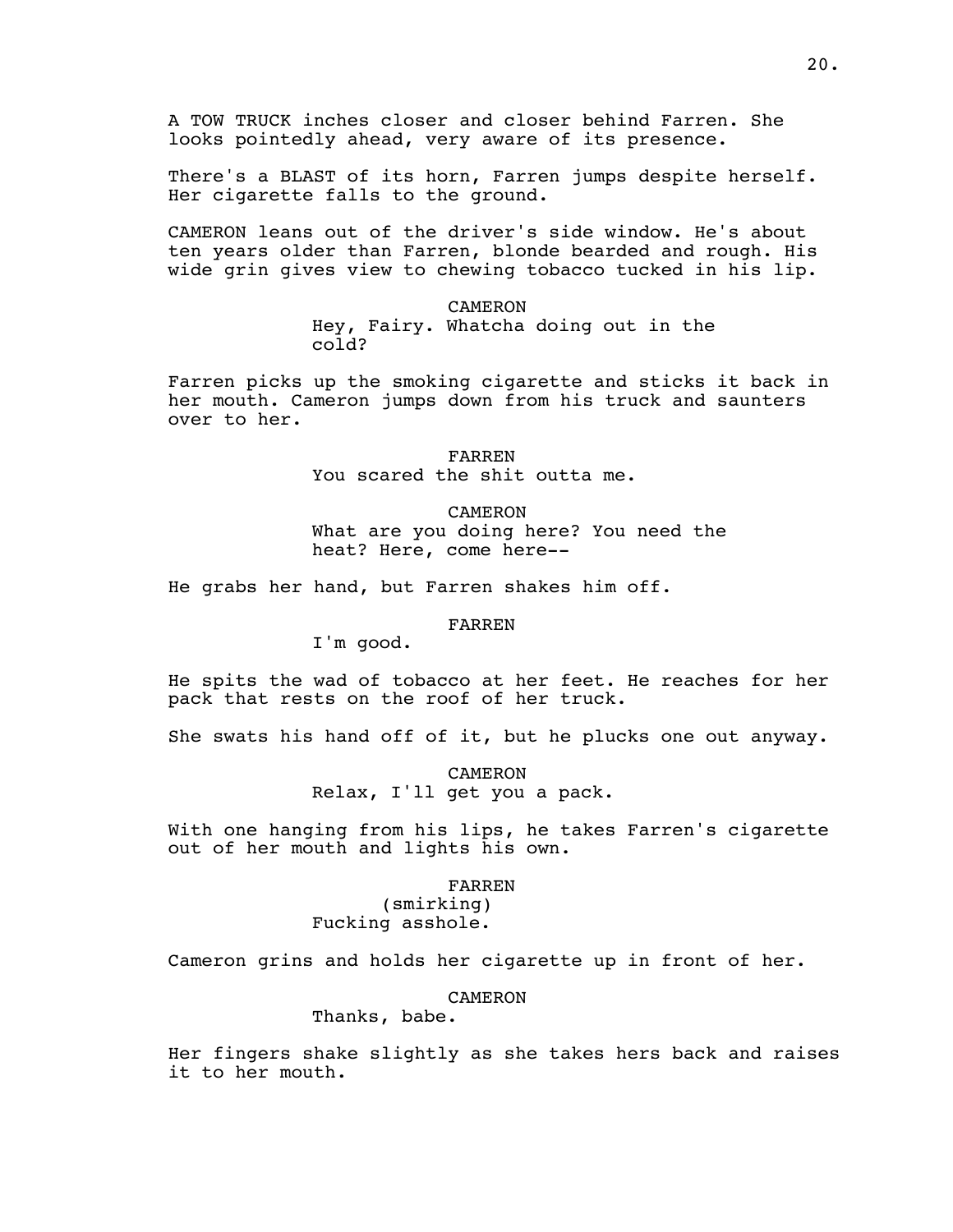CAMERON (cont'd) Whoo, it's fucking cold.

FARREN It's not that bad.

He jumps in place, warming himself.

FARREN (cont'd) Why don't you just wait in your car?

CAMERON Would I be waiting for you?

FARREN

Nope.

CAMERON Then why'd I do that?

Farren keeps the cigarette in her lips, both hands buried deep in her jacket.

> CAMERON (cont'd) Come on, don't be like that. I got a working' heater. Fireball. Warm you right up.

Farren smirks at the ground.

FARREN You're so full of shit.

Cameron turns in front of her and presses her up against the car.

> FARREN (cont'd) (warning)

Stop.

CAMERON

I'm just trying to stay warm. You're not avoiding me, are you?

Cameron bends down and tries to kiss her around her limp cigarette.

FARREN

You're gonna get burnt.

He continues to peck at the sides of her mouth until she laughs and pulls the cigarette away.

She kisses him back.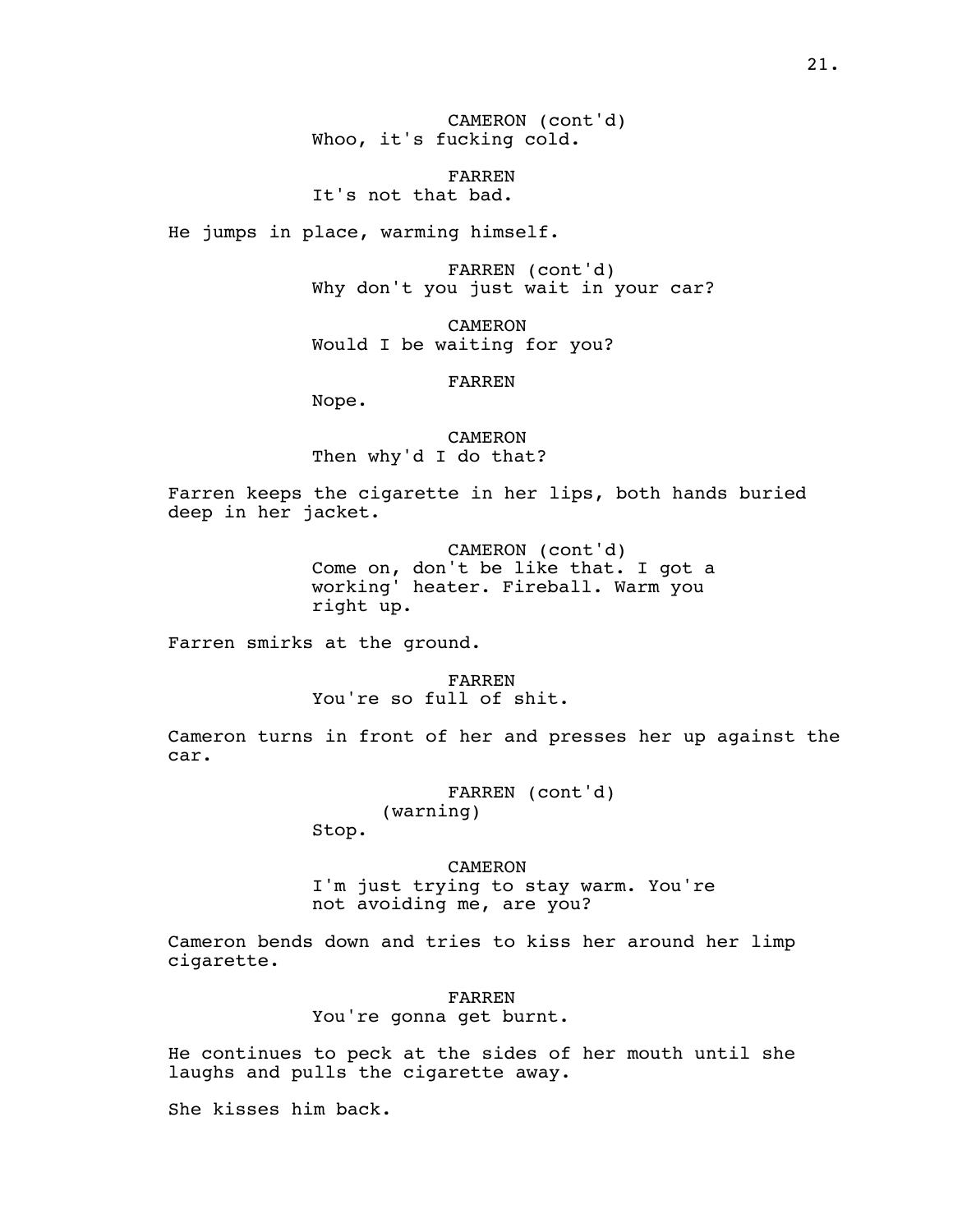#### CAMERON

Come on.

He takes her cigarette and stomps both of them out.

He leads her to his truck, opens the door for her, and helps her up into the truck with a strategically placed hand on her ass, which she swats away.

INT. CAMERON'S TRUCK - CONTINUOUS

Farren's hands are pressed against the vents, warming her hands. Cameron pulls a small Fireball bottle from underneath the seat. He takes a small swig.

> CAMERON This is new, huh?

Farren takes the bottle and takes a small sip.

CAMERON (cont'd) Come by tomorrow.

In the distance the school bell RINGS.

FARREN Now, why would I do that?

CAMERON Cause you're drinking my whiskey. Soaking up my warmth.

FARREN Oh, is that the arrangement?

CAMERON Yeah, 'course. I'll give you your new pack when you swing by.

She rolls her eyes slightly.

CAMERON (cont'd) Come on, what more could you want?

She stares him down, then breaks with a smile.

FARREN You know, I can't think of a damn thing.

Cameron leans over, one hand placed high on her thigh, and starts to kiss her neck.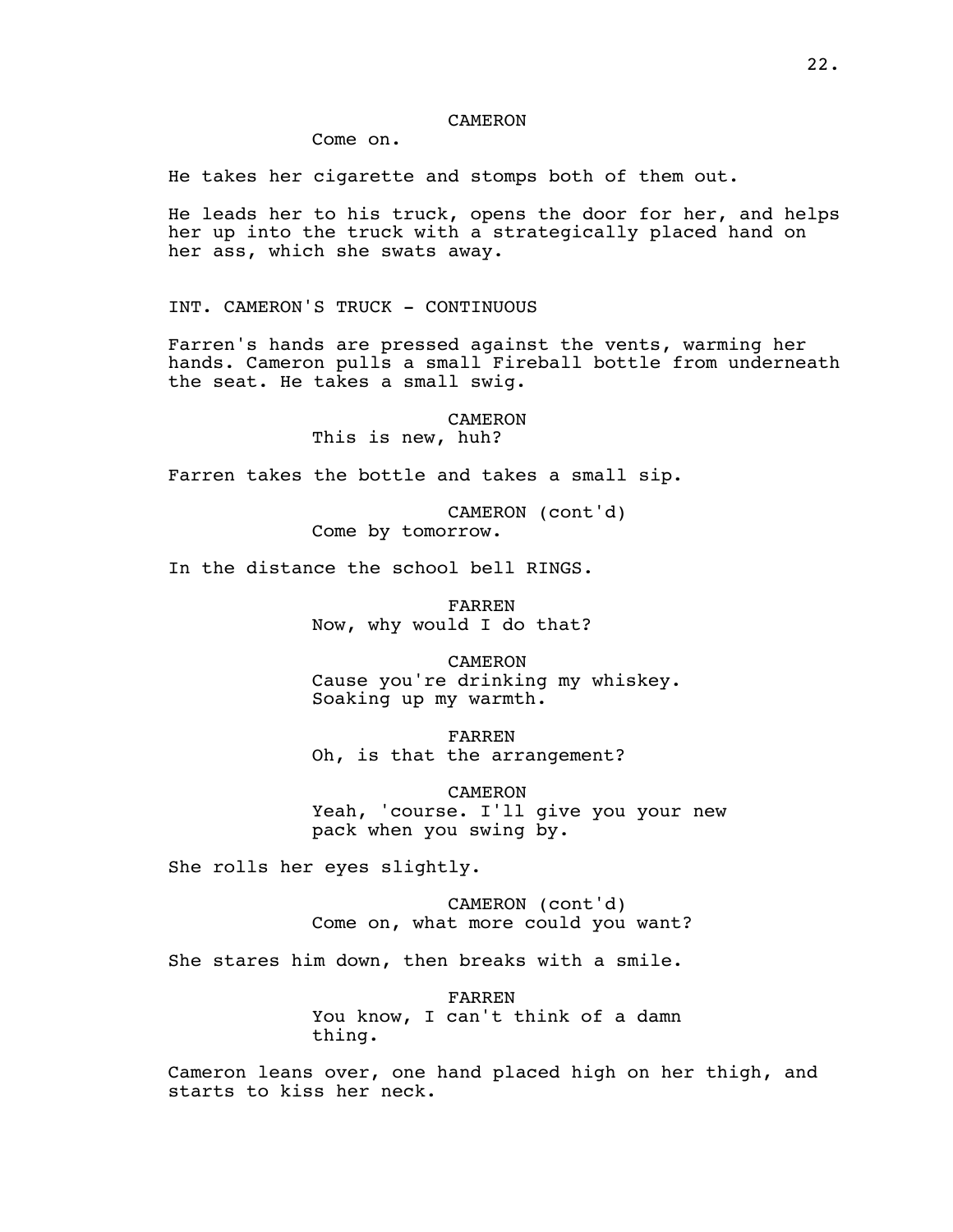#### FARREN (cont'd) Cam, they're gonna be out soon.

His hand reaches higher. He buries his face in her chest.

FARREN (cont'd)

Cam--

He kisses her hard on the mouth.

The doors of the school open, and a CROWD of kids begin to pour out.

Cameron shift himself on top of her, and his hip hits the horn with a loud HONK.

FARREN (cont'd)

Cam!

She quickly opens the door and jumps out. Her hands flatten her hair down and readjusts her jacket.

EXT. SCHOOL - PARKING LOT - CONTINUOUS

Farren walks toward the crowd of STUDENTS. The rush passes her until she spots Mary Anne held by the hand by PRINCIPAL WILSON standing off to the side of the building.

His tie tightly knotted around his large neck. He looks like his blood pressure is unhealthily high. He angrily scans the crowd until he locks eyes with Farren.

FARREN

Shit.

Farren waits for them to come, giving a small wave, as Principal Wilson huffs his way toward her.

> FARREN (cont'd) (smiling) She do okay today?

Principal Wilson shoos Mary Anne toward Farren. She bypasses Farren and quickly climbs into the car.

> PRINCIPAL WILSON Ms. Cain, this is not a daycare.

Farren tries to decipher what he could mean by this.

FARREN

Right...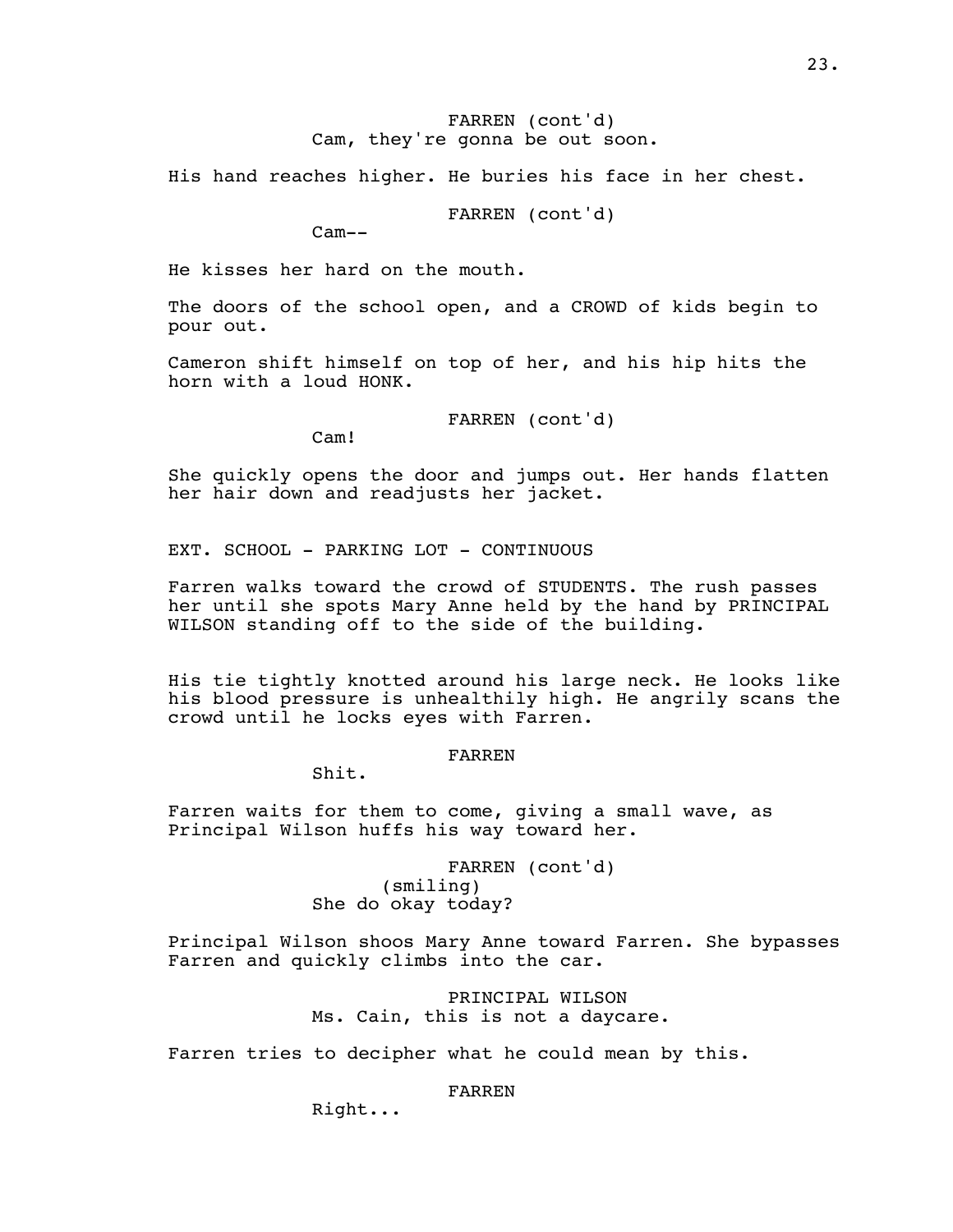## PRINCIPAL WILSON You can not just drop her off as you please. Especially...considering.

He trails off uncomfortably. Farren has no idea what he means.

FARREN

Okay, I'm sorry. Won't--it won't happen again.

PRINCIPAL WILSON If you would like to re-enroll her, you'll have to wait until the second quarter.

Farren processes this.

FARREN Right. Well, I'll let my father know then. Thank you.

Farren stands there for a moment, but then hurries into her CAR.

Cameron watches her closely from his truck.

FARREN (cont'd) (to Mary Anne) Put your seat belt on.

She shifts roughly into gear and speeds off. Cameron gives her a BEEP of his horn as she goes.

INT./EXT. FARREN'S CAR - DAY

Farren drives, Mary Anne slumps in the passenger's seat, her face buried in an off-brand tablet.

They drive in silence through the winding roads with nothing but the soft MUSIC from Mary Anne's game.

> FARREN You learn anything new today?

Mary Anne doesn't answer. She focuses on her game.

FARREN (cont'd) You wanna burger?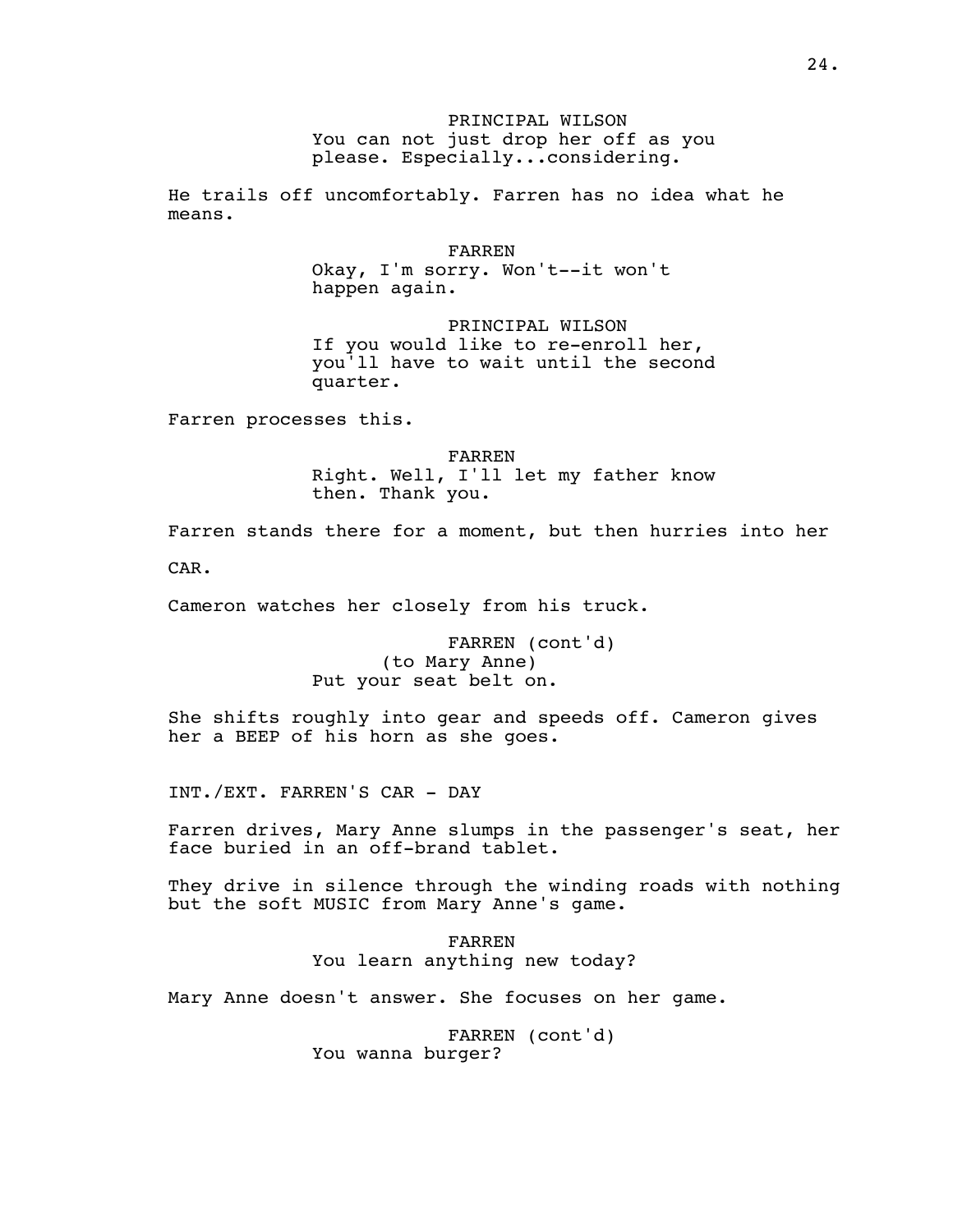INT. MCDONALD'S - DAY

Farren and Mary Anne sit across the table from each other, each munching on their own dollar-menu burger.

Mary Anne balls up her empty wrapper and picks at the scattered crumbs left on her tray with her finger.

#### FARREN

Stop.

Mary Anne keeps her eyes on her tray, as she licks the salt off her finger.

> FARREN (cont'd) You ate too fast. Your stomach just doesn't know it's full yet.

Farren takes a big bite of her burger, devouring a good quarter of it.

Farren's phone BEEPS.

#### ELI (TEXT)

Pick me up.

Mary Anne tips the ice from her empty cup and crunches loudly.

FARREN

(to Mary Anne) Go fill up on coke then.

Mary Anne hops off of her chair and over to the multiflavored soda dispenser.

> FARREN (TEXT) Where's your car? I got Mack, I'll drop her off.

Mary Anne punches button after button pouring a wide variety of sodas into her cup.

#### FARREN

(calling to her) Mary Anne. Nu-uh, pick one. Don't be gross.

# ELI (TEXT)

Doctor's orders.

Farren shoves the rest of her burger into her mouth, picks up her tray, and dumps it into the the trash. She carries her cup over to the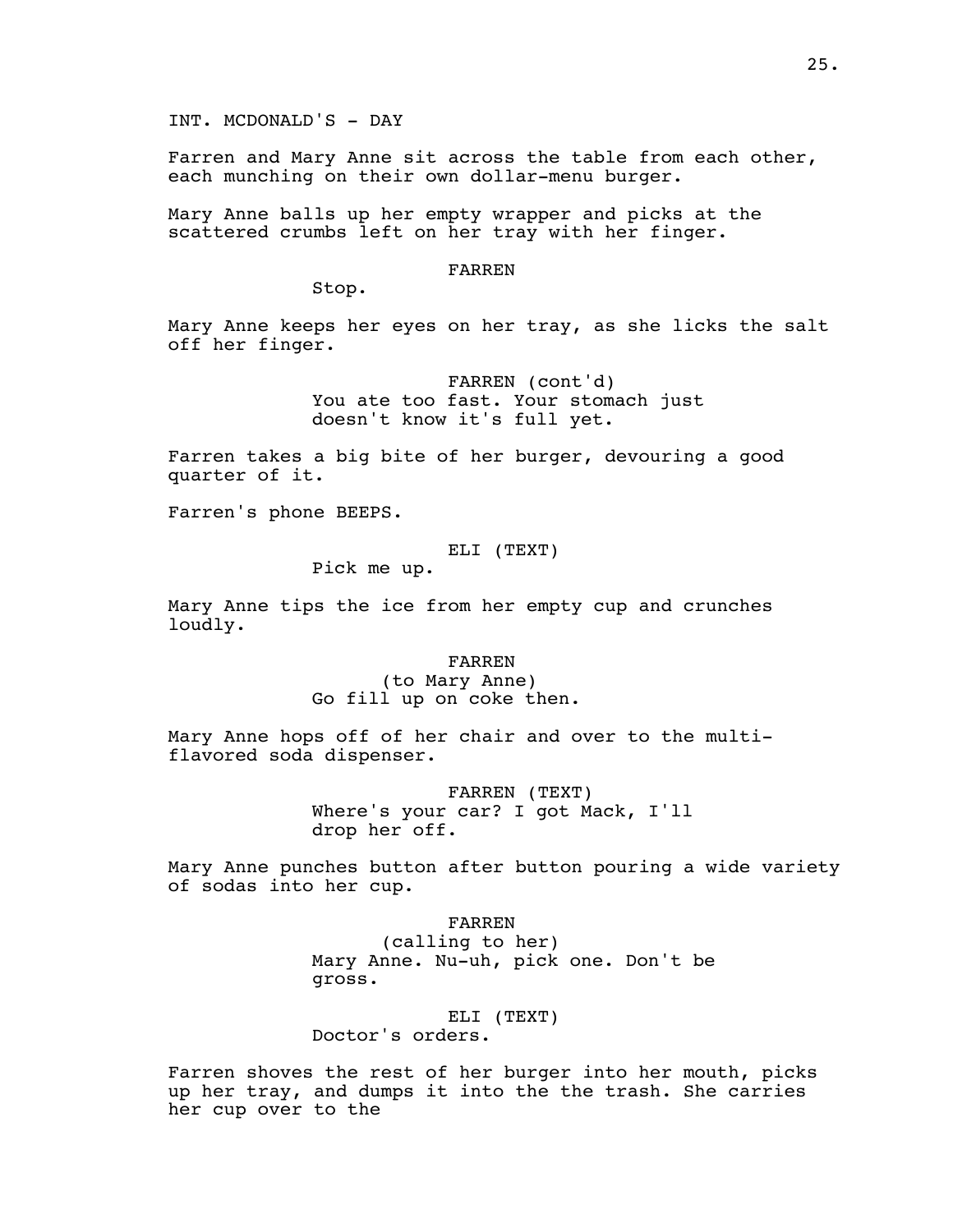SODA DISPENSER

where Mary Anne is still playing with the different buttons. Farren grabs the cup out of her hand and dumps the contents.

> FARREN You want coke or mountain dew?

INT. DOCTOR'S OFFICE - DAY

Farren hurries into the small, dingy office toward the RECEPTIONIST.

> FARREN Afternoon, ma'am. I'm picking up Eli Cain?

#### RECEPTIONIST

Mr. Cain?

#### FARREN

Yes, ma'am.

Farren glances behind her through the windows. Mary Anne is barely visible in the car.

> RECEPTIONIST I didn't see him come in, but I only got here an hour or so ago, let me check. One sec...

She wheels her chair around and disappears. Farren stands alone in the waiting room.

She fingers through a number of pamphlets and magazines.

RECEPTIONIST (cont'd) Your daddy's not here, hon.

Farren looks up.

#### FARREN

Excuse me?

RECEPTIONIST No, he's down at the county hospital in Harlan.

FARREN

Are you kidding me?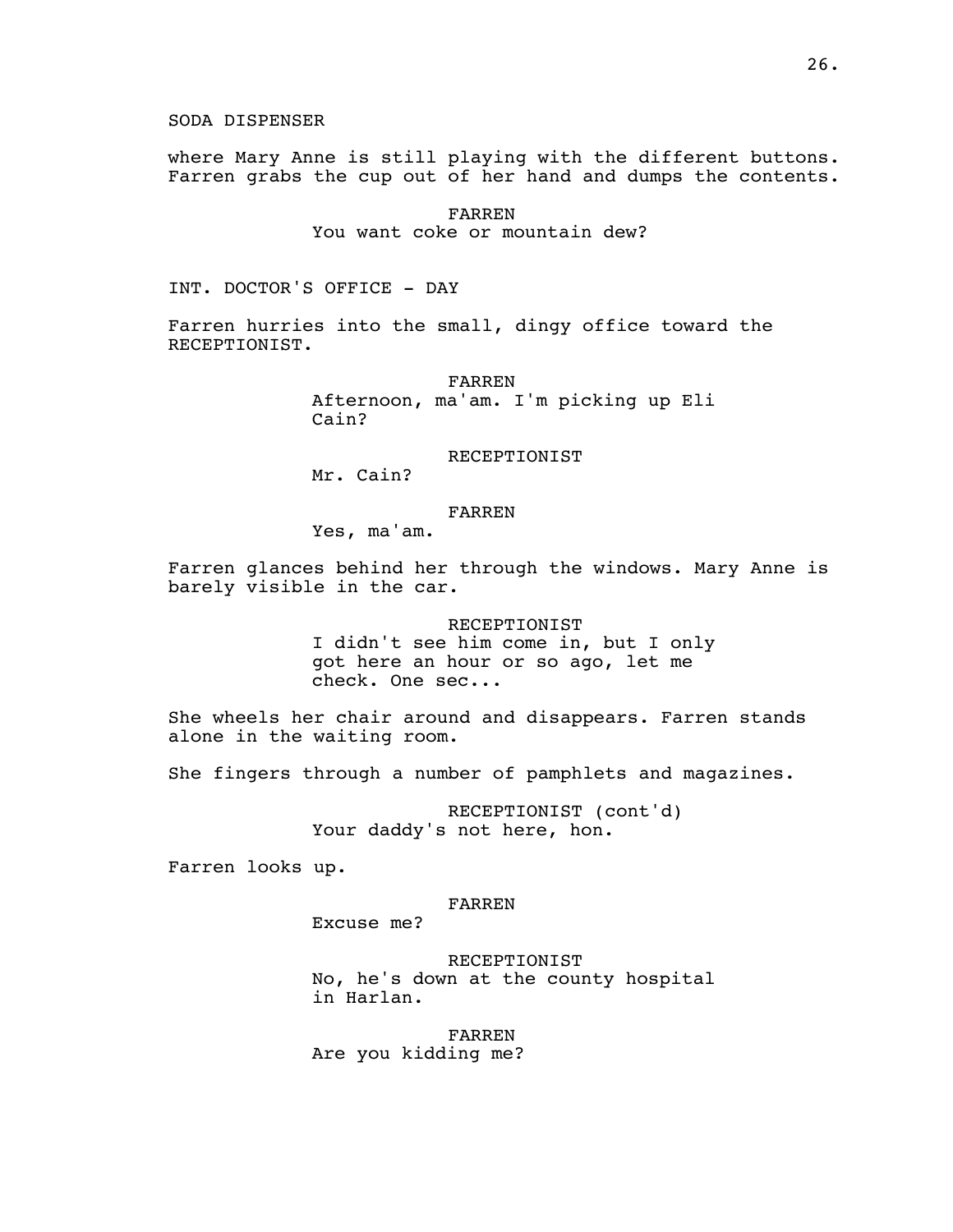RECEPTIONIST Sorry, you went out of your way. He didn't mention it?

## FARREN No. No, he didn't.

She turns on her heel and leaves.

EXT./INT. FARREN'S CAR - EVENING

Farren drives stony-faced down a winding road. The sun sets against her eyes.

INT. HOSPITAL - LOBBY - NIGHT

The lobby is full of mostly MEN similar to Eli. Many wear ventilators or oxygen tanks. They range from 30s-60s.

Farren and Mary Anne stand in the middle of the lobby. They're buried in their respective screens.

FARREN (TEXT)

Here.

She looks around.

A tired NURSE with a bad hip hobbles toward Farren.

**NURSE** 

Ms. Cain?

Farren and Mary Anne look up.

NURSE (cont'd) I can bring y'all back to yer daddy.

INT. HOSPITAL - HALLWAY - NIGHT

Farren and Mary Anne walk through the tight, overcrowded hallway. Many rooms have their doors wide open.

A YOUNG PAKISTANI WOMAN lies alone on a gurney in the hallway.

Mary Anne lifts her arm to point toward the woman.

FARREN Don't point. Eyes ahead.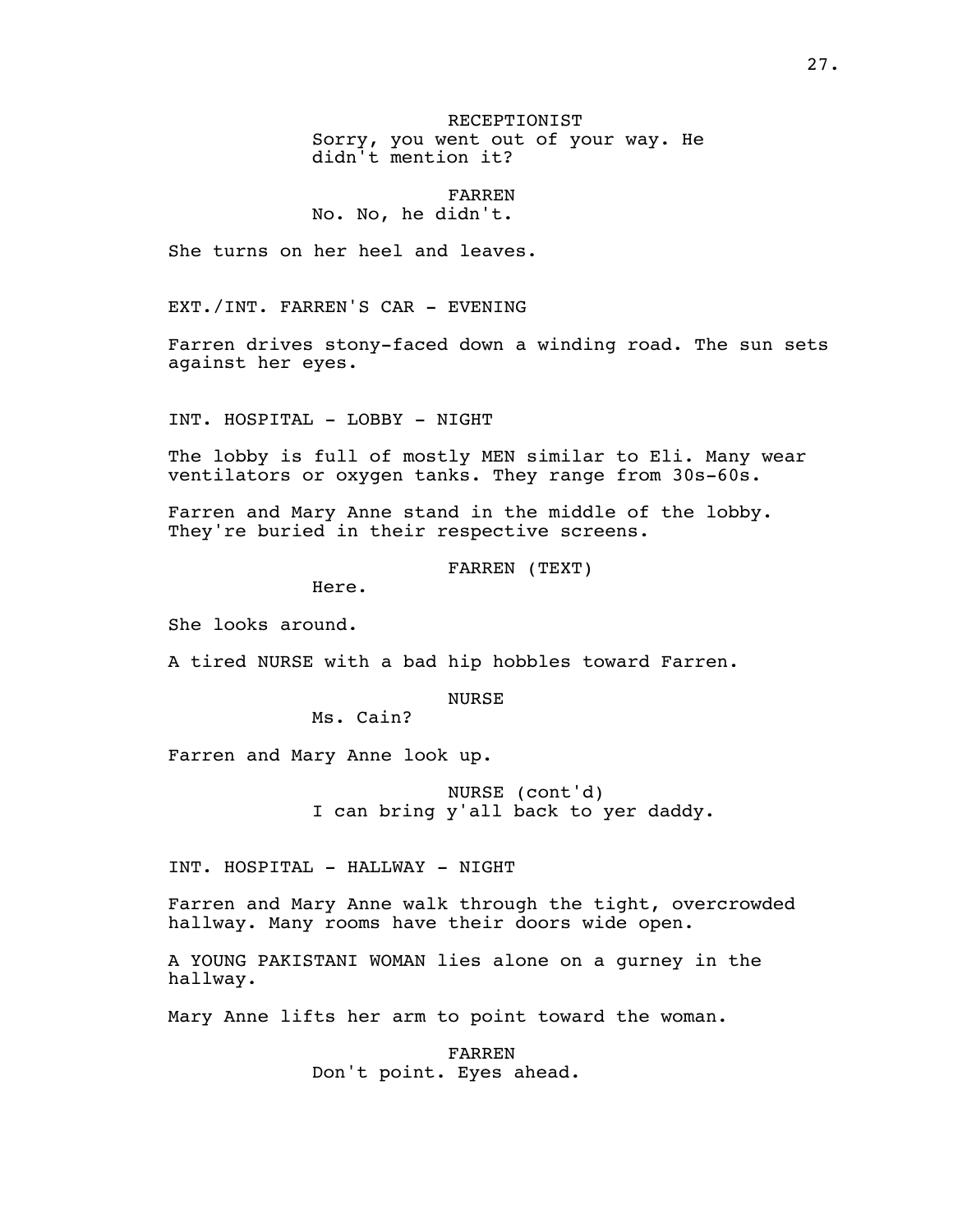INT. HOSPITAL - OFFICE - NIGHT

Eli sits across the desk from DR. BADRUDDUJA. A gentle KNOCK on the door reveals the Nurse.

> NURSE I got your girls here, Mr. Cain.

> > ELI

'Bout time.

Dr. Badrudduja stands as Farren and Mary Anne come in.

DR. BADRUDDUJA I'm Dr. Badrudduja.

He extends his hand which Farren takes with a furrowed brow.

FARREN We've been working with Dr. Ahmed.

Dr. Badrudduja takes his seat and pulls his computer closer to himself.

> DR. BADRUDDUJA Yes, but Dr. Ahmed believes that your father would benefit from a specialist and so, here we are.

Farren takes a seat. Mary Anne climbs up onto Eli's lap and buries her head in his chest.

> DR. BADRUDDUJA (cont'd) It might be best if the little one stepped out for a moment.

FARREN It's not like she'll tell anybody.

ELI

(warning) Farren. She understands plenty.

FARREN You wanna deal with her flipping out when we put her outside?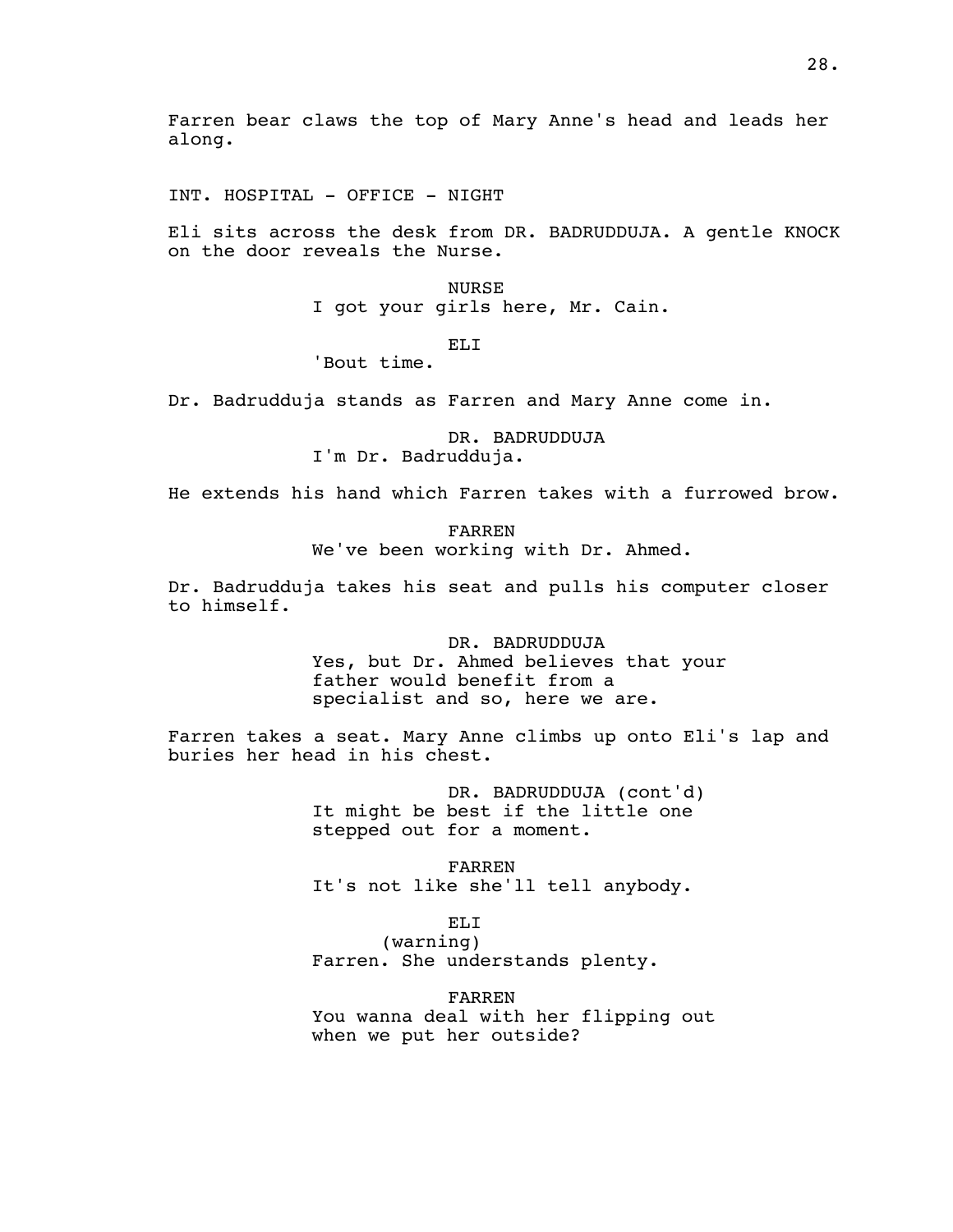DR. BADRUDDUJA She might do well hearing this information from yourself later. Give you some time to process.

None of the Cains move.

DR. BADRUDDUJA (cont'd) Fine. Well, then. I'm afraid there is no easy way to say this. Eli's chest radiography unfortunately came back consistent with lung cancer.

The three of them are completely nonplussed.

DR. BADRUDDUJA (cont'd) (confused by the lack of reaction) Um, the cancer has progressed quite rapidly--

# FARREN

(cutting him off) Well, of course he has fucking cancer. Just look at him. Like he drags that tank around for shits or something.

#### DR. BADRUDDUJA

Ma'am, I don't think you understand the severity of the situation.

#### FARREN

We've been told he's gonna keel over every six months since before Mack here was even born. Excuse me if I don't fall over crying every time you mention it.

Mary Anne giggles.

DR. BADRUDDUJA I understand that Mr. Cain has been through a variety of cancer treatments in the past.

FARREN --Lung cancer, skin cancer, throat cancer, you fucking name it--

# DR. BADRUDDUJA

Ma'am--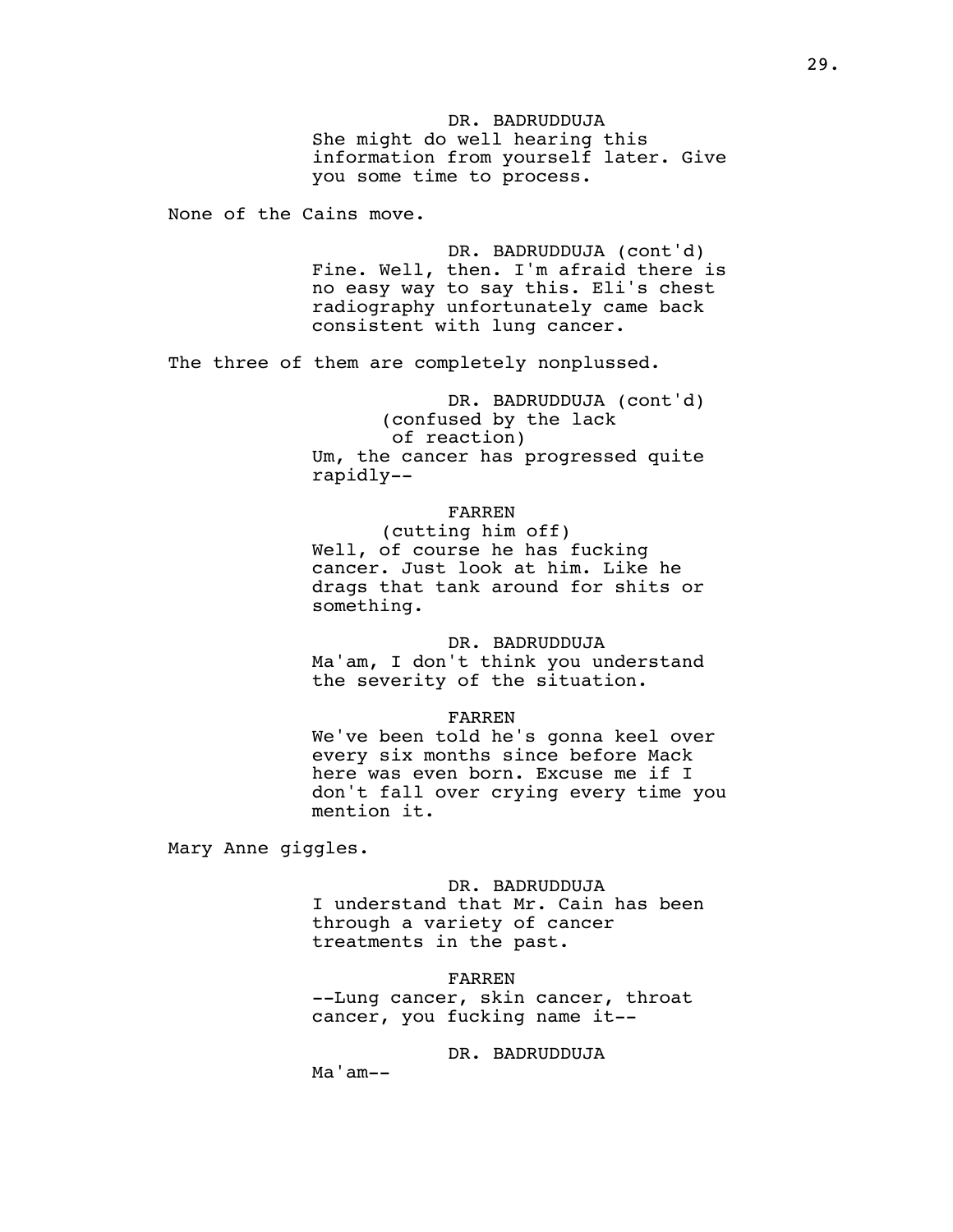#### FARREN

I mean, Jesus, he's barely even been taking treatment for it in the last five years. Just won't fucking die--

Eli glances toward her, only slightly amused.

DR. BADRUDDUJA The goal would be, of course, to keep Mr. Cain as comfortable as possible.

FARREN

Oh, he's plenty comfortable. Sucking up tobacco and oxygen to his heart's content.

DR. BADRUDDUJA (interrupting) He has a progressed form of Black Lung Disease. He might have fought it off in the past, but, ma'am, your father is dying.

Mary Anne turns to face Dr. Badrudduja.

INT./EXT. FARREN'S CAR - NIGHT

Eli drives. Farren stares out of the passenger's window, while Mary Anne is buckled in the back seat. The MUSIC from a game on her tablet clashes with the STATIC of the COUNTRY RADIO STATION.

## FARREN You gonna do chemo again?

Eli scoffs slightly as he brings a cigarette to his lips.

INT./EXT. FARREN'S CAR - CAIN HOUSE - NIGHT

They slow down the driveway. Eli cuts the engine.

ELI You staying around tonight?

Farren busies herself with gathering her purse.

FARREN

Probably not.

ELI Stay for dinner.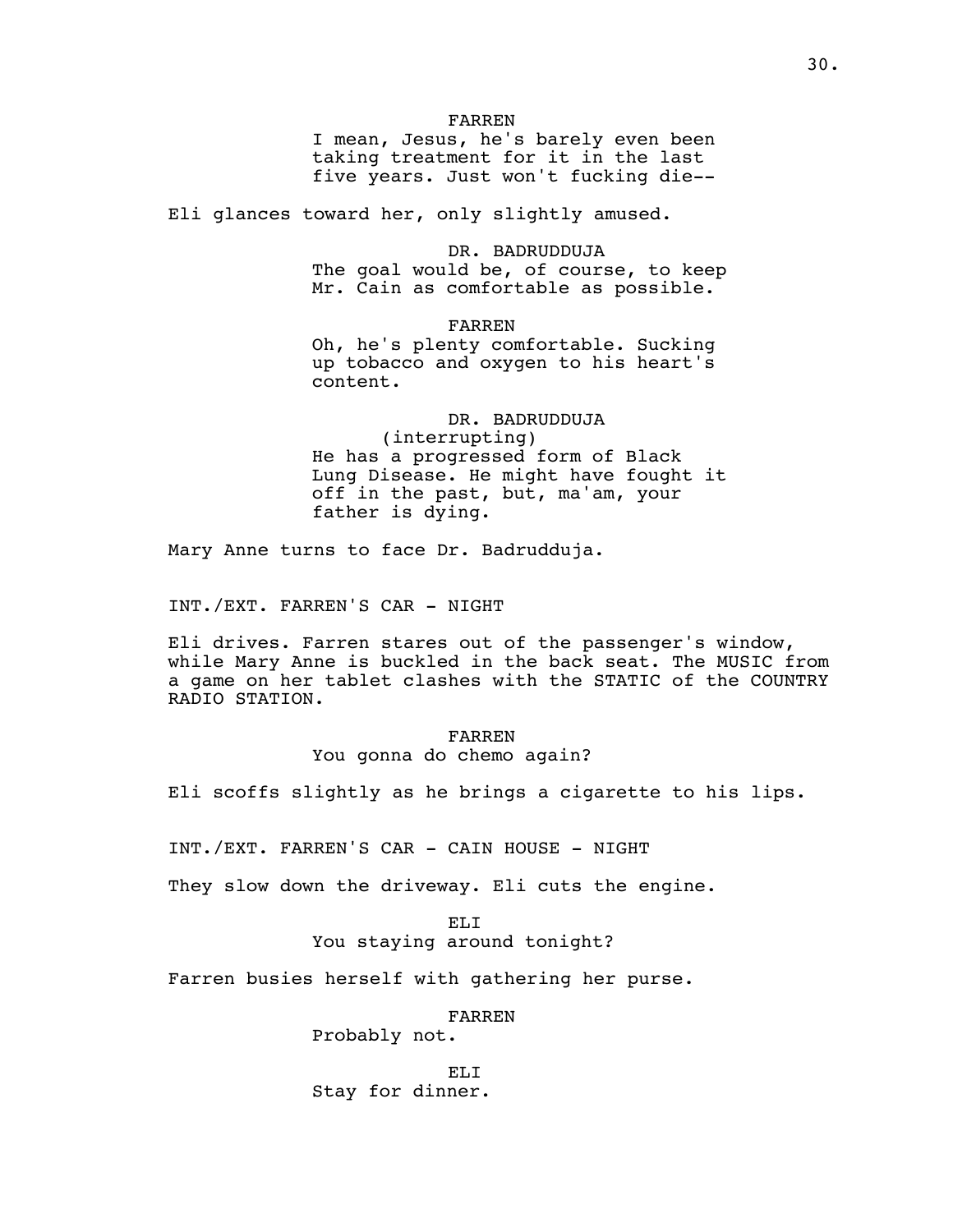INT. CAIN HOUSE - KITCHEN - NIGHT

Eli stands at the counter chopping raw venison. Mary Anne sits next to the sink, her legs dangle off the counter, her eyes fixated on the knife in Eli's hand.

A large boiling pot of water bubbles on the stove.

ELI Alright, nice and slow, drop the pieces in.

Mary Anne takes the pieces of meat in her hands and holds them over the steaming pot.

> ELI (cont'd) One at a time, so it doesn't splash ya.

EXT. CAIN HOUSE - SAME

Farren sits on the porch smoking a cigarette. Above her, Eli and Mary Anne are just visible cooking in the kitchen.

Farren fiddles with her phone, scrolling through a TEXT conversation. She holds the phone up to her ear as it DIALS.

#### FARREN

(on phone)

Hey.

Loud MUSIC blares from the phone.

FARREN (cont'd) Caleb? (she listens) You need to come home--

She's cut off. She listens.

FARREN (cont'd) I can't hear you... No, you need to come-- Caleb--

He hangs up. Farren pulls the phone away from her ear.

FARREN (cont'd) (muttering) Fucking asshole.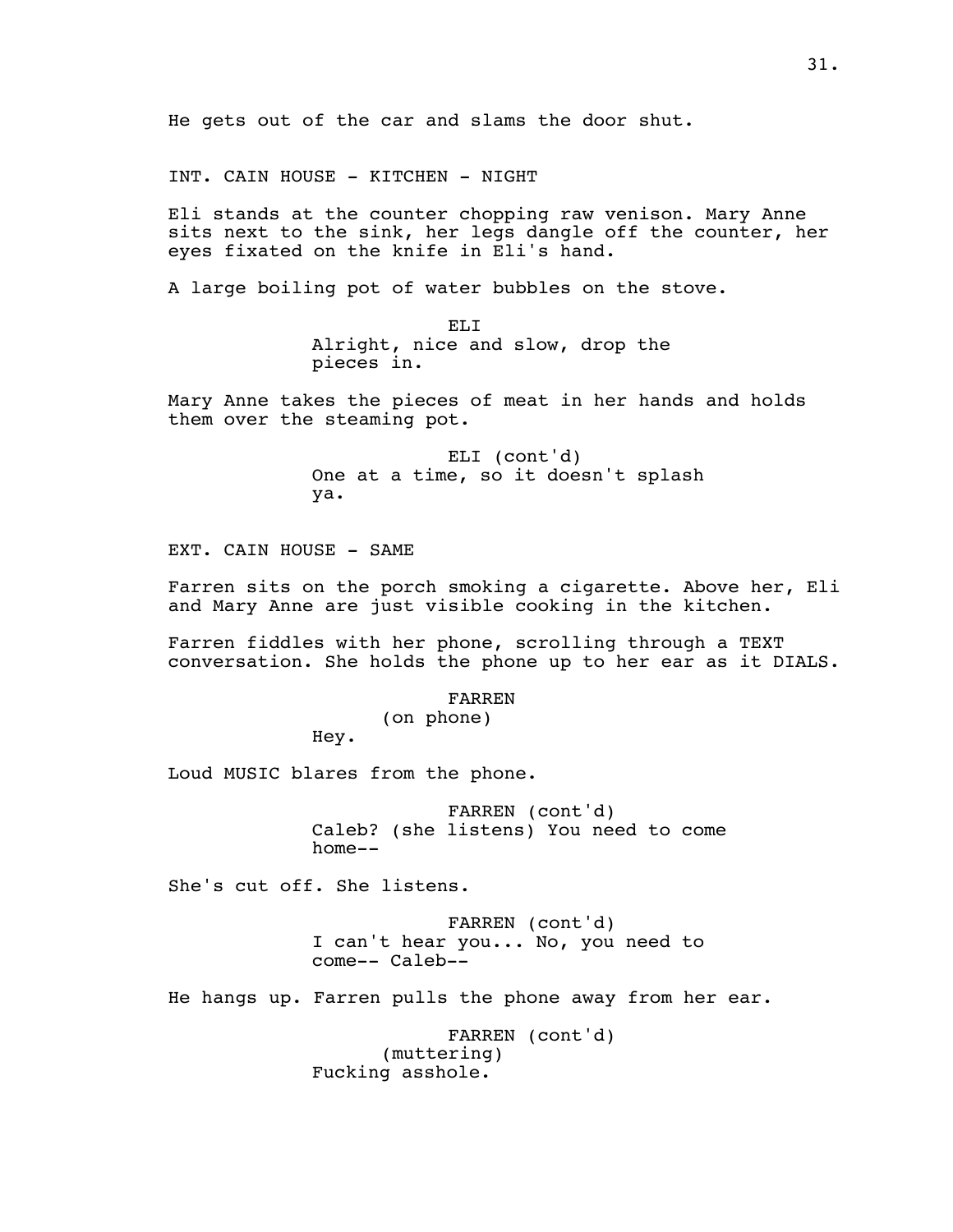She flicks her cigarette and walks off to her car. The engine SPUTTERS to life after the third try, and she drives away.

INT. CAIN HOUSE - KITCHEN - SAME

Eli watches as Farren's car disappears down the driveway. He turns his attention to Mary Anne.

> ELI You want to eat at the table?

She shakes her head no.

ELI (cont'd) (playful) Do you want to eat in the T.V. room?

She smiles and giggles and hops off the counter.

ELI (cont'd) Again? Well, alright...

He gathers their plates and follows her out.

INT./EXT. FARREN'S CAR

Farren drives slowly down the dark road. She scrolls through her phone and holds it to her ear.

It RINGS and RINGS until--

VOICEMAIL You have reached the voice mail box for six--

Farren hangs up. dials some one else.

MALLORY (V.O.)

Hello?

FARREN Hey, you doing anything?

INT. CAIN HOUSE - LIVING ROOM - LATER

Eli and Mary Anne cuddle together on the couch, wrapped tightly in a blanket.

Mary Anne is completely entranced by the flashing pictures.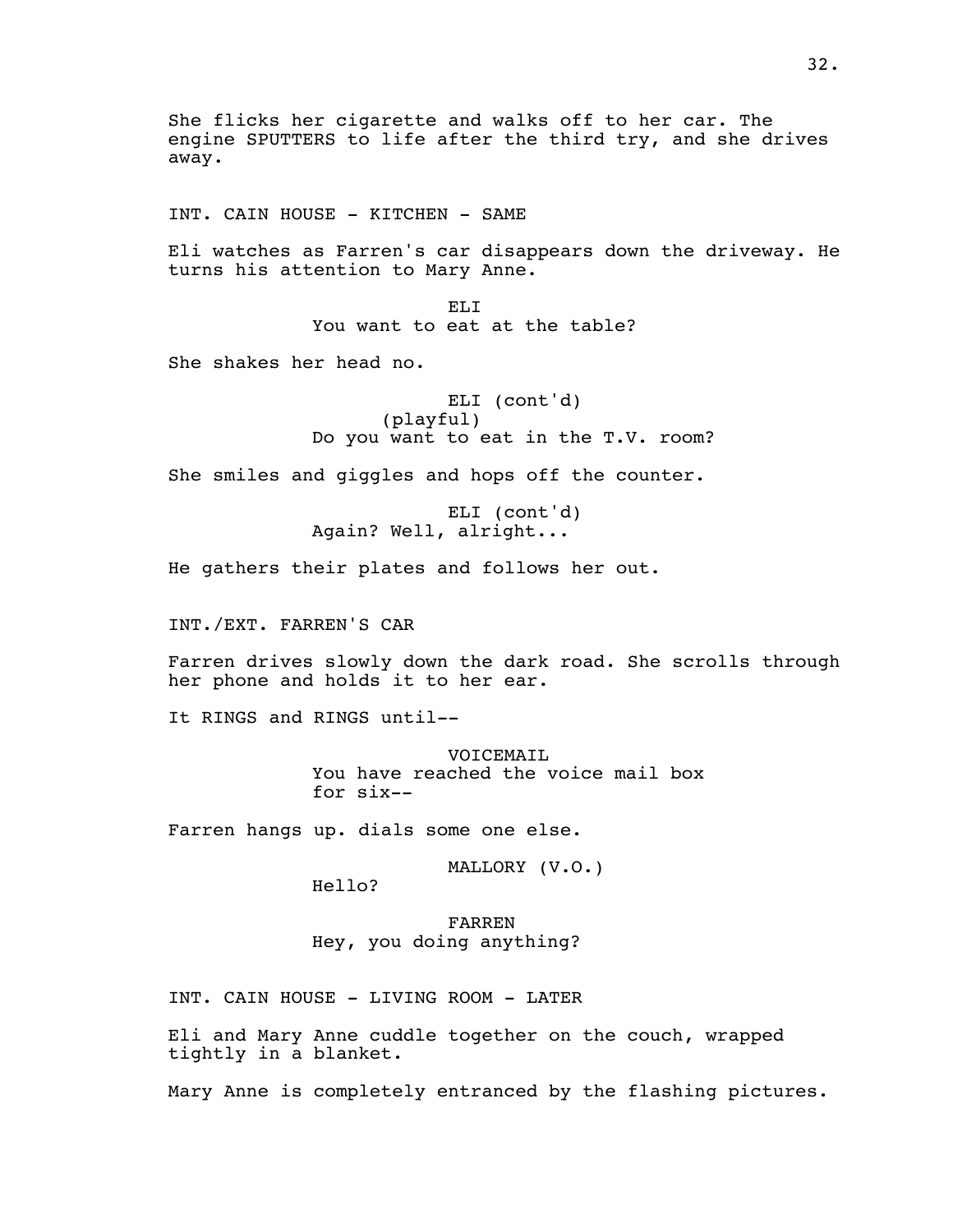INT. MALLORY'S APARTMENT - LIVING ROOM - NIGHT

Mallory and Farren lay on the couch. Farren has a blanket wrapped around her shoulders. Junk food and beers litter the coffee table in front of them, and the television displaying a REALITY SHOW lights the room.

The back door BANGS open. A baby starts CRYING.

NATE (O.S.)

Mallory!

Mallory immediately skirts off the couch and out of sight.

Farren focuses on the television as NATE, 20s, comes up to hover behind her.

He wears over-sized construction clothes that reflect in the the television. He's small-framed and boyish, but increasingly short-tempered.

> NATE We're about to turn in.

Farren takes a sip from her beer, but doesn't turn around.

FARREN We're just gonna finish this episode.

Mallory comes up behind Nate holding CHARLIE, a 6-month old.

**MALLORY** 

You woke him up.

Mallory comes back around the couch and sits next to Farren. She pulls her tank-top down and Charlie immediately latches.

> NATE Mallory, I need to talk to you.

She leans back into the couch and closes her eyes.

**MALLORY** One minute, baby, let him finish.

Nate glares down at her.

MALLORY (cont'd) (rolling her eyes) Well, alright then. Farren, can you take him and give us a minute.

Mallory removes Charlie from her breast, and he immediately starts SCREAMING. She holds him out for Farren to take.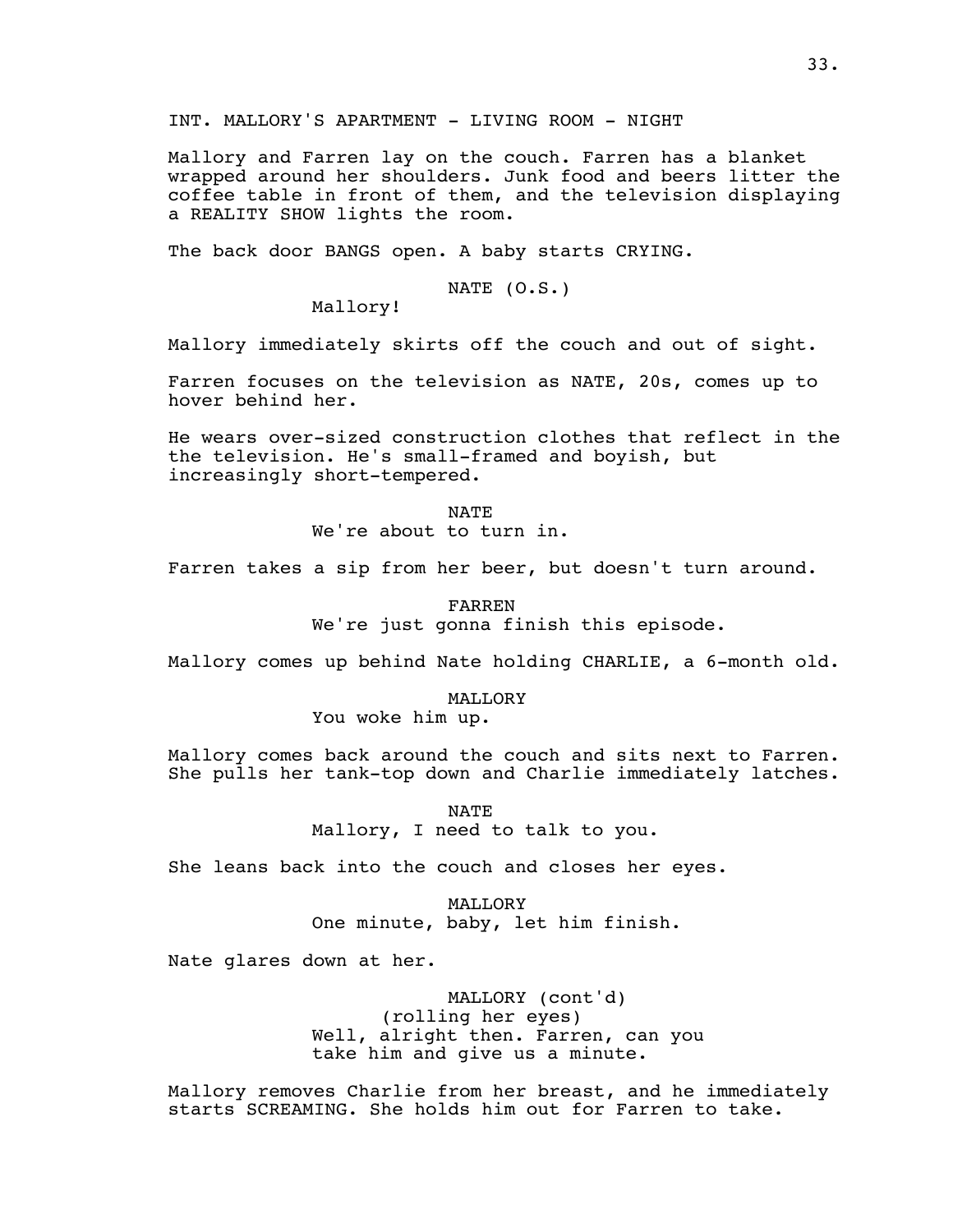KITCHEN.

It's messy. Dishes are piled up and cupboards are left open. Farren tries to bounce Charlie on her hip, but he slips off to the side. He screams throughout.

> NATE (O.S.) I don't want her staying here tonight.

> > MALLORY (O.S.)

It's late.

NATE (O.S.) For fucks sake, she's basically living here! I'm sick of it.

Farren tries to shush him, but he screams louder. She opens up the refrigerator and squints in the light.

> MALLORY (O.S.) Don't curse at me--

NATE (O.S.) I want her gone, Mallory.

Farren fingers through packages of LUNCHABLES. She grabs two. One she pockets in her sweatshirt, the other she hastily opens one-handed.

She picks apart a slice of lunch meat and balls it between her fingers. She puts it in front of Charlie's mouth.

> FARREN Shhh...you want some of this?

Charlie screams.

MALLORY (O.S.) She's gonna hear you.

NATE (O.S.) I don't give a shit.

Mallory GASPS slightly. Farren listens hard, trying to decipher the sound of INAUDIBLE WHISPERS from Charlie's screams.

Finally, a bedroom door SLAMS. Mallory comes around the corner.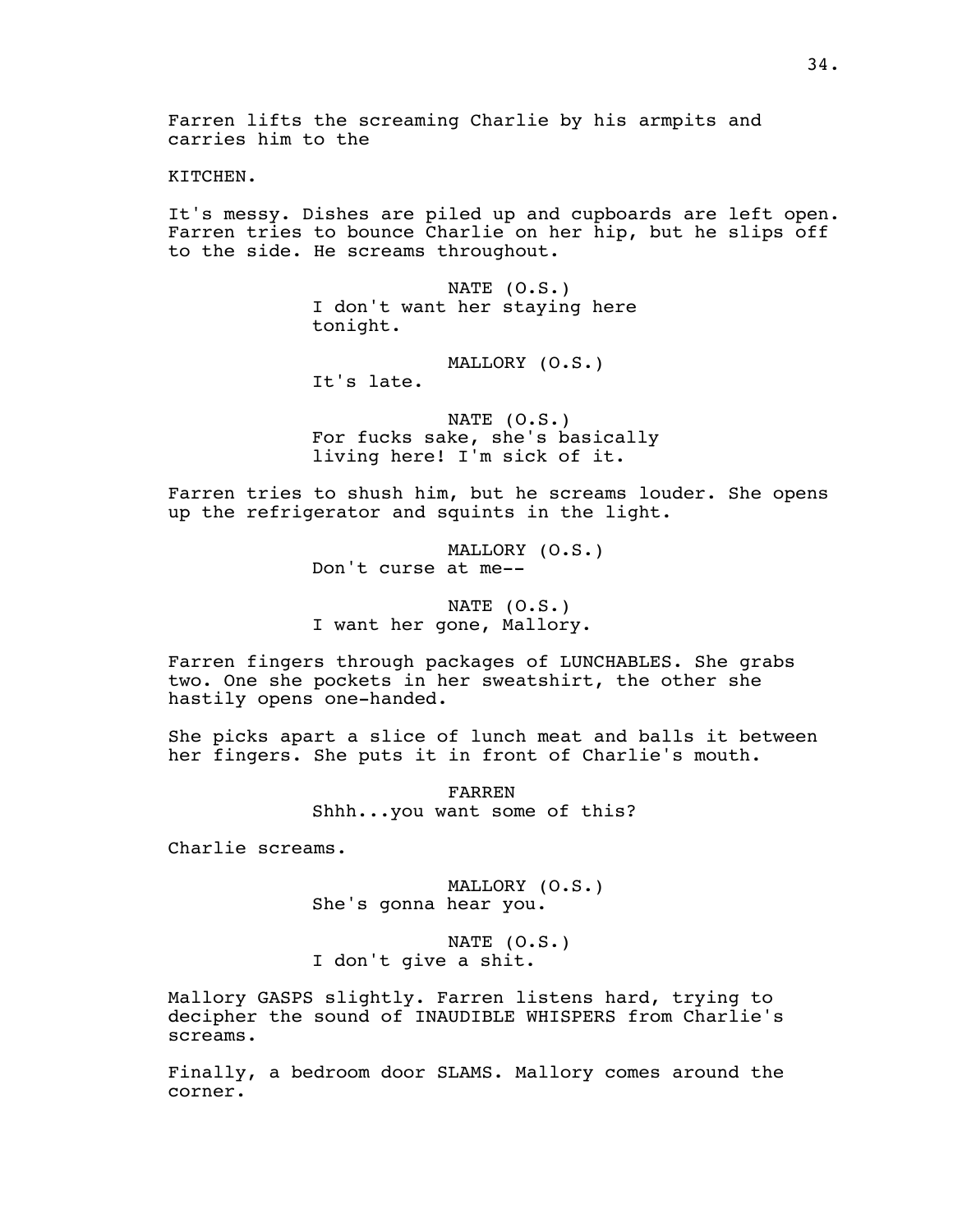# MALLORY

# Sorry about that.

Farren immediately holds Charlie back out for Mallory to take.

## FARREN You're fine. He's an asshole.

Mallory doesn't say anything. She shrugs off one side of her shirt to let Charlie eat again.

> MALLORY I told him it's the season finale, and you'll be gone right after. He'll be asleep by then. Just be gone by the time he wakes up.

Mallory eyes the unwrapped Lunchable on the counter.

MALLORY (cont'd) You can't keep on staying here Farren. It's his house.

INT./EXT. FARREN'S CAR - TRAIN TRACKS - SUNRISE

Farren races down the road. The LIGHTS begin to flash.

FARREN

Come on...

Farren floors it. The bar comes down and she skids to a halt. The train bursts into view with a ear-shattering blast of its HORN.

FARREN (cont'd)

Fuck!

The train BLOWS. Farren lays on her HORN in frustration as she watches it pass.

INT. DINER - DAWN

The diner is almost empty. One man sits alone in a booth nursing a coffee.

Farren stands gazing blankly out the window, as Kayla speaks M.O.S.

Suddenly, Farren snaps out of it and cuts Kayla off midsentence.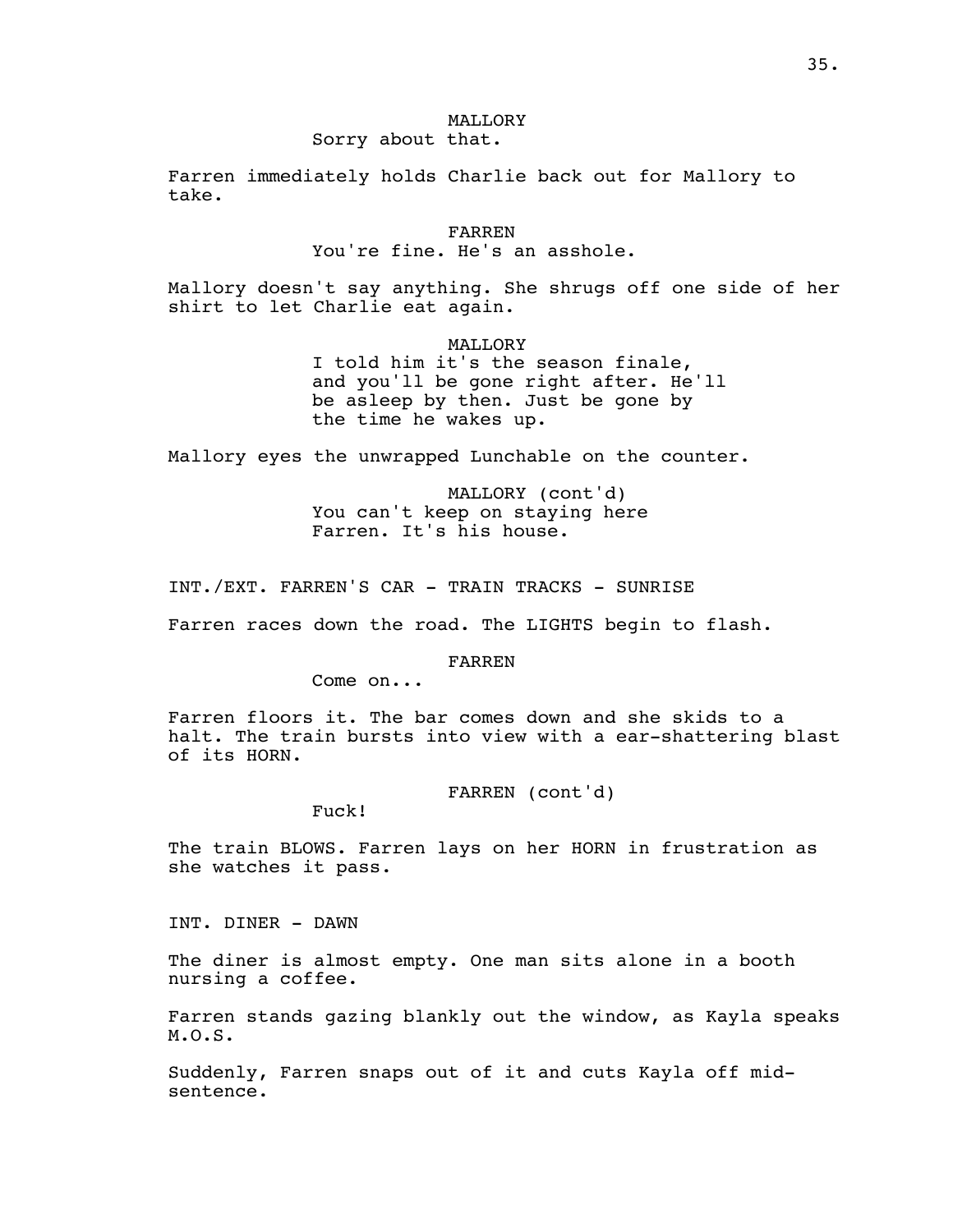## FARREN You wanna work my double tonight?

Kayla scoffs.

## KAYLA

Um, no.

Farren walks away from her, untieing her apron as she speaks.

FARREN

Oh, come on, I gotta thing to do, and it's not like you'll make money if you don't.

INT./EXT. FARREN'S CAR - DAY TO SUNSET

Farren speeds down the winding mountain highway until she reaches flatland.

The sun begins to set and she drives directly into it. She rolls her windows down. The wind whips her hair around her, as she squints into the sun.

She passes town 'welcome' signs, county signs, until finally a sign that states 'Next Exit in 20 mi'.

She purposefully drives past her last opportunity to exit and speeds on.

INT. GAS STATION - DUSK

Farren bumps into the lot. She hops out of her car and heads to the mini mart.

INT. MINI MART - CONTINUOUS

A lone CASHIER sits behind the counter. She eyes Farren carefully.

# FARREN Can I get twenty on three.

The Cashier punches into the register.

FARREN (cont'd) And a pack of Marlboros. Red please.

CASHIER That'll be twenty-five, seventy two.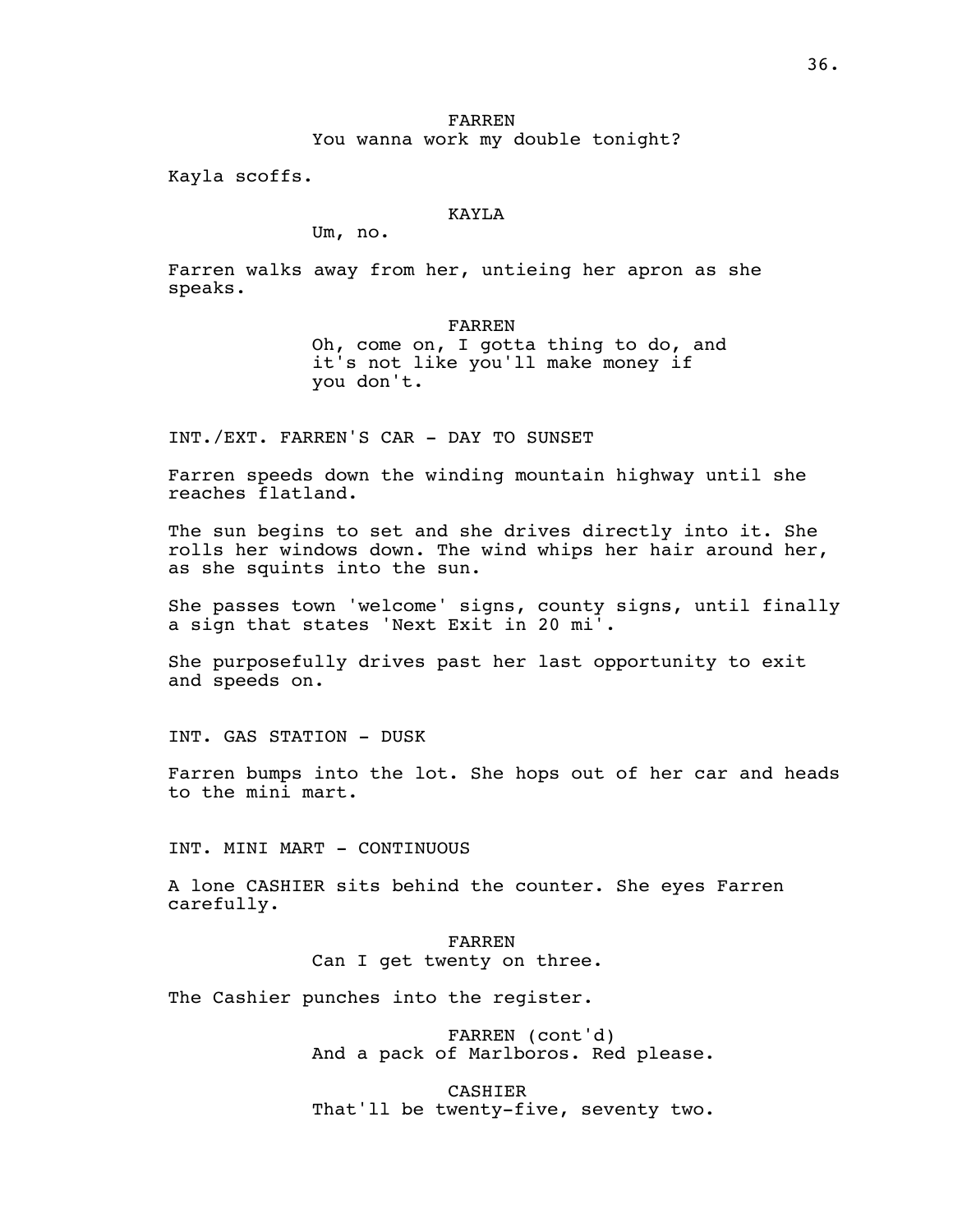Farren pulls her server book out of her purse. She just has enough.

INT./EXT. FARREN'S CAR - GAS STATION - DUSK TO NIGHT

Farren sits in her car smoking her cigarettes. The Cashier watches from her window.

Farren smokes her cigarette down to the butt, flicks it, and lights up another. She waits until night has fallen fully.

Finally, her phone RINGS.

## FARREN Yeah? ... You're here?

She starts her car, turns around, and heads back home.

INT. CAIN HOUSE - KITCHEN - NIGHT

Farren barges into the kitchen.

FARREN (calling out)

Caleb!

CALEB (O.S.)

Yo!

Farren walks into the

LIVING ROOM.

CALEB and Eli sit on separate couches facing a brand new flat-screen television playing a COLLEGE FOOTBALL GAME.

Caleb is only slightly older than Farren. Skinny but styled. He speaks with a GENERAL AMERICAN accent.

Farren stands behind them.

FARREN You finally made it.

Empty beer cans litter the couches and side table. All three of them watch the game in momentary silence.

> CALEB I came in this morning--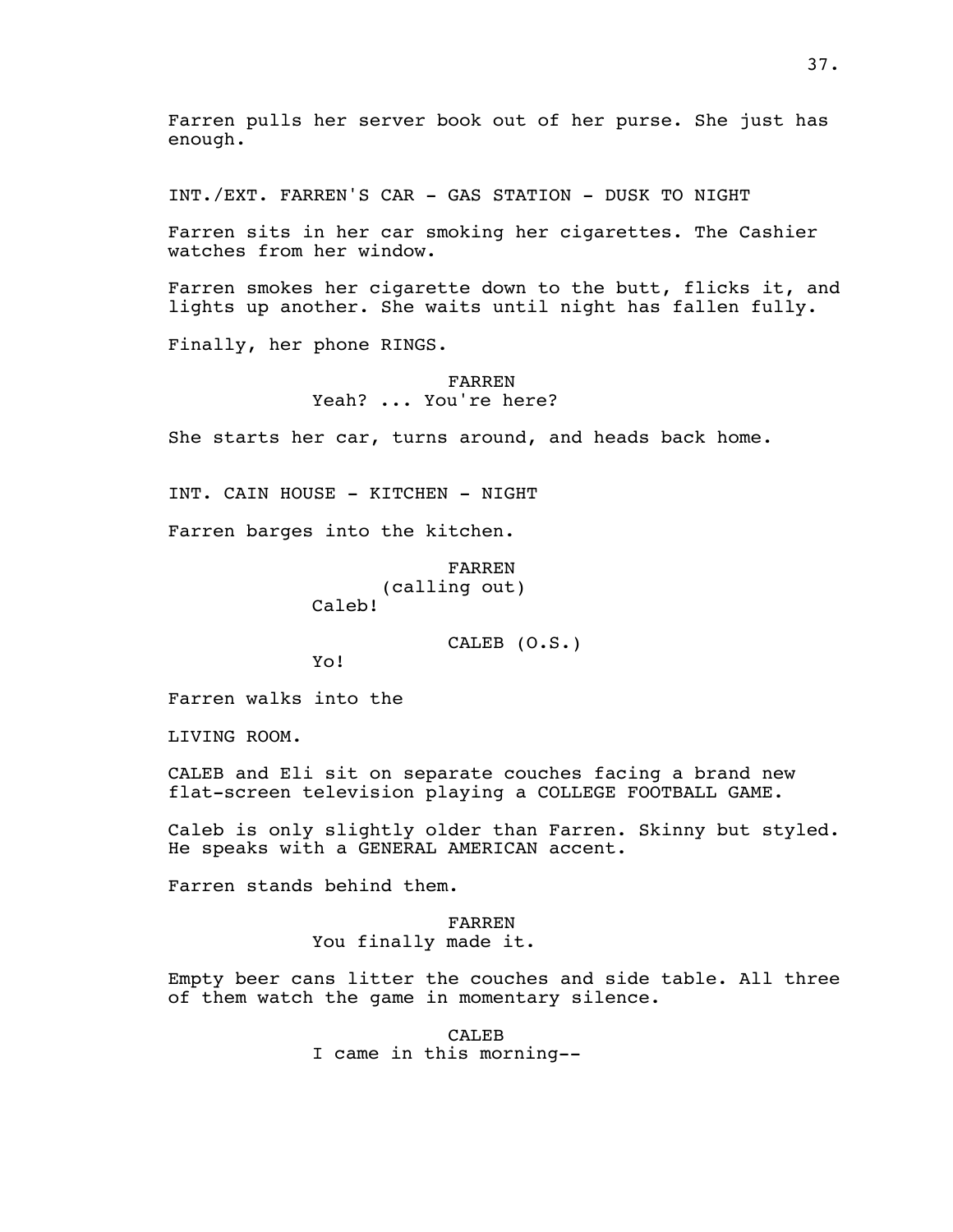FARREN (cutting him off) What T.V. is this?

Mary Anne peers around the corner. Caleb glances toward her, but doesn't acknowledge her.

> ELI It's nice, huh?

FARREN It's huge.

EL<sub>I</sub> Ma's check came in.

He takes a swig of his beer.

FARREN

So?

CALEB Let the man live, Fairy.

FARREN Did you get him to do this?

## CALEB

Course not. Anyone who buys a television nowadays is a fucking idiot. It's going to be obsolete in five years.

ELI

Watch your damn mouth, Caleb.

CALEB

I'm just saying. If you buy technology, at least get something innovative.

ELI Are you fucking kidding me? You were in the damn Walmart with me when I bought it. You're watching the fucking thing as we speak.

Caleb rolls into the couch cracking up. He throws a beer at Eli.

CALEB

Relax, old man. It's your check. Do what you want.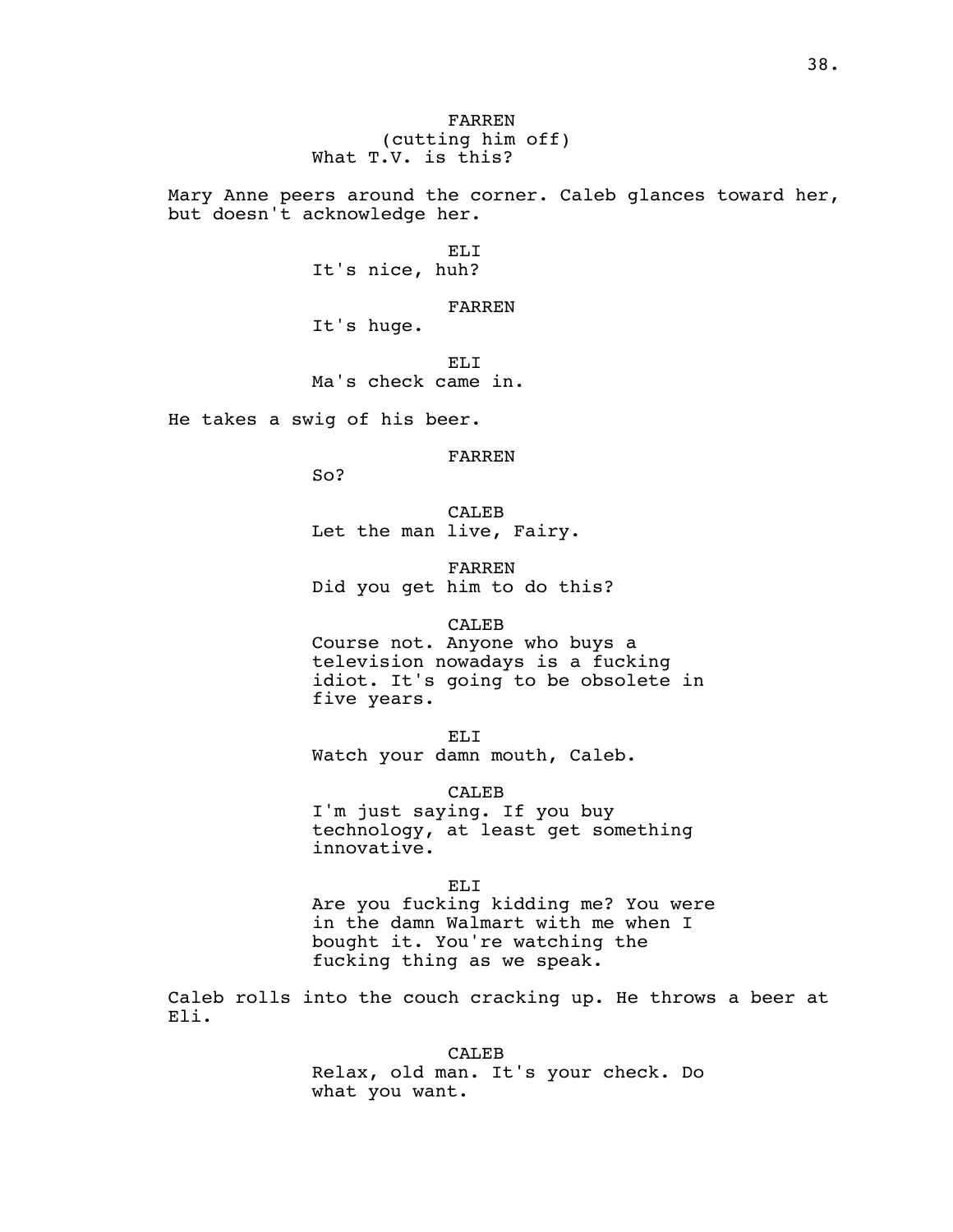Eli begins to open the beer can. His breath becomes haggard. He bows his head trying to stifle it, but he begins gasping for breath.

#### FARREN

Daddy?

He can't breathe. Caleb sits up, frozen in shock. Farren goes to him.

> FARREN (cont'd) Your oxygen not flowing right?

She squats down to examine the machine. Eli clutches his chest with one hand, the other hand waves toward the kitchen.

> FARREN (cont'd) What? What do you need?

Eli continues to claw at the air.

CALE<sub>B</sub> Do you have medication or something?

Farren frantically looks around and finally sees Mary Anne watching in horror.

#### FARREN

Jesus Christ.

Farren jumps over the sofa and yanks Mary Anne up by her armpits. She carries her back through the

KITCHEN

And opens the door. She places Mary Anne down outside.

FARREN (cont'd) Stay there. Okay? Stay.

Farren slams the door closed.

EXT. CAIN HOUSE - PORCH - CONTINUOUS

Mary Anne stands, shell-shocked, staring at the closed door. Breath rises from her mouth in the cold air.

INT. CAIN HOUSE - LIVING ROOM - CONTINUOUS

Farren rushes back in. Eli is calmer, but his breathing has not completely steadied.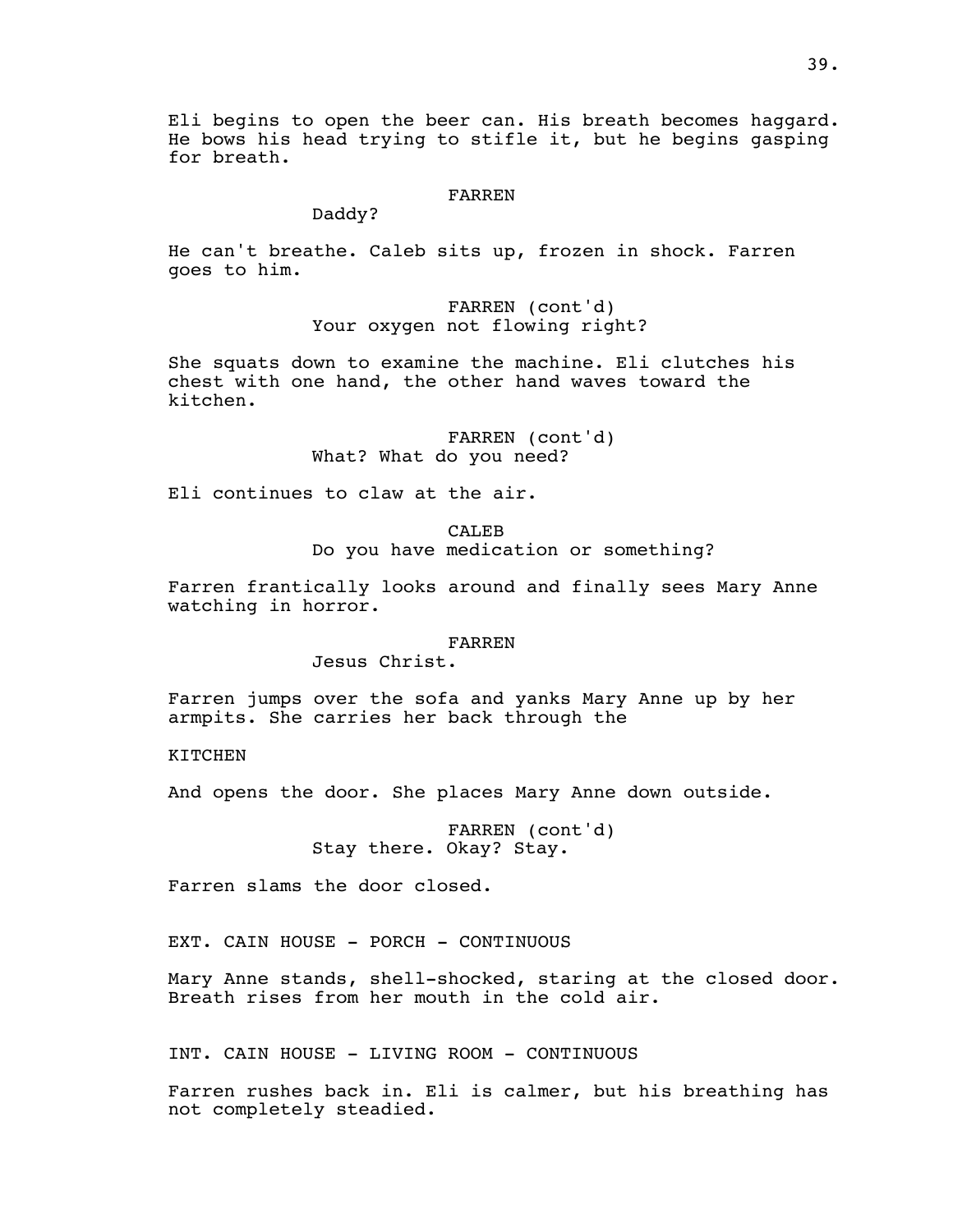CALE<sub>B</sub> (to Farren without looking) He's good, he's good, get him some water or something.

Frustrated at the command, Farren turns on her heel to the

KITCHEN.

She pulls a cup out of the cabinet with a shaking hand and fills it with water from the faucet. She downs the water in a couple gulps before filling it up again and returning to the

LIVING ROOM

Just in time to see Caleb walking Eli out of the room.

EXT. CAIN HOUSE - PORCH - NIGHT

Mary Anne hasn't moved. She stands straight and tall and stares, unblinkingly, at the door until it opens to reveal Farren.

With little care, she scoops Mary Anne up and swings her back inside.

INT. CAIN HOUSE - HALLWAY - NIGHT

Caleb slowly comes out of Eli's room and carefully closes the door. Farren is there in a flash.

> FARREN He doing okay?

Caleb waves for her to be quiet.

CALEB (whispering) He's fine. Just spooked.

FARREN

(whispering) Spooked? How's he spooked? We were doing nothing.

CALEB We're gonna need to talk to Damien tomorrow.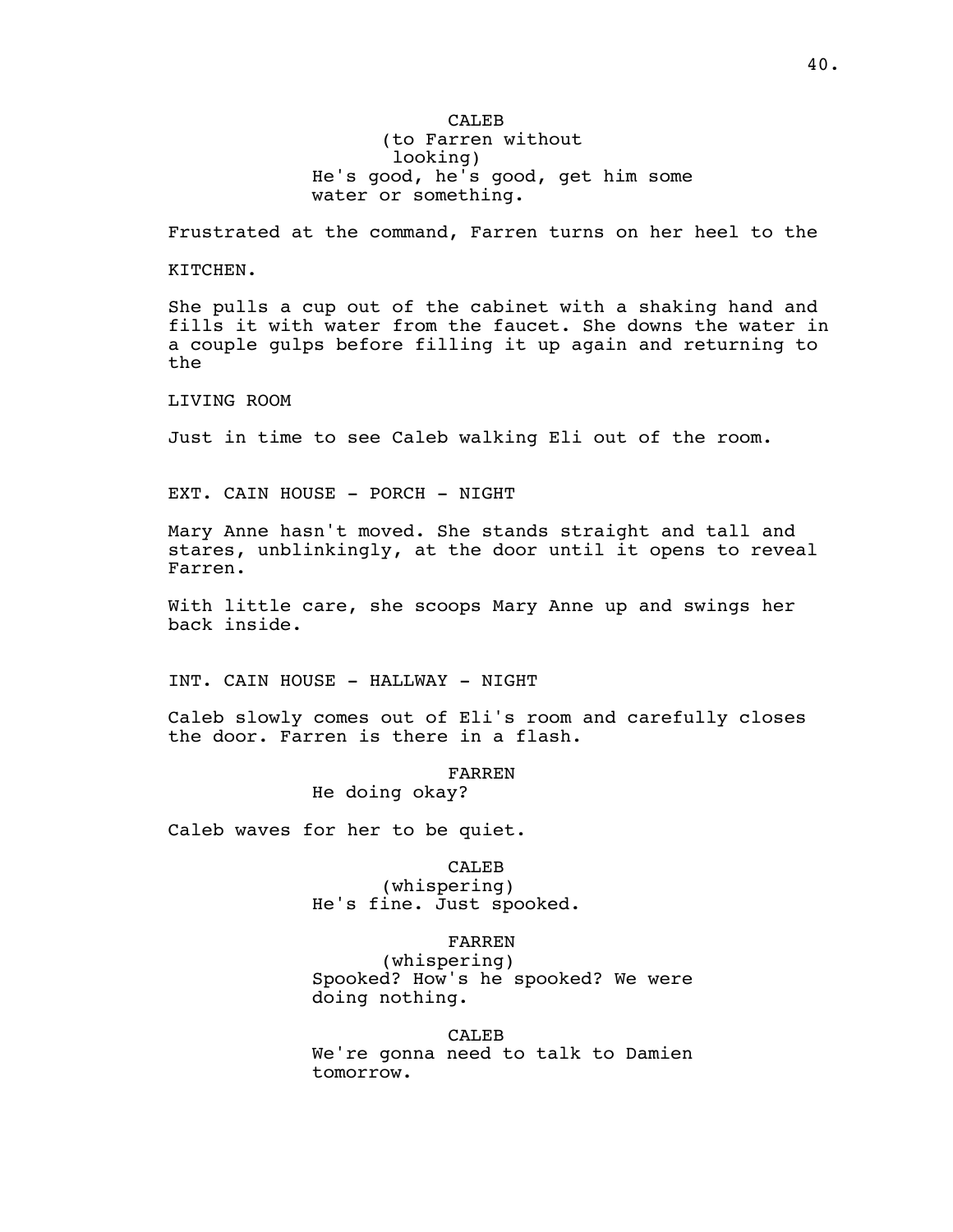FARREN What, you think he's dying?

CALEB He is dying, Farren. The doctor says, his body says, this is what's happening.

They make unblinking eye contact until finally Farren breaks and looks away.

> CALEB (cont'd) Besides, Damien says he needs to reevaluate Mom's estate.

FARREN This has nothing to do with Ma.

CALEB We gotta get under this, Farren.

Farren's phone BEEPS. She glances it.

FARREN

I gotta go.

CALEB

Is it Cameron?

FARREN No. I ain't seeing him anymore.

Caleb scoffs.

FARREN (cont'd) I don't stay here, okay? I have to go, I have people waiting for me.

She turns and hurries back down the stairs.

EXT./INT. FARREN'S CAR - NIGHT

Farren drives slowly around the town square, her phone to her ear.

> VOICEMAIL You have reached the voice mail box for --

She hangs up, and tries someone else.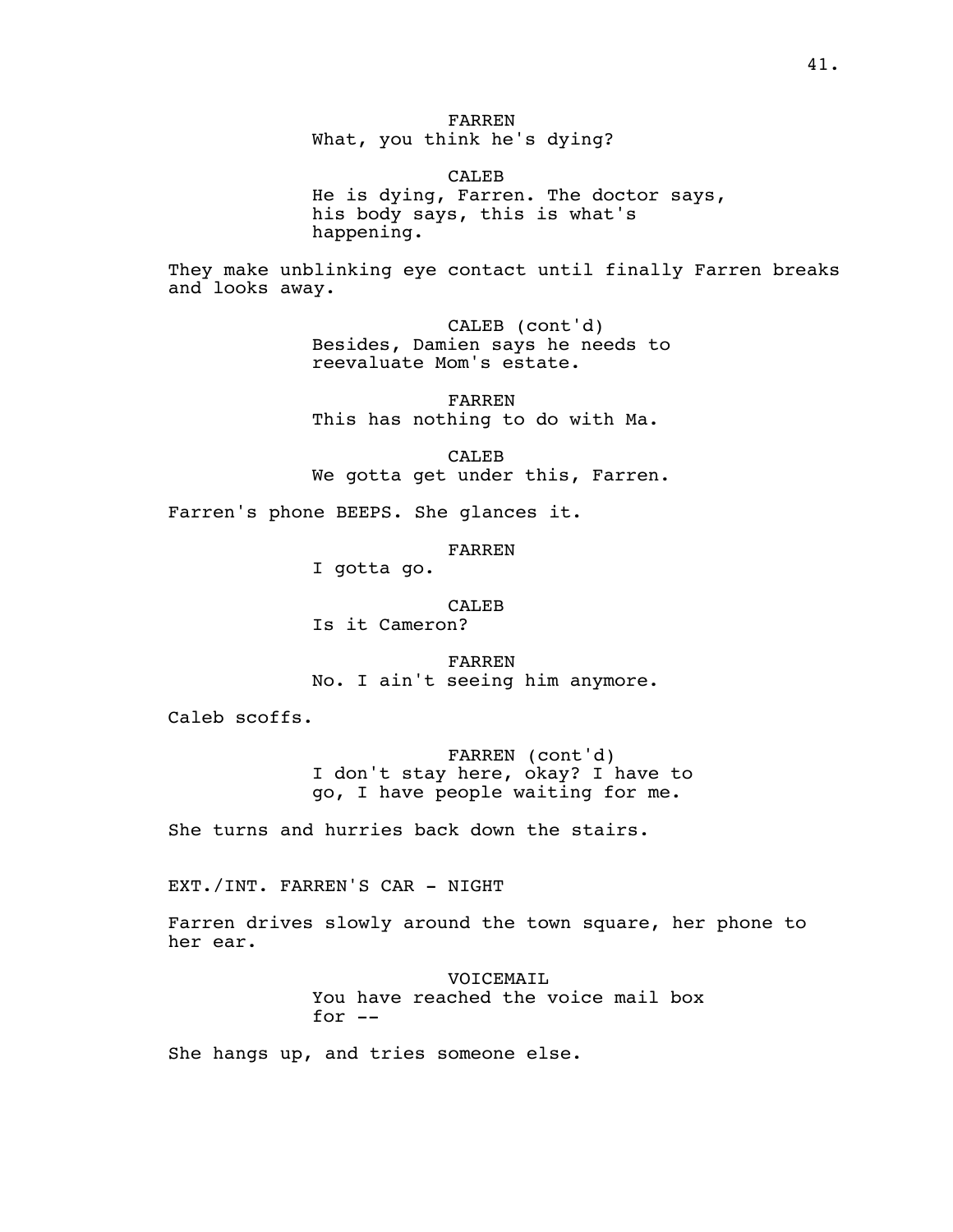## MALLORY (voicemail) Hey, it's Mallory! Leave a message--

Farren throws the phone to the passenger seat, and continues driving around and around the square.

## EXT./INT. FARREN'S CAR - CAMERON'S HOUSE - LATER

Farren flips her lights off and slowly drives toward Cameron's house. His is tow-truck is parked under a large poplar tree. She shifts her car into park and cuts the engine.

She sits, staring at Cameron's lit up house, before sliding her seat as far back as possible and closing her eyes.

INT. LAW OFFICE OF DAMIEN LOWE - DAY

Damien's office is overstuffed with boxes of files. Everything about the office is about ten years out of date.

Caleb and Farren sit across the desk from DAMIEN, 60s, worn down and overworked.

## DAMIEN

You won't be able to get life insurance for your father this late in the game.

CALEB

Even with him being Mary Anne's guardian?

#### DAMIEN

Well, Mary Anne is something to consider. She is a minor, but because of his preexisting conditions...

FARREN But he has those conditions because of the mines--

CALEB

(cutting her off) --The company should be offering us something.

## DAMIEN

(shaking his head) Your father quit when your mother died.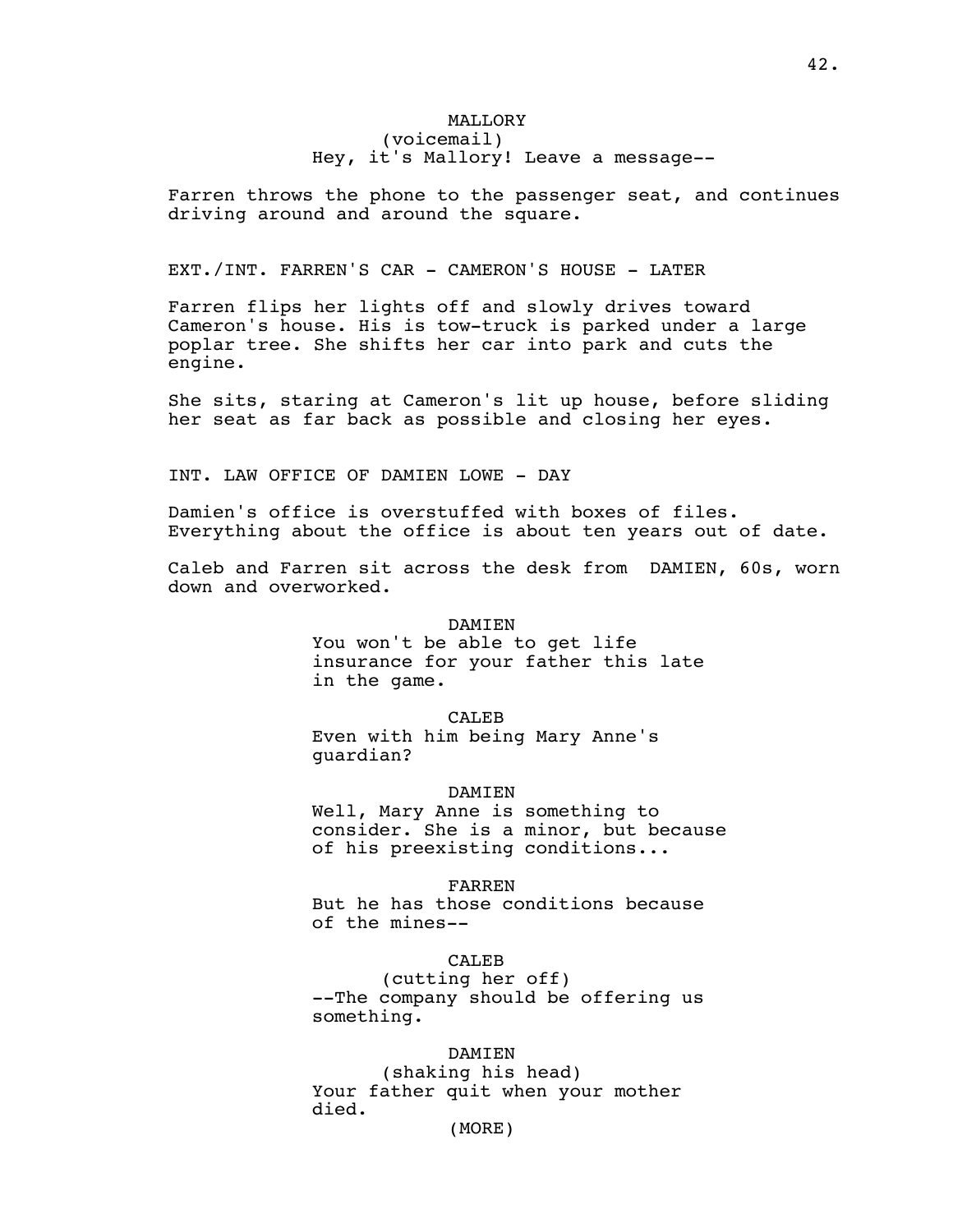#### DAMIEN (cont'd)

If he had quit for medical reasons that would be different. But the courts can make a case that his lung cancer is what's most dangerous to him, and that very well is due to his smoking.

#### FARREN

Until he chokes himself to death and the doctors say it's the Black Lung that did it--

## CALEB

(cutting her off) --He only quit to take care of Mack. He was always planning on coming back.

Farren shifts uncomfortably in her chair.

#### DAMIEN

But he didn't. And that's that. Once your father passes, you'll need to sell the house to cover the taxes and expenses. All the company will do is help with some--not all--of the medical expense.

They fall in to silence.

#### FARREN

What about Mary Anne?

#### DAMIEN

Well, you can petition to get her. With the history of...guardianship, it might be a hard bet. The judges won't like that. She can go to another family member--

CALEB

I mean, I work full time.

## DAMIEN

(ignoring him) Your aunt might be a good bet. You can speak to the father about--

FARREN

That's not going to be an option.

DAMIEN

...or, she can always be put into foster care to be adopted out. (MORE)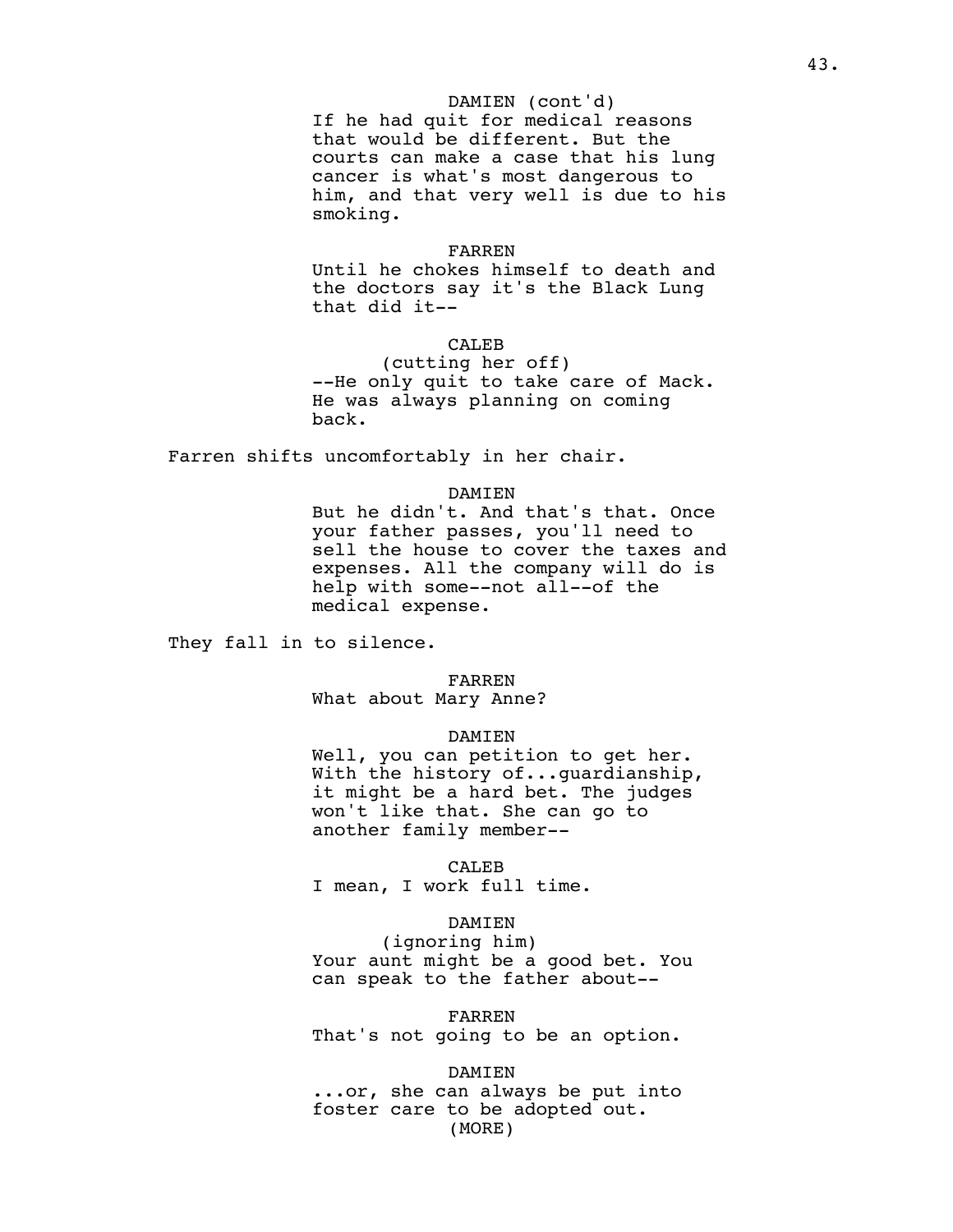But with her condition, it might be DAMIEN (cont'd) more beneficial to keep her with family.

Farren lets this sink in.

DAMIEN (cont'd) Between the three of you, Mary Anne has the most money--

FARREN She can't touch Ma's money until she's twenty-one.

CALEB Can we petition to change that?

Farren glares at him.

CALEB (cont'd) I mean, to help whoever takes her with raising her.

FARREN We're not changing her trust.

Damien leans in, focuses on Farren.

DAMIEN Farren-- If you decide to take her, the state will help back you.

EXT. PARKING LOT - DAY

Farren and Caleb walk to their respective cars.

CALEB You gonna take her?

Farren opens her car door but doesn't get in.

FARREN I'm just trying to figure out who's taking care of her now that Daddy's sick.

CALEB You live here, Farren. It just makes sense.

FARREN I don't live with him.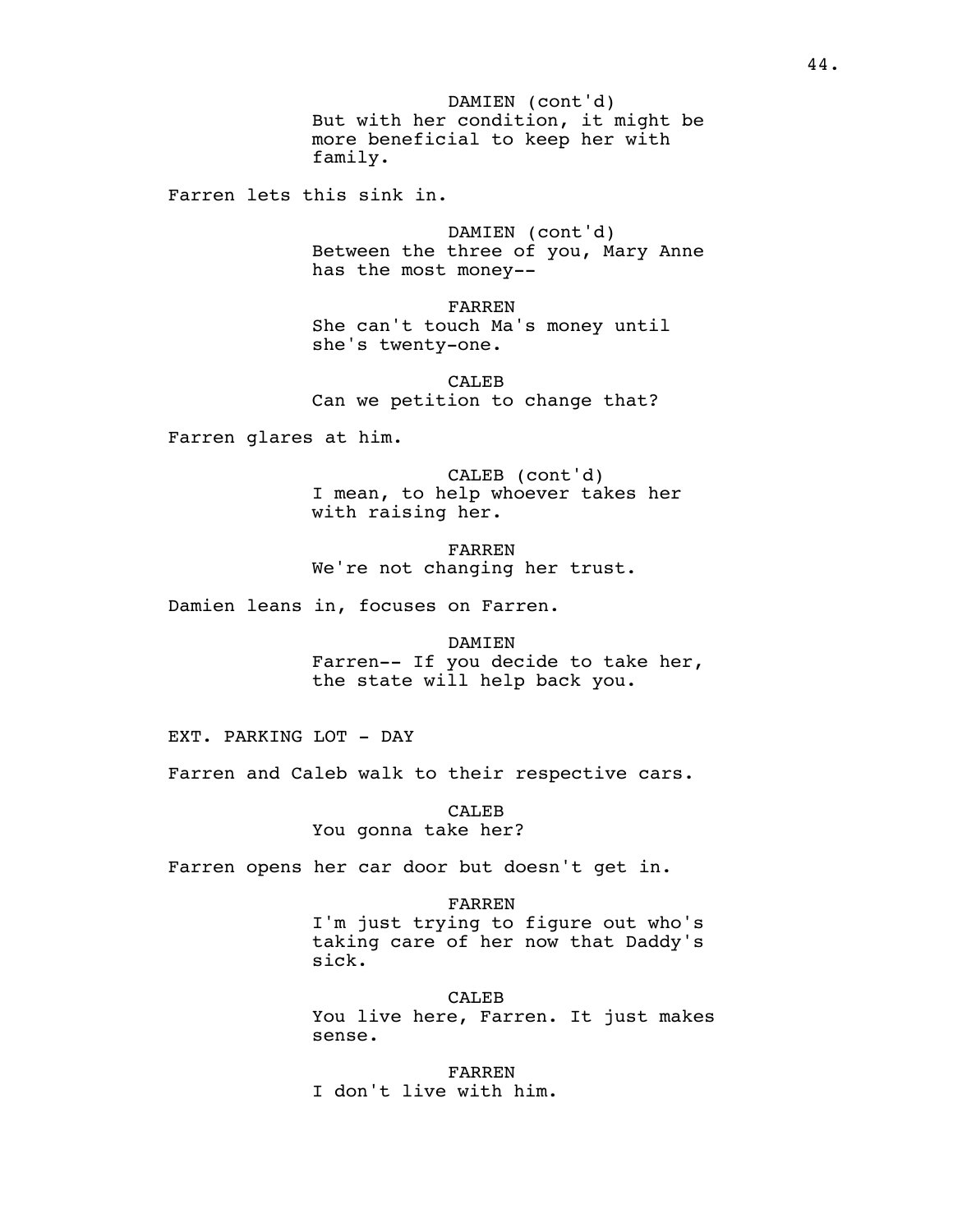CALEB Well, get living with him. I'm gone. I gotta get back home. I can't be here. I have work.

FARREN

I work, Caleb. I have the same responsibilities as you. I'm trying to get out.

CALEB You have more of the responsibility than I do.

Caleb gets into his car.

CALEB (cont'd) Take care of your shit, Farren.

INT. DINER - EVENING

Farren watches as Cameron's tow-truck bounces into the parking lot.

She turns her back to the door as soon as Cameron jumps out of the truck and begins meticulously organizing the to-go cups.

The bell RINGS and Farren squats down, out of sight.

Cameron makes his way to the counter and takes a seat.

CAMERON You stopping by tonight?

Farren stands and turns to face Cameron. She wipes a glass clean.

> FARREN No. I'm working.

Cameron fingers the menu.

FARREN (cont'd)

You eating?

CAMERON

Trying to.

He smiles up at her.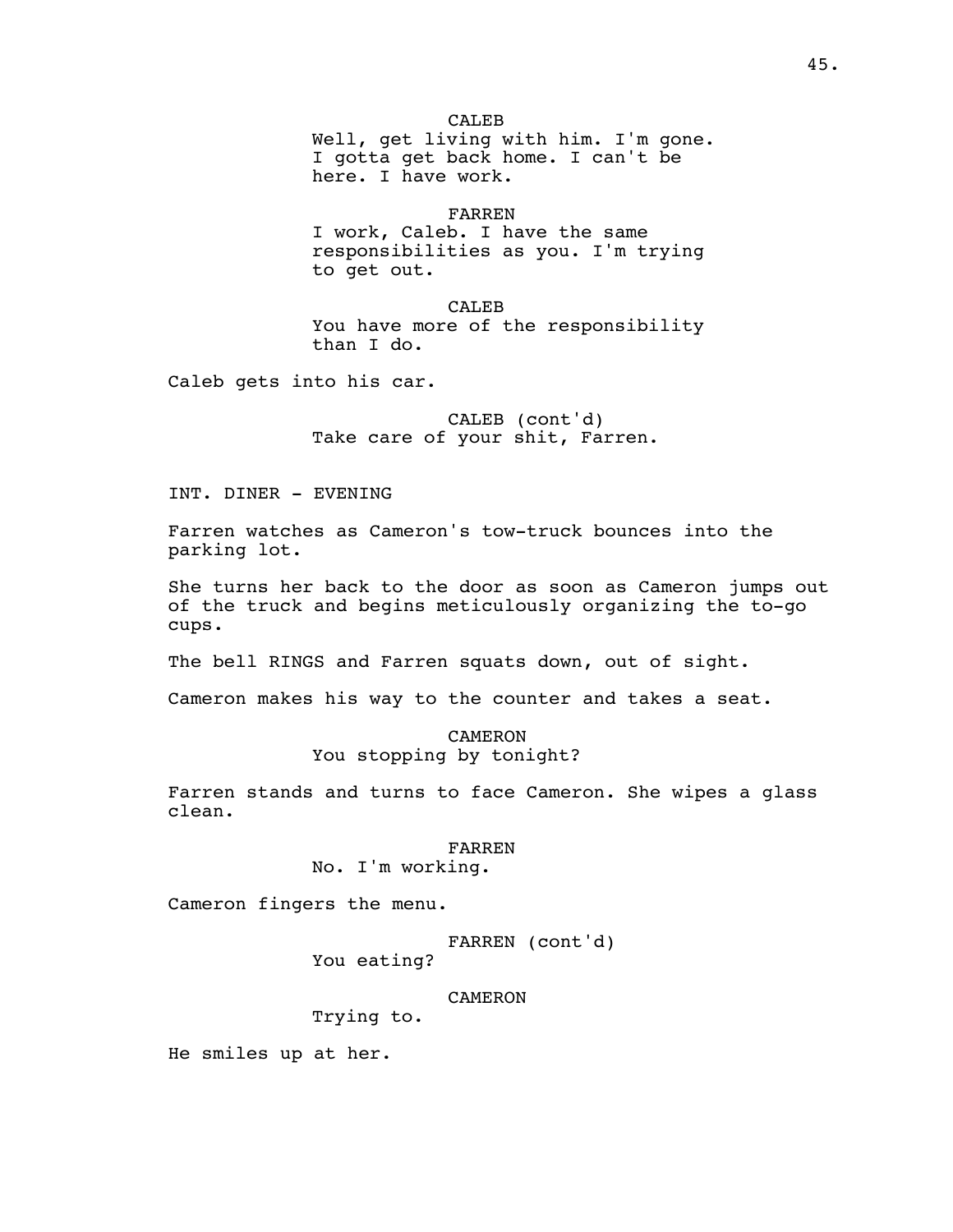CAMERON (cont'd) So, you freaked Grayson out last night.

FARREN I don't know what you're talking about.

Farren grabs a coffee pot and walks around the counter, filling up customers' mug.

> CAMERON When's your break?

Farren scoffs, her back to Cameron.

#### FARREN

What break?

CAMERON Don't be smart. I can do this right here if you'd rather that.

Farren glances around the crowded diner.

FARREN Let me get my table's food out.

EXT. DINER - EVENING

Farren leans against the side of the building, she nervously lights a cigarette. Cameron corners her to the wall.

> CAMERON You need a place to stay?

### FARREN

No.

CAMERON Don't play this game. You can't be camping out in front of my place.

Farren tries to stare him down but breaks eye contact.

FARREN It won't happen again.

CAMERON

You need money?

## FARREN

No.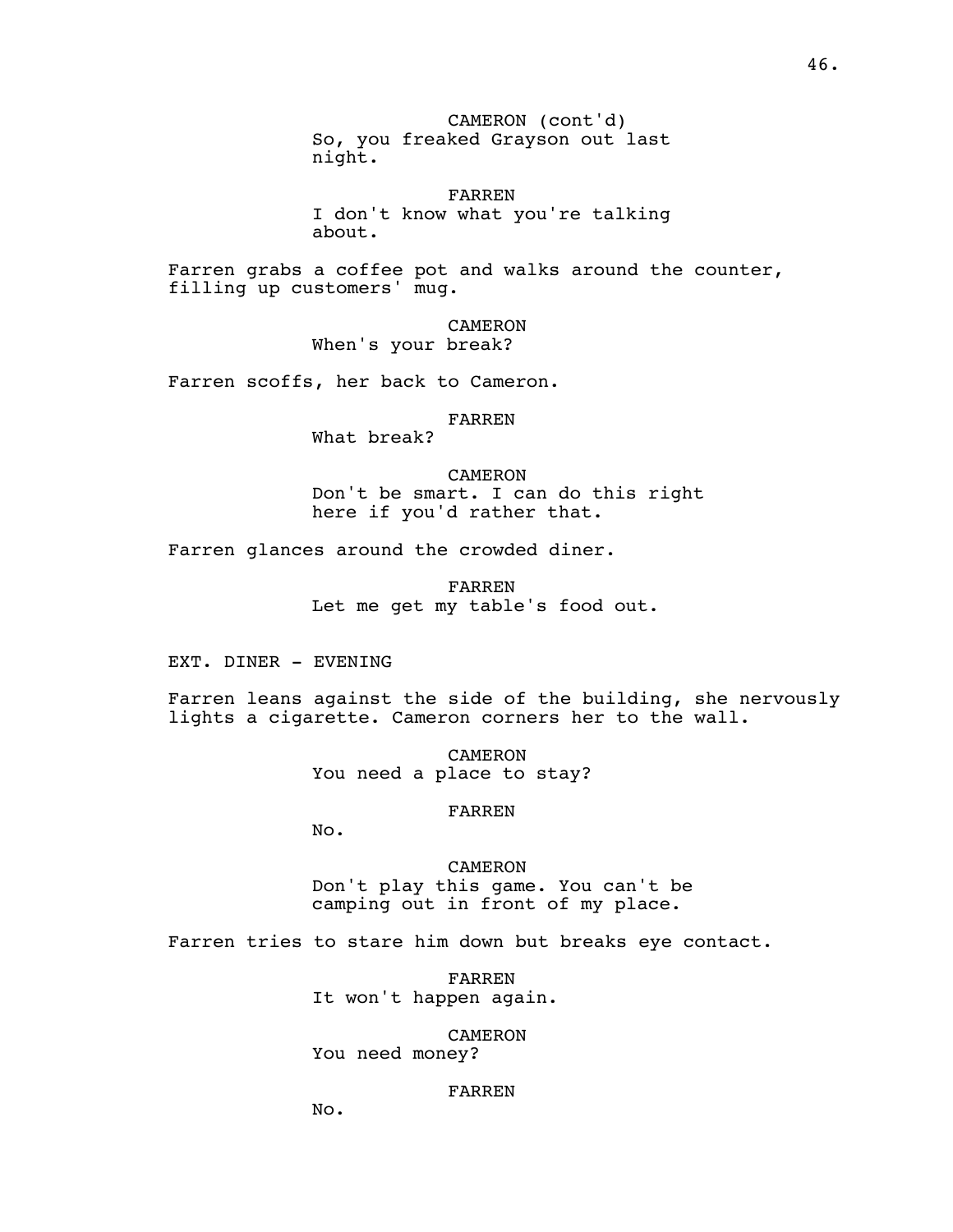# CAMERON

Farren--

FARREN Not from you. I don't need nothing from you.

Cameron clutches his fists frustrated.

CAMERON You're something else, you know that?

Farren looks everywhere but at Cameron.

CAMERON (cont'd) Let me take care of you.

FARREN I don't need you to.

CAMERON Mack needs me to.

FARREN She's none of your concern.

He takes a step away from her.

CAMERON You're gonna ruin your fucking life, you know that? All because you're too busy being a stubborn fucking cunt.

Cameron takes a deep breath, controlling himself.

CAMERON (cont'd) But I'm a good man. And I'm gonna be here for you and Mack when you come crawling back, you hear?

He comes nose to nose to her.

CAMERON (cont'd)

Yes?

He lifts her chin and kisses her.

CAMERON (cont'd)

Yes.

He walks away leaving Farren glued against the wall.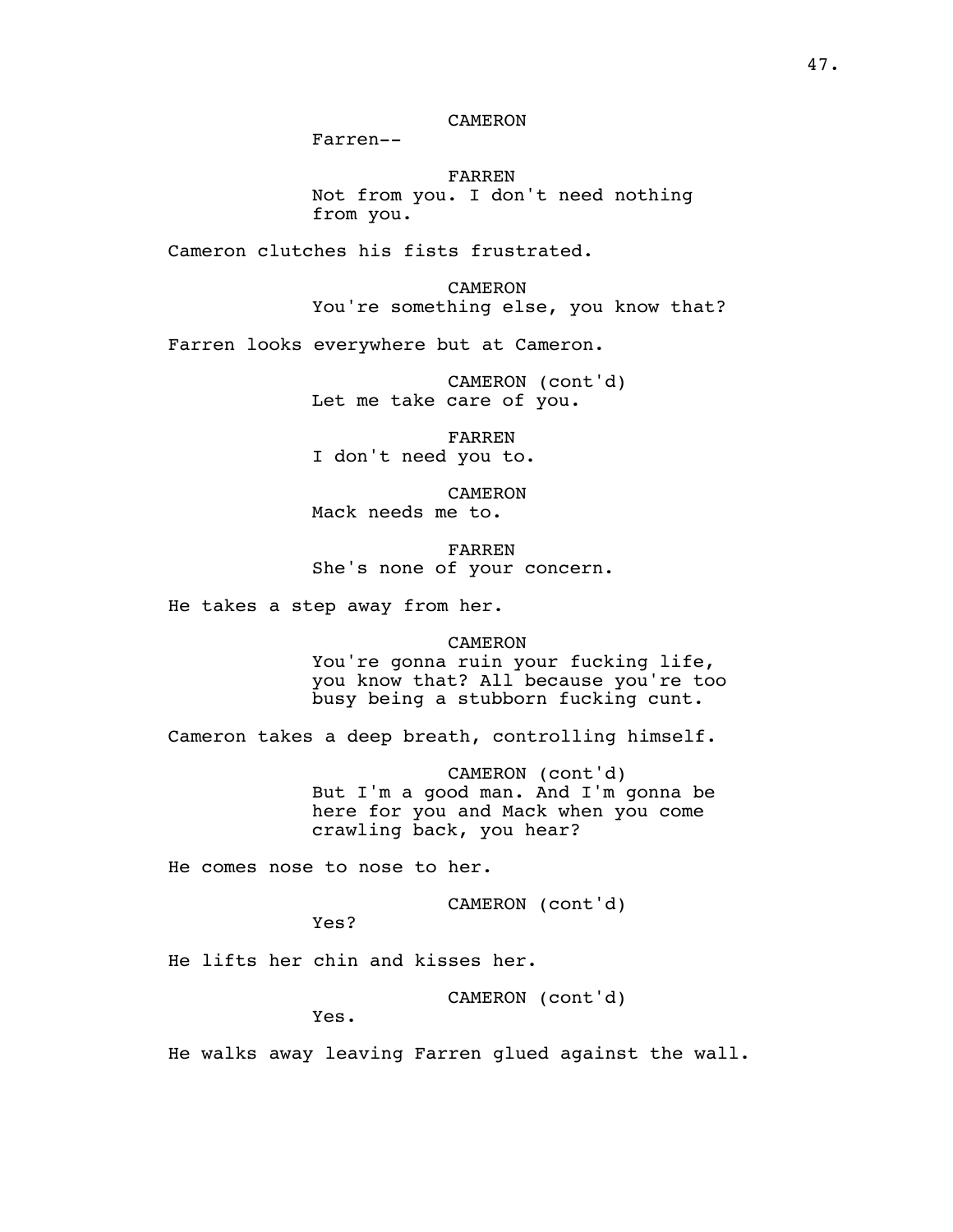INT. CAIN HOUSE - KITCHEN - NIGHT

Eli and Mary Anne cook at the counter. Farren sits at the kitchen table. She slowly cores apples. The slices are jagged and uneven. Finally--

> FARREN Caleb and I thought it's best if someone helps out with Mack for a bit.

Eli continues at the stove, but Mary Anne looks up.

FARREN (cont'd) So, I'll be staying in my room, if that's good for y'all.

Eli grunts and dumps meat into the pot.

INT. CAIN HOUSE - FARREN'S ROOM - MORNING

The sun barely peaks through her curtains. Farren stands, half-dressed, lost in thought.

She comes to, gives her head a little shake, and continues dressing.

INT. CAIN HOUSE - MARY ANNE'S ROOM - MORNING

Mary Anne stays in Caleb's old room. Posters, books, and awards line the walls and dressers from Caleb's high school days.

Farren stands over a sleeping Mary Anne.

FARREN Mack, time to get up.

Mary Anne doesn't move.

FARREN (cont'd) Mack, get up...

Mary Anne startles awake and immediately starts crying.

FARREN (cont'd) No, no, no, shush, okay.

Mary Anne screams. Farren doesn't know what to do. She grabs Mary Anne and presses her screaming face against her chest.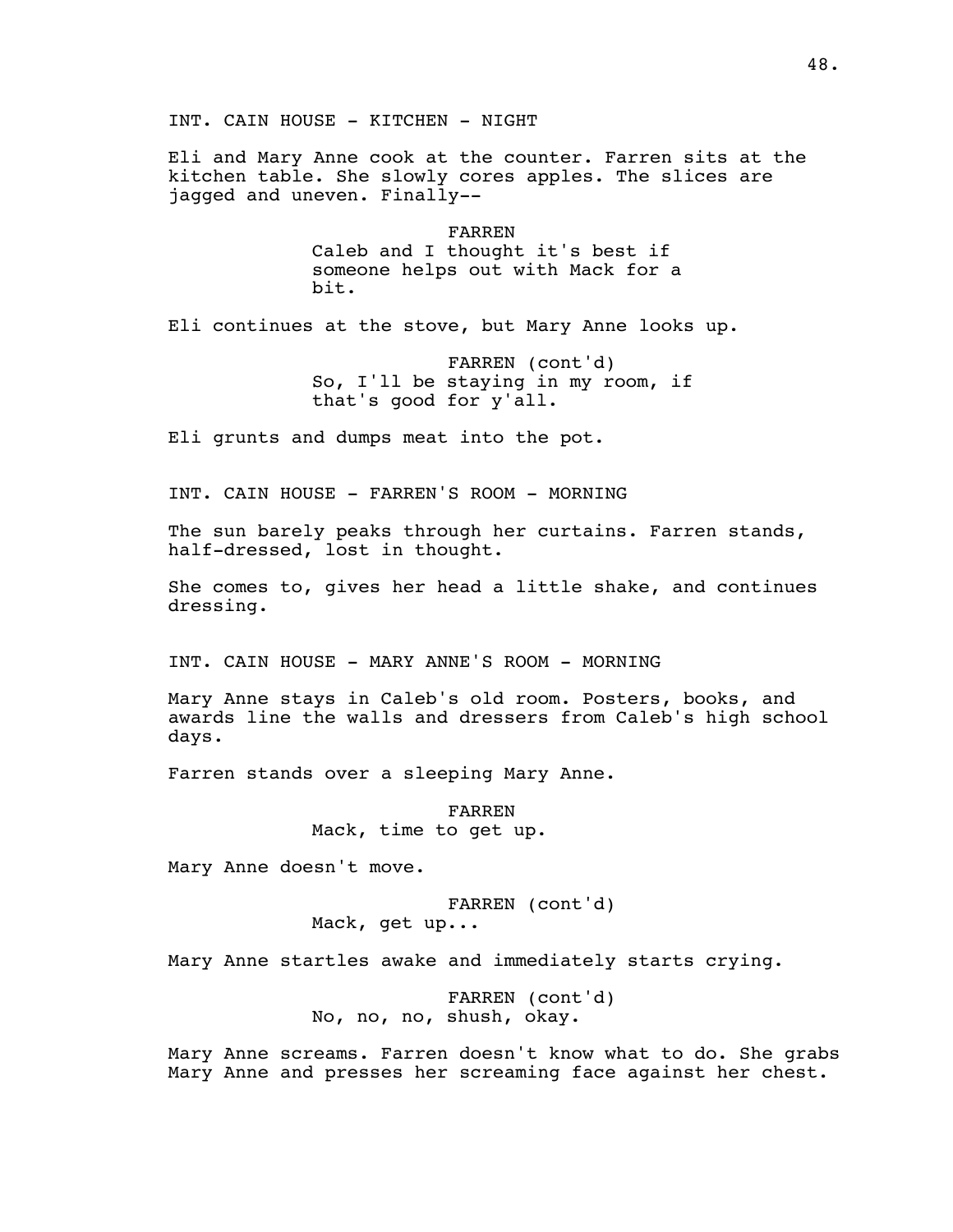Mary Anne tries to get away, but Farren presses a hand against the back of her head and smothers her with her chest.

FARREN (cont'd)

Shhh.

Farren sits down on the bed, Mary Anne clings to her. Farren reaches out and drags one of the off-white blankets to cover them both.

UNDER BLANKET.

Farren rocks Mary Anne back and forth cooing softly to her.

INT. CAIN HOUSE - MARY ANNE'S ROOM - LATER

Farren helps a calm Mary Anne pull a shirt over her head and tie her shoes.

INT. CAIN HOUSE - KITCHEN - MORNING

Mary Anne sits at the table and eats her bacon and eggs.

Farren eats her meal at the counter, while she multitasks and covers a third plate in saran wrap.

She opens the refrigerator and places the plate inside with a note that reads: MICROWAVE FOR 2.5 MIN

INT. SCHOOL - HALLWAY - DAY

Farren walks determinedly down the empty hall. She pulls Mary Anne along by the hand.

INT. SCHOOL - PRINCIPAL WILSON'S OFFICE - DAY

Farren sits angrily across from Principal Wilson. Mary Anne sprawls on the floor next to her.

> PRINCIPAL WILSON I'm sorry, Ms. Cain, there's nothing I can do for you right now.

FARREN No one ever told me that she got pulled out.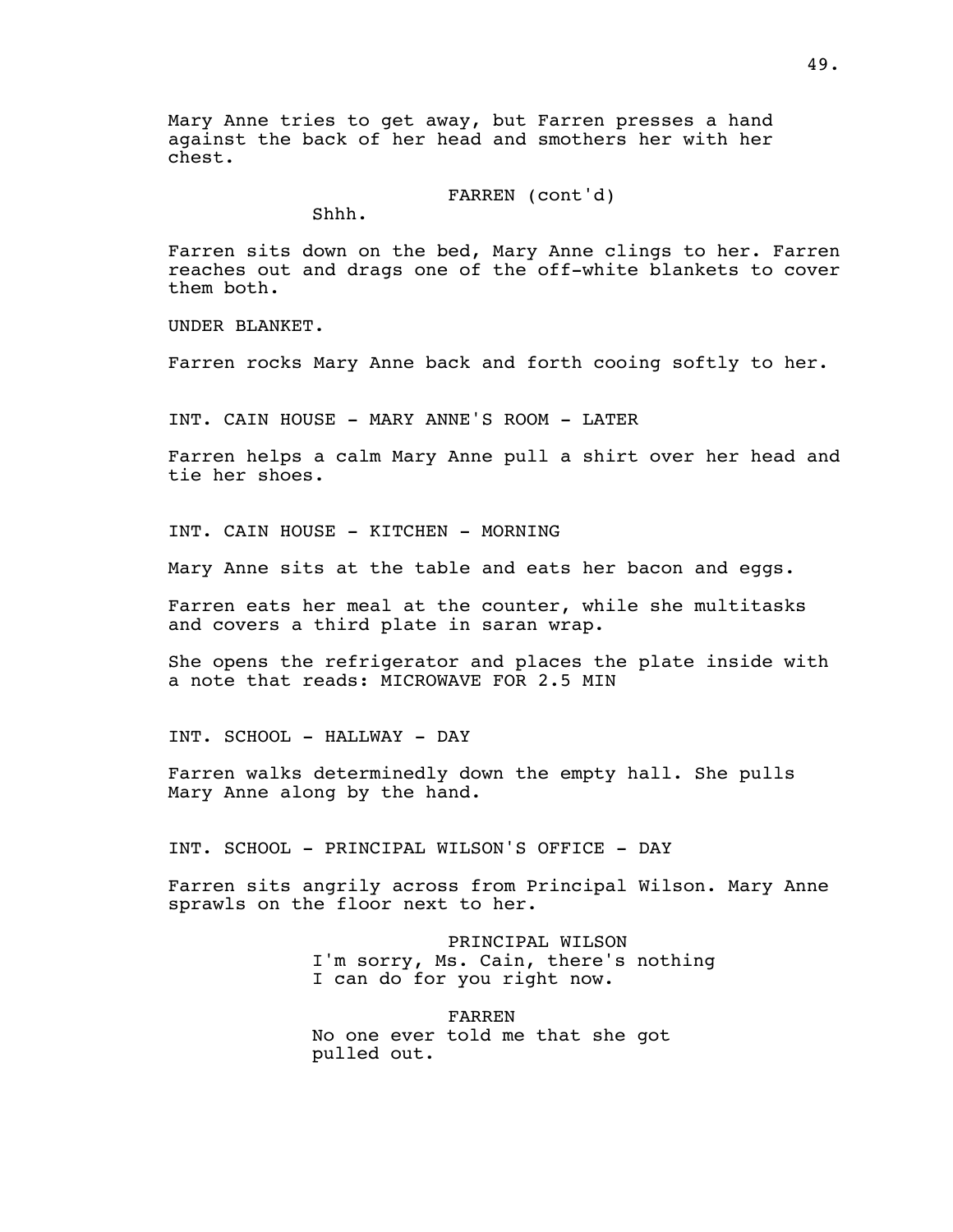PRINCIPAL WILSON Well, Eli and I thought that she would have more success at home--

FARREN How? What right does he have to be teaching anybody anything?

PRINCIPAL WILSON Ms. Cain, I know you're upset--

FARREN Well, I'm taking care of her for the time being, and I need her back in school.

PRINCIPAL WILSON The school simply doesn't have the resources--

FARREN My father's not fit to be seeing after anyone. He's sick, and I work, and it's her right to have schooling.

PRINCIPAL WILSON Eli signed the waver. She wasn't going to have any type of success here.

Farren's phone BEEPS. She glances at it.

FARREN I need to get to work.

She tries to regain composure.

FARREN (cont'd) Look. She's here already. Can't, can't you just watch her for the day. I'll figure something else out later.

PRINCIPAL WILSON (at a loss) There's a liability aspect...

FARREN Oh, for Christ's sake--

She picks up Mary Anne who immediately squirms her way back down to the ground.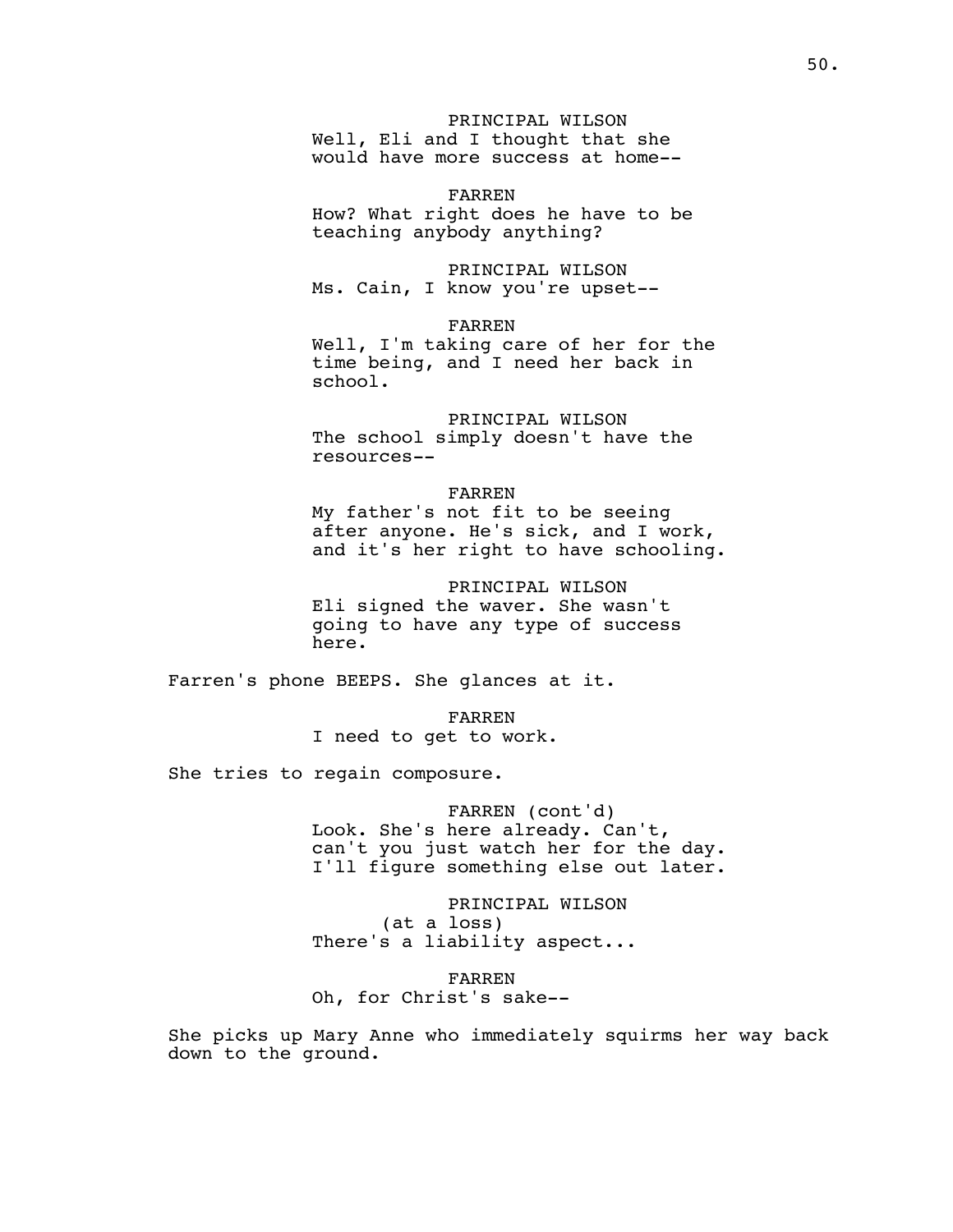FARREN (cont'd) Next time, speak to me first, before doing something concerning Mary Anne, you hear me?

Principal Wilson shrinks into his chair, as Farren pulls Mary Anne out of the room.

INT. SCHOOL - HALLWAY - CONTINUOUS

Farren and Mary Anne march back down the hallway. They pass an open classroom door, and a YOUNG TEACHER stands at the front of the room.

#### FARREN

Come on...

Farren pulls Mary Anne toward the door and tries to shoo her inside, much to the Teacher and STUDENT's surprise.

PRINCIPAL WILSON

Ms. Cain...

Farren turns to see Principal Wilson watching from the end of the hall.

## FARREN

Fine. Fine.

Farren and Mary Anne turn and leave down the hall.

INT. DINER - DAY

The diner is packed. Kayla sweats as she runs around. The line is covered in tickets and food.

Farren and Mary Anne run inside.

## KAYLA Where have you been?

Farren lifts Mary Anne to the one empty counter chair.

#### FARREN

Don't start.

She runs around the counter and pulls out a KID'S COLORING MENU and shoves it in front of Mary Anne.

> FARREN (cont'd) Okay, you good? You're gonna be good?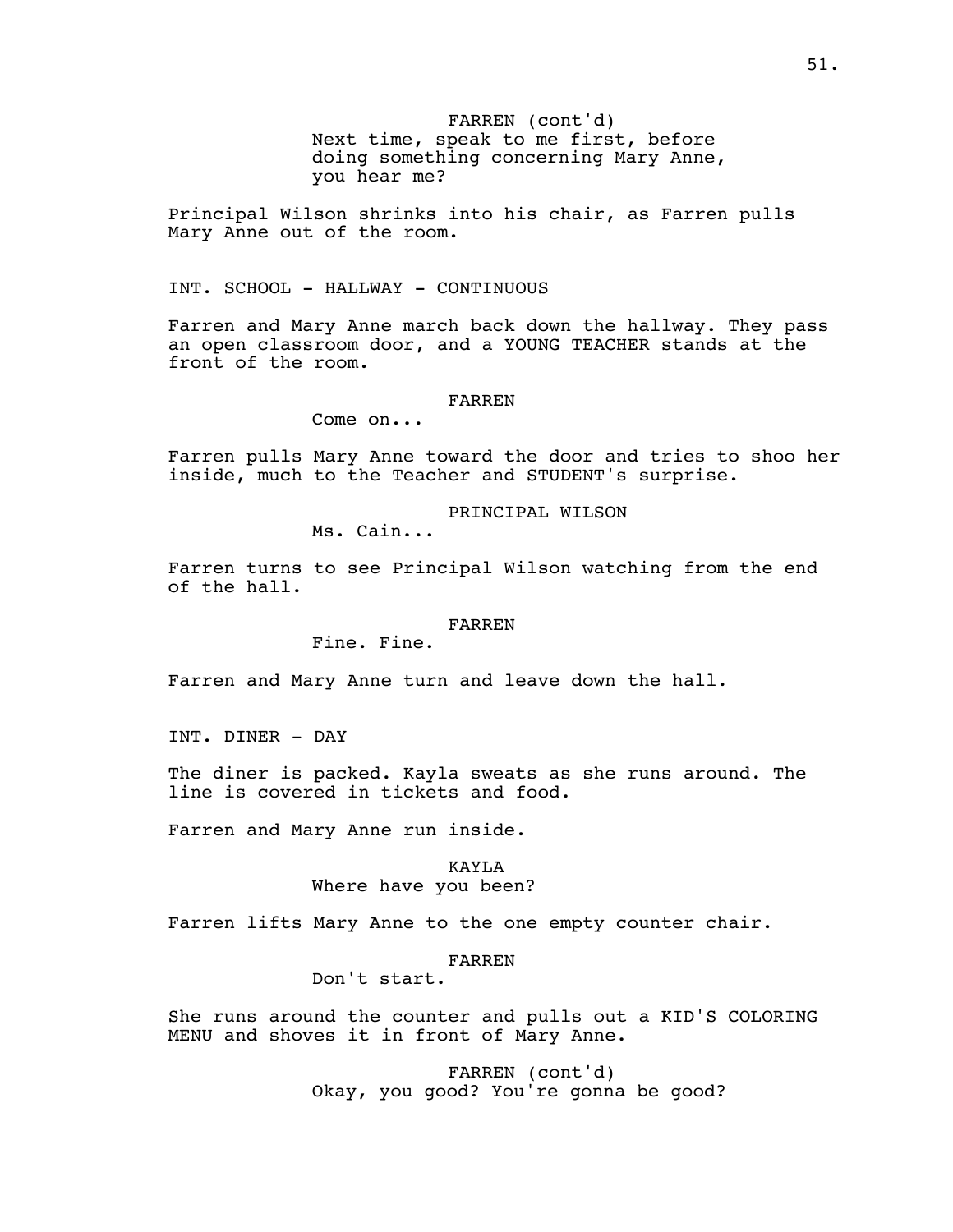But she doesn't wait for an answer. Farren immediately starts running food, taking customers.

The diner is in chaos around Mary Anne who watches still and silent as if frozen.

Kayla hurries over and places a packet of crayons next to Mary Anne.

#### KAYLA

Here you go, honey--

Kayla places a hand on Mary Anne's back. Mary Anne immediately snaps out of her trance and SCREAMS as she slides off the stool.

The diner goes quiet. Farren looks wildly around just in time to see Mary Anne bolt between the swinging doors to the kitchen.

INT. DINER - KITCHEN - CONTINUOUS

Mary Anne crawls on her hands and knees between the legs of the COOKS.

#### COOK

# Hey, hey, hey!

Farren bursts through the door and chases after her. Her feet slide on the greasy floor and she FALLS heavily.

INT. DINER - OFFICE - LATER

Farren carries a SCREAMING Mary Anne into the tiny office, which is really more a storage closet with a desk in it.

> FARREN You need to calm down, okay. Sit. Calm down.

Mary Anne retreats under the desk, her SCREAMING still vibrating.

> FARREN (cont'd) Okay, okay, okay.

Farren leaves. Then comes back in.

FARREN (cont'd) Don't--don't touch anything. Just, just breathe or--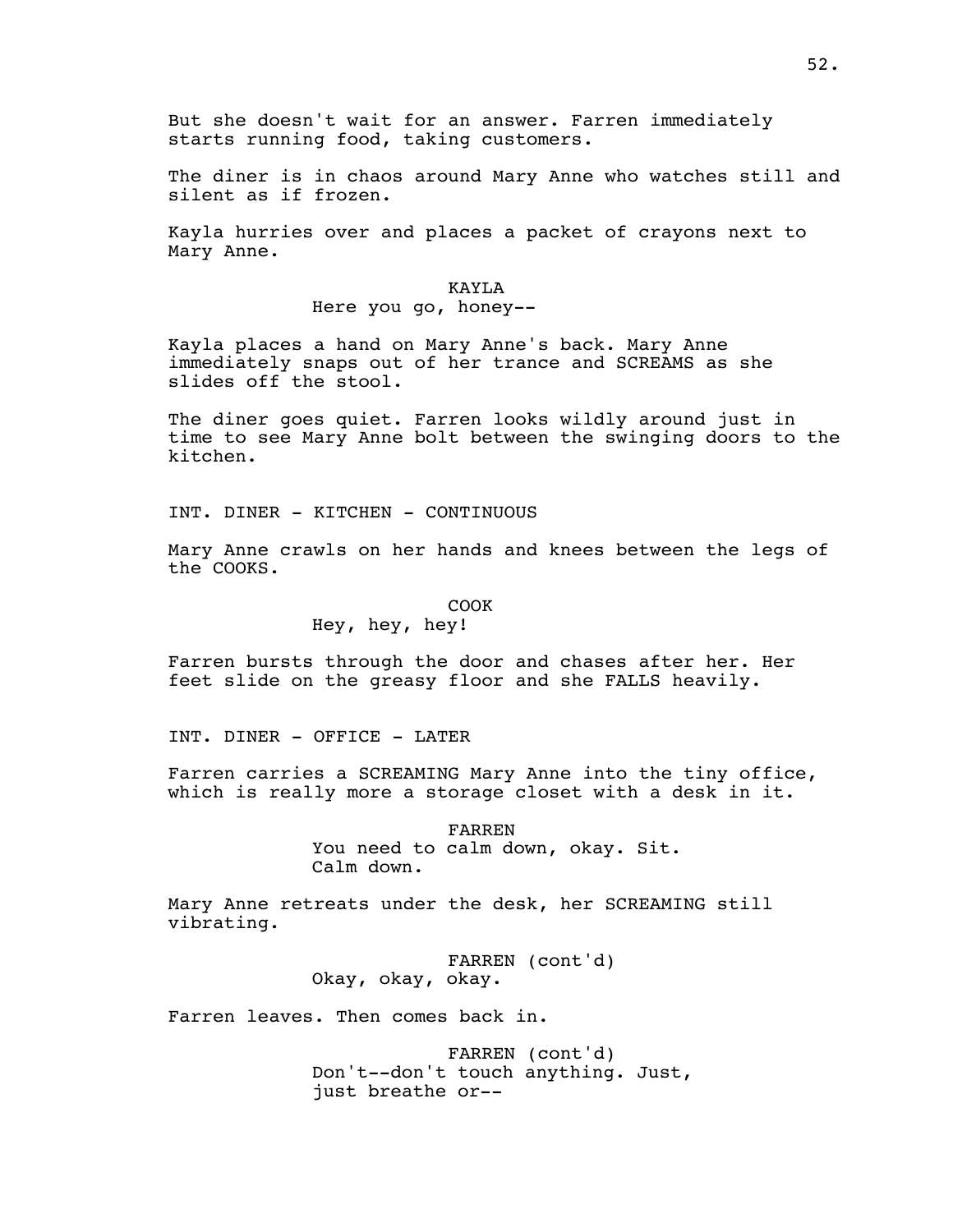INT. DINER - LATER

The rush finally has died. Kayla rolls silverware. The Cook scrubs his stovetop with bubbling soap.

Farren is at a straggling table when DERICK, 45 slams the front door open.

DERICK

Farren.

Farren finishes scrawling her order.

DERICK (cont'd) In the office. Now.

Derick walks pointedly to the office.

FARREN Wait! Wait, hold on one second--

Farren hurries after him, but it's too late.

INT. DINER - OFFICE - LATER

There's no room to sit. Farren and Derick stand across the desk from each other. Mary Anne WAILS.

> DERICK How did you think this was okay?

FARREN I didn't know she'd freak out, I had to get her off the floor, didn't I?

DERICK You can't lock a child in my office unattended.

FARREN Mack, quiet. What was I supposed to do?

DERICK Don't bring her! Don't bring her to work, how about that.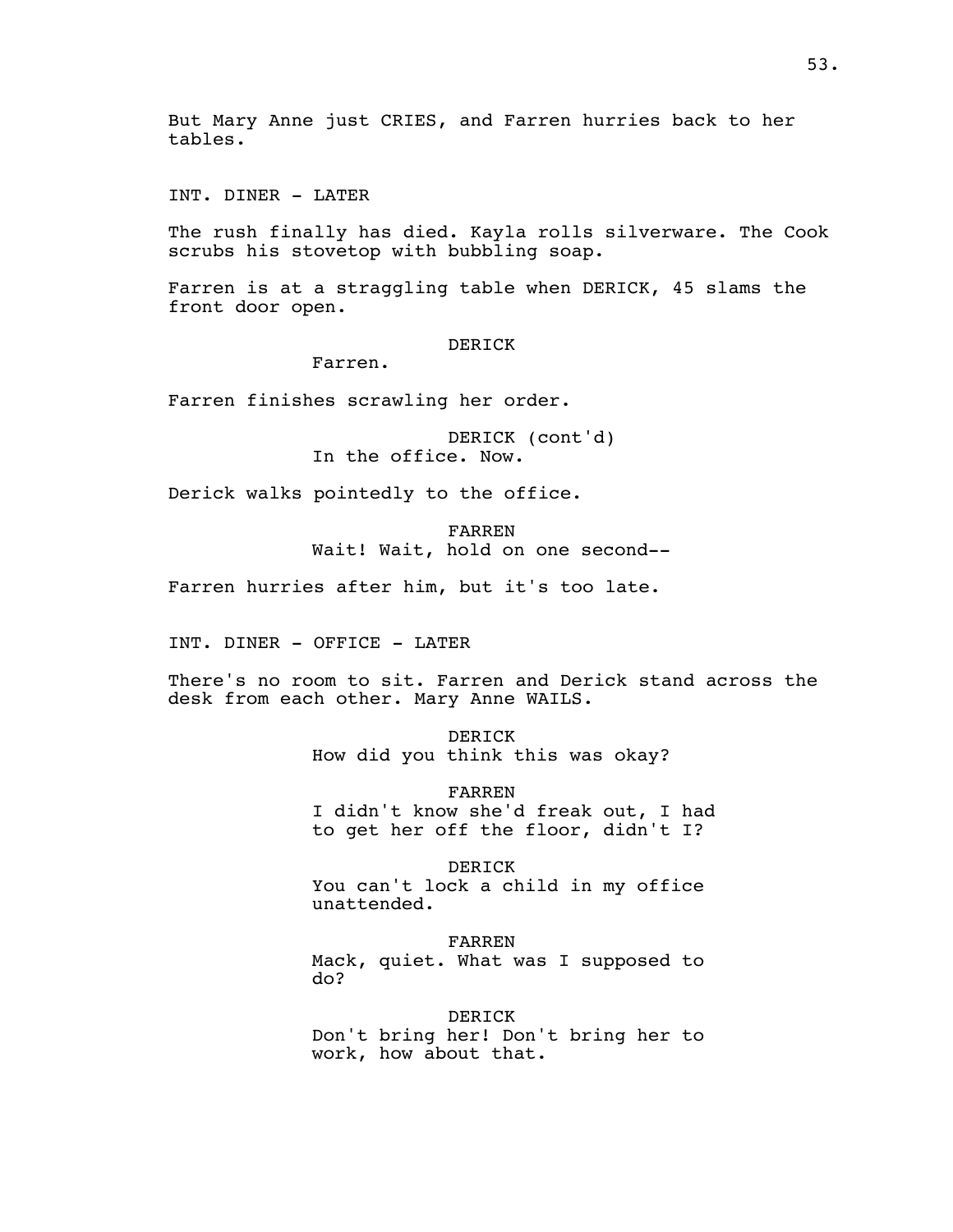Mary Anne continues to wail.

FARREN (cont'd) Look, I-- I can't leave her with, I can't leave her at home any more.

DERICK Then you need to figure something out. I can't have you working shifts with her.

Mary Anne wails.

FARREN Mack, shut up!

DERICK You're not working on the floor if she's with you. You hear me?

FARREN

Yeah, understood.

EXT. CAIN HOUSE - NIGHT

It's drizzling slightly. Eli stands, breathing heavily, at the edge of the driveway and the road. His house looms behind him.

Farren's car rolls up from the road. She rolls down her window. Mary Anne sits in the back seat.

> FARREN What are you doing out here?

Eli doesn't say anything. He looks around confused, catching his breath.

> FARREN (cont'd) Daddy, why don't we go back inside.

Still nothing.

FARREN (cont'd) You wanna get in?

Eli clears his throat which turns into a minor coughing fit.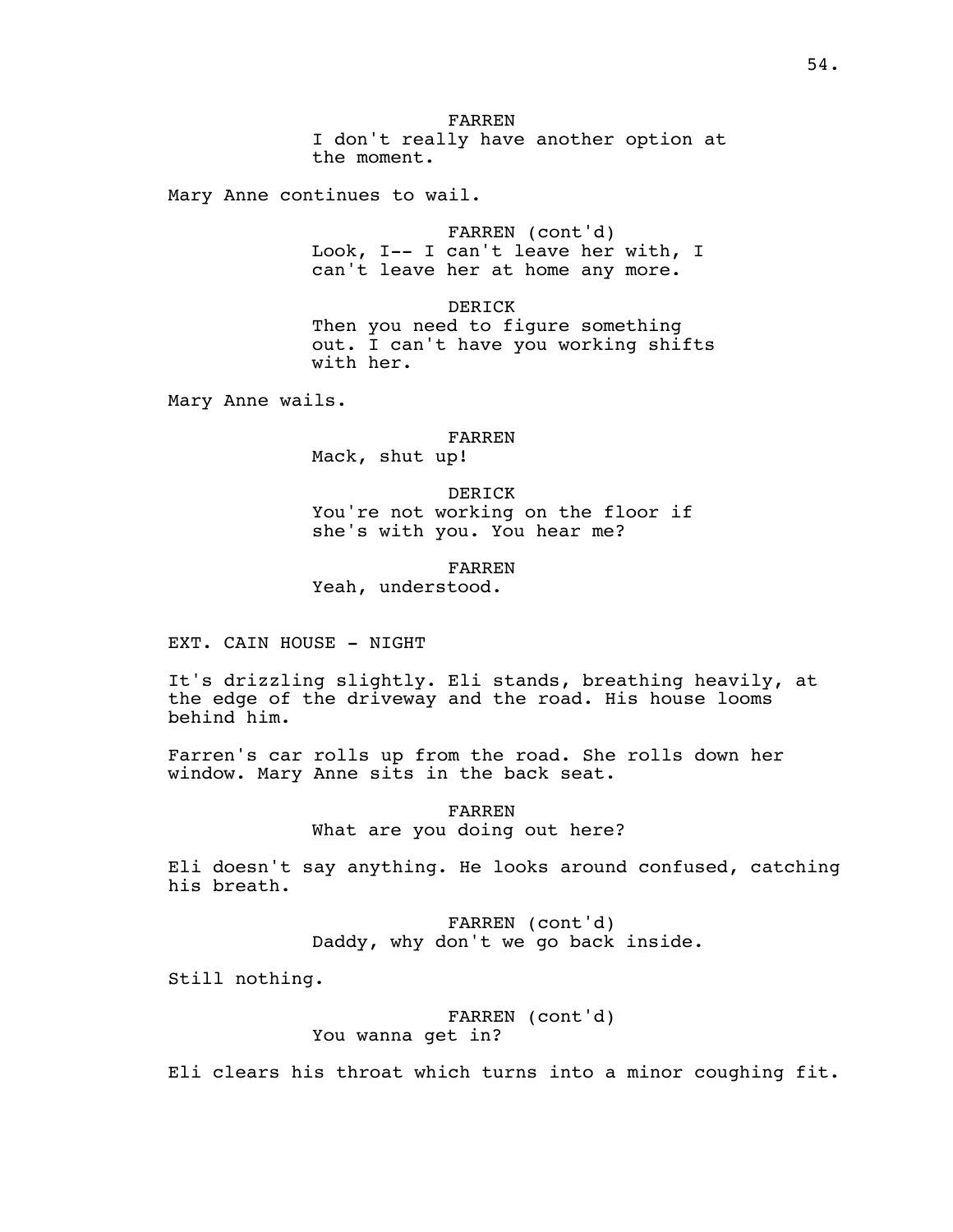## EL<sub>I</sub> No. No, I'll walk back.

He slowly turns and starts making his way toward the house. Farren drives at a snail's pace next to him.

INT. CAIN HOUSE - LIVING ROOM - NIGHT

Mary Anne and Eli watch television. Two plates of food in front of them.

Farren comes quietly into the room and sits on the opposite end of the couch. They don't acknowledge her.

She sits for a moment and then gets up and walks toward the kitchen.

The kitchen door CREEKS open and SLAMS shut.

EXT. CAIN HOUSE - CONTINUOUS

It's pouring RAIN. Farren presses up against the side of the house, out of the way of the water. It falls off the overhang in sheets, inches from her face.

She struggles to light a cigarette eventually but manages.

INT. MALLORY'S APARTMENT - NIGHT

Mallory breastfeeds Charlie on the couch while Farren watches uncomfortably.

> MALLORY I'm not gonna take her.

FARREN Just during the days. Charlie could use a friend.

**MALLORY** Oh god, don't say that. Nate's already itching for another baby. He keeps on saying he wants them close in age. Ahh!

Mallory pulls Charlie off her for a moment.

MALLORY (cont'd) I swear he has cat's teeth or something.

(MORE)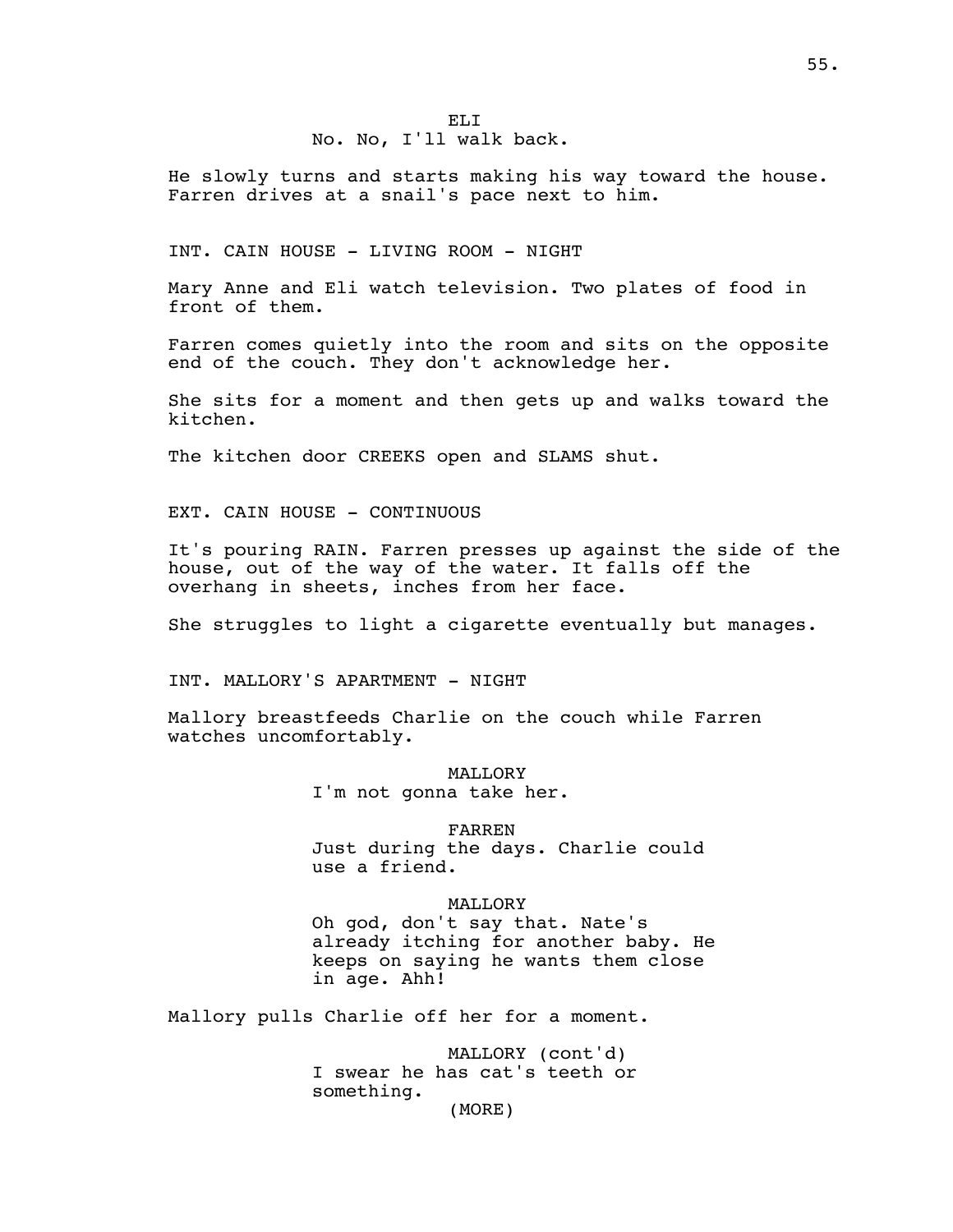You can drop her off at Susanne's. MALLORY (cont'd) She takes care of kids now.

FARREN I'm not about to pay for Susanne to take care of Mack.

Charlie bites again.

### MALLORY

Charlie! Stop! (to Farren) Just leave her with Eli.

FARREN

I can't. He's gone funny I think. I don't know, I just have a bad feeling about it.

MALLORY

Or Cam. Ouch! Charlie, I'mma get the bottle if you don't quit it.

FARREN Cam won't take her unless we make it legal.

#### MALLORY

Well, I don't know what to tell you, Farren. You can't complain, and then shoot down every single option you have.

The front door OPENS, and Nate can be heard shuffling around.

> MALLORY (cont'd) You gotta go.

> > FARREN

Mallory, please.

Nate comes through the hallway.

NATE What's this?

MALLORY She's just leaving.

Nate walks around the back of the couch and pulls Charlie off Mallory. He immediately starts crying.

Farren watches the three of them, and then gets up.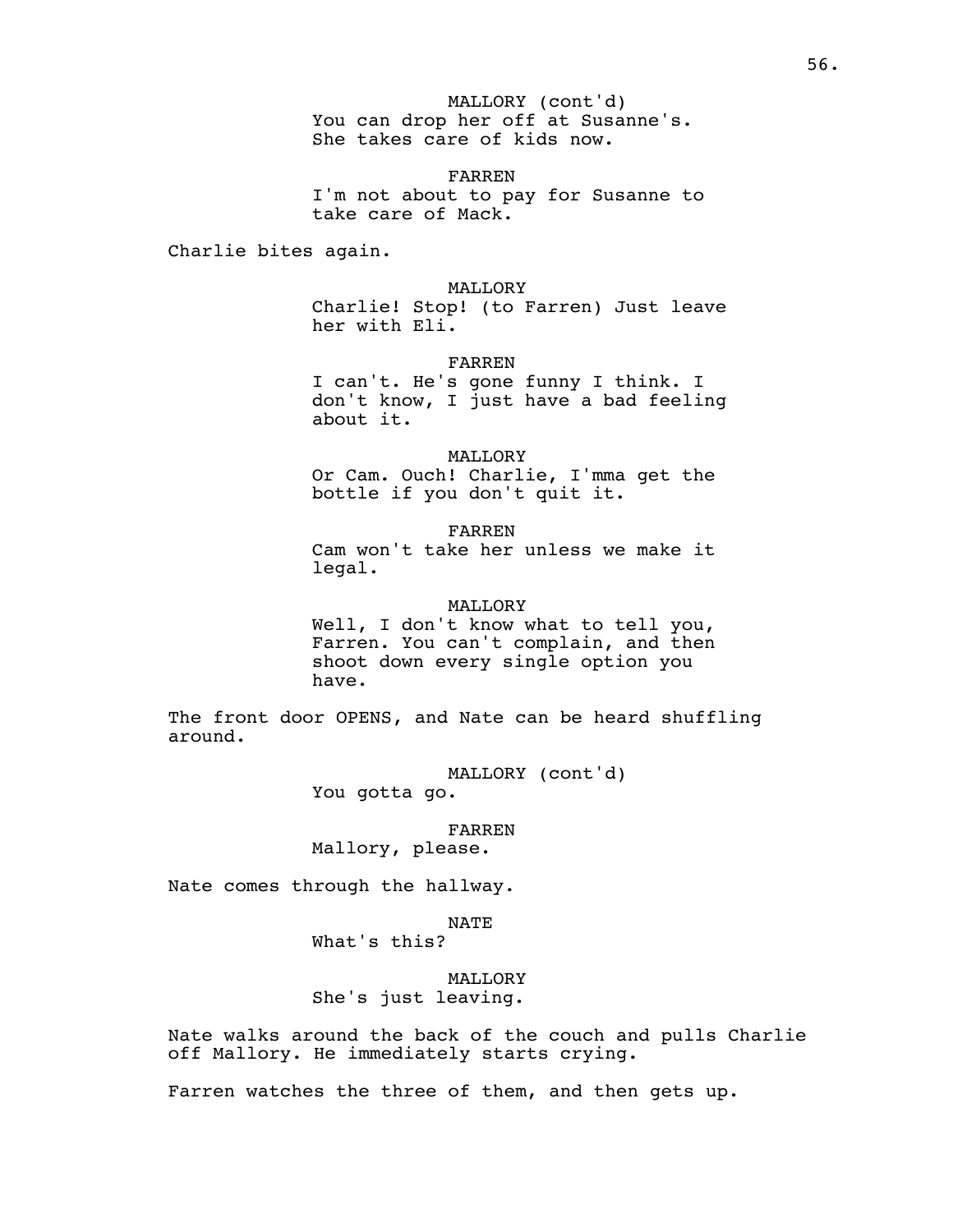## FARREN I'll see you around, I guess.

EXT. CAMERON'S HOUSE - NIGHT

Farren's car pulls up and parks next to Cameron's truck.

She steps out and hurries up the porch steps. She opens the screen door, and sticks a key in the front door to turn the lock.

### FARREN

(calling out) Hey!

INT. CAMERON'S HOUSE - NIGHT

It's a tiny one bedroom house. The main room serves as a living room/kitchen. The sofa is pulled out into a bed.

GRAYSON, around Mary Anne's age, plays GRAND THEFT AUTO.

Cameron comes out from the kitchen, a puny apron tied around his torso.

#### CAMERON

Hey Fairy.

He leans in to kiss her, but Farren dodges it.

FARREN

(overly cheery) Hey, Grayson. You having fun?

He doesn't look up from the game. Cameron reaches out for her, and she swats him off.

> FARREN (cont'd) (to Cameron) Stop it. (to Grayson) You like staying with your daddy?

CAMERON He loves it. You know Grayson just got a basketball hoop over his bed.

Grayson pays no attention.

FARREN Wow, Grayson, that's really cool!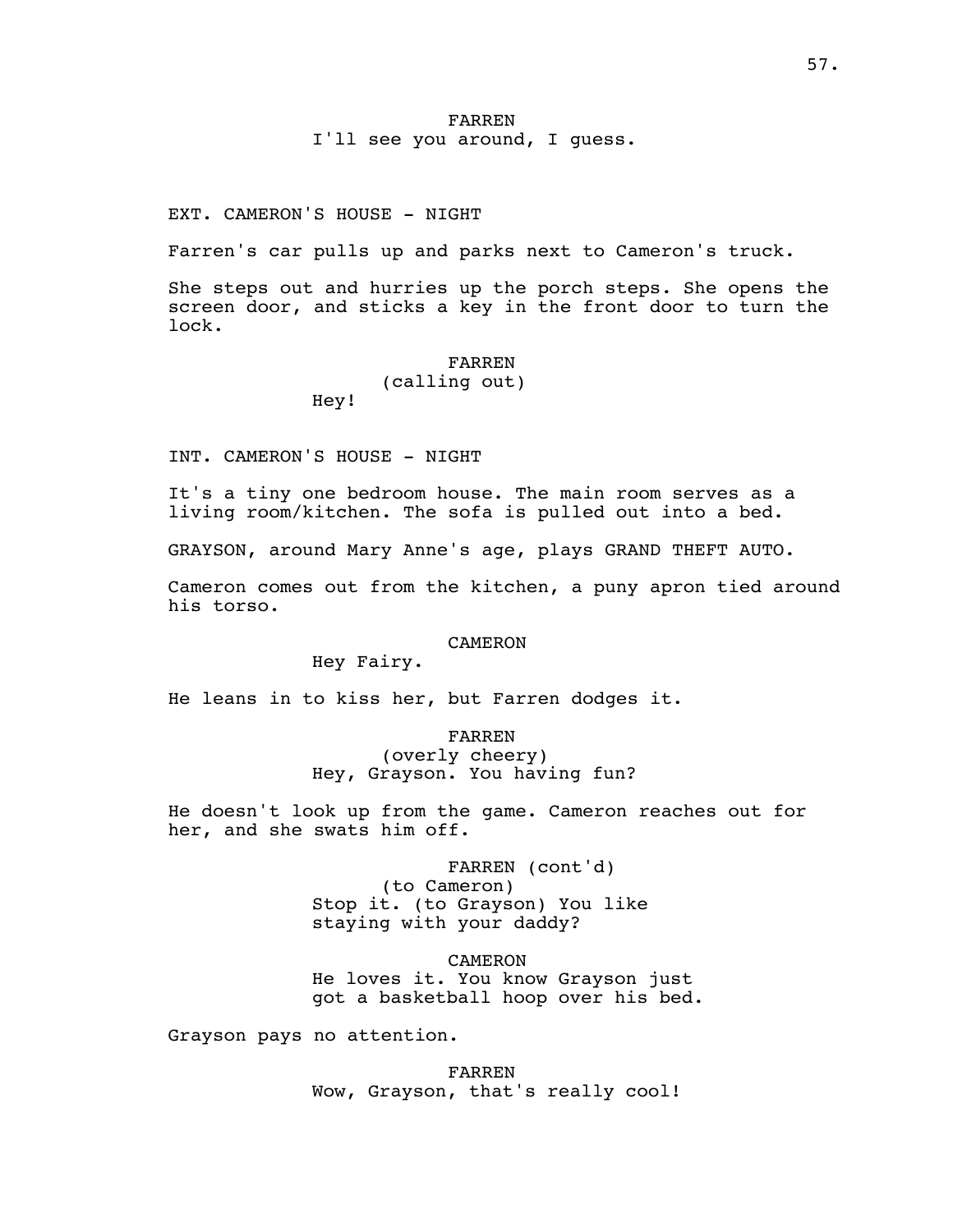Grayson is not amused. Cameron comes behind her and starts walking her to the bedroom.

> CAMERON I'll show it to you.

INT. CAMERON'S HOUSE - GRAYSON'S ROOM - NIGHT

Cameron and Farren roll around on Grayson's bed. The plastic basketball hoop shakes over their heads.

> FARREN You got a condom?

> > **CAMERON** (kissing her)

Mmhmm.

After a beat.

FARREN Well, go get it, then.

Cameron reluctantly lifts himself off of her. He goes to the closet and reaches up to one of the high shelves.

> FARREN (cont'd) You are sick. This is your son's room.

Cameron returns to the bed. With a grin, he throws the condom up, it swishes through the hoop, and falls on her chest.

EXT. CAIN HOUSE - EARLY MORNING

Farren hurries up the steps of the house. A thick layer of fog hangs heavy around the yard.

INT. CAIN HOUSE - KITCHEN - MORNING

Farren and Mary Anne sit across from each other, each eating a large bowl of cereal in silence.

> FARREN Do you remember what you were learning in school?

Mary Anne doesn't respond. She keeps her eyes down to her bowl.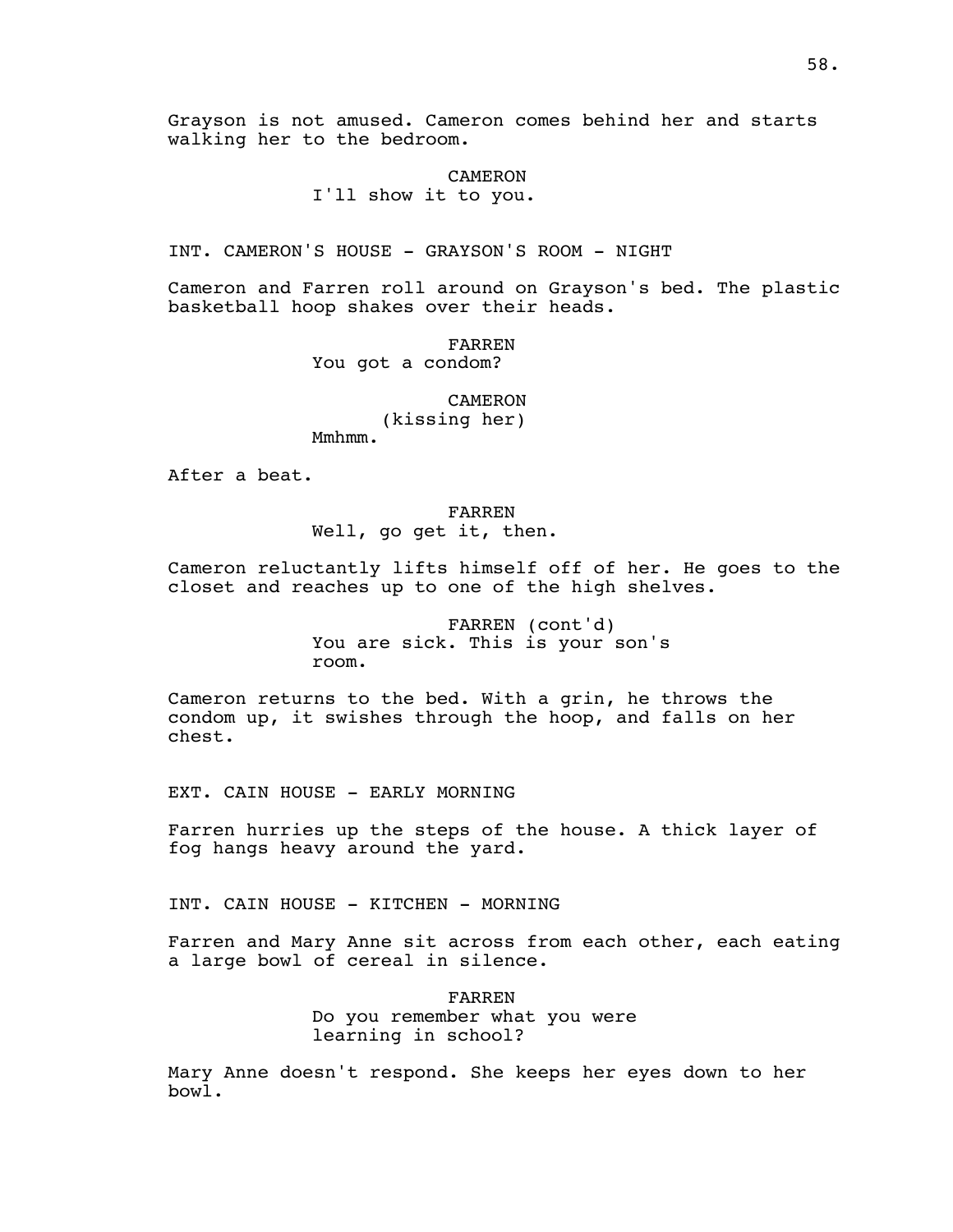Yeah.

She flips through the pile of mail that covers the table.

A thick envelope addressed to Eli catches her eye. She rips at the top and shakes it open to reveal a \$4,000 AMBULANCE BILL.

She stuffs it back in the envelope.

FARREN (cont'd) Do you know colors yet?

Mary Anne doesn't respond.

FARREN (cont'd) Or...like numbers? Were you learning numbers?

Still nothing.

FARREN (cont'd) Do you know the number four thousand? It's a pretty big number, huh?

Mary Anne slides off the chair and leaves Farren alone.

INT. CAIN HOUSE - ELI'S BEDROOM - DAY

Farren taps at the door as she pushes it open.

FARREN

You good?

Eli lays in bed, his oxygen tank rattling next to him, and GRUNTS a reply.

FARREN (cont'd)

Cool.

She begins to close the door, but stops.

FARREN (cont'd) There's breakfast in the fridge. Just, if you want.

INT. CAIN HOUSE - LIVING ROOM - DAY

Farren wanders aimlessly around the room. She rummages through various cupboards, flips through channels on the television set.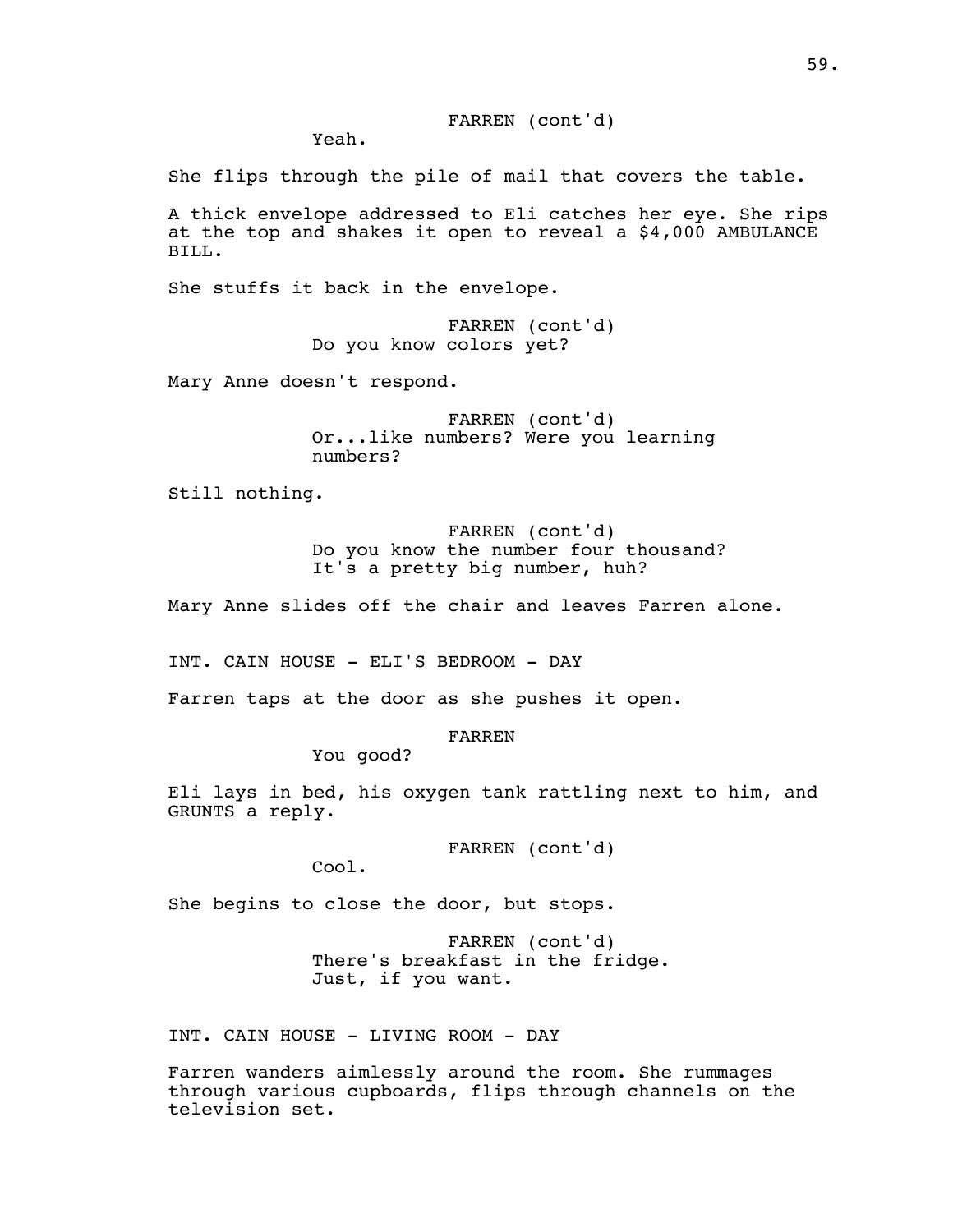Mary Anne lays underneath her bed. Her tiny feet are just sticking out.

#### FARREN

Mack?

Farren comes into the room.

FARREN (cont'd) Mack, get up. Come on, let's do something.

EXT. PLAYGROUND - DAY

Farren and Mary Anne sit on the edge of a small playground. A few SMALL CHILDREN run around.

FARREN

Go swing.

Mary Anne watches the children.

FARREN (cont'd)

Come on.

Farren herds Mary Anne toward the swing set. She lifts her up and tries to fit Mary Anne's legs through the leg-holes of the seat.

Mary Anne immediately starts to fuss. A JUDGMENTAL MOTHER stares them down.

> FARREN (cont'd) Shhh, it's okay, just be--

But Mary Anne fights harder until Farren lets her go.

EXT. CAIN HOUSE - AFTERNOON

Farren drives up to the house. None of the lights are on. Mary Anne jumps out and runs toward the house. Farren behind her.

INT. CAIN HOUSE - KITCHEN - CONTINUOUS

Mary Anne has already disappeared into the house. Farren drops her purse on the table.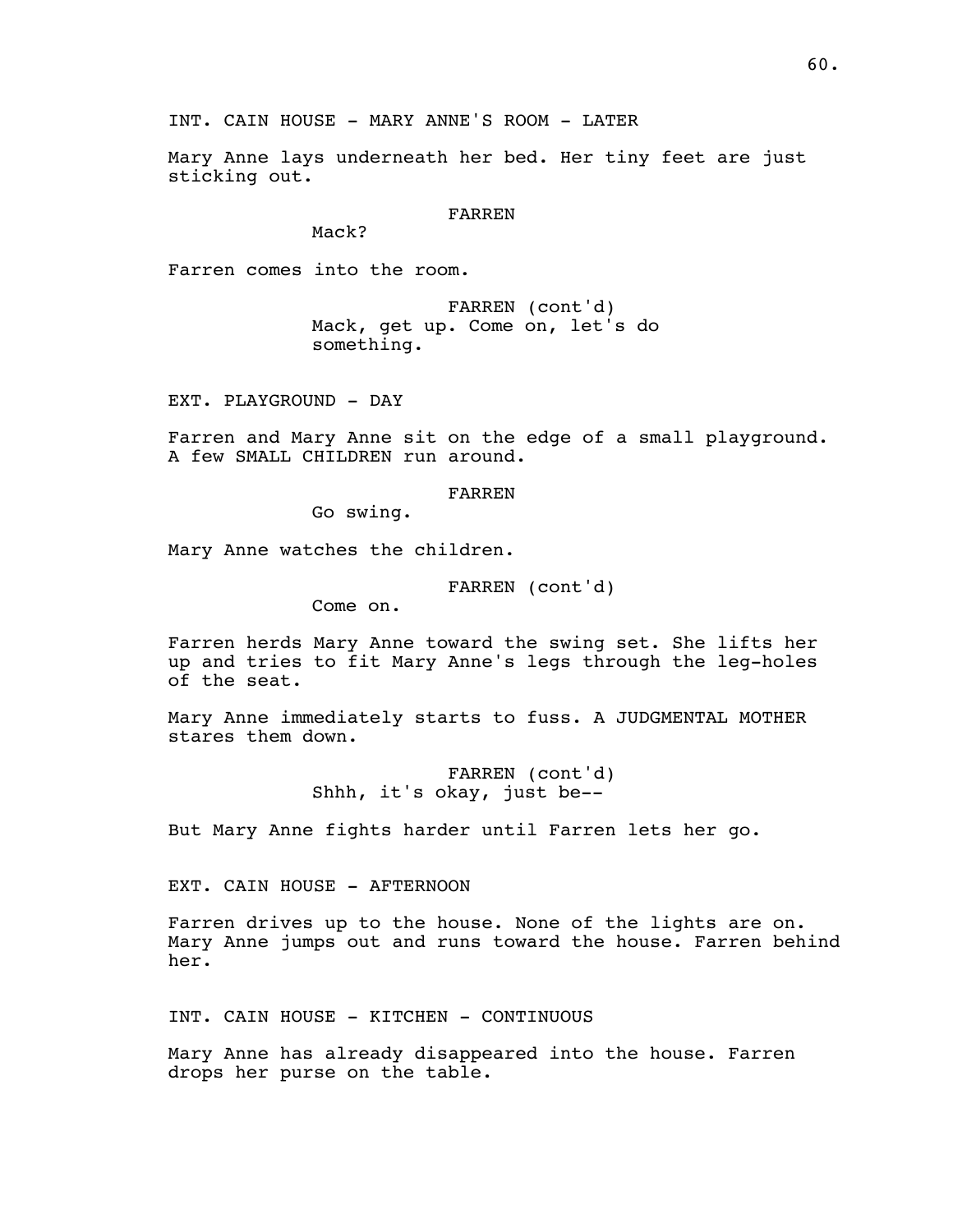## FARREN

Daddy?

No answer.

INT. CAIN HOUSE - KITCHEN - SAME

Farren returns through the doorway and turns to the refrigerator.

## FARREN

# Mack, you hungry?

The fridge is full. On the shelf where she left it, is Eli's untouched breakfast.

INT. CAIN HOUSE - HALLWAY - CONTINUOUS

Farren hurries down the hall and opens the door to

ELI'S BEDROOM.

The room is empty.

## FARREN

Fuck.

INT. CAIN HOUSE - KITCHEN - AFTERNOON

Farren grabs her purse off the table.

FARREN (yelling) Mack, stay in your room.

She opens the door and lets it slam on her way out.

INT./EXT. FARREN'S CAR - NIGHT

The sun has set. Farren drives recklessly, phone to her ear.

FARREN (on phone) You need to answer the fucking phone and call me back, he's not home, I don't know where the fuck he is--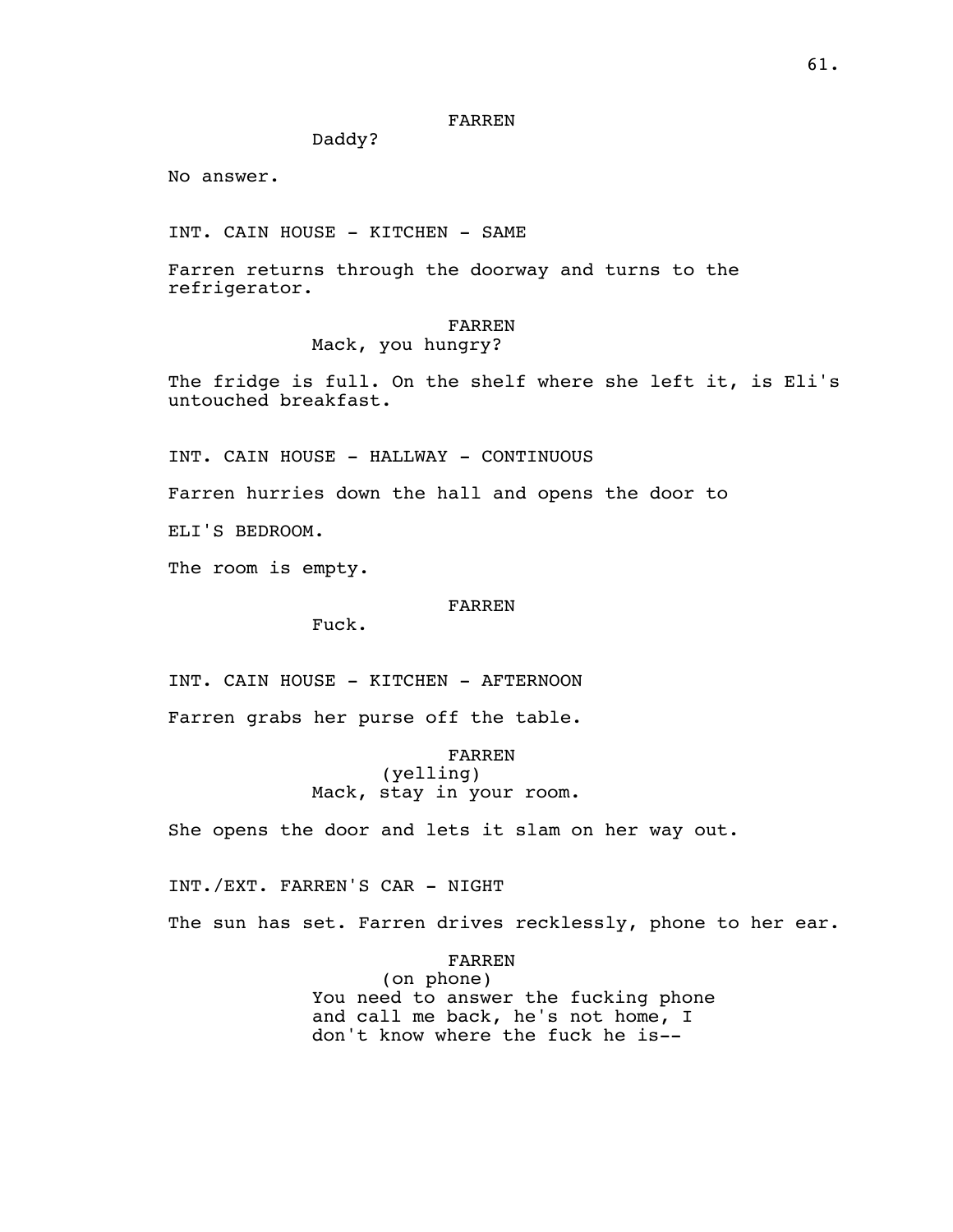INT. FARREN'S CAR - LATER

Farren pulls back up to the house, defeated. The house is lit up from inside.

Farren takes a few breaths as she sits and stares up at the house until she realizes what she sees:

Eli and Mary Anne together at the kitchen counter. Eli is cooking something.

INT. CAIN HOUSE - KITCHEN - NIGHT

Eli and Mary Anne carefully slice thin pieces off a hide of venison.

Farren opens the door and stays in the door frame.

FARREN Where the fuck were you?

Eli finishes slicing the piece he was working on.

EL<sub>I</sub> You want to try that again?

FARREN

No. No, I don't.

Eli moves slow. He pulls a long piece of saran wrap and lays the hide of deer on it. He begins to wrap it.

> ELI That just won't do, then.

Farren shakes with anger.

FARREN I come home. You're not here. Your breakfast hasn't been touched.

EL<sub>I</sub>

(shrugs) I didn't want it.

FARREN If I'm here to take care of you--

ELI

(cutting her off) You're here to take care of Mack. But for some reason, you think it's fit to leave her alone for over an hour.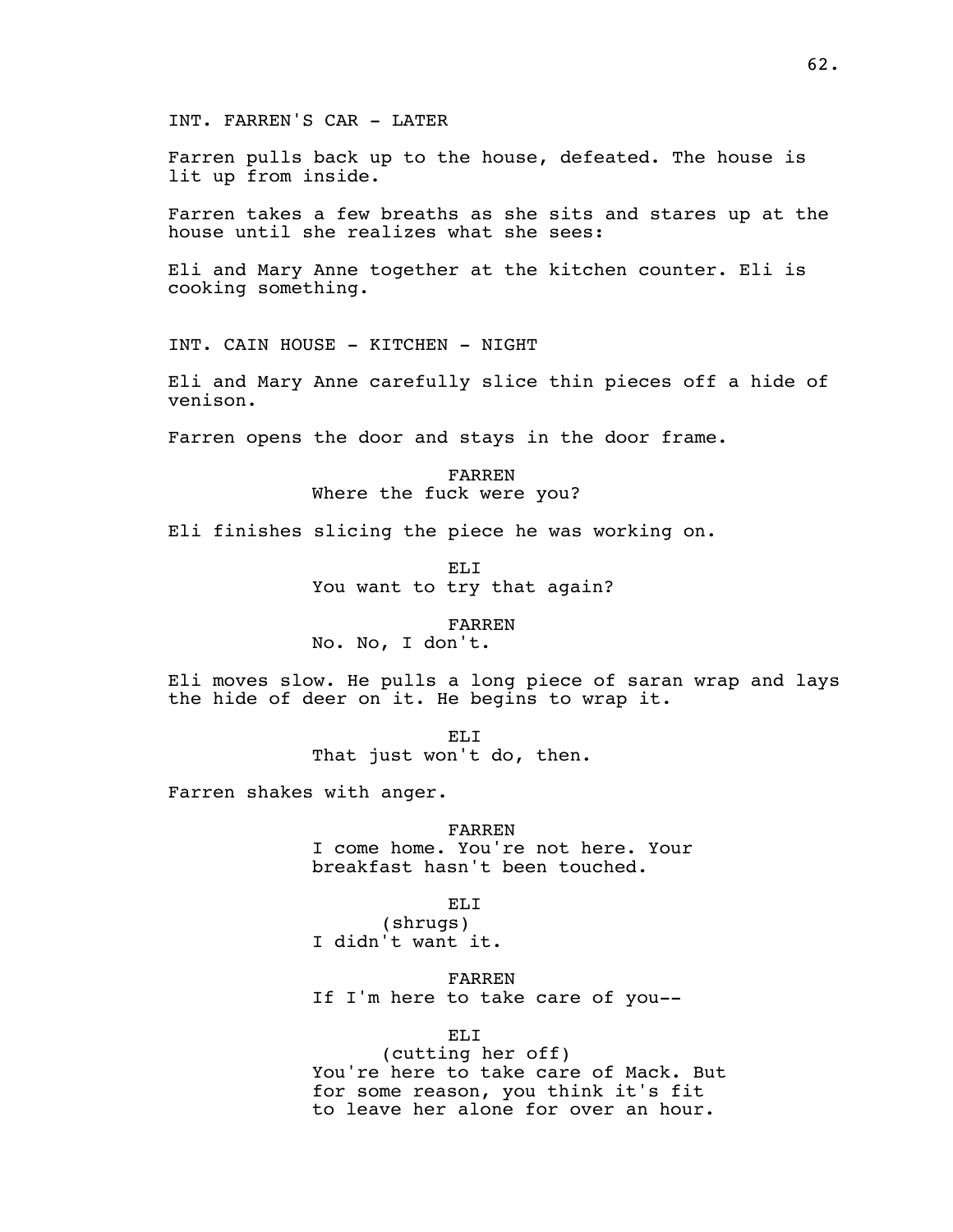# Fine. Fine.

She turns on her heel and leaves.

#### EXT. TOWN SQUARE - NIGHT

Farren's car pulls up along the curb of an especially forgotten building. It looks as if it hasn't housed a business in decades.

EXT. ABANDONED BUILDING - NIGHT

Farren walks around the building. She clutches a liquor bottle wrapped in a plastic bag.

She reaches a broken window and ducks down to step inside.

INT. ABANDONED BUILDING - NIGHT

A soft BEAT of MUSIC pounds from underneath the rotten and dirty floor boards.

She walks behind what's left of a register counter and into the

BACKROOM.

The MUSIC is even louder. In the dark, she drags her feet along the floorboards until her foot BANGS on a latch.

She reaches down, and opens the basement door. A swell of MUSIC, VOICES, and LIGHT illuminates Farren from below.

She steps down the stairs.

INT. ABANDONED BUILDING - BASEMENT - NIGHT

A lone strobe light connected to a generator flashes along with the beat of M.A.I's YALA (or similiar).

A single DRUNK TEENAGER dances frantically in the center of the room.

Groups of PARTIERS huddle in various corners, drinking and smoking various substances. They range from STRUNG-OUT DRUGGIES to PUNK RAVERS.

Farren scans the crowded taking long swigs from her bottle.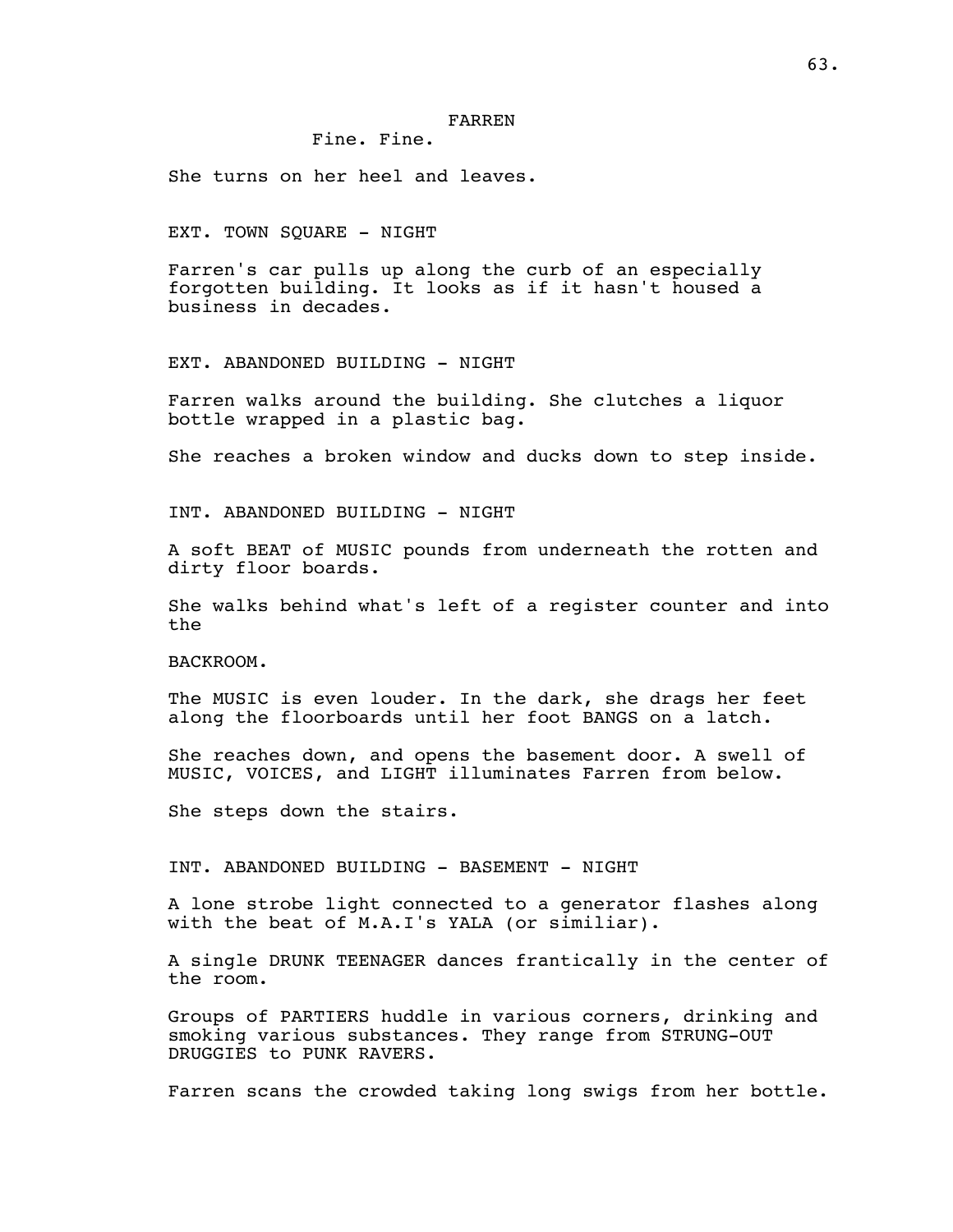Finally, from across the room she sees Jacob and Mallory. His arm rests over her shoulder, his hand prominently cupping her breast.

# MALLORY

# Faaarrenn! Whooo!

INT. ABANDONED BUILDING - LATER

Farren is cross-faded. Her half empty liquor bottle splashes at her side, as she and Mallory grind into each other to the WHOOPS of the men watching.

INT. ABANDONED BUILDING - LATER

Jacob and MIKEY, 18, are amidst a dance battle. Farren has sunk against the wall, but she moves her torso and arms to the beat as she watches.

INT. ABANDONED BUILDING - LATER

Farren, Mallory, Jacob, and Mikey huddle in a corner. Jacob inhales deeply from a CRACK PIPE. They're covered in sweat and glitter. The STROBE LIGHT and MUSIC is overwhelming.

> MIKEY You Cameron's girl, right?

Farren takes the pipe and flicks the lighter open.

FARREN

What?

MIKEY Cameron's girl.

Farren shakes her head as she inhales.

FARREN Nah, I heard you. That's just fucking wrong.

**JACOB** Step off, man. Cameron'll fuck you up.

FARREN I'll fuck Cameron up!

JACOB We all know that, babe.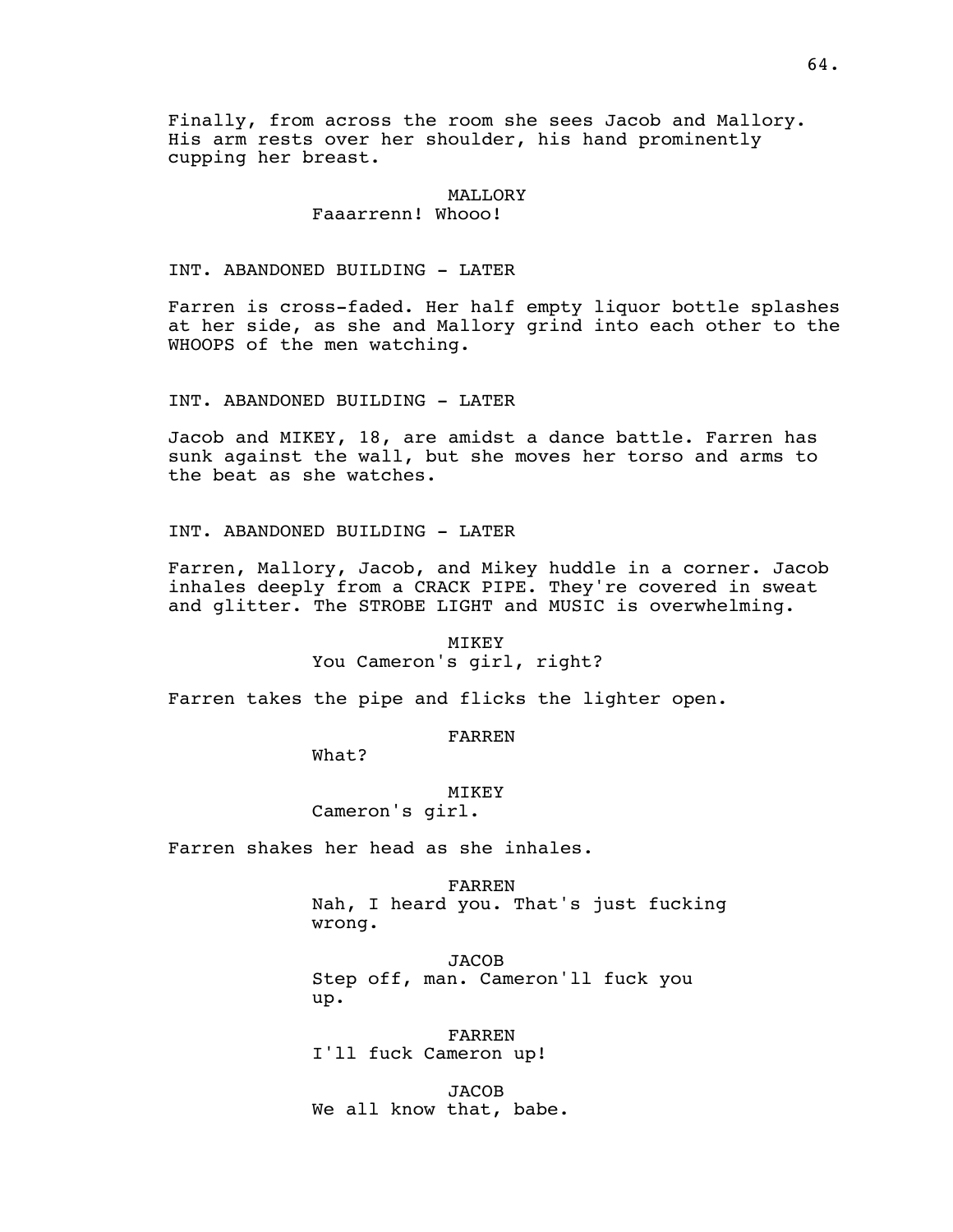FARREN Cam's weak. He's no threat to nobody.

Mikey stands and walks around to squat down by Farren.

MIKEY

You hot?

# FARREN

Thanks.

## MIKEY

(laughing) Are you hot?

Farren devolves into a fit of giggles and rolls to the floor.

MIKEY (cont'd)

Come on.

He pulls her up by the hand. Mallory watches them leave until Jacob pulls her face to his and kisses her.

EXT. ABANDONED BUILDING - NIGHT

Farren dances to the unheard music below while Mikey watches. Breath rises from both of their mouths.

MIKEY

You look cold.

Farren continues to dance.

#### FARREN

Nope.

Mikey catches her by her hand and pulls her to him. She bobs to the beat in her head as much as she can from the constraints of his embrace.

MIKEY

You're crazy.

FARREN (singing) Fun, fun, fun, fun--

Mikey laughs and watches her for a moment. Until he pulls her in and kisses her hard. His tongue forcing its way into her mouth.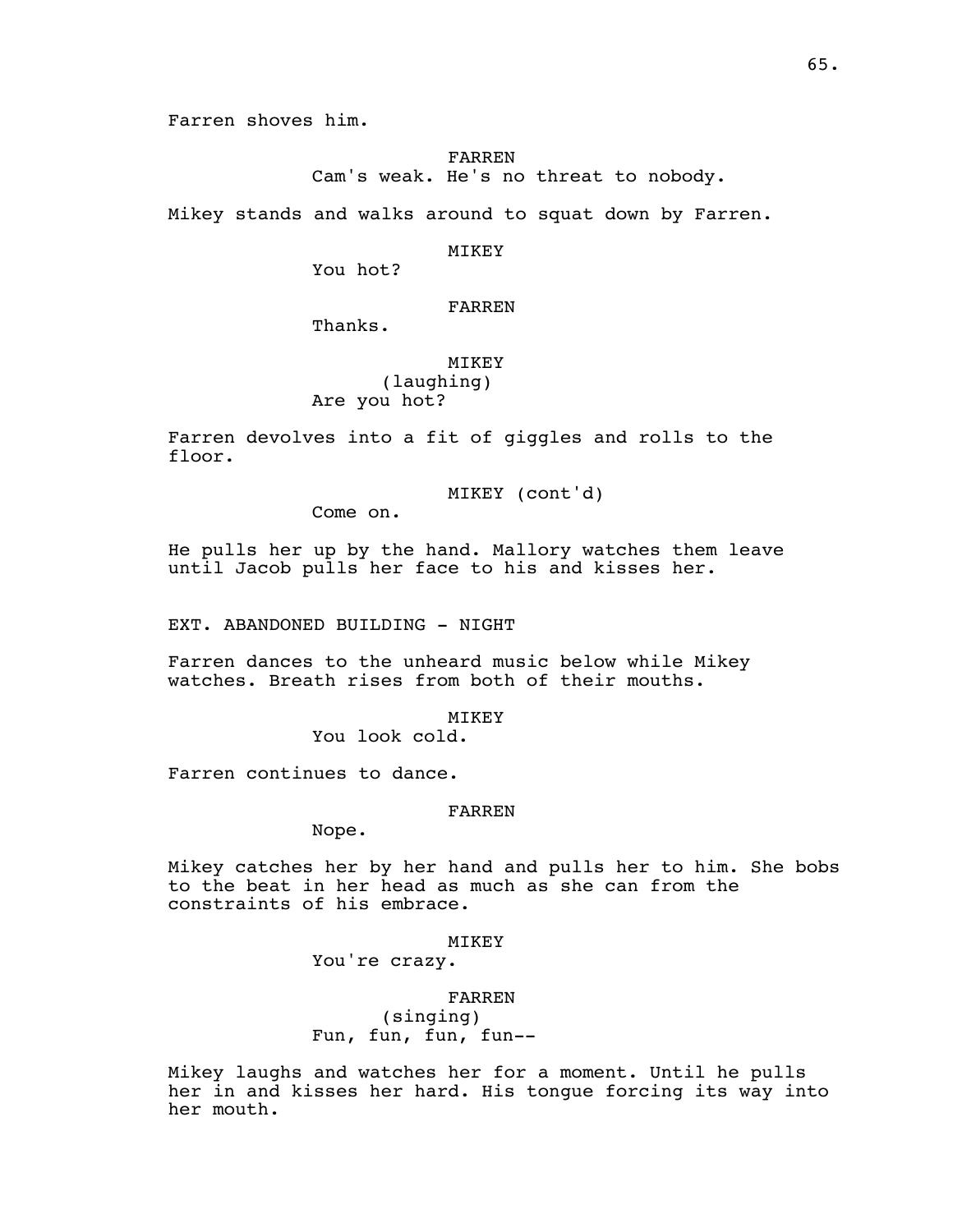## **MTKEY** You ever eat a guy out?

The statement slowly falls onto Farren. Her face scrunches with disgust.

#### FARREN

## You're fucking nasty.

She turns, but Mikey pins her chest against the wall of the building.

Mikey's frozen fingers fumble at the buttons of her pants.

Farren's face is pressed against the brick wall. Mikey's is buried against her ear.

> MIKEY You're fucking nasty.

Mikey finally unbuttons her pants and yanks them down.

MIKEY (cont'd) Huh? You're fucking nasty, aren't you.

Farren nods her head.

MIKEY (cont'd) Yeah, that's what I thought.

Farren lets out a gasp as Mikey's fingers shove inside her. His other hand pressed against the back of her head.

He squats down and buries his face in her ass.

Farren grunts. Her face contorts, not completely with pleasure.

## FARREN

I'm cold.

INT. CAIN HOUSE - FARREN'S ROOM - MORNING

Farren pulls off her dirty clothes, but glitter stays plastered to her skin and hair. She's still faded and stumbles slightly getting her jeans off.

Without bothering to put on pajamas, she crawls into her bed and wraps her blankets around her. She curls up into a tiny ball.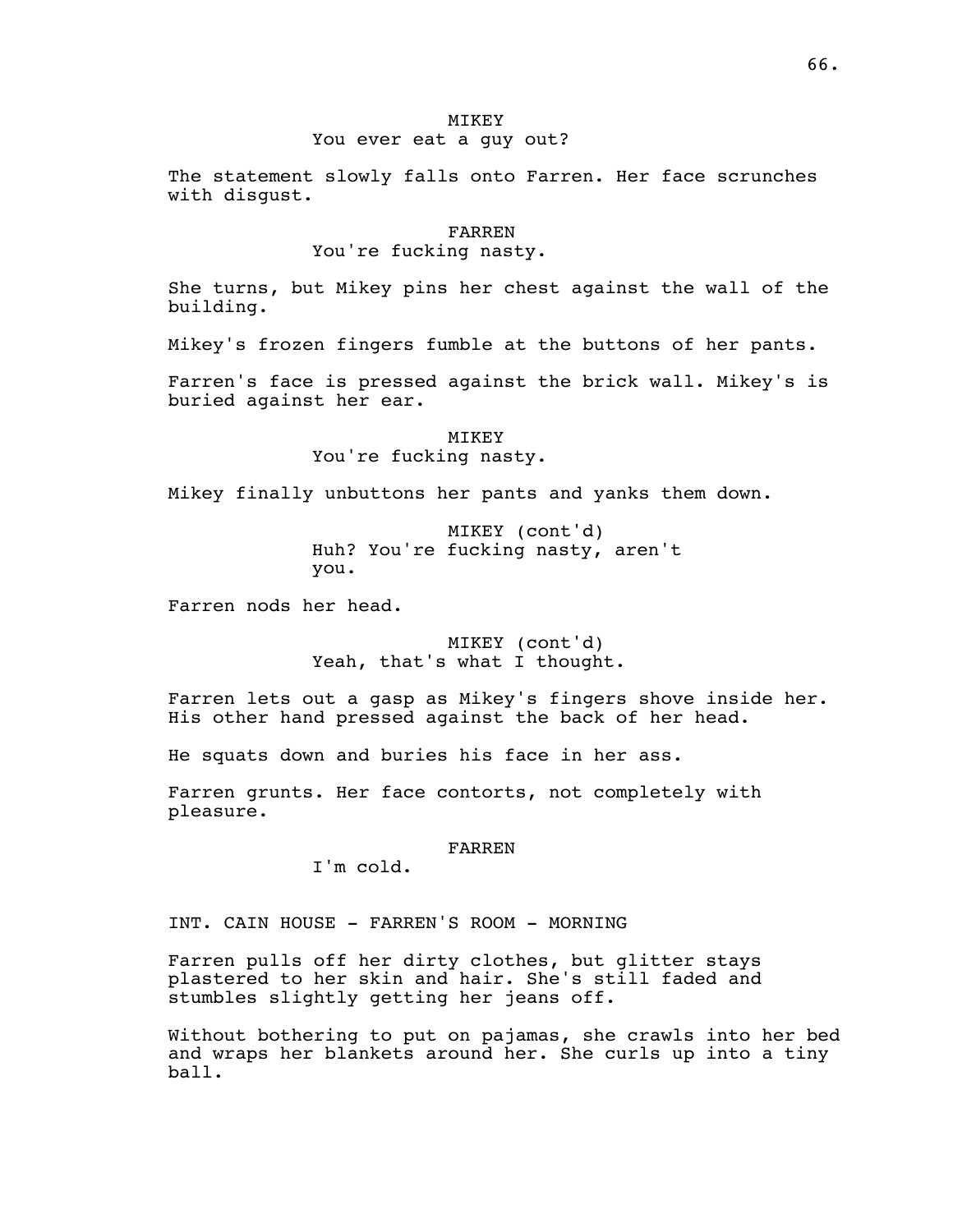INT. GROCER'S - FEMININE PRODUCTS AISLE - DAY

Farren slowly walks down the aisle. She hides herself in her giant sweatshirt with the hood up.

She scans the products:

Tampons, pads, liners...

She turns around and scans the "FAMILY PLANNING" side:

Condoms, lube, sponges...

CLERK Hiya Fairy, can I help ya find anything?

Farren startles and grabs at one of the boxes of tampons.

FARREN Nope. Got it. Thanks.

INT./EXT. FARREN'S CAR - DAY

Farren, one hand out the window with a cigarette, speeds down a back road. Lucinda William's JOY shakes from her speakers.

She passes a NOW ENTERING FLOYD COUNTY sign.

EXT. KROGER - PARKING LOT - EVENING

Farren's car rounds into the parking lot. The giant Kroger sits next to a WALMART as well as a number of small restaurants.

INT. KROGER - CONT

Farren looks around. The store is crowded with families and shoppers. Farren looks up and down the different aisles.

> COURTESY CLERK Can I help you find something?

FARREN No...no, I'm good.

She wanders off until she finds the

FEMININE PRODUCTS AISLE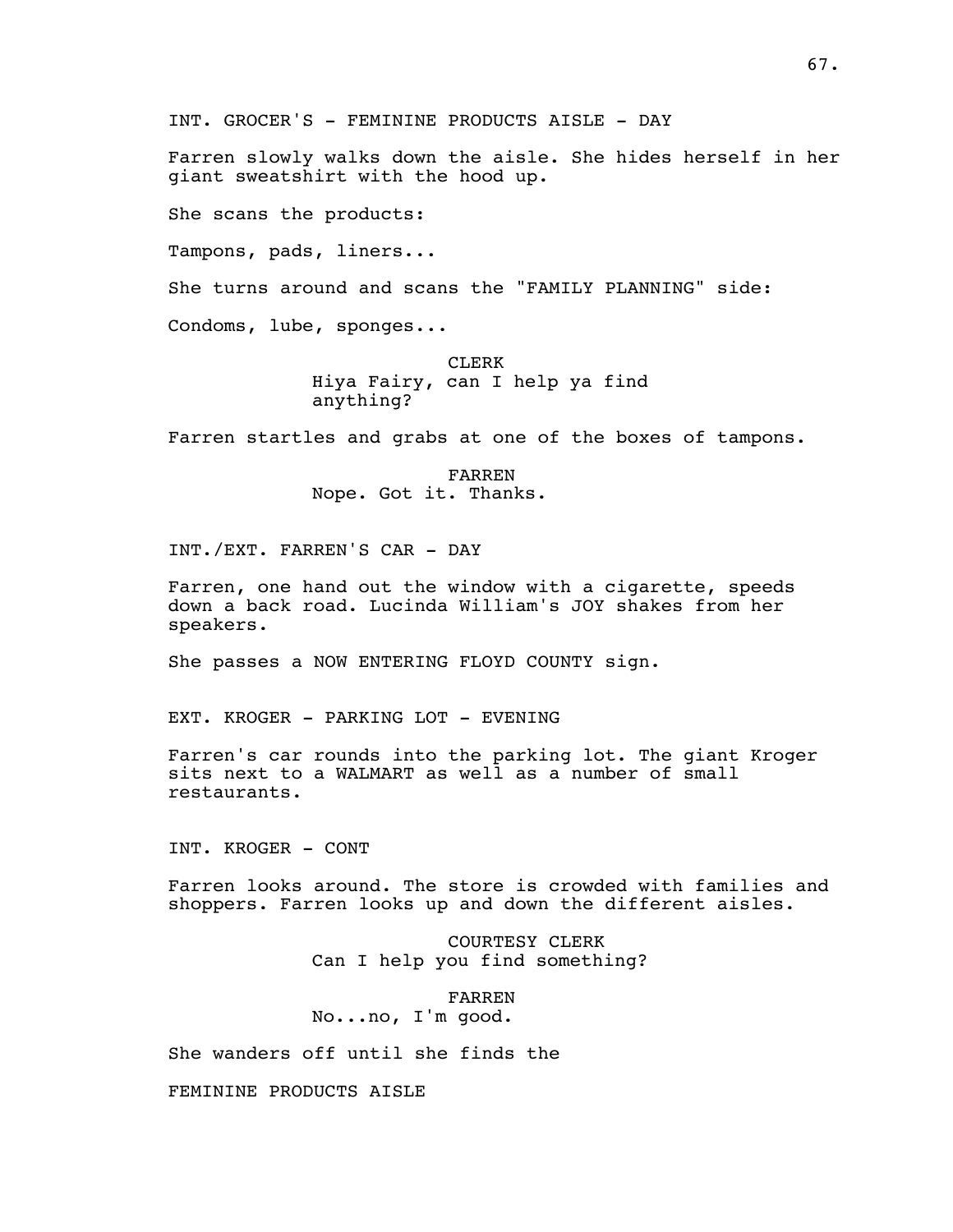She hurries down it and quickly scopes out the products. Nothing.

INT. KROGER - PHARMACY COUNTER - CONTINUOUS

Farren, hoodie up, stands in a long line in front of the single pharmacist.

The line moves slowly until--

KROGER PHARMACIST Ma'am, can I help you?

FARREN Yeah. Yeah, I was looking for the um, Plan B thing, but it wasn't in the aisle--

KROGER PHARMACIST You'll need a prescription from your doctor.

FARREN Really? I mean, I've gotten it before...

KROGER PHARMACIST Well, it's not something we generally encourage young girls to take over and over. So, you'll be needing a doctor's note.

Farren's in shock but admits defeat and walks away.

EXT. KROGER - PARKING LOT - EVENING

Farren walks across the lot, a plastic grocery bag swings at her side.

EXT./INT. FARREN'S CAR - NIGHT

Farren's lone car makes the long trip back to town.

INT. CAIN HOUSE - KITCHEN - NIGHT

Farren drops her purse but keeps the Kroger bag tight in her hand. The sound of a POLICE PROCEDURAL blares from the living room.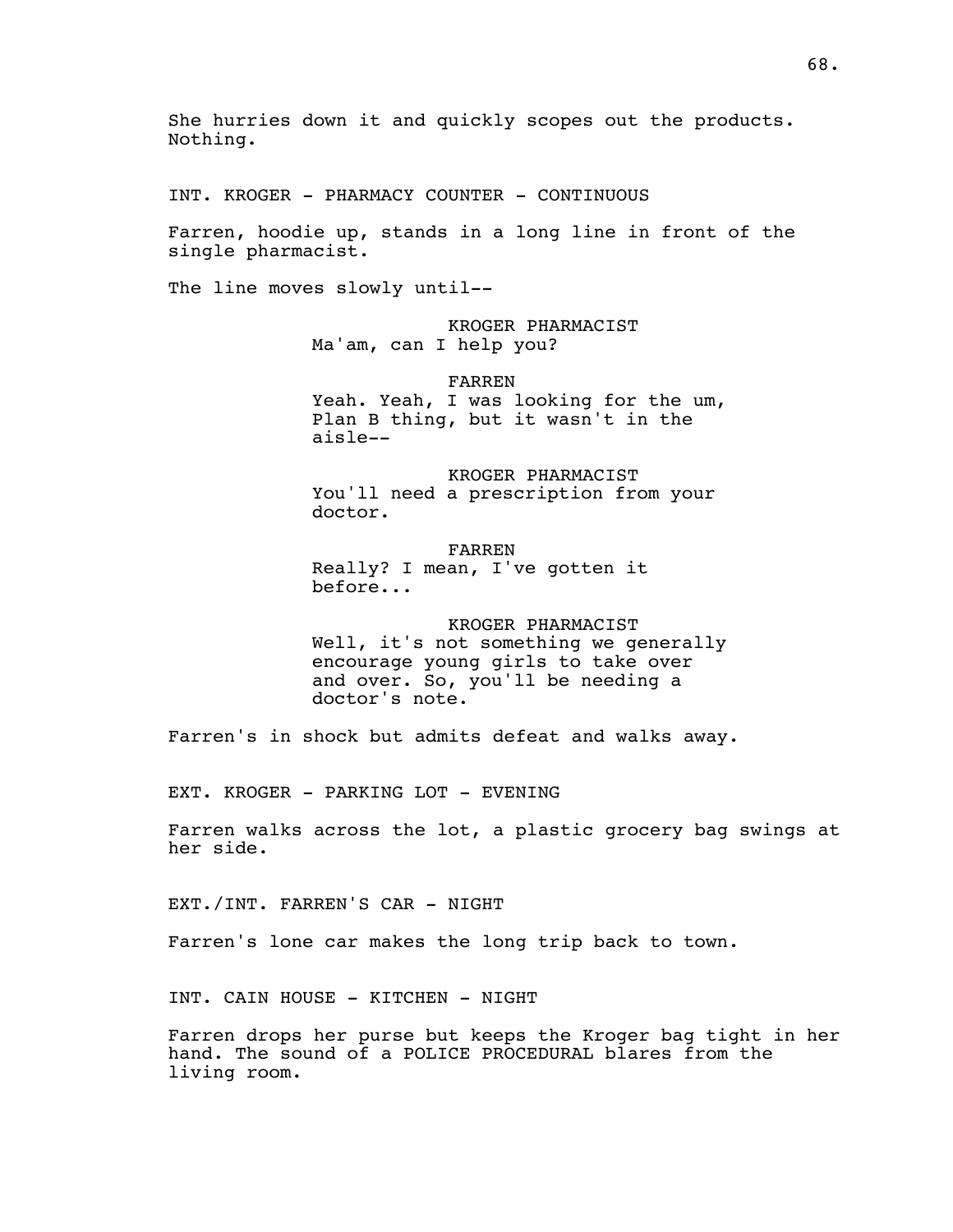Fairy?

### FARREN

Yeah?

ELI

You're late.

INT. CAIN HOUSE - BATHROOM - NIGHT

Farren pulls a FEMININE DOUCHE BOX and a tube of SPERMICIDE from the bag.

She pulls off her clothes and steps into the

SHOWER.

She leaves the shower curtain open. Her phone, displayed with instructions, rests on the sink. She checks back with each step as she:

Twists open the douche, squeezes the bag which spits the solution out of the nozzle.

Untwists the cap of the Spermicide, squeezes it onto her finger and inserts it inside herself.

She hunches over and inserts the nozzle of the douche.

The solution, cloudy with spermicide, drips down her leg.

INT. CAIN HOUSE - LIVING ROOM - NIGHT

Farren, in sweats, her hair still wet from the shower, walks around the couch and sits on the couch between Mary Anne and Eli. None of them acknowledge each other.

They watch the television show.

INT. CAIN HOUSE - LIVING ROOM - MUCH LATER

Farren sits alone. The television is still on. She stares blankly watching a PAID PROGRAMMING ad.

INT. CAIN HOUSE - LIVING ROOM - MORNING

Farren sits asleep. She wakes with a start and looks around. She flips off the television and stands to stiffly stretch.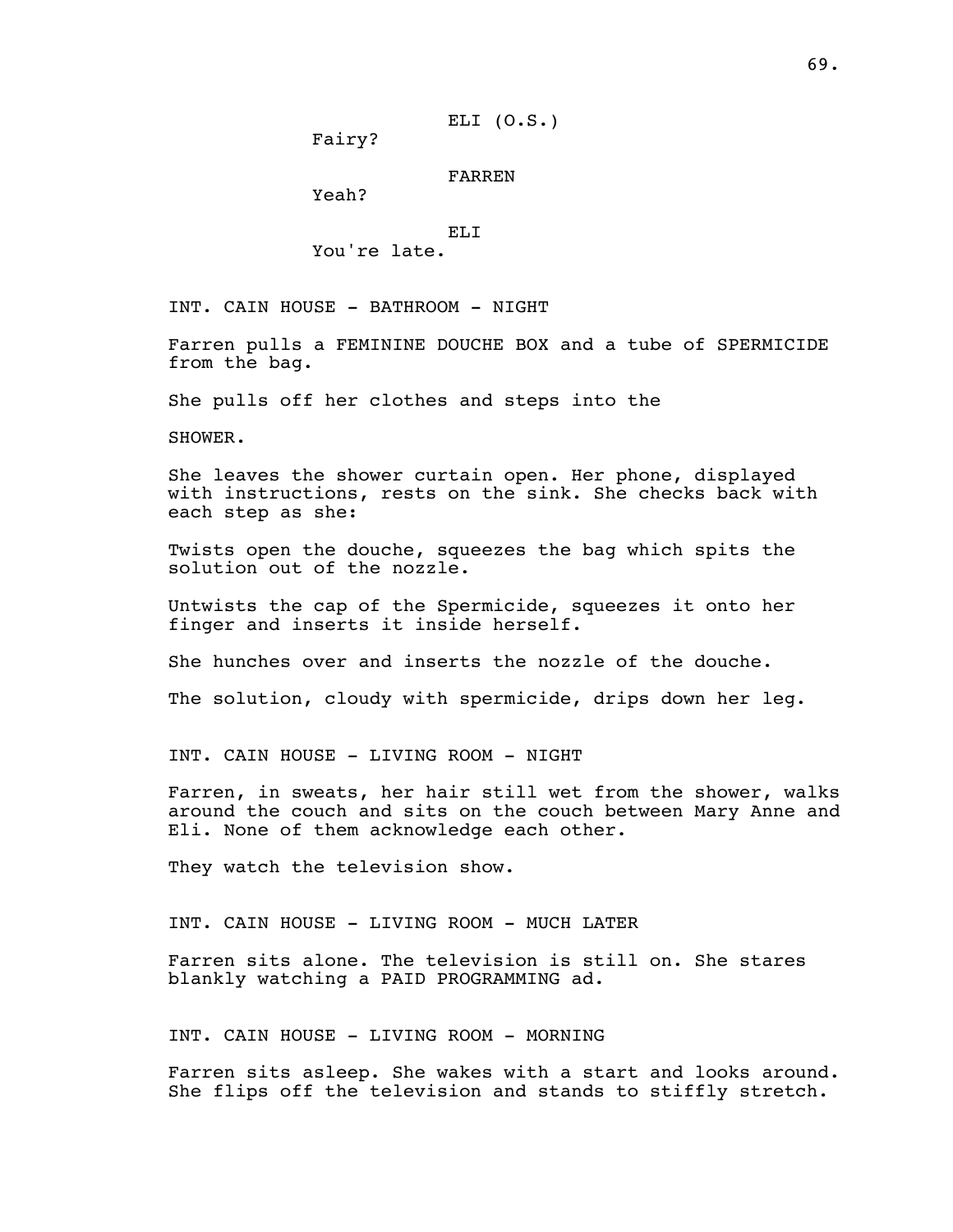The house is quiet.

INT. CAIN HOUSE - HALLWAY - CONT

Farren hurries toward Mary Anne's room.

FARREN

Mack?

No one is there.

FARREN (cont'd)

Daddy?

She peers through the plastic blinds covering a window and sees that her car stands alone in front of the house.

> FARREN (cont'd) Fucking kidding me.

EXT. WOODS - MORNING

Farren walks slowly as leaves and twigs CRUNCH beneath her feet. A SEMI-AUTOMATIC HUNTING RIFLE hangs from her fingertips.

EXT. WOODS - CREEK - LATER

Farren sits still underneath a large tree and sinks into her bulky jacket.

Fog rises all around her. Everything is quiet, until--

With trepidation, a DOE comes into the open toward the opposite bay of the creek. It looks around for a moment, and pauses at the sound of BIRDS CHIRPING.

The doe walks to the creek and bows her head for a drink.

Farren watches the doe for a moment. Her fingers around her rifle.

Behind the doe, a small FAWN stumbles out to follow its mother.

With this, Farren raises her rifle and peers through the

SCOPE.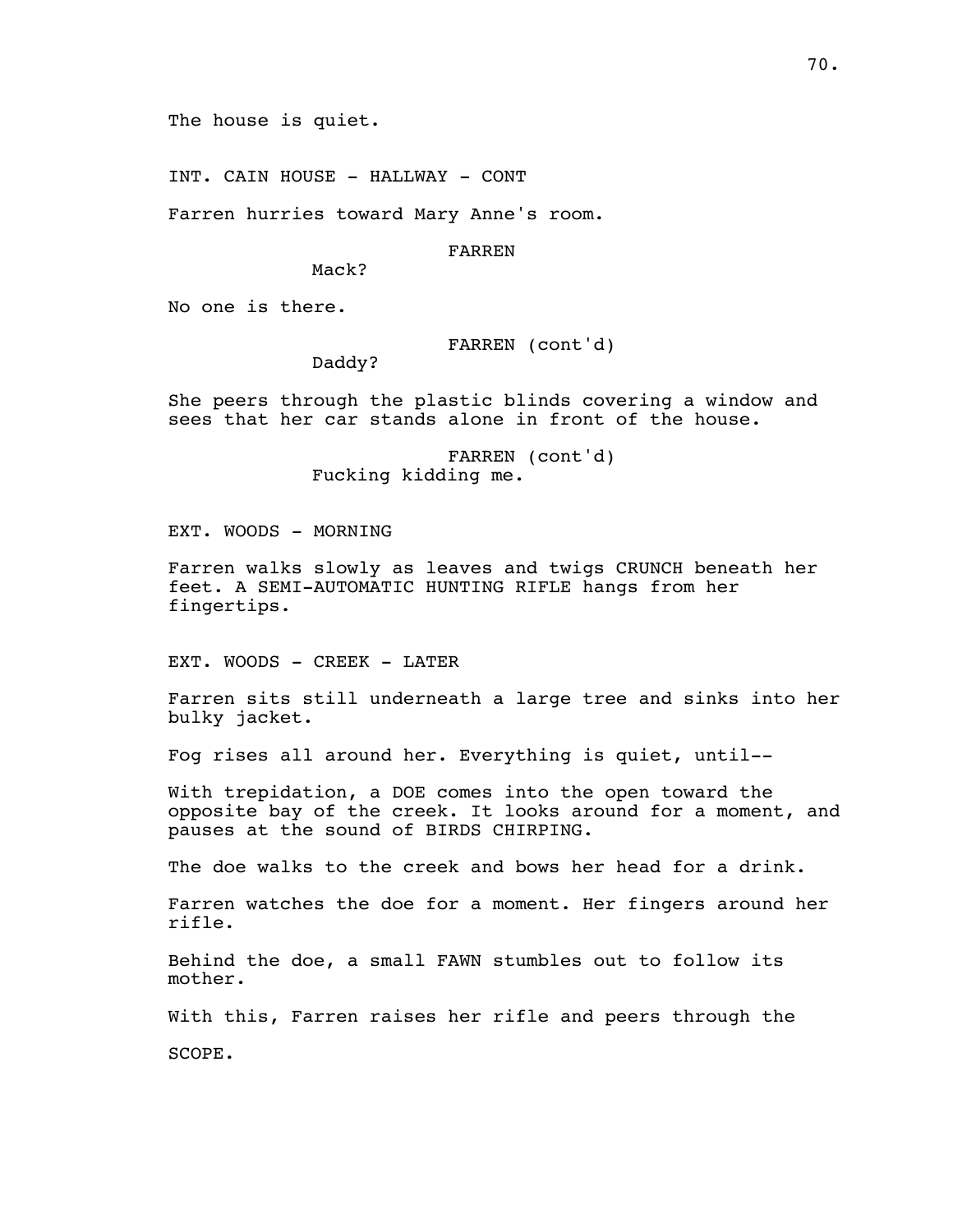She focuses the RED EX over the doe and then the fawn. Back and forth, she switches between the fawn and the doe until she hovers on the fawn for an extra moment.

BANG.

INT. MOVIE THEATER - DAY

Mack sits next to Eli, and they stare up at the screen. A giant bucket of popcorn covers her torso, as she watches the ANIMATED CHARACTERS on the screen chase each other.

EXT. TRANSMISSION SHOP - DAY

Farren rolls her car into the junk yard lot. She walks toward a pair of boots that are visible as someone works under a car.

#### FARREN

Hey.

She gives the boots a little kick. Cameron slides out from underneath the car. His face and hands are covered in grease.

EXT. TRANSMISSION SHOP - LATER

Cameron and Farren smoke against an old, shell of a car.

FARREN How far you think I can get in it?

Cameron doesn't look at her. He peers across the street at a small gang of PUNK TEENAGERS.

> CAMERON I thought you were set on staying?

#### FARREN

It was just temporary. Doctor recommended, but he can take care of himself. Made that pretty clear.

Cameron gives the tire a kick with his heel.

CAMERON It'll get you as far as it gets you, at this point.

FARREN But realistically how far?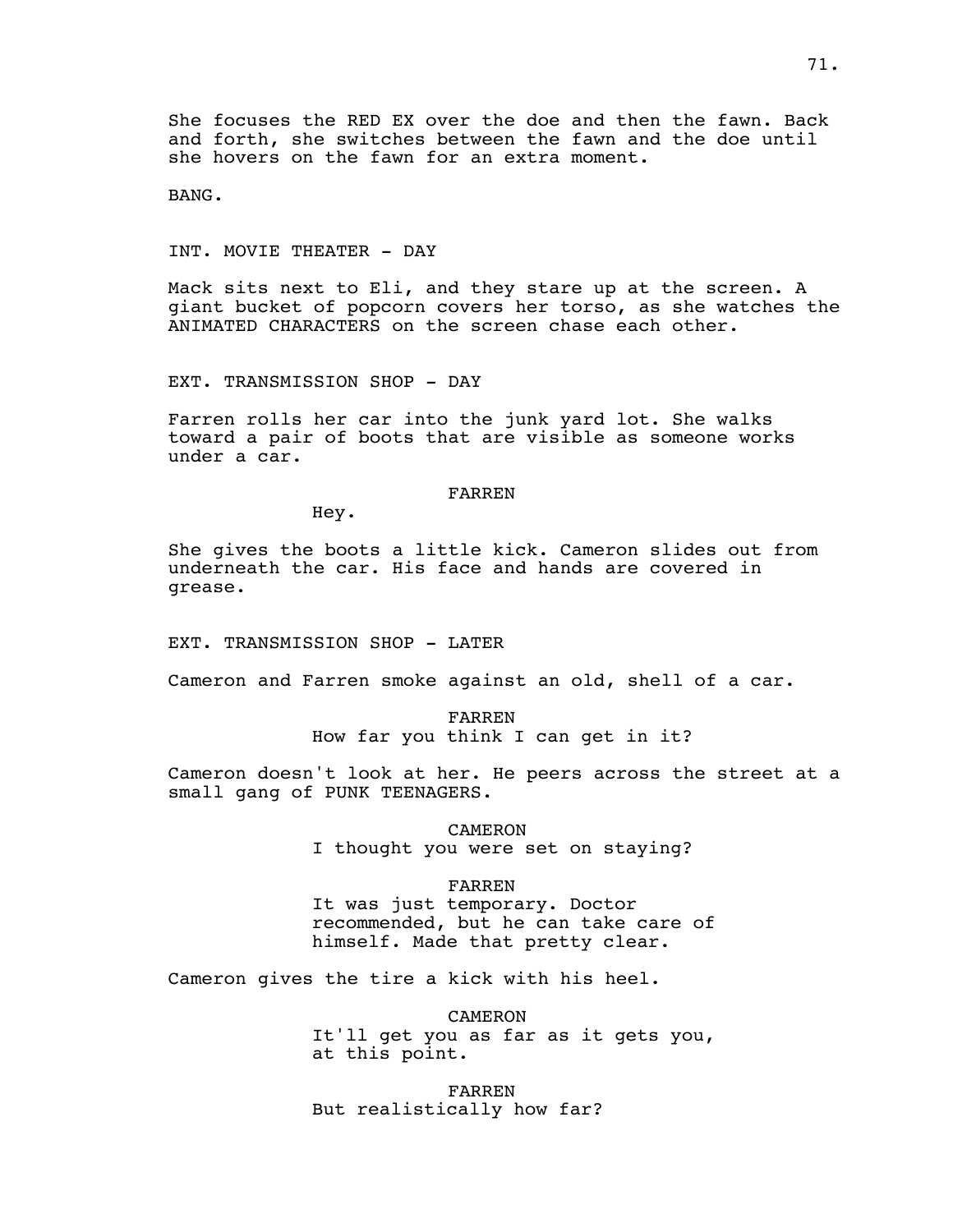Fairy, I've been saying a prayer for years every time I get in that car. It'll get you where it'll get you.

Farren takes a deep drag of her cigarette.

FARREN How much to fix it up?

CAMERON I ain't doing that.

FARREN

I'll pay you.

### CAMERON

I don't want your money. It ain't worth putting anything into this piece of shit. I wouldn't even waste your gas money.

FARREN Then you selling?

CAMERON (laughing) Go home, Fairy.

### FARREN

I'm serious.

# CAMERON

Sure you are.

Farren flicks her cigarette down and stamps it out.

FARREN I can sell it somewhere else. I was just coming to you as a friend.

Cameron grabs her by her upper arm.

CAMERON You're not leaving, Farren. Go home to your daddy. Go home to Mack.

He shoves her away from him.

INT. CAIN HOUSE - KITCHEN - DAY

Farren comes through the door. The kitchen table is covered in mail and a scattering of prescription pill bottles.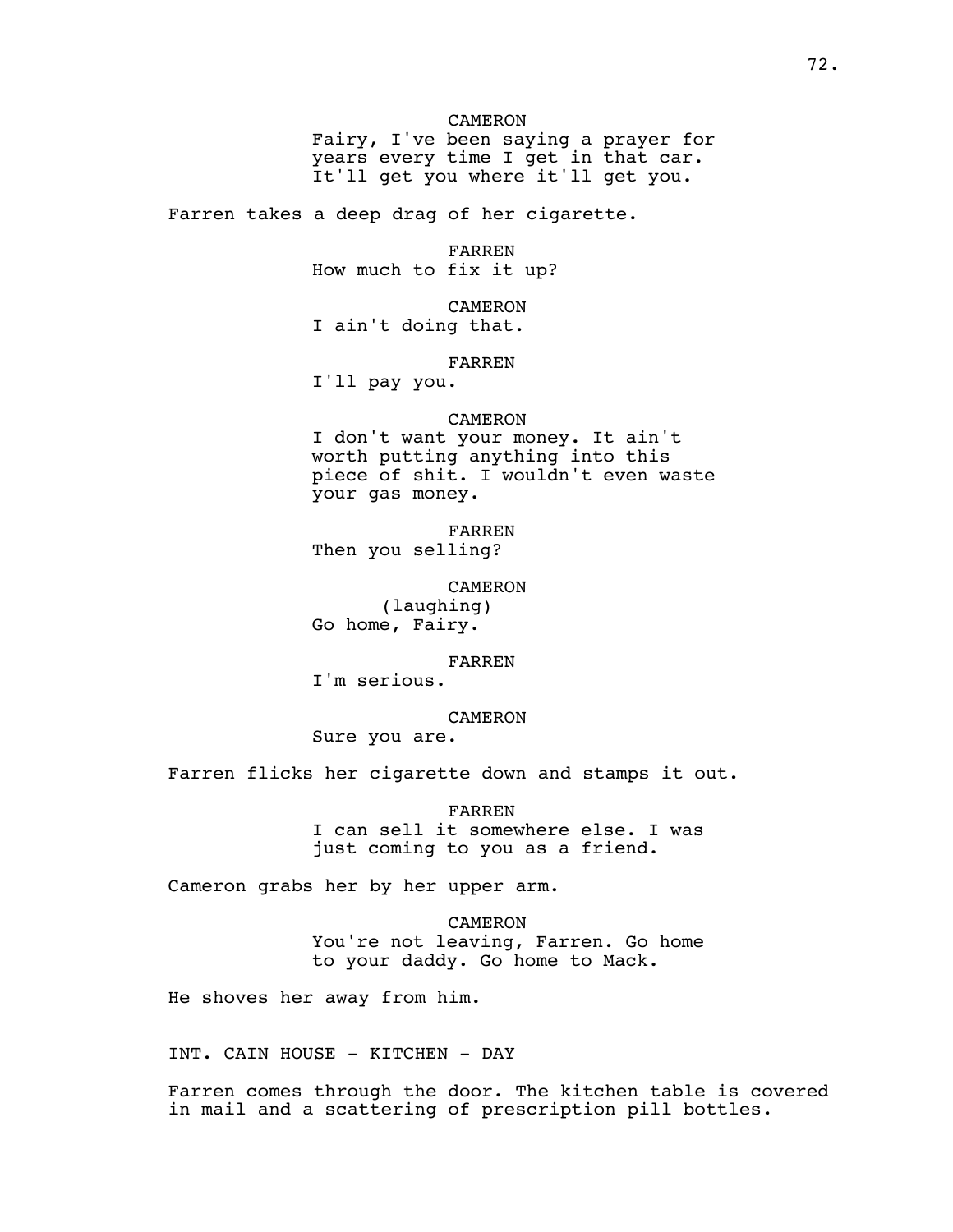She smells something. It's faint, but foul. She fingers the pill bottles. Turning them over, one by one, peering at the labels.

### FARREN

Daddy?

INT. CAIN HOUSE - LIVING ROOM - CONTINUOUS

The television is on, but the room is empty. The smell is worse. She walks toward the back of the couch until she sees a LARGE BROWN STAIN on one of the cushions.

INT. CAIN HOUSE - STAIRWELL - CONTINUOUS

Farren hurries around the corner where she sees Eli collapsed on the stairs. His sweatpants are covered in DIARRHEA.

#### FARREN

Shit, dad--

Eli turns his head and ROARS with frustration.

EL<sub>I</sub> Get outta here!

#### FARREN

I can help--

ELI Get out! Get! Fucking Christ!

He claws at the air, but is otherwise helpless.

Farren bolts back around the corner.

INT. CAIN HOUSE - LIVING ROOM - CONTINUOUS

Farren stands, flustered, with her back to the wall.

FARREN (calling up the stairs) Can you get up?

ELI  $(0.S.)$ What kinda bullshit, idiotic question is that?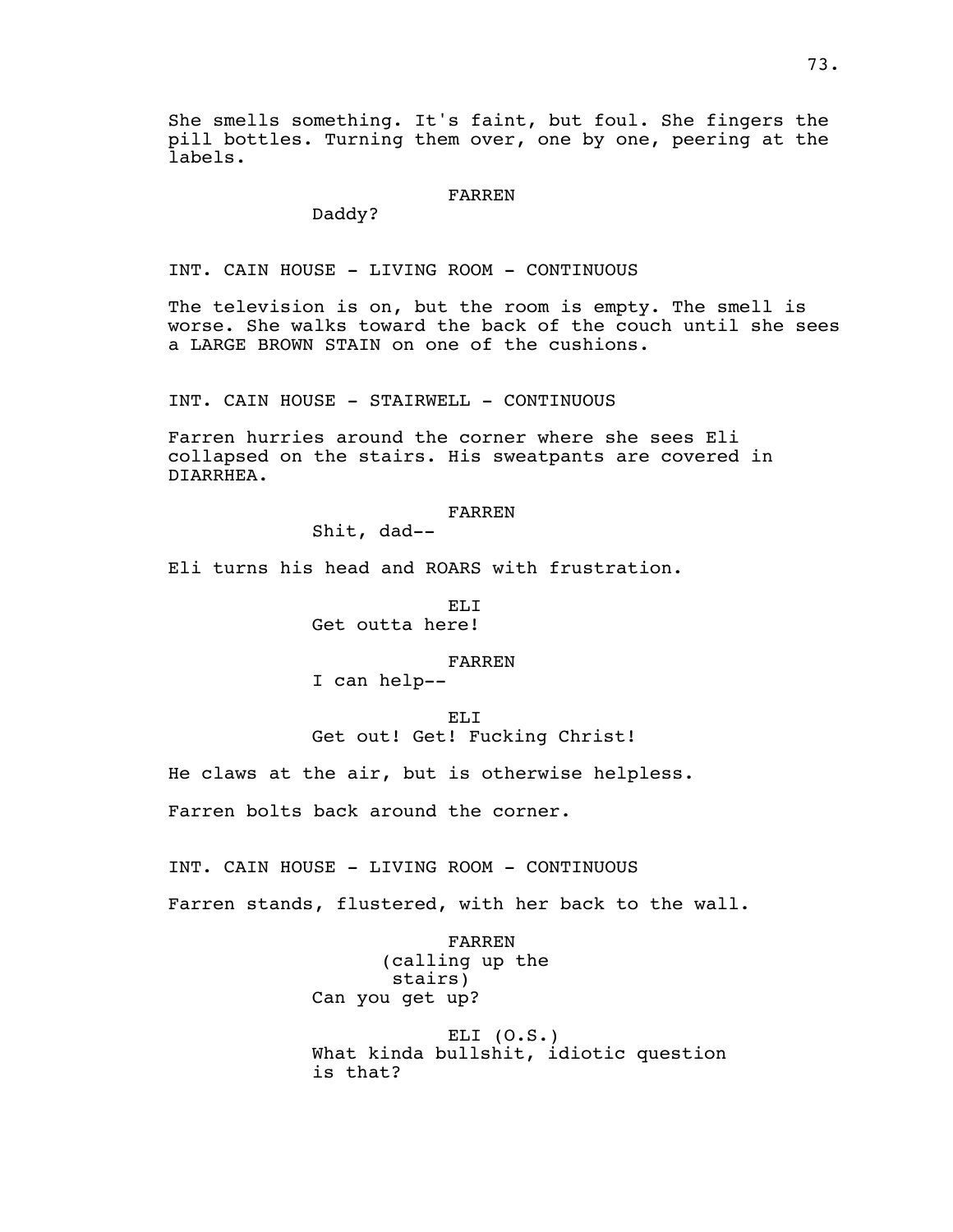FARREN Okay, okay, well...why don't I get you a towel or something.

ELI (O.S.) You're not coming up here.

FARREN (frustrated) What would you like me to do then.

ELI  $(0.S.)$ Just get outta here. I'll take care of it.

They fall silent.

FARREN Where's Mack?

EL<sub>I</sub> She's here. In her room.

FARREN (to herself) God dammit...

Farren bites her tongue.

FARREN (cont'd) I'm coming up.

INT. CAIN HOUSE - STAIRWELL - MOMENTS LATER

Eli struggles to his feet, his torso covered in a large beach towel, his arms clasped around Farren's neck for support.

INT. CAIN HOUSE - BATHROOM - CONTINUOUS

Eli stands in the shower, his back to Farren, and a LARGE PURPLE BRUISE growing on his hip.

She stands outside the tub and slowly washes her father.

INT. CAIN HOUSE - LIVING ROOM - NIGHT

Eli, dressed warmly in sweats, watches television from the couch. His clothes hang loosely around him.

He's grayer, older, sicker than we've ever seen him.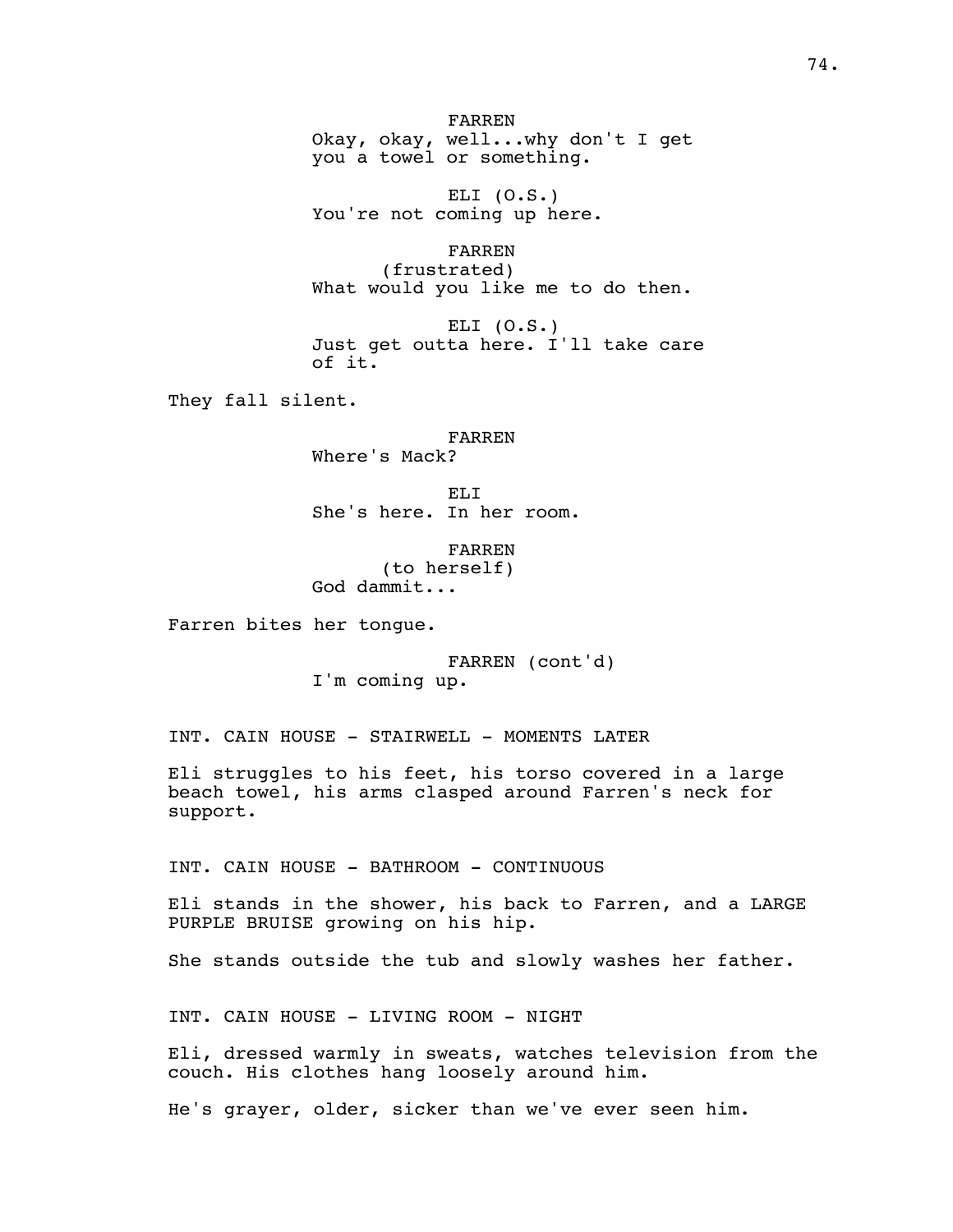Farren's voice echos from the kitchen.

FARREN (O.S.) Right. Well, I can bring him in first thing tomorrow...Right. Thank you.

INT. CAIN HOUSE - MARY ANNE'S ROOM - SAME

Mary Anne sits cutting the mane off of a toy horse. Farren softly knocks and opens the door.

FARREN

Mary Anne?

Mary Anne doesn't look up. She just continues cutting.

FARREN (cont'd)

You okay?

Still nothing. Farren walks further into the room.

FARREN (cont'd) Papa's down stairs watching some T.V. You want to watch some T.V. with him?

Mary Anne makes a small movement 'no' with her head. Farren doesn't know what to do.

> FARREN (cont'd) Well. He's downstairs waiting for you.

Farren watches as Mary Anne cuts the last of the mane off.

FARREN (cont'd) Okay then.

She turns and leaves Mary Anne alone in the room.

INT. CAIN HOUSE - LIVING ROOM - NIGHT

Farren sits on the opposite side of the couch from Eli. The middle cushion is noticeably absent from the couch.

They silently watch the television.

A SQUEAK from the stairs alerts them of Mary Anne's presence. Eli immediately turns his attention back to the television, Farren watches Mary Anne, who slowly makes her way down stair by stair.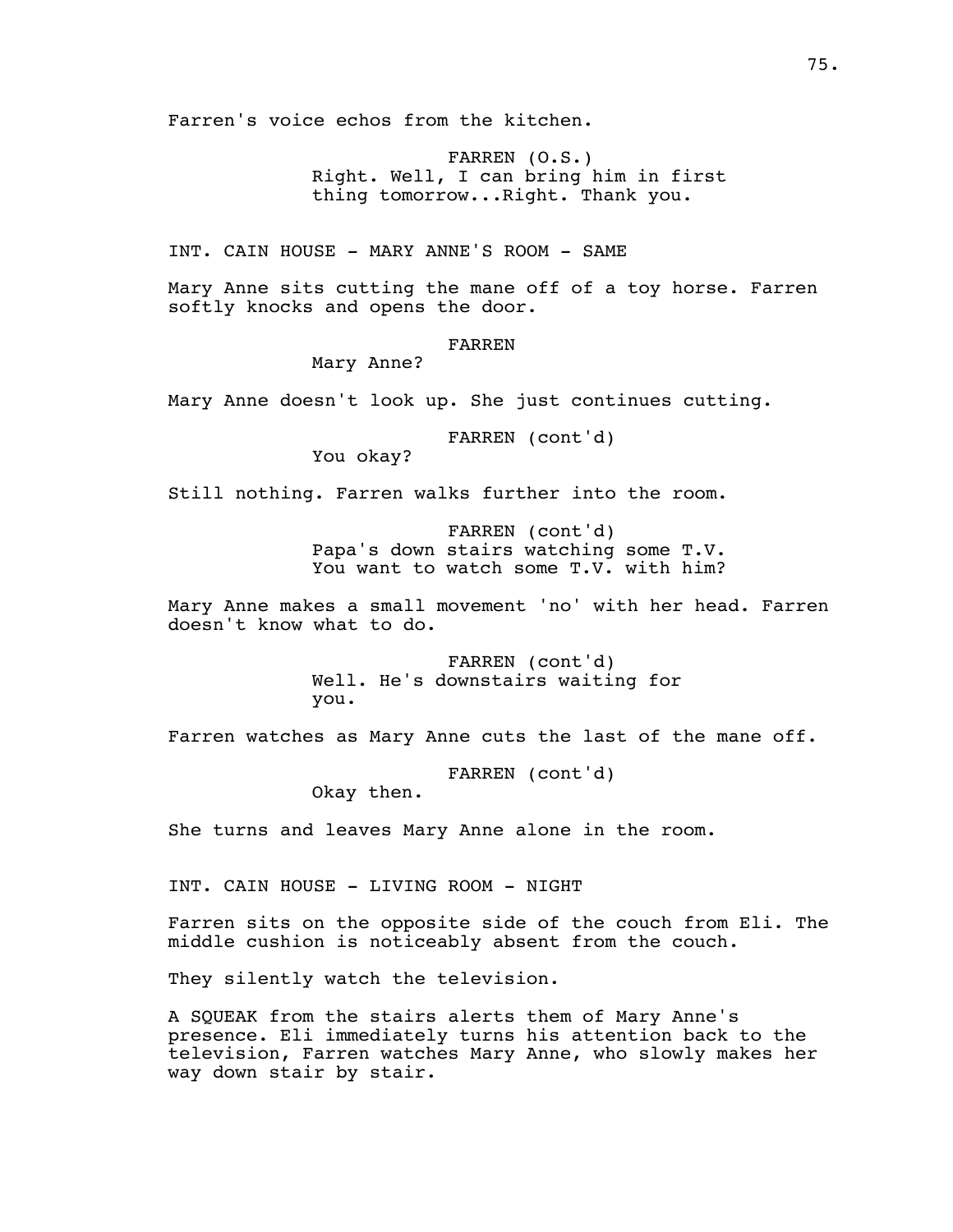Eli grunts a hello when Mary Anne finally makes it to the couch and pulls herself up, and sits on the bare couch between Farren and Eli.

The three watch the television until Eli shifts to stick a cigarette in his mouth.

#### FARREN

You're smoking?

He flips his lighter and inhales deeply.

FARREN (cont'd) Mack, get away from that smoke, please.

Farren watches as a large puff of smoke erupts from Eli. She walks up to the couch and bends over to grab Mary Anne.

She immediately starts SCREAMING.

FARREN (cont'd) Fine. Fine. Kill yourselves, for all I care.

She disappears back into the kitchen. The kitchen door SLAMS.

INT./EXT. FARREN'S CAR - NIGHT

Farren speeds down a country road. Thick fog obscures any sight-lines she might have. Her brights are on high and she drives blindly into the white fog.

One hand holds a phone to her ear, the other holds a cigarette that hangs out the window. Her knees steer the wheel from the bottom.

#### FARREN

(on phone) Wanna race?

EXT. COUNTRY ROAD - NIGHT

The same country road that they played chicken on before is now covered in the thick fog.

Farren pulls her car off the side of the road. She steps out and disappears into the woods.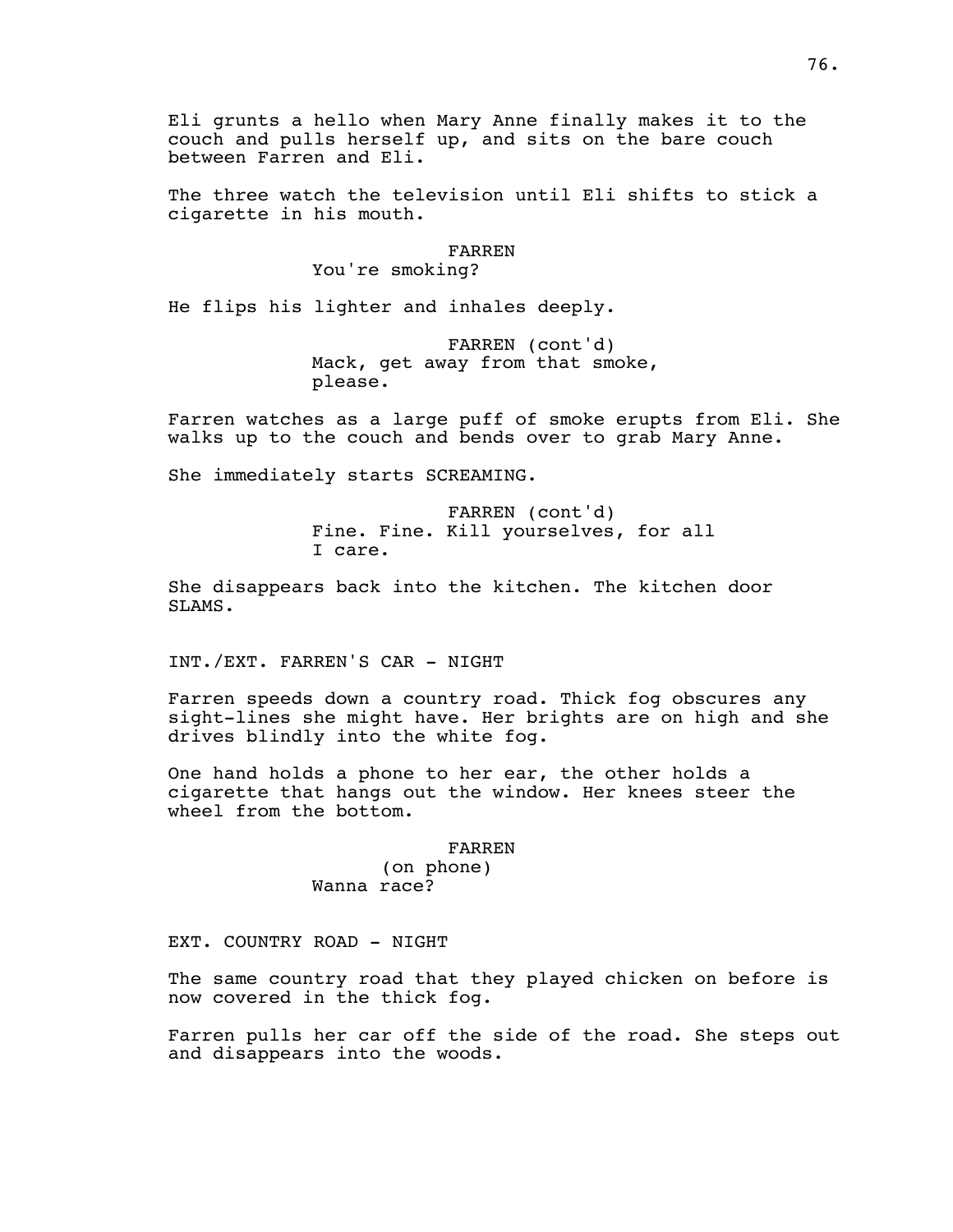EXT. WOODS - CONT

Half covered beneath a pile of fallen twigs and leaves, her motorbike is chained to a tree.

EXT. COUNTRY ROAD - NIGHT

Farren rides her bike, helmet-less, through the fog. She speeds down the road for a few hundred yards, before sharply turning around, and barreling back up the road until--

Jacob's helmet first becomes visible through the fog, he balances on his bike as he walks toward her. His bike's engine POPPING furiously.

Farren sees him, and takes off down the road. Jacob revs his engine before taking off in the opposite direction.

Once Farren deems herself far enough away, she turns. She REVS her ENGINE hard. In the distance, Jacob returns the signal.

Farren flips her hair out of her face and takes off into the the thick wall of fog.

Jacob's ENGINE gets louder and louder, but he's nowhere in sight. It gets LOUDER and LOUDER until finally, Jacob's blurry figure rushes past her, inches from her left side.

Farren lets a YELL of SURPRISE escape from her, as she skids to a halt.

But she turns her bike around. REVS her ENGINE hard until Jacob's return REV is heard. She takes off again, into the blind fog.

CUT TO:

INT. HOSPITAL - WAITING ROOM - DAY

Farren hasn't slept. Her wind-swept hair is pulled back in a messy bun.

She and Mary Anne sit silently next to each other. Watching the different PATIENTS and their FAMILIES mill around, check-in, a mutter softly to each other.

Farren pulls out her phone.

FARREN (TEXT) (to Caleb) You coming up again soon?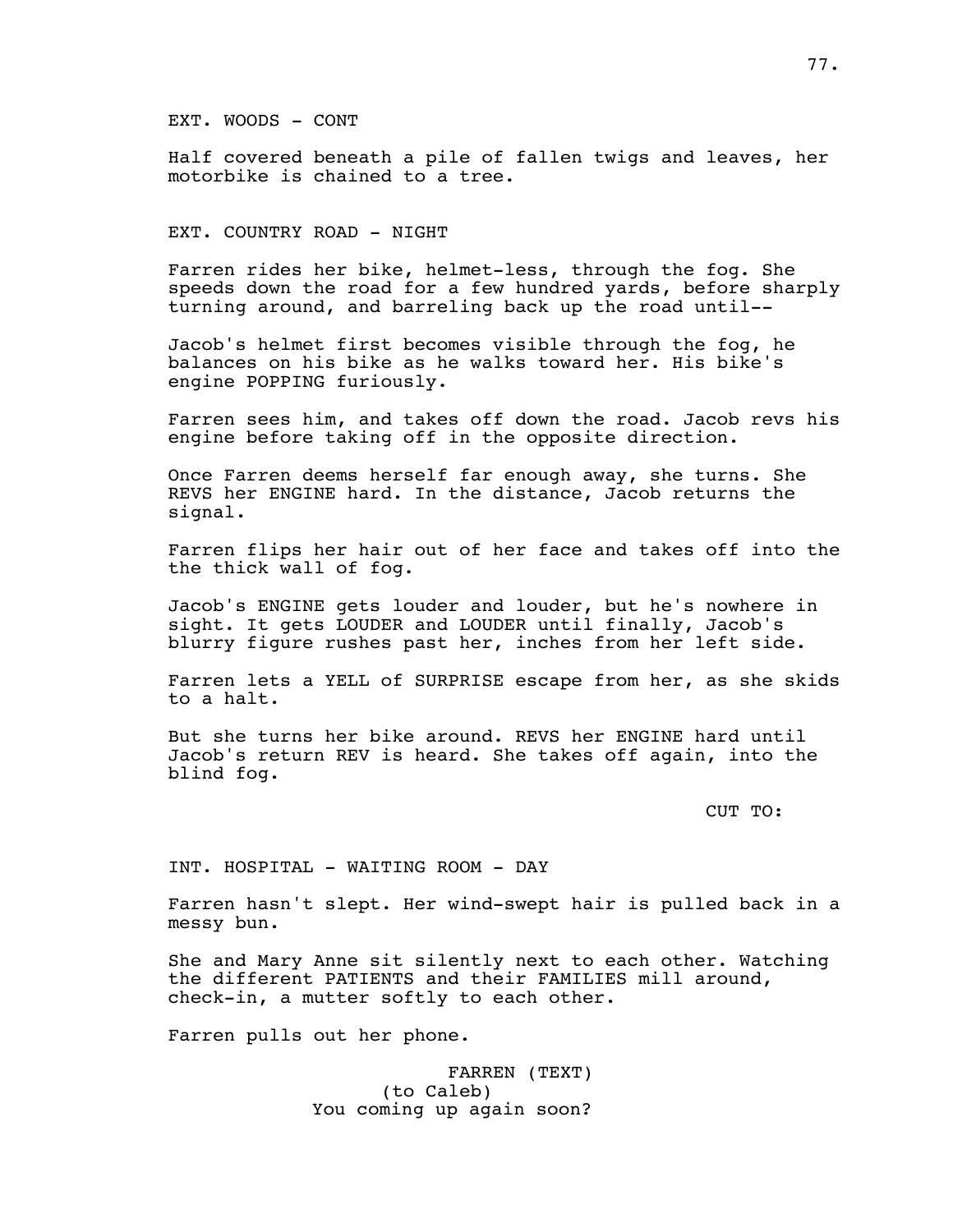Eli, on his back, slowly is pushed under a large X RAY MACHINE.

EXT. CAIN HOUSE - DAY

Farren rolls Eli in a wheelchair toward the porch. Mary Anne trails behind them.

They reach the three stairs that lead to the back door, and stop.

#### FARREN

Okay...um...

She attempts to tilt his chair up, but it's too heavy. After many failed attempts--

# EL<sub>I</sub>

Leave it.

### FARREN

Daddy--

# ELI (warning)

Leave it.

The three stand in tense silence.

FARREN Mary Anne, get in the house.

ELI She'll stay out here.

FARREN We're not setting out in the cold--

EL<sub>I</sub> Go grab a blanket, if you're cold.

EXT. CAIN HOUSE - LATER

Eli remains in his wheelchair, a blanket tucked over his legs. Mary Anne sits curled on his lap.

Farren sits angrily on the steps behind them. Her phone is out and she scrolls absentmindedly.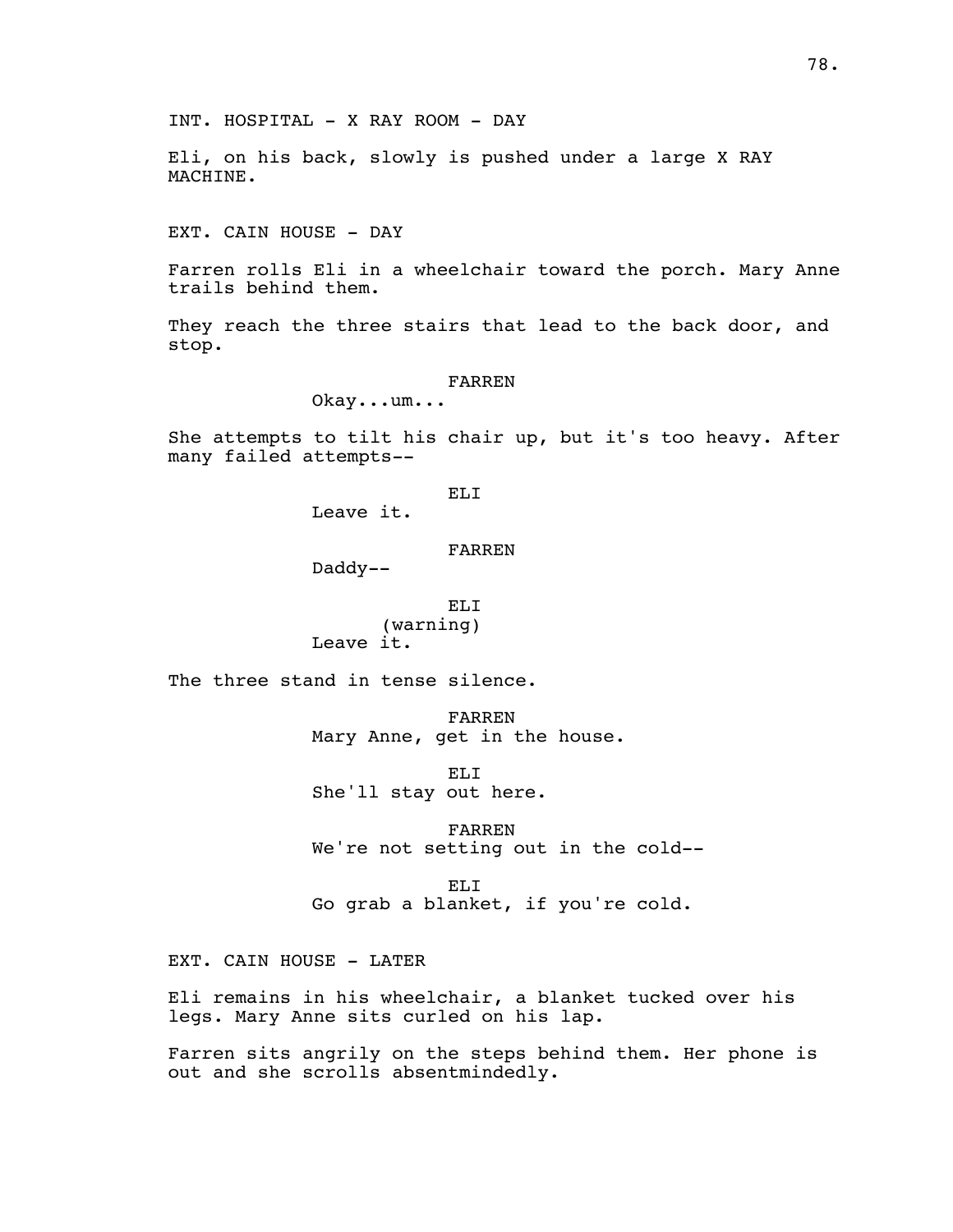EXT. CAIN HOUSE - EVENING

Farren, Eli, and Mary Anne all carry steaming mugs of hot chocolate, but otherwise the scene remains the same.

A RUMBLE of a truck breaks the silence, and Cameron's truck comes down the lane.

Cameron hops out and walks toward them.

### CAMERON

Howdy.

INT. CAIN HOUSE - LIVING ROOM - NIGHT

The living room has been transformed into a makeshift bedroom for Eli.

The couch has been pushed to the wall, and Eli's bed now takes up the majority of the room.

Cameron heaves Eli up out of his chair, and half-walks/halfcarries him to the bed.

Farren and Mary Anne watch from the doorway.

Cameron carefully tucks Eli in and flips on the television.

CAMERON And there you go. No need to leave even if you wanted to, huh? Got everything you could possibly need right here.

INT. CAIN HOUSE - KITCHEN - NIGHT

Cameron and Farren gather his things to leave. Farren watches.

#### FARREN

Thank you.

### CAMERON

It's nothing.

#### FARREN

No, thank you.

Cameron pats his pockets one too many times, checking and double checking for his phone, keys, and wallet.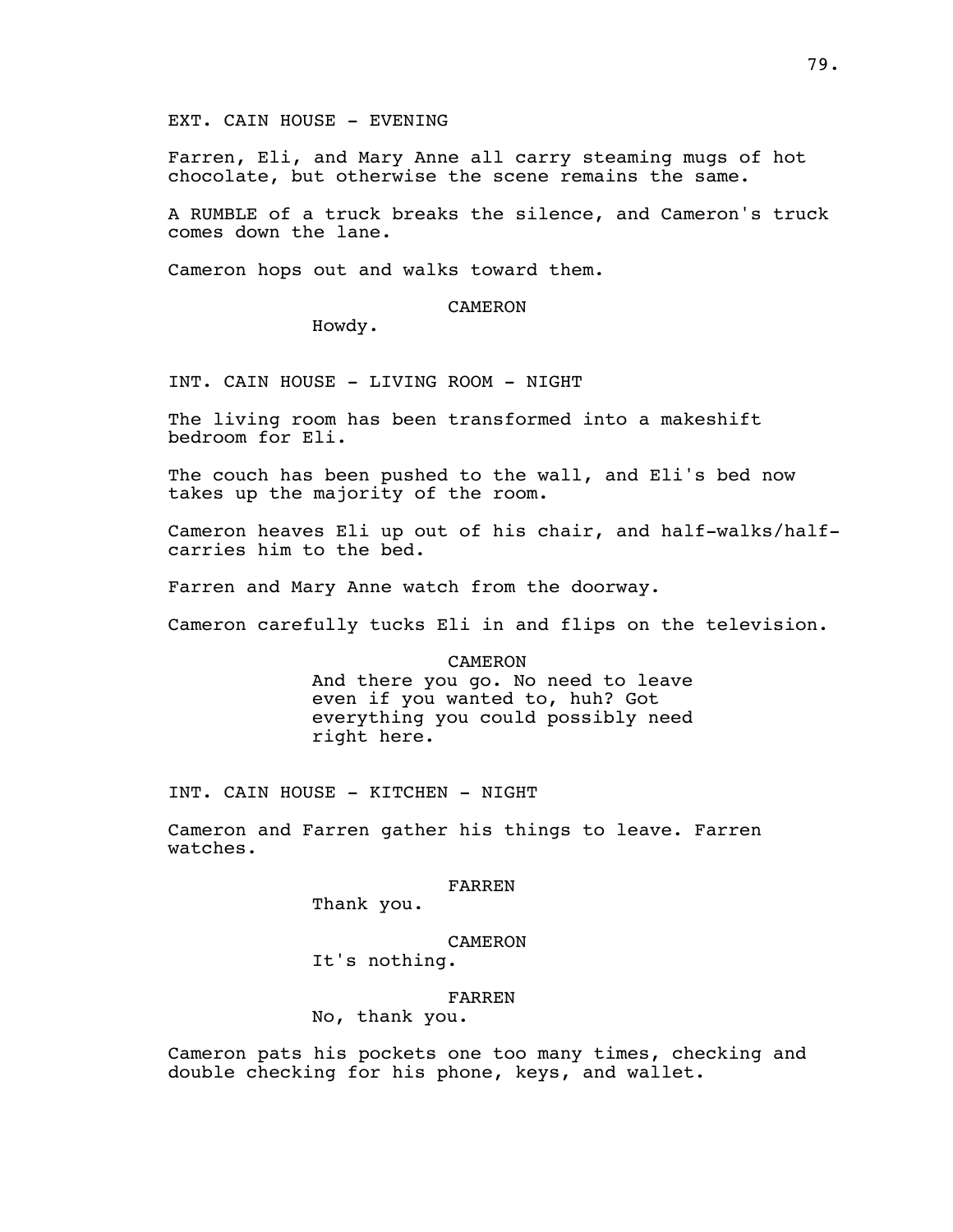CAMERON Well, we're family. Whether you like it or not.

He turns to leave but stops.

CAMERON (cont'd) I wanna take you and Mary Anne out.

FARREN

No.

# CAMERON

Farren, stop.

FARREN No. She's not good in public anyway.

CAMERON

She'll be fine. Okay, Grayson wants to see her. It'll take an hour tops. Just think about it.

He opens the door and walks out, leaving the door cracked open.

Farren slowly walks toward the door and closes it, locking the deadbolt behind him.

INT. CAMERON'S TRUCK- DAY

Cameron drives down a winding road with Farren in the passenger seat, and Grayson and Mary Anne buckled in the back.

They pass a house with a waving AMERICAN FLAG.

GRAYSON (pointing) American flag!

CAMERON Whoo, good one.

Farren smiles slightly.

CAMERON (cont'd) You're winning, man. How you spot them so fast? Hmm?

### GRAYSON

I dunno...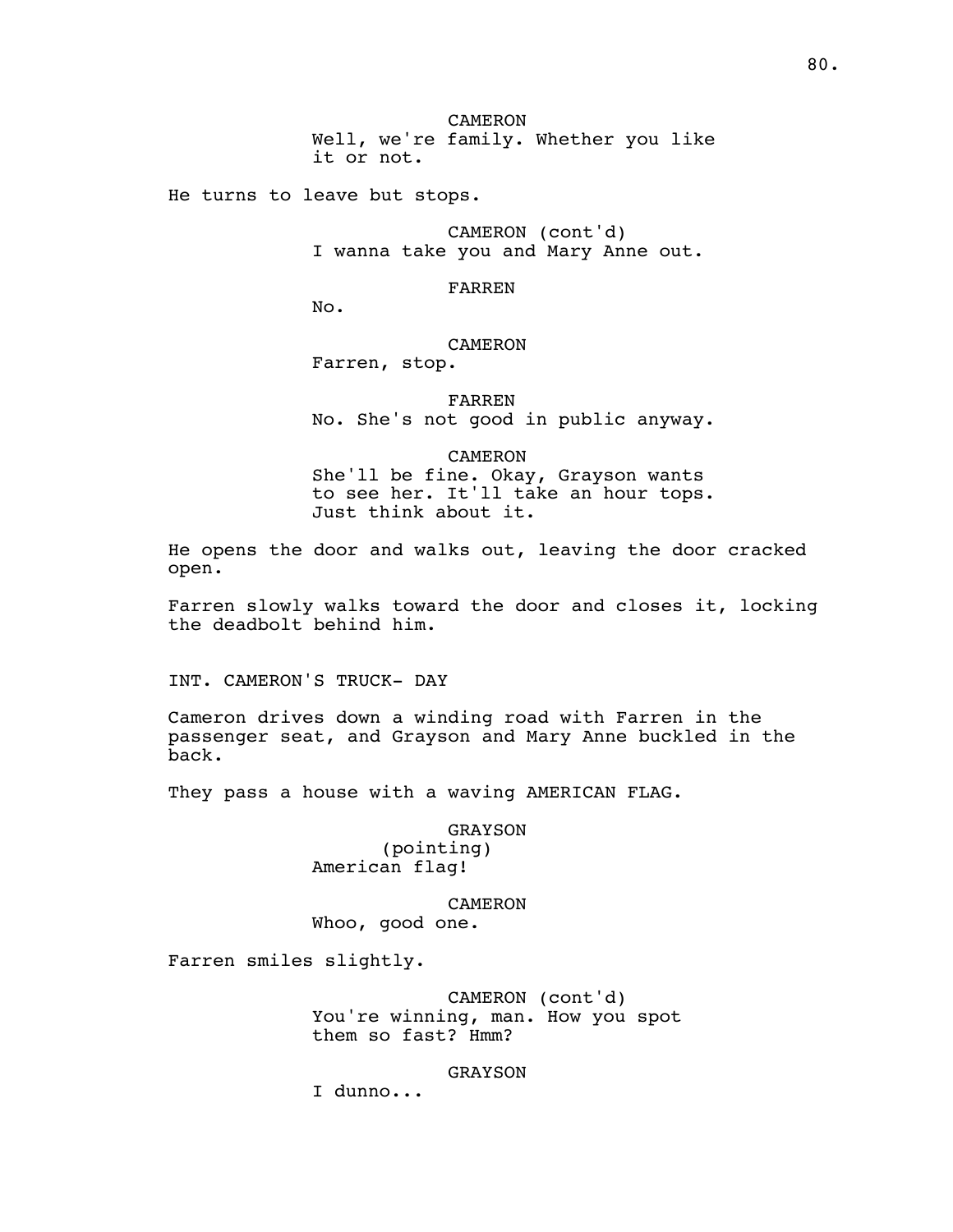CAMERON You're coming up beating your daddy now. The girls need to catch up.

Cameron looks at the kids through the rearview mirror.

CAMERON (cont'd) You playing, Mary Anne?

Mary Anne stares out the window.

FARREN

Stop that.

CAMERON Loser gets dinner, huh, Mary Anne?

FARREN You don't got to get nothing, Mack, he's just playing.

CAMERON Nah, you're right. I got you.

He reaches over and squeezes Farren's thigh.

INT. CRACKER BARREL - EVENING

The four are seated around the table. A SERVER waits patiently.

> GRAYSON I want grilled cheese!

CAMERON I thought you wanted a burger.

GRAYSON No, I wanna grilled cheese.

CAMERON How you gonna grow strong with no meat in ya?

GRAYSON Mmm, I wanna burger. And mac'n'cheese and fries.

SERVER You gonna eat all that food?

GRAYSON

Yes!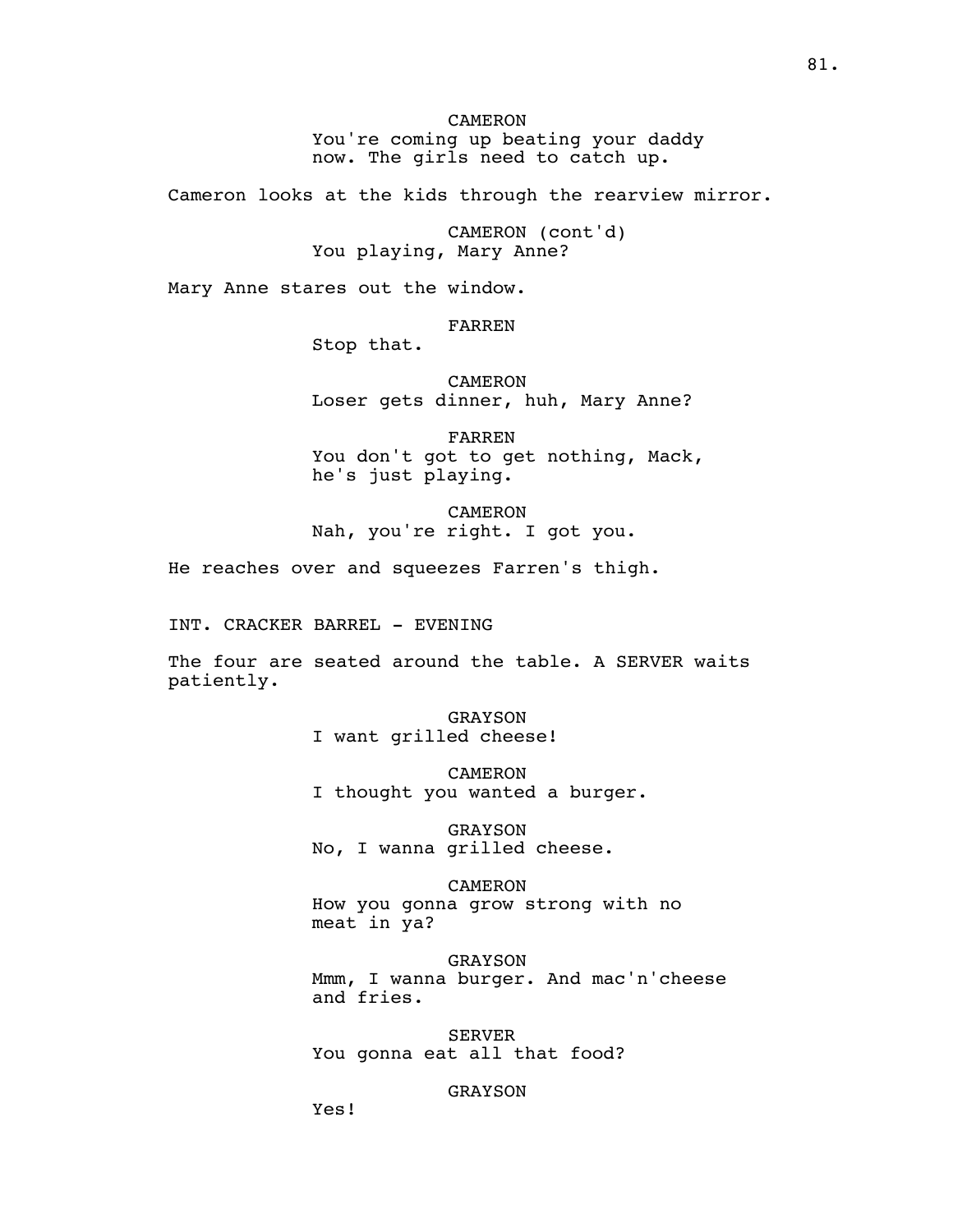FARREN

Cam, it's up to you.

# CAMERON

'Course he can. And we're gonna each have the rib eye with the house salads and baked potatoes.

### SERVER

(to Farren) And how would you like it cooked for you?

CAMERON Medium-well for both. Mack you wanna order?

The Server turns to Mary Anne.

FARREN She's just gonna have a grilled cheese.

SERVER Okay, I'll have that right up for y'all.

She gathers up their menus and leaves.

CAMERON Ain't this nice? A nice family outing?

GRAYSON It's not family! Mama's not here!

# CAMERON

Ah, I think we make a pretty goodlooking family even without your mama. Right, Fairy.

FARREN I gotta take Mack to the bathroom, 'scuse us.

She gets up and grabs Mary Anne from under her arm-pits and hoists her up out of her chair.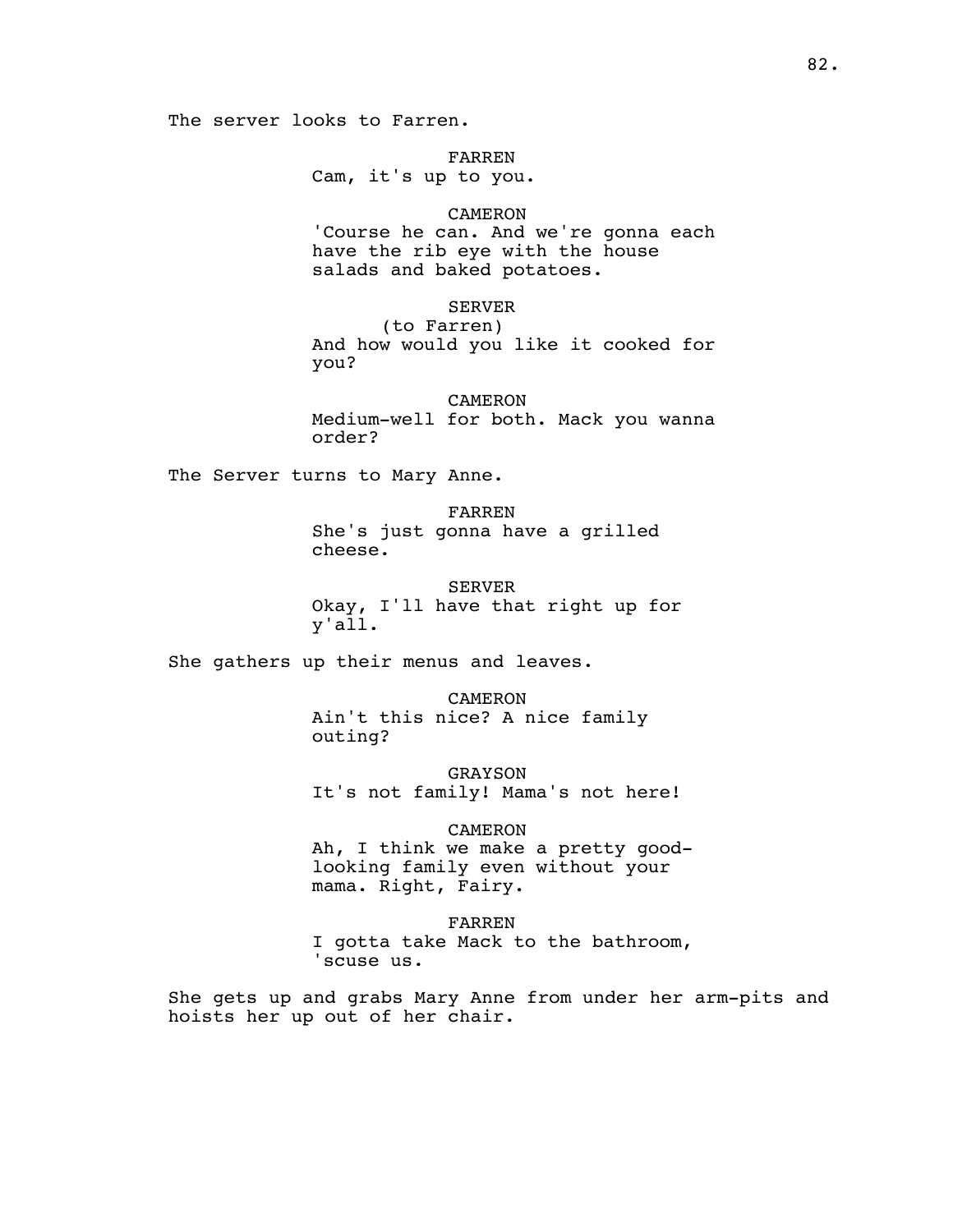INT. CRACKER BARREL - BATHROOM - CONTINUOUS

Farren stands outside of a closed stall door. Mary Anne's feet shuffle behind it.

Farren walks up to the mirror and flips her hair a few times. It becomes a wild mane around her face. Then, she slowly smooths it back down.

### FARREN You okay, Mack?

There's no answer.

# FARREN (cont'd) You need help?

# MARY ANNE

Mm-hmm.

Farren stops and looks at the closed stall door in the mirror.

> FARREN Yeah? You need help?

> > MARY ANNE

Uh-huh.

FARREN

Okay. Okay, okay...

She turns around uncertain and presses against the locked stall door.

> FARREN (cont'd) Can you unlock it?

There's a CLICK of the lock, and Farren slips into the

STALL.

Mary Anne stands with her overall straps twisted around her waist.

> FARREN (cont'd) Okay, let's see.

Farren squats down and fixes her outfit. Once she's fully dressed, Farren stands back up.

FARREN (cont'd)

You good?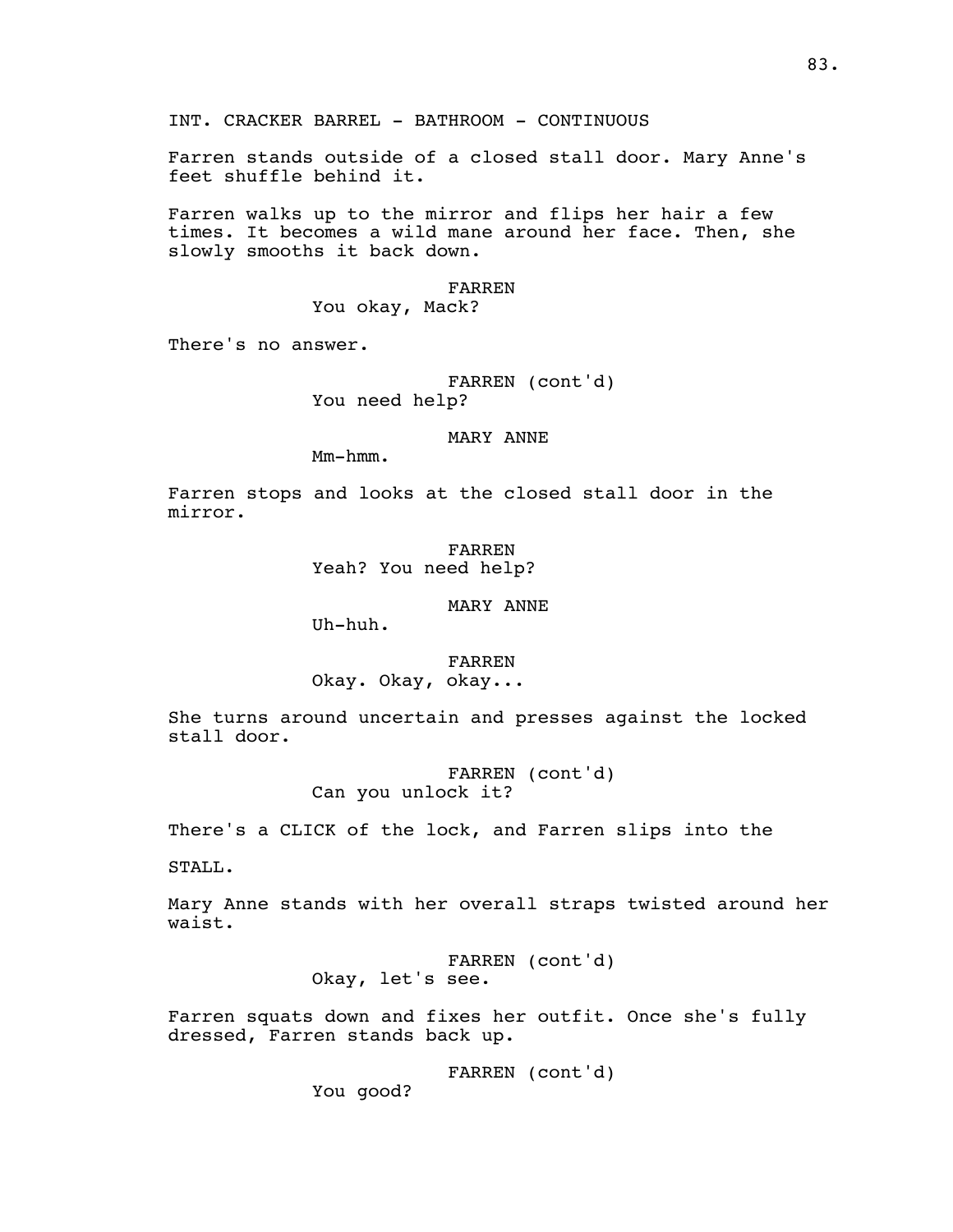# MARY ANNE

Mm-hmm.

Farren smiles in surprise.

FARREN

Good. Great. Let's, let's get back to um, let's get back to the boys.

INT. CAIN HOUSE - KITCHEN - MORNING

Farren walks gingerly around the kitchen, Mary Anne sits at the table on her tablet. A game's THEME SONG plays loudly.

She pulls out a bowl and a box of cereal and places them in front of Mary Anne and turns toward the fridge.

> FARREN Mack, can you turn that down, please?

She opens the refrigerator and unscrews the top off of a gallon of milk. She gives it a sniff and immediately GAGS.

She puts the milk down and HEAVES again.

She bolts out of the kitchen.

INT. CAIN HOUSE - BATHROOM - CONTINUOUS

Farren vomits into the toilet. Just when she thinks she's done, another wave comes, and she continues to vomit until nothing by bile comes out.

She spits the last bit into the toilet and wipes her mouth with toilet paper.

### FARREN

Shit.

INT. CAIN HOUSE - KITCHEN - MORNING

Mary Anne has made her own bowl of cereal and slurps the last of the milk out of the bowl.

#### FARREN

You good?

Mary Anne nods her head and hops off her seat.

FARREN (cont'd) Okay, let's go.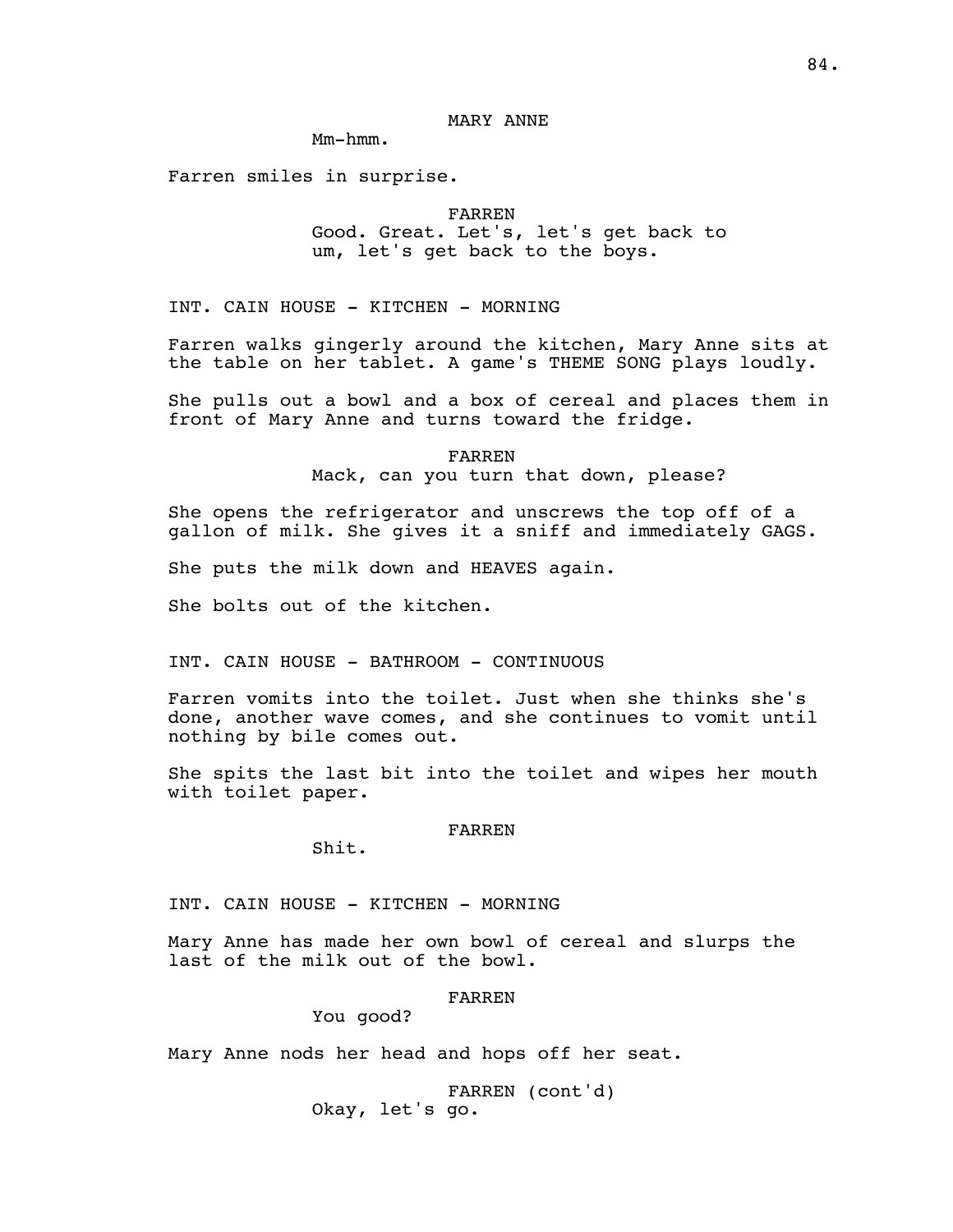EXT. PARK - DAY

Farren sits on her phone. Mary Anne slowly begins to wander farther and farther away from her.

> FARREN (without looking up) Mack, stay close.

Farren watches as CHILDREN play around them.

EXT. CAIN HOUSE - PORCH - DAY

Eli sits alone. His oxygen tank hooked up to his face, a cigarette hangs out of his mouth. He stares down the long, dirt road toward the street.

Finally, with a final deep inhale, he flicks his cigarette and begins the slow, painful process of heaving himself up off the porch.

He stops for breath. His breathing is haggard, painful, and turns into a coughing fit.

He coughs up thick amounts of DISCOLORED MUCUS and spits it angrily away from him.

He hobbles slowly down the steps and makes his way down the road.

EXT. PARK - SAME

Farren's eyes are still on her phone. Mary Anne slowly begins to climb on an old, rusted SPINNING PLATFORM.

A wave of nausea hits Farren.

FARREN Mack. Mack, stay there a bit.

She gets up and hurries to the public bathrooms.

INT. BATHROOM - CONTINUOUS

Farren clutches onto the edge of the sink, she tries to take deep, steady breaths.

She spits into the sink, and swallows the desire to vomit.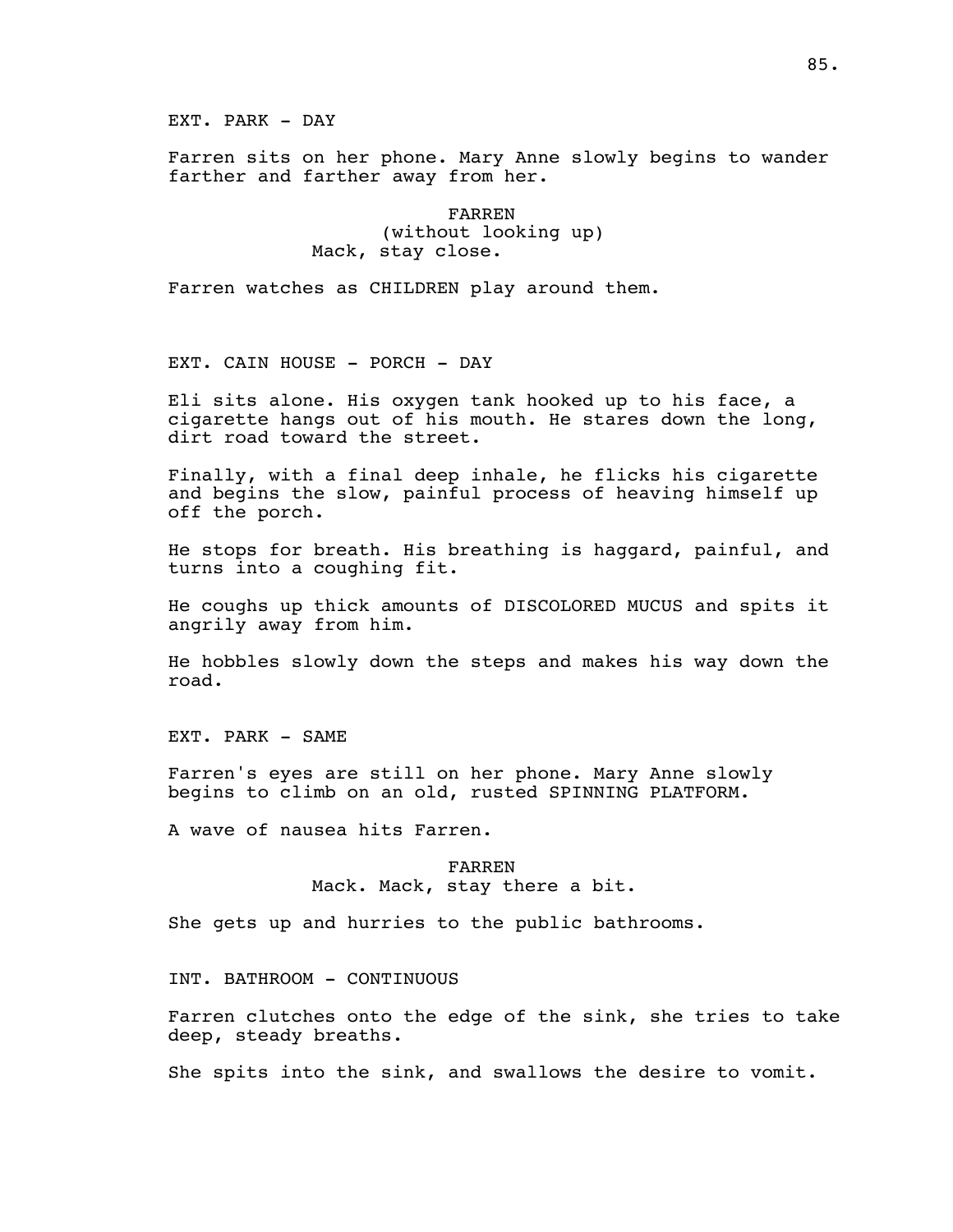She stares up at herself in the mirror, then suddenly hits herself hard on the side of her head with her fist.

She spits in the sink again.

She smacks herself in the head again. And again. And again.

EXT. WOODS - SAME

Eli slowly drags his tank behind him. It bumps over rocks and exposed roots of the towering trees.

The woods keep most of the sun blocked. Steam surrounds him.

Finally, he rips the mask off of his face and lets it fall to the ground.

He breaths deeply, and immediately falls into a fit of coughs.

EXT. PARK - LATER

Farren finally comes out of the bathroom and sees TWO BOYS, 10, surrounding Mary Anne.

FARREN

Hey!

The boys turn.

FARREN (cont'd) You making friends Mack?

BOY 1

Nope.

BOY 2 She doesn't say nothing.

FARREN Well, maybe she doesn't want to be talking to you.

BOY 1 Maybe she's too dumb to know how.

FARREN

Excuse me?

BOY 1 Why isn't she in school if she's so smart?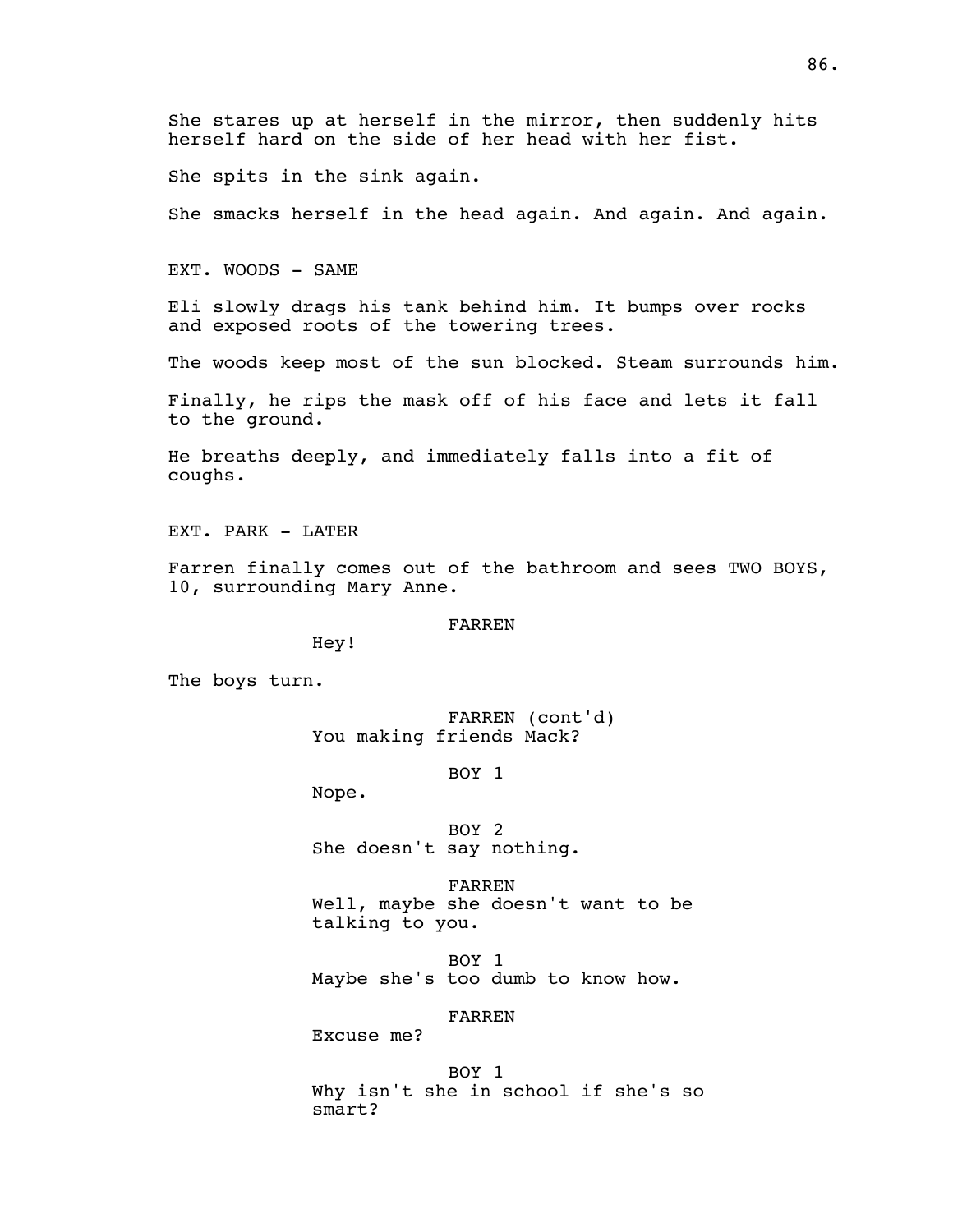FARREN

Why aren't you, you dumb piece of shit?

BOYS' MOTHER

Hey!

Farren turns to see the BOYS' MOTHER advance toward her.

BOYS' MOTHER (cont'd) What'd you just say to them?

FARREN You need to control you sons, lady.

The Boys' Mother gets nose to nose with Farren.

BOYS' MOTHER Don't talk to them. Don't talk to them--

FARREN --You need to get out of my face, and control your--

The Boys' Mother reaches toward Farren, but Farren lunges first. They scuffle briefly, and Farren forcibly shoves her away.

> FARREN (cont'd) Son of a bitch--

Farren sweeps up Mary Anne and holds her to her chest.

FARREN (cont'd) Fuck off! Don't you fucking dare, you hear?

Farren storms off, Mary Anne tight to her.

INT./EXT. FARREN'S CAR - DAY

Farren is livid. Mary Anne sits in the passenger seat next to her.

> FARREN You don't let people talk to you that way. You understand me?

Her phone starts to RING.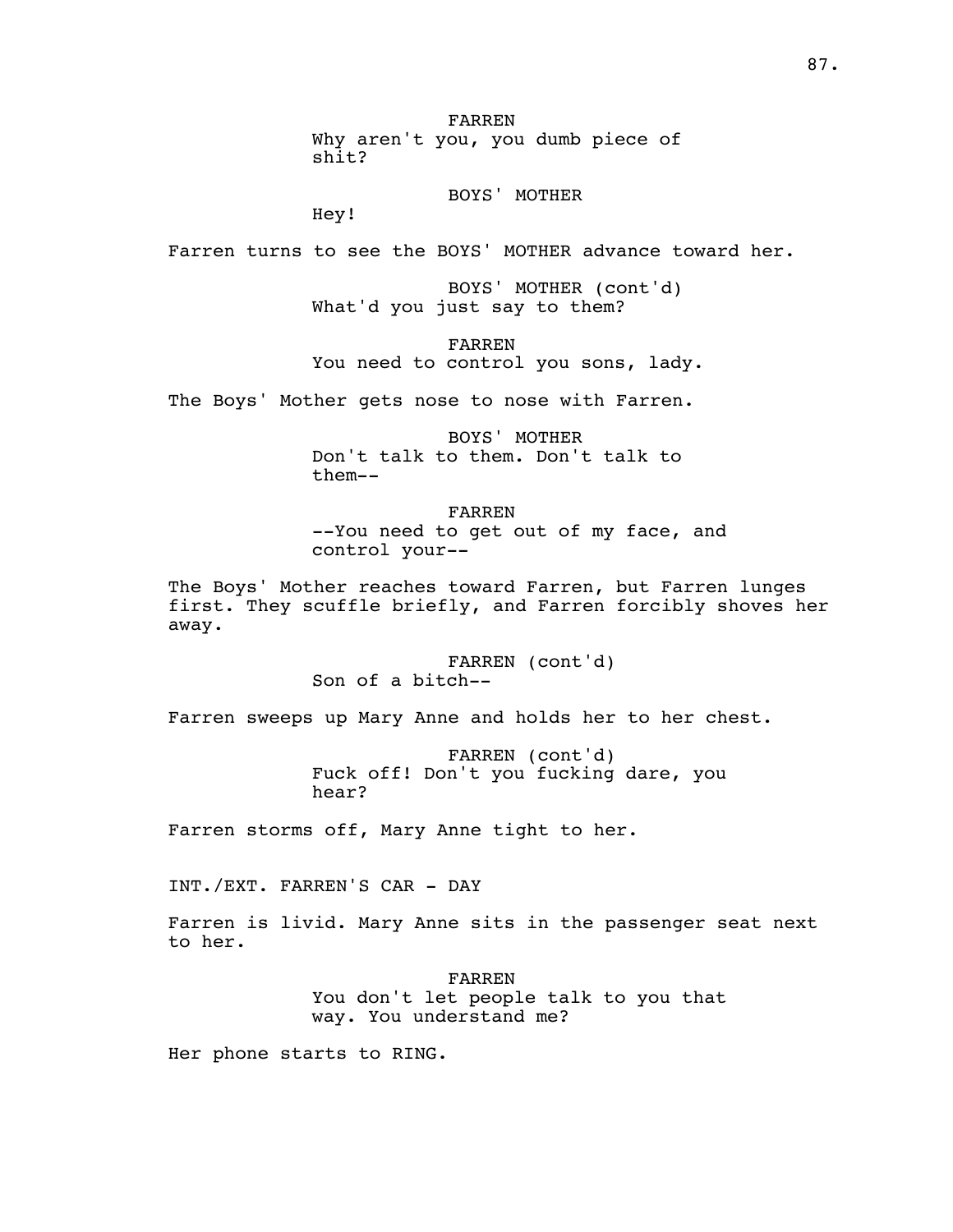FARREN (cont'd) You live whatever life you want to live, Mack, but if you start letting people say bullshit like that and you don't say anything back, you're gonna get in fucking trouble.

She presses her phone to her ear.

FARREN (cont'd) (on phone) Yeah?

MALLORY (V.O.) (on phone) Hey, where've you been?

FARREN (on phone) Here. I've been here. Just busy.

Farren makes a sharp turn.

MALLORY (V.O.) (on phone) Nate's outta town tonight. You wanna come over?

FARREN Where's he at?

MALLORY (V.O.) Some job up in Pennsylvania. I dunno.

FARREN Yeah, no, I can't. I gotta...I gotta catch up on some stuff tonight.

INT./EXT. FARREN'S CAR - LIQUOR SHOP - DAY

Farren cuts her engine and looks at Mary Anne in her rearview mirror.

> FARREN Stay here for a sec.

She gets out and slams the door shut. Mary Anne watches as Farren goes into the tiny store.

She waits.

Finally, Farren reappears clutching a LARGE PAPER BAG. She comes back into the car.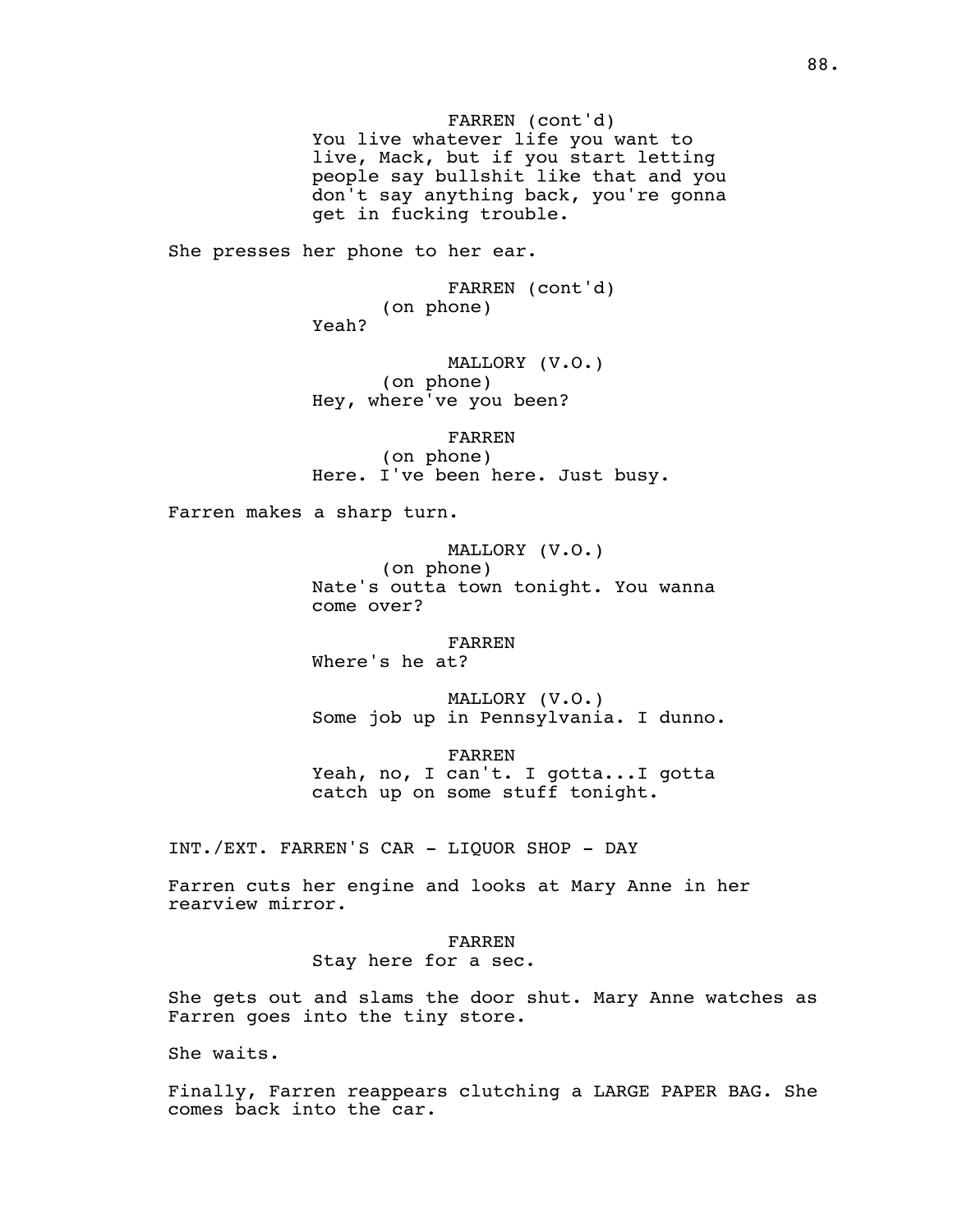# FARREN (cont'd) Okay, you ready?

EXT. CAIN HOUSE - EVENING

Farren's car bumps down the long driveway toward the house.

INT. CAIN HOUSE - KITCHEN - CONTINUOUS

Farren and Mary Anne come through the back door. The heavy paper bag, rests on Farren's hip. Mary Anne hovers around her heels.

Farren flips through a pile of mail on the kitchen table and sees the familiar envelopes from the the life insurance company.

FARREN

Mack, go watch T.V or something.

Mary Anne takes her time wandering toward the living, and Farren waits for the sound of the television.

She plucks up hers and Mary Anne's envelopes and heads through the

LIVING ROOM

Where Mary Anne sits alone in front of the television.

Farren barely glances over and hurries toward the stairs.

INT. CAIN HOUSE - FARREN'S ROOM - CONTINUOUS

Farren kneels beside her bed, her security box open on the floor next to her. Her room is clearly more lived in.

A pile of dirty clothes overflow a laundry hamper in the corner, and her bed is unmade. She carefully opens each envelope and rips the checks away from their statements.

After signing both, she slips them into the lock box and secures it shut.

INT. CAIN HOUSE - LIVING ROOM - CONTINUOUS

Mary Anne hasn't moved from the television.

FARREN (O.S.)

Daddy?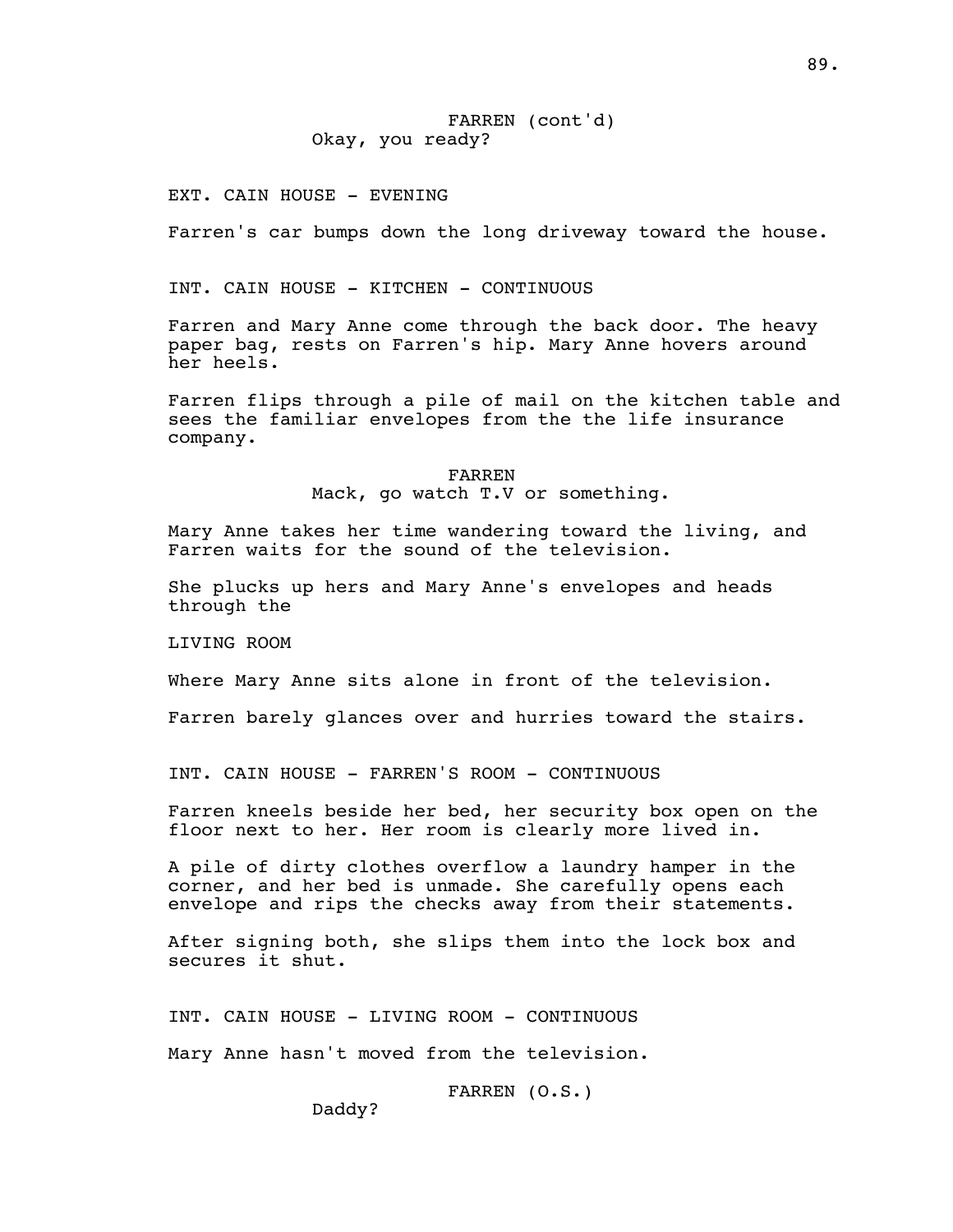The house creaks above Mary Anne. The sound of Farren's footsteps echo as she walks from room to room.

Farren finally comes down the stairs and curls up on the couch.

Mary Anne turns to look at Farren, but stays silent.

### FARREN

What?

They stare at each other for a moment before Mary Anne turns back to the television.

INT. CAIN HOUSE - LIVING ROOM - NIGHT

The scene remains the same except now they sit in a complete darkness. Only the television gives off light.

Farren squints down at her phone. The white light blinds her. 8:10PM.

> FARREN Mack, you want food.

Mary Anne doesn't turn. She just shakes her head "no".

Farren becomes increasingly agitated.

FARREN (TEXT) (to Eli) Where are you?

EXT. CAIN HOUSE - PORCH - NIGHT

Farren sits outside staring off into the darkness. A small WHITE LIGHT glows from the very end of the driveway.

She smokes her cigarette and holds her phone RINGING to her ear.

EXT. CAIN HOUSE - PORCH - LATER

Finally, TWO BRIGHT LIGHTS come from a distance. The bump down the long path getting brighter and brighter. Until finally--

### CAMERON

# Hey, Fairy.

Cameron hops out of the car and BEEPS the truck locked.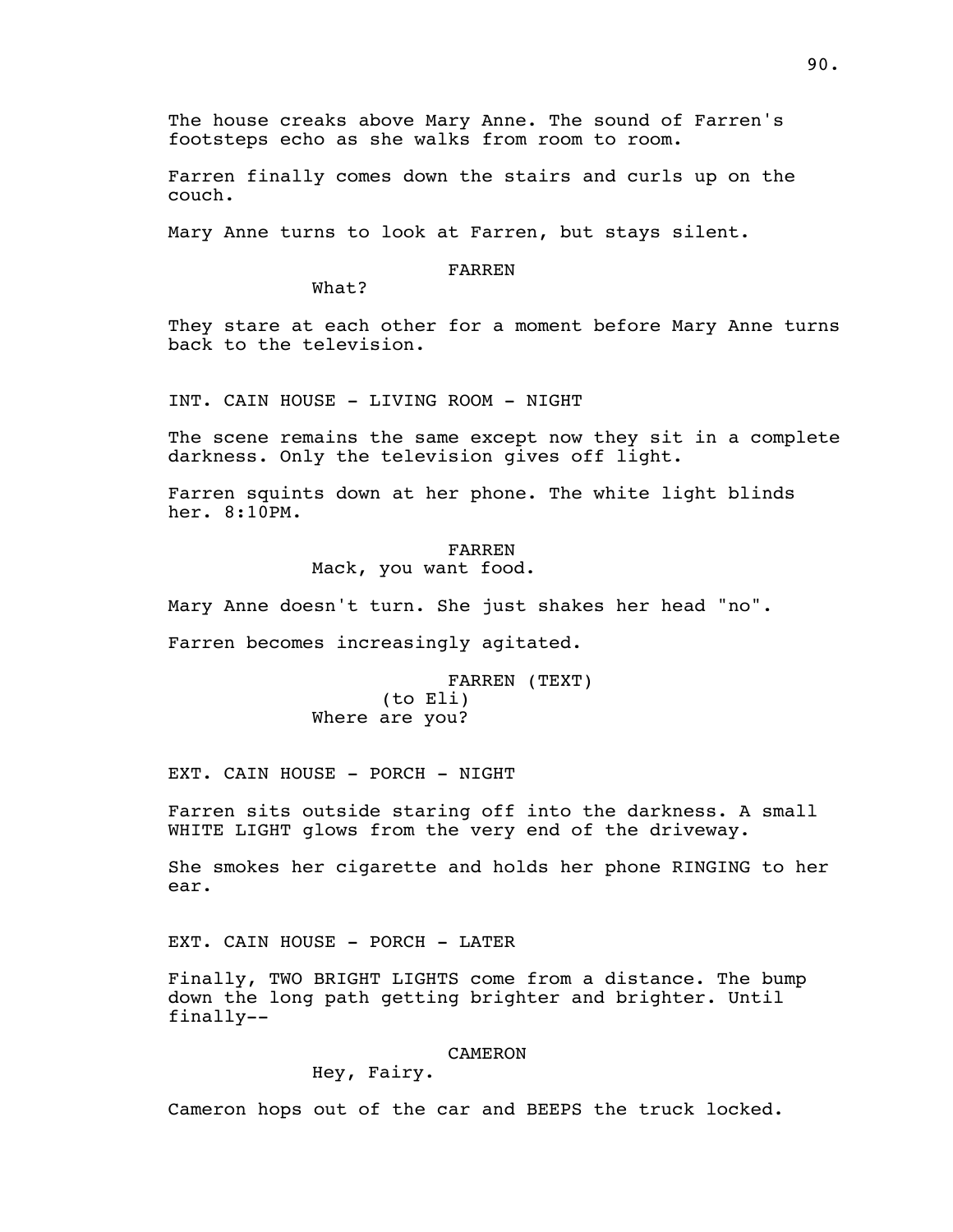INT. CAIN HOUSE - KITCHEN - CONTINUOUS

Cameron stands still while Farren paces around the kitchen.

CAMERON Does Mary Anne suspect anything?

#### FARREN

I don't know. She's been glued to the T.V. Doesn't want to eat, doesn't want to go to bed. But she doesn't seem...distraught, or upset. I can't tell if she even notices.

CAMERON And his phone's still on?

### FARREN

It rings.

CAMERON Do you want to go out looking for him?

FARREN No, I don't want to give him the satisfaction... God, I feel sick.

CAMERON

You okay?

Farren takes a few deep breaths but shakes it off.

FARREN

Yeah. 'course.

CAMERON I can drive around for a bit. You stay here with Mack.

Farren takes a deep, shaky breath.

FARREN He's such a fucking asshole.

Cameron puts his hands gently on her shoulders, stopping her pacing.

> CAMERON Let me take care of it. I'll get him.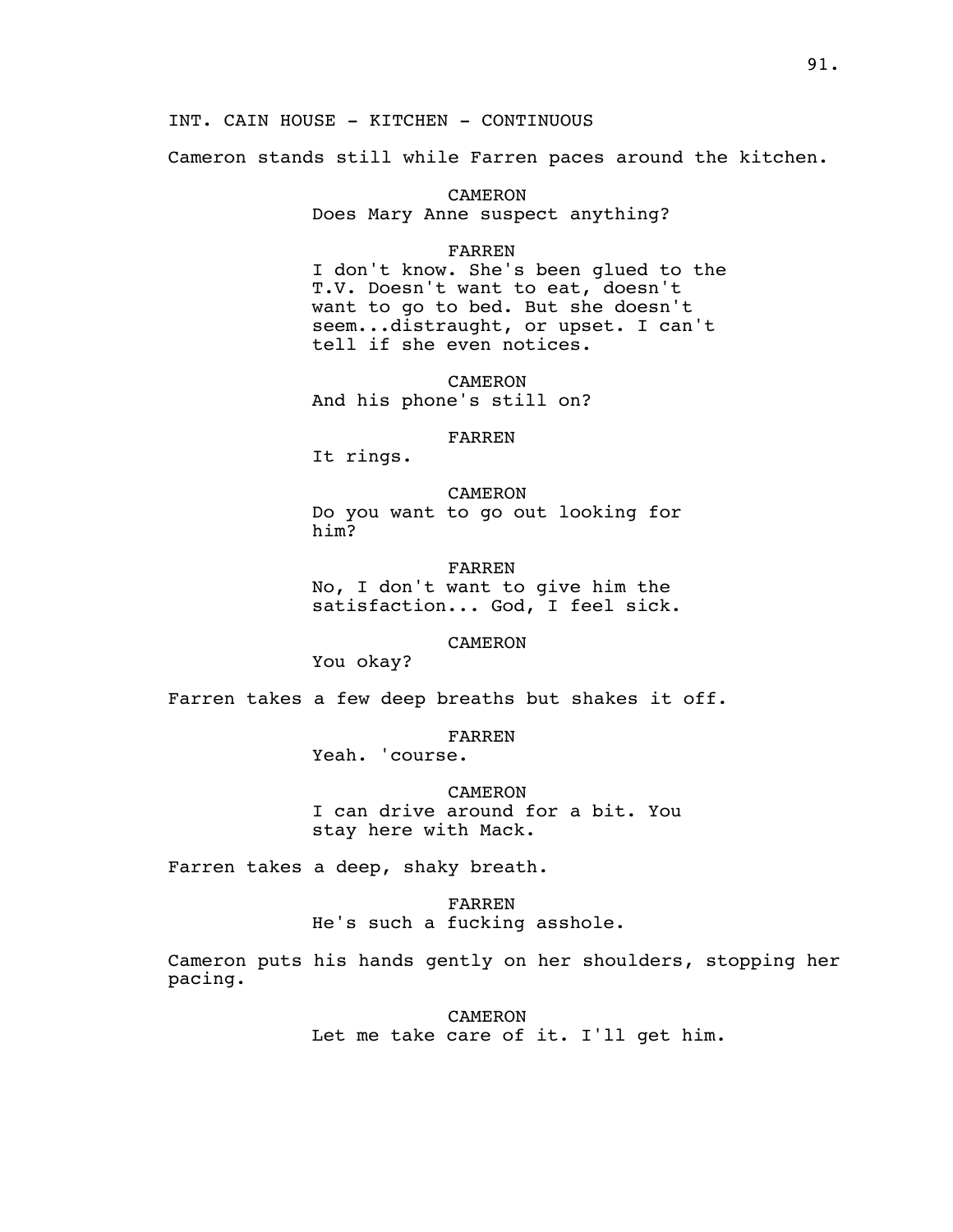INT./EXT. CAMERON'S TRUCK - NIGHT

Cameron drives slowly down single-lane roads. A car tailgates behind him before angrily swerving around him and speeding off.

INT. CAIN HOUSE - LIVING ROOM - SAME

Farren sits behind Mary Anne on the couch. She picks at her finger nail. A hangnail appears on her thumb and she scratches it down with her index finger.

A strip of white skin peels away revealing red, raw exposed skin beneath it, but no blood appears.

She sucks it anyway.

EXT. BAR - NIGHT

A run-down, hole-in-the-wall bar. You wouldn't notice it if it wasn't pointed out.

Cameron's truck pulls up.

INT. BAR - NIGHT

Cameron slides onto a bar-stool and nods to the BARTENDER.

**CAMERON** Let me get a Bud Light.

The bartender pulls up a can.

CAMERON (cont'd) You seen Eli Cain wandering about?

BARTENDER Haven't seen him.

Cameron pops open his beer and takes a long gulp.

BARTENDER (cont'd) He's missing or something?

CAMERON Nah, just heard he might be here.

Cameron takes his time sipping his beer. He peels the label off until it's scatter on the bartop in front of him.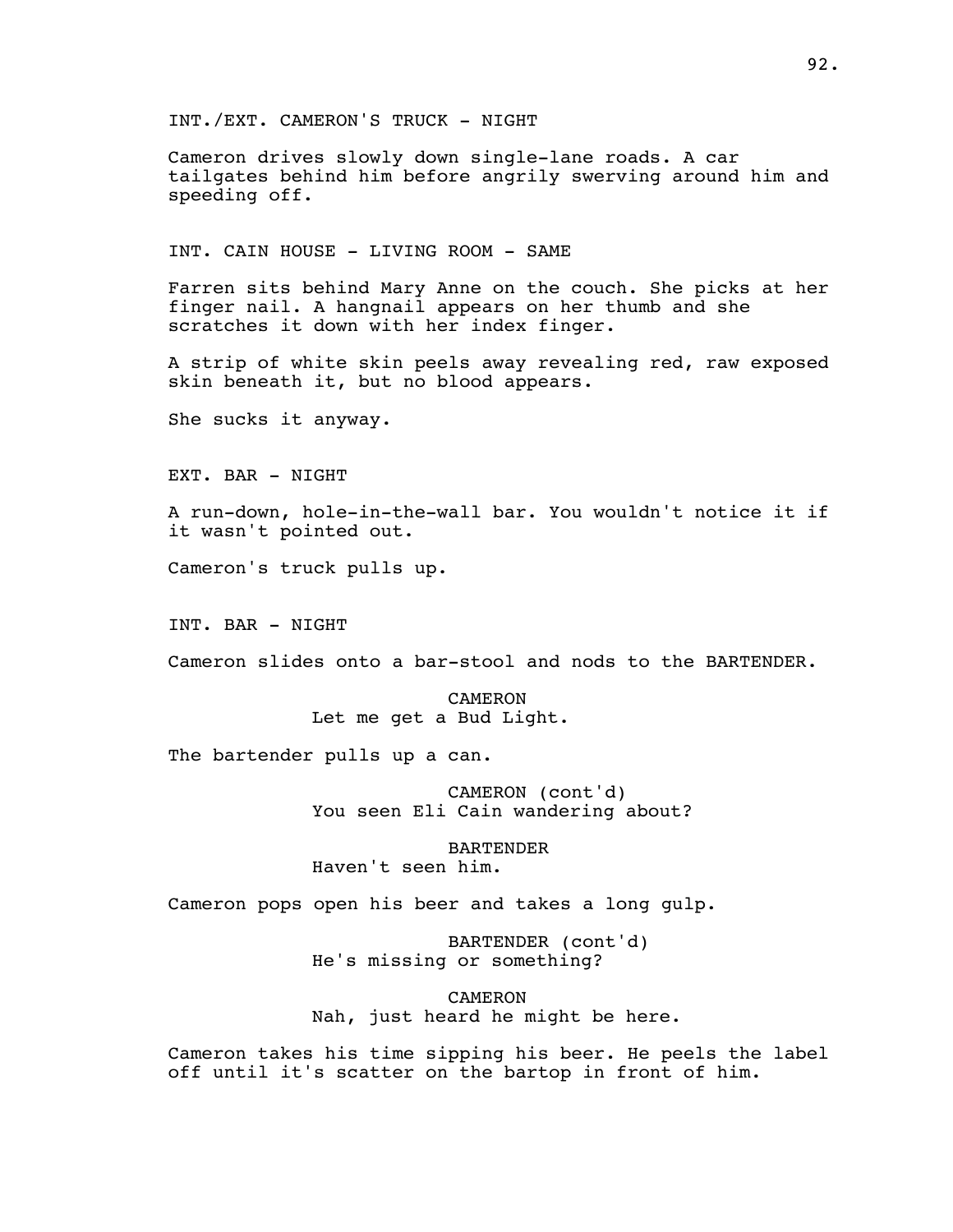There's a SMACK from the pool table in the corner. Cameron watches as TWO MEN takes turns SMACKING the balls.

The rest of the bar is quiet other than the rhythmic SMACK SMACK SMACK of the pool balls.

Finally, Cameron finishes his beer. He peels a five-dollar bill from his billfold and places it on the bar.

> CAMERON (cont'd) Well, if you see him, make sure you let him know I was asking for him.

INT. CAIN HOUSE - LIVING ROOM - LATER

Credits roll on the television. Farren takes the remote and clicks the set off, plunging Mary Anne and herself into darkness.

#### FARREN

Okay. Bed.

Mary Anne doesn't move.

# FARREN (cont'd)

Come on.

Farren heaves herself off the couch and bends down and lifts Mary Anne up by her armpits.

Mary Anne immediately starts SCREAMING and flailing her arms and legs.

One of her fists make contact with the side of Farren's head.

> FARREN (cont'd) Son of a bitch!

Farren lifts Mary Anne up and heaves her across the room. She lands heavily on the couch, but bounces to the floor, where she lays sobbing.

> FARREN (cont'd) Fuck, Mary Anne.

Mary Anne continues to SOB into the carpet.

Farren takes a couple of deep breaths, steadying herself.

FARREN (cont'd)

Mary Anne...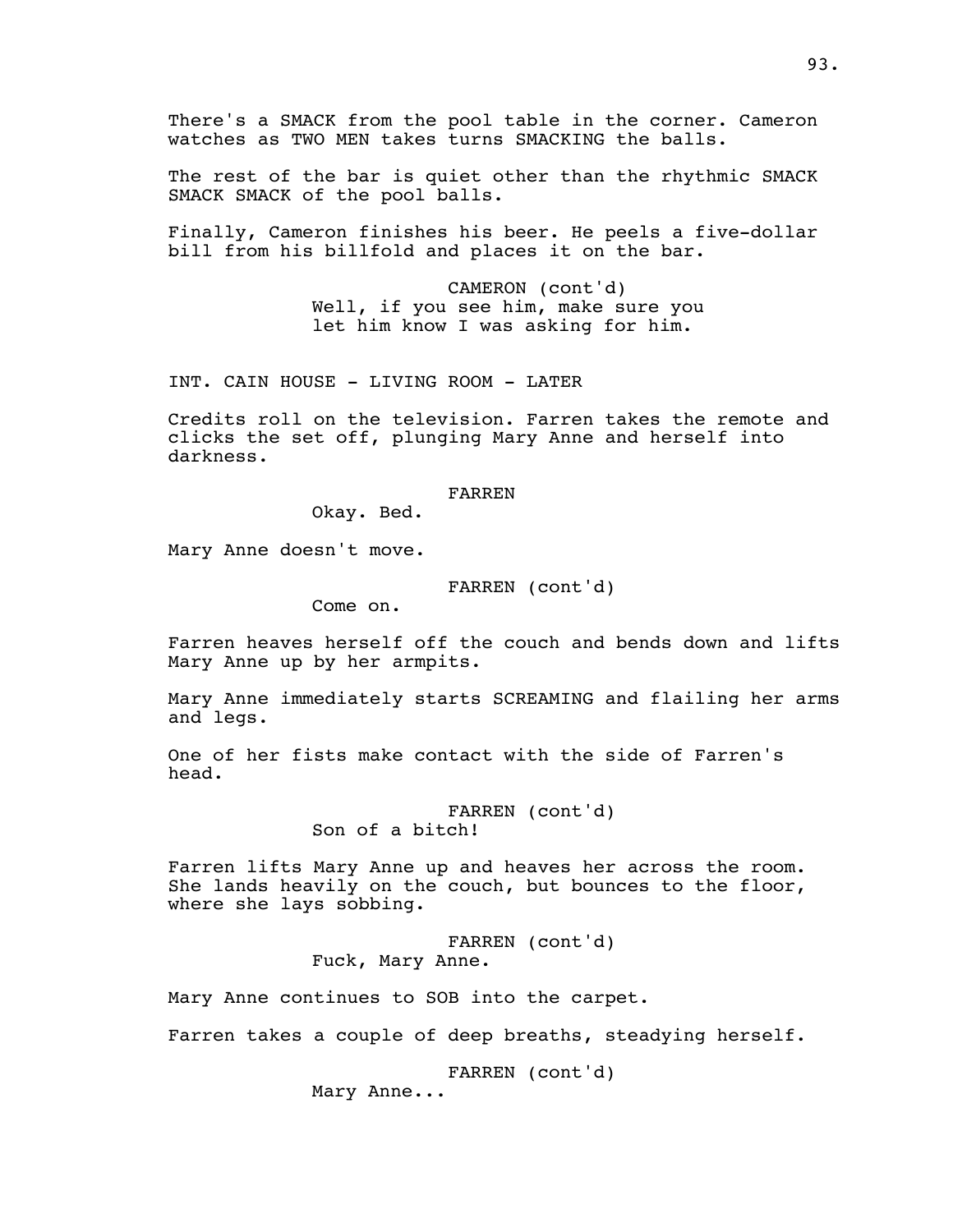Farren hesitantly begins to move toward her, but Mary Anne bolts and runs up the stairs. A door SLAMS above Farren.

INT. CAIN HOUSE - HALLWAY - CONTINUOUS

Farren walks down the long hall toward Mary Anne's room. She peeks in, but it's empty.

She turns and sees Eli's room's door is shut. She reaches toward it, but the door is locked.

FARREN

Mary Anne.

There's no answer.

FARREN (cont'd) Mary Anne. I'm sorry, okay. Will you please open the door.

Still no answer. Farren shakes the door handle harder and harder.

> FARREN (cont'd) Come on, Mack...

She pulls back a hand in frustration but restrains herself from pounding on the door.

Instead, she turns and slowly slides down the wall to the floor.

INT. CAIN HOUSE - HALLWAY - LATER

Farren hasn't moved. She sits, her eyes stare blankly, until the sound of back door CREAKING open awakes her from her trance.

She bolts up and bounds down the stairs.

INT. CAIN HOUSE - KITCHEN - CONTINUOUS

Farren skids around the corner only to discover Cameron alone in the kitchen.

FARREN

Nothing?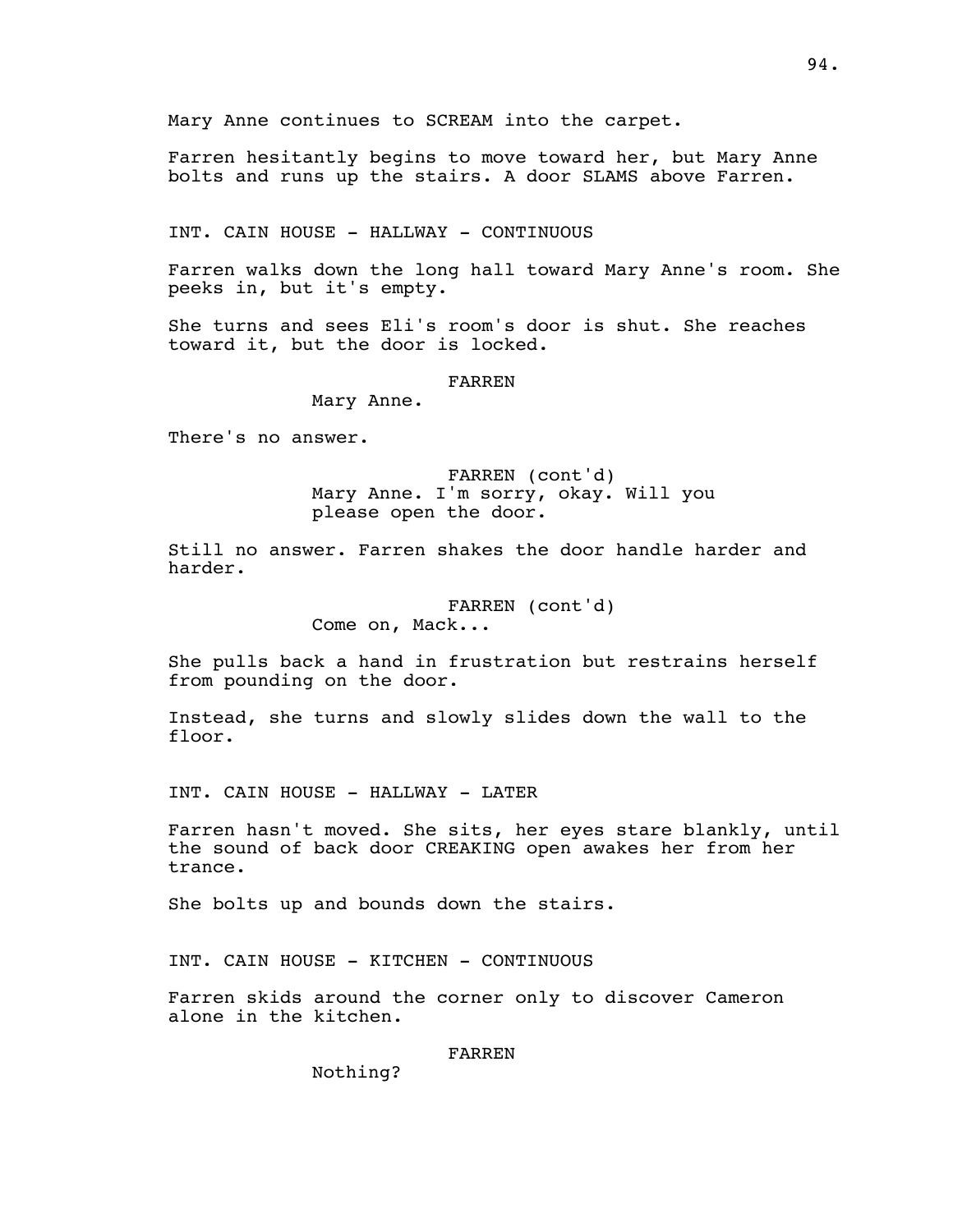Farren shakes her head "no". She's close to tears, but blinks them away.

> CAMERON (cont'd) Fairy, I'm sure he's fine.

FARREN Mack's mad at me. She locked herself in his room.

Cameron embraces her. He holds her face to his chest.

CAMERON She'll tire herself out.

Farren breaths heavily into his chest. He's unsure if she's crying.

CAMERON (cont'd)

Farren...

He tips her chin up and kisses her softly at first, and then harder and harder.

Suddenly, she pushes him off.

FARREN No. Stop, Cam, come on.

Cameron lets her go.

FARREN (cont'd) You should go.

CAMERON

Yeah. Sure.

He does.

INT. CAIN HOUSE - FARREN'S ROOM - NIGHT

Farren locks her door and turns the paper bag upside-down. BOURBON BOTTLES tumble onto her bed.

She taps on her phone until a ROCK ANTHEM begins to play from her speakers which she dials up to a max.

She opens one of the bottles.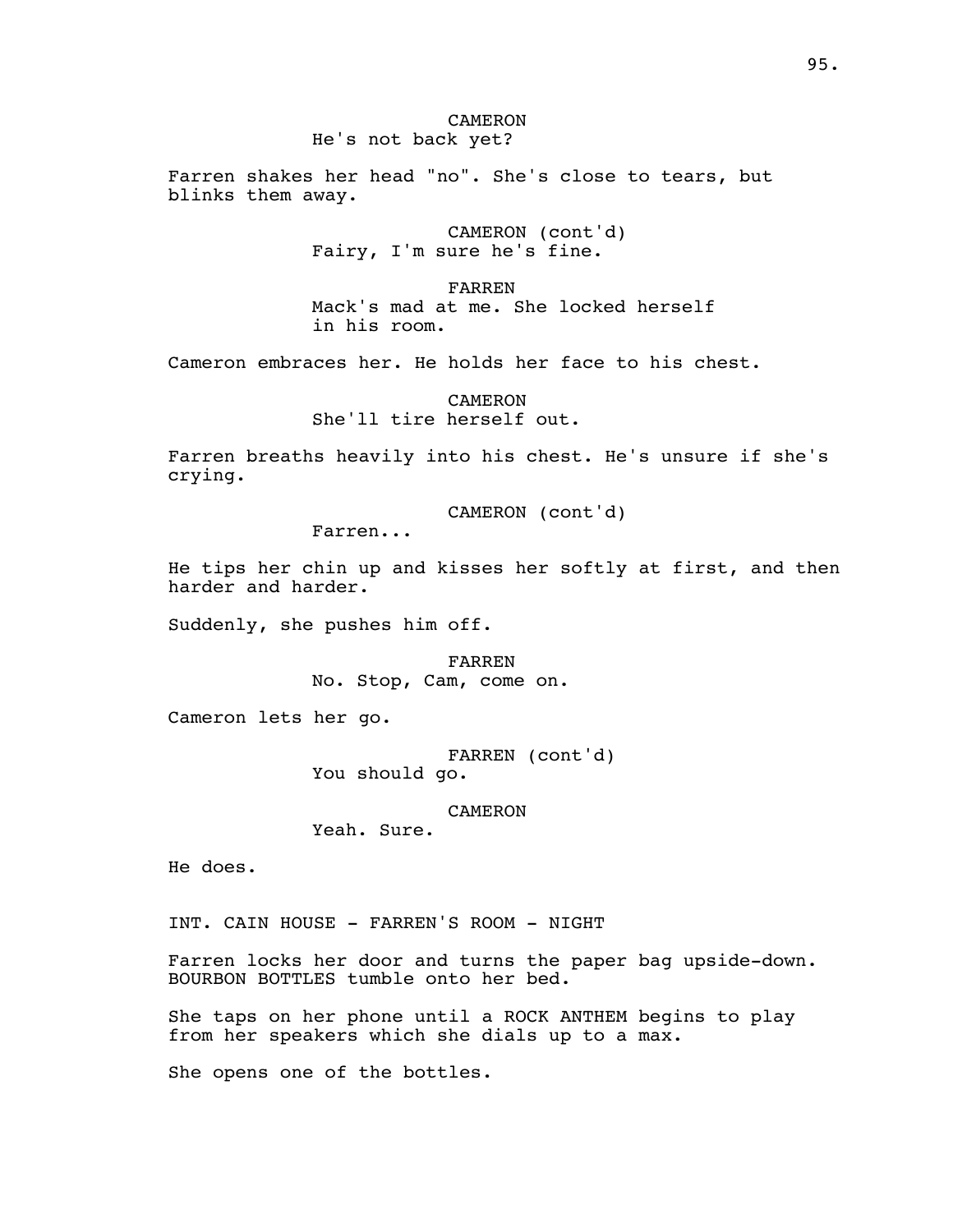INT. CAIN HOUSE - FARREN'S ROOM - LATER

A DIFFERENT SONG PLAYS has Farren glugs from the half empty bottle. She chokes and spits but barrels on.

INT. CAIN HOUSE - FARREN'S ROOM - LATER

Farren VOMITS into a LINED TRASH CAN. Tears stream down her face. She uses another gulp of bourbon to rinse her mouth. She spits into the trash can, then pulls the liner out of the trash can and knots it.

She double bags the soiled bag and places it next to the can. She places a fresh liner into the trash can.

INT. CAIN HOUSE - FARREN'S ROOM - LATER

Hank William's FAMILY TRADITION plays. Farren forces more bourbon down.

FARREN

(muttering to herself) *Why do you drink, Hank, why do you roll smoke? Why must you live out the songs that you wrote...*

INT. CAIN HOUSE - FARREN'S ROOM - MORNING

Light pours into Farren's room. Farren lies in the fetal position in the middle of her bed.

The sheets have been pulled onto the floor, billowing on each side of her mattress.

A large BLOOD STAIN saturates the mattress stemming from the back of Farren's sweatpants.

INT. CAIN HOUSE - HALLWAY - LATER

Farren walks along the hallway, dragging a stuffed garbage bag behind her. She presses her hand against the door handle to Eli's room. It's still locked.

She doesn't break her stride, as she passes the door and heads down the stairs.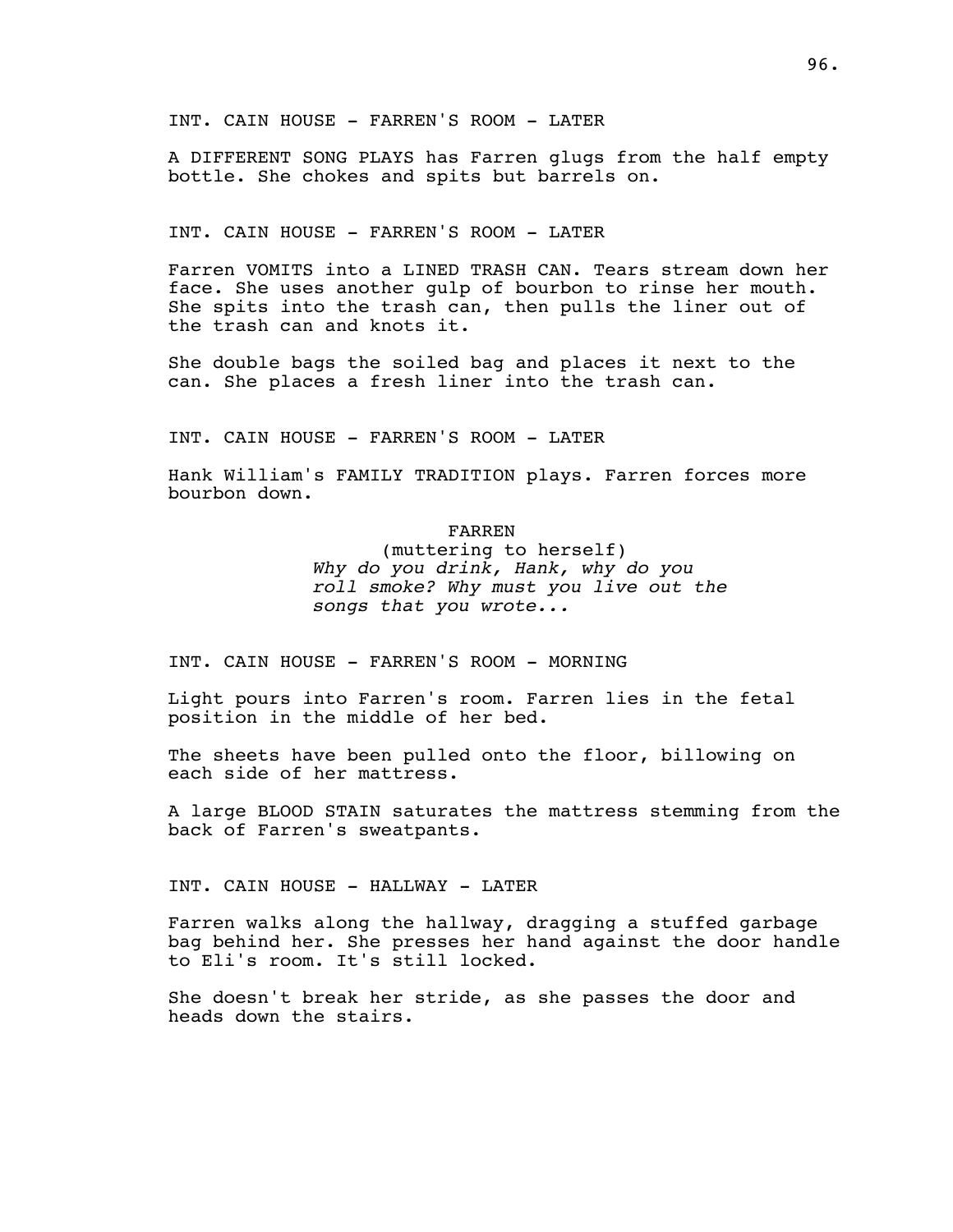INT./EXT. FARREN'S CAR - DAY

Farren drives, windows down, through the town. She leans her head toward the open window and breathes in the fresh, chilly air.

INT./EXT. FARREN'S CAR - LATER

Farren's speeding now. MUSIC blares and she talks to an imaginary Eli loudly over the music.

> FARREN She is your responsibility! You wanted her. You're being a selfish, immature, sad, excuse for a man--

She makes a sharp turn.

FARREN (cont'd) I mean, Christ, what are you thinking? What reason could you possibly have to be acting like this? She needs you, and you're fucking her up.

Thick tears begin to form in her eyes, but she blinks them away.

> FARREN (cont'd) This is your doing. Your fault.

She pulls sharply into--

INT./EXT. FARREN'S CAR - CEMETERY - PARKING LOT - SAME

She cuts her engine off and stares into the small graveyard. Tears fall silently, but she doesn't let herself make a sound.

She gets out of the car and takes a step forward toward the opened gate. She stops herself.

She gets back into her car and drives away.

INT./EXT. FARREN'S CAR - DAY

Still driving recklessly.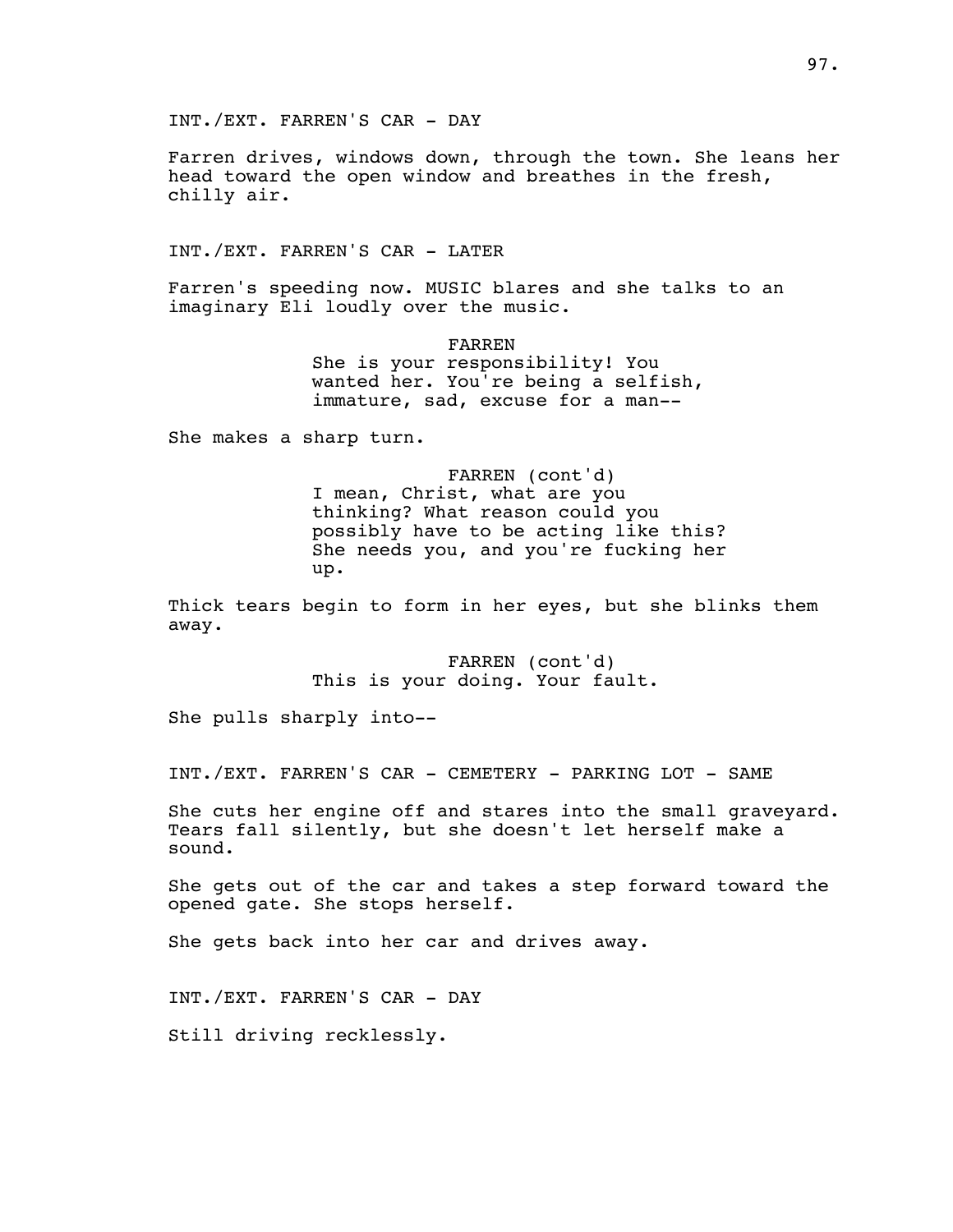# FARREN

(on phone) I swear to god, Caleb, you need to get your ass back here and handle *your* shit. I'm not doing it by myself anymore.

INT./EXT. FARREN'S CAR - LATER

Still driving, Farren's phone suddenly RINGS, and she quickly fumbles to answer it.

> FARREN Yes? ...Oh my god... Uh-huh. Yeah, okay.

Waves of relief and worry wash over her as she gasps for breath and speeds away.

INT. HOSPITAL - DAY

Farren hurries into the hospital holding Mary Anne on her chest.

INT. HOSPITAL - ICU - CONTINUOUS

Dr. Badrudduja leads Farren and Mary Anne into a large, shared ICU.

Eli lies on a bed. White curtains separate him from the other patients around him.

His eyes are closed and a number of tubes wrap around his face and connect from his arms.

# FARREN

Daddy...

She lets Mary Anne slide down her, as the both rush to his bedside.

Mary Anne immediately climbs onto the bed and curls next to Eli.

### DR. BADRUDDUJA

Careful...

But Mary Anne is already settled. Her head resting on Eli's giant stomach as it gently rises and falls with his breath.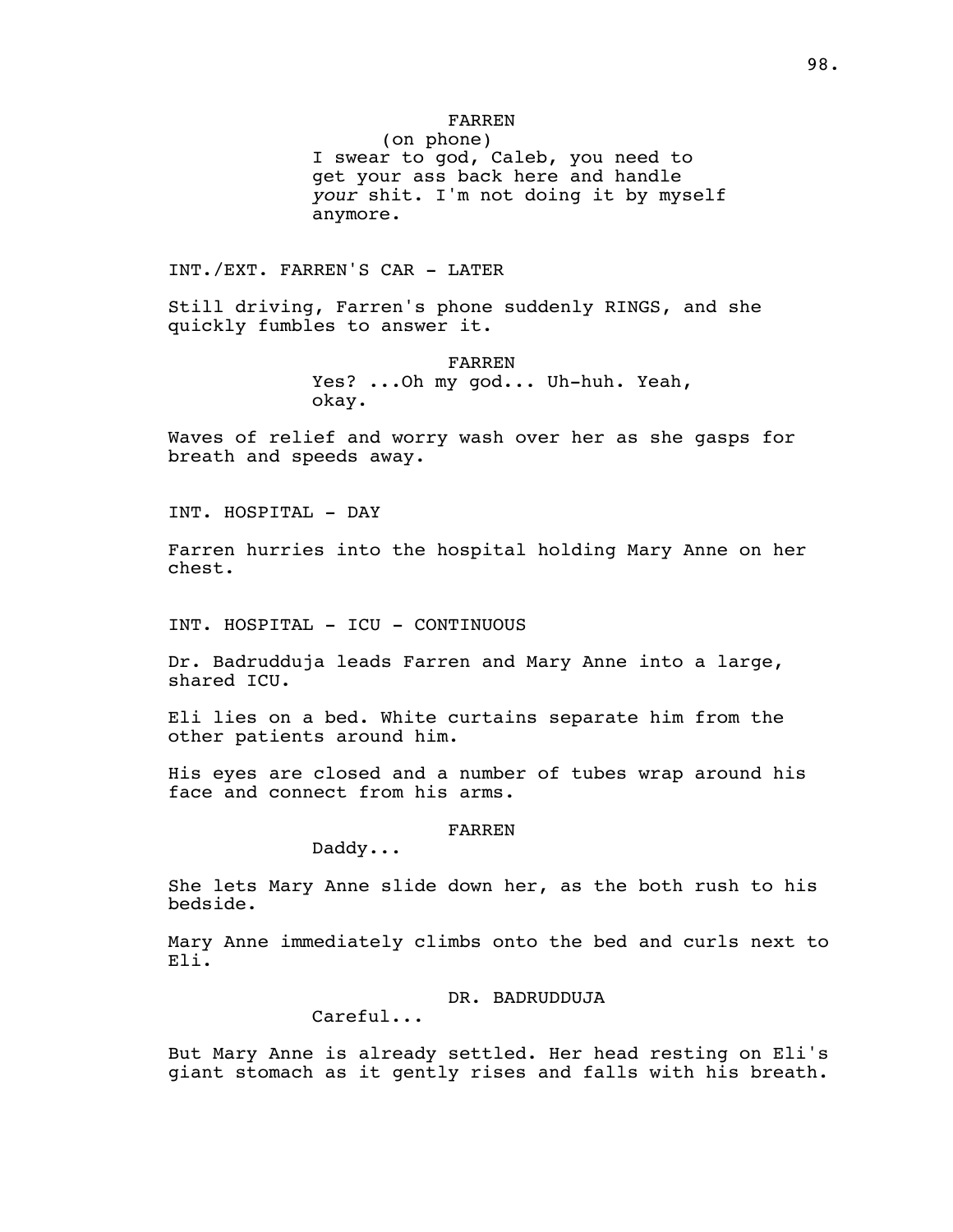INT. HOSPITAL - HALLWAY - DAY

Dr. Badrudduja and Farren stand next to the window to the ICU. Mary Anne and Eli lie together in the background.

> DR. BADRUDDUJA He was found unconscious by the tracks. They thought he was hit at first, suicide attempt--

FARREN He's not doing suicide...

DR. BADRUDDUJA I think many people in his position...it's less than a conscious choice and more of a chance they're taking.

# FARREN

What?

DR. BADRUDDUJA I don't believe he went off with the intent to die. But, he knows what he's doing. He knows the risks. He most likely began having difficulty breathing and lost consciousness soon after.

Farren nods her head, taking it in.

FARREN He's just doing this to spite me--

DR. BADRUDDUJA Miss. Your father needs care.

FARREN He needs to be handcuffed to his bed.

DR. BADRUDDUJA

Miss--

#### FARREN

Thank you for finding him. Really. We'll get him home, and he'll be fine.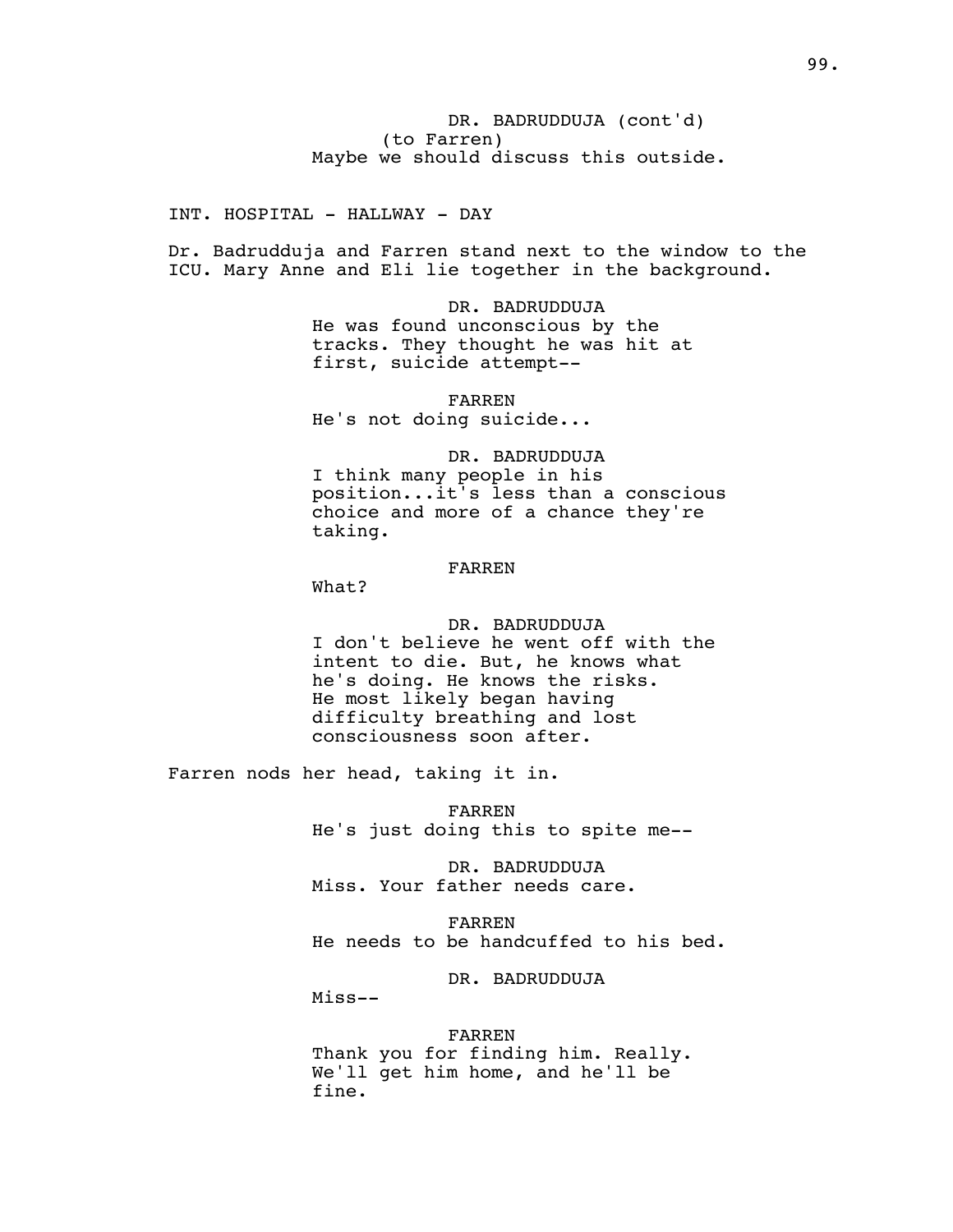Dr. Badrudduja gives her a pained look.

DR. BADRUDDUJA He'll need to remain in the hospital.

FARREN

(processing) Okay, that's fine. Actually, that's better. I need to get Mack settled anyway. She's had a rough night...

DR. BADRUDDUJA I think that's best.

FARREN Can I pick him up tomorrow?

DR. BADRUDDUJA Miss Cain, your father needs to remain in the hospital.

Farren lets this sink in.

EXT. CAIN HOUSE - BACK YARD - EVENING

Farren carries a bundle of her soiled sheets and dumps them in a make-shift FIRE PIT.

She throws twigs, leaves, and firewood to cover the sheets, then douses everything in gasoline.

She lights a match and throws the flaming match into the middle of the pit.

Nothing happens for a moment. Finally, a WHOOSH and FLAMES erupt from the pit.

EXT. CAIN HOUSE - BACK YARD - NIGHT

Farren sprawls out next to the pit. The flames have calmed down to a small smolder but CRACKLE and POP next to her. She smokes a cigarette and stares at the fire.

A gentle CRUNCH of leaves catches Farren's attention, and she turns to see Mary Anne slowly make her way toward the pit.

Farren turns her head back toward the flames, as Mary Anne sits a good ten feet behind her.

They sit together in silence.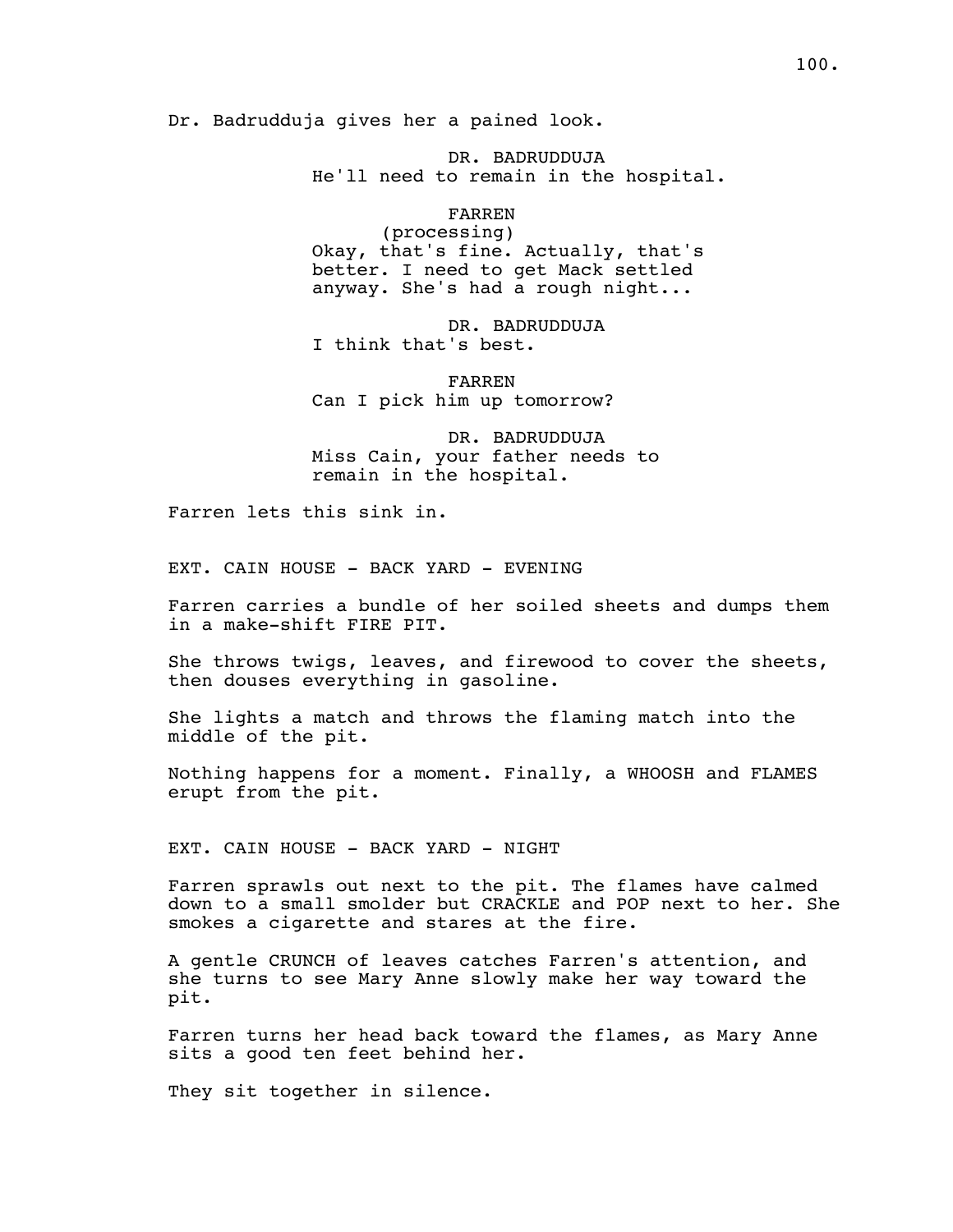Finally, Farren rolls over and half-scoots half-crawls over toward Mary Anne, who immediately shrugs her off and moves away.

#### FARREN

Fine. Fine.

Farren rolls back toward the flames.

FARREN (cont'd) I don't know what you want, Mack. I don't fucking understand you.

Mary Anne doesn't say anything. She crawls closer to the flames and throws a leaf in.

> FARREN (cont'd) Mack, step back a bit...You know Papa is dying, right?

Mack throws another leaf in.

FARREN (cont'd) He's real sick and he's dying and once he's gone you won't have him to run off to. You'll be stuck with me. I'll be stuck with you.

Mack crawls closer to the pit. Her hands feel around the dirt for more things to throw in.

> FARREN (cont'd) Do you hear me?

Mack throws in a stick.

FARREN (cont'd) What do you want to do?

Mack stays preoccupied by the flames.

FARREN (cont'd) Hmm? I need you to tell me what you want to do. I don't know what to do with you, Mack. I need you to tell me what you want... Mack. Please say something to me.

Farren stares hopelessly at Mary Anne who stares at the flames.

### MARY ANNE

Yeah, mama.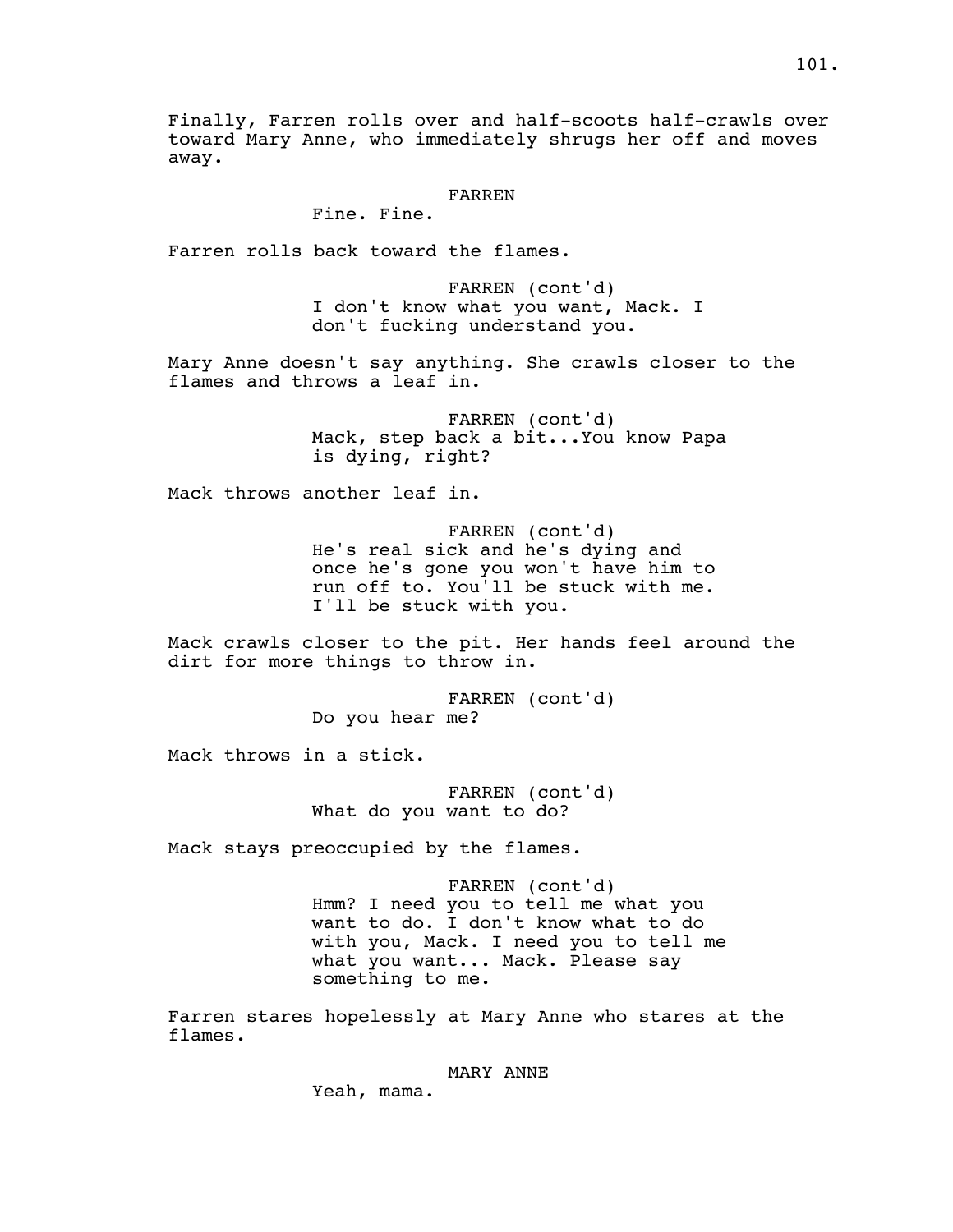# FARREN

What?

Mary Anne sits a good foot away from Farren and keeps her eye on the pit.

### MARY ANNE

Yeah, mama.

EXT. CAIN HOUSE - MORNING

Caleb's car rolls up and he gets out of the car.

Farren slowly walks up to him, followed by Mary Anne. They share an awkward hug until Farren breaks it off.

Farren watches as he pulls out a heavy duffle bag from the trunk. He grimaces slightly at her as he walks passed her toward the house.

INT. CAIN HOUSE - LIVING ROOM - DAY

Farren and Caleb lift the heavy furniture, returning the room back to its original state.

A KNOCK is heard on the backdoor.

INT. CAIN HOUSE - KITCHEN - CONTINUOUS

Farren opens the door to reveal Mallory, Charlie on her hip, and a saran-wrapped pie in-hand.

> **MALLORY** I heard about your daddy.

Farren shifts uncomfortably.

MALLORY (cont'd) Um, I just want to let you know, if you need someone to watch Mack for a bit, Nate said we could take her. I mean, not permanently, obviously, but during the days if you need it.

She holds out the pie.

FARREN No, it's good, I got her.

#### MALLORY

You sure?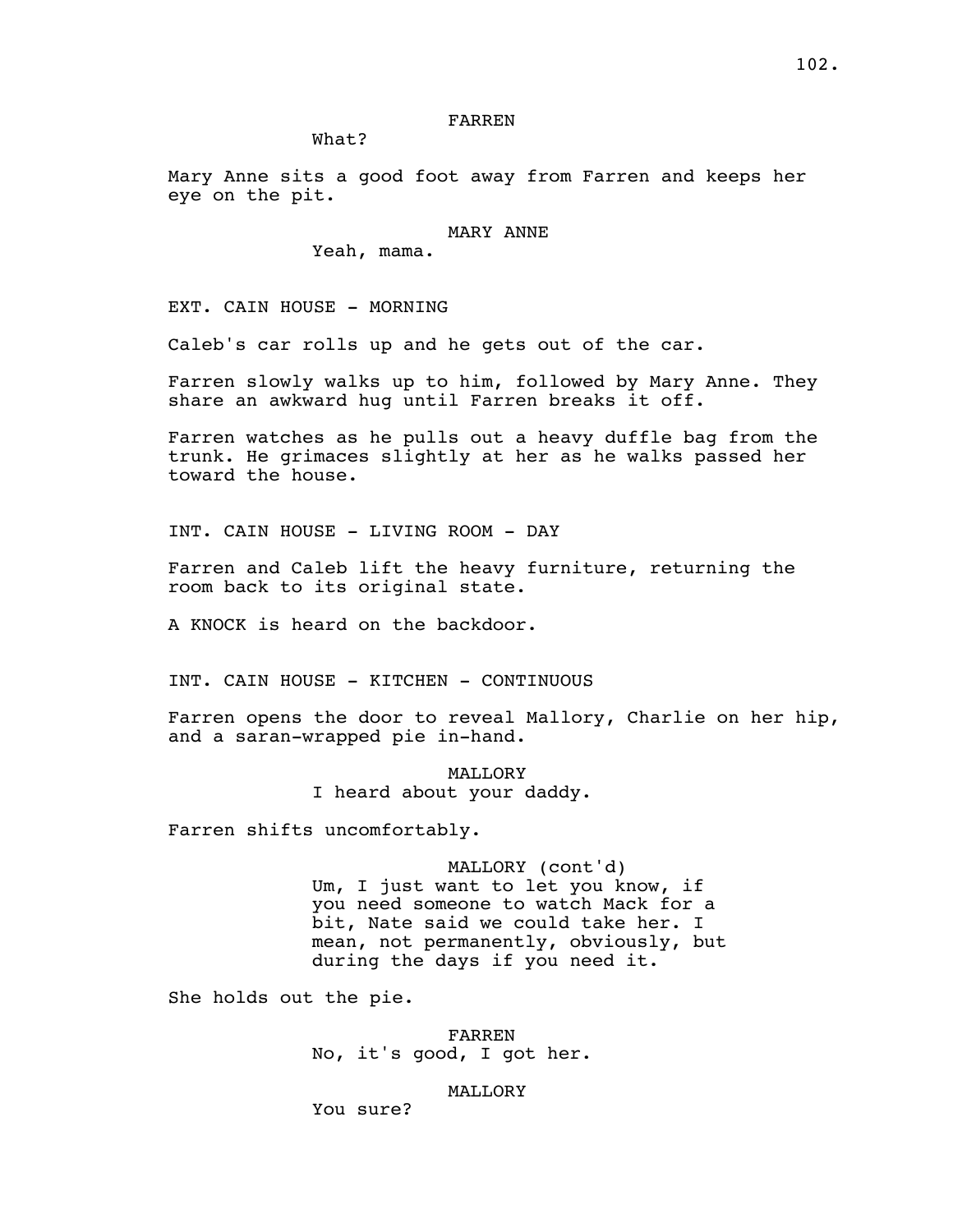# FARREN Yup. I've done it before.

They stand together awkwardly.

MALLORY Cam gonna help out a bit then?

FARREN

Caleb's here.

MALLORY It's not such a bad thing for Cam to help though.

Farren takes the pie.

FARREN I got a bunch of stuff to take care of. Thanks for the pie.

They stare at each other for a moment.

MALLORY Okay. Well, I'll see you around, I guess. Say 'bye-bye' Charlie.

Charlie SHRIEKS a goodbye. Mallory laughs.

MALLORY (cont'd)

Alright then.

Farren closes the door and turns to see Mary Anne peeking around the doorway.

# FARREN

What?

Mary Anne walks slowly into the kitchen.

FARREN (cont'd)

You hungry?

Mary Anne comes closer. Farren lifts her up and sits her on the counter.

> FARREN (cont'd) You want a peanut butter and jelly?

Mary Anne smiles and nods, as Farren opens the fridge.

FARREN (cont'd) Well, alright then.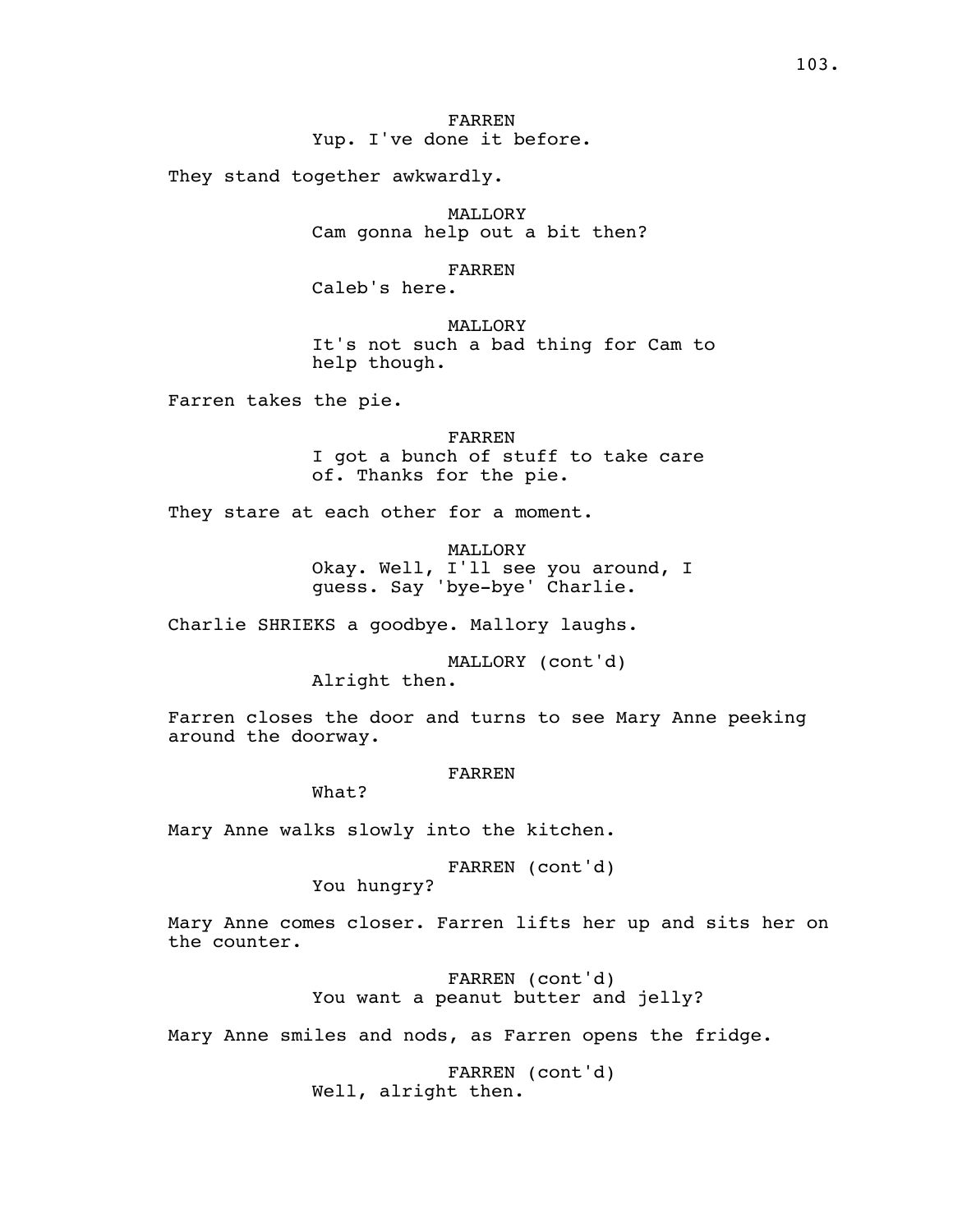Farren, Caleb, and Mary Anne drive in silence. Caleb drums his hands against the dashboard.

> CALEB Damn, this is far.

He pulls out a vape and fills the car with a thick cloud.

CALEB (cont'd) It might just be easier to get a motel down there.

Farren lights a cigarette and rolls down the windows.

CALEB (cont'd) I heard those things kill ya.

He laughs uncomfortably, and they continue in silence.

INT. HOSPITAL - WAITING ROOM - DAY

Farren sits with Mary Anne nestled on her lap.

FARREN Okay, I spy with my little eye... something red.

Mary Anne looks around, but keeps her body close to Farren's.

She points to a man's red hat.

FARREN (cont'd)

Nope.

Mary Anne looks for a moment, then points to a RED EXIT sign.

> FARREN (cont'd) Yeah. Good job. Okay, um I spy with my little eye something yellow.

Caleb comes through the rows of chairs with two coffees. He puts one down by Farren.

> CALEB They won't even let us in the room for another four hours.

#### FARREN

Why?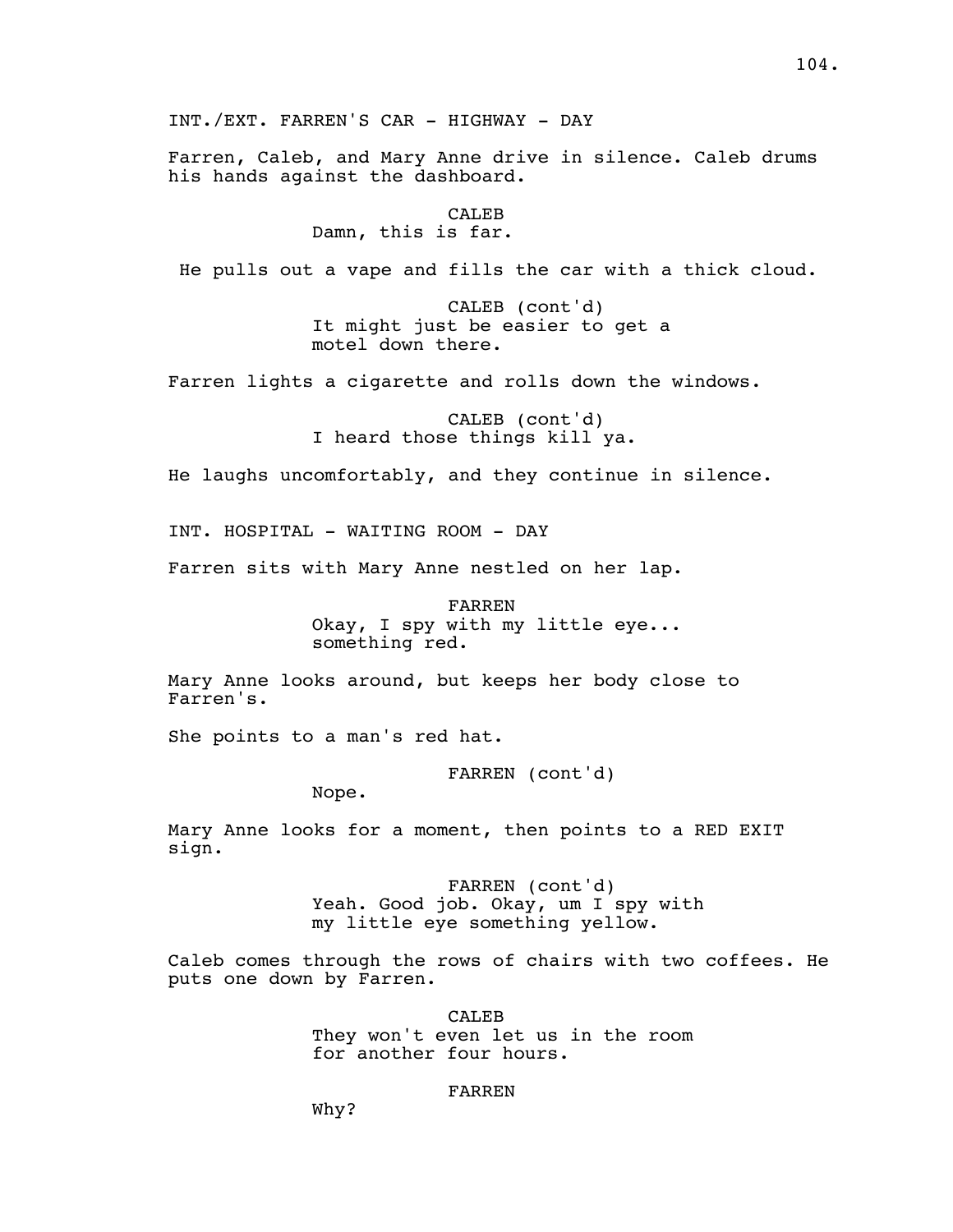CALE<sub>B</sub> Try to keep the germs out or something, I dunno.

Mary Anne points at a yellow plastic chair.

CALEB (cont'd) I mean, there's...there's other things we should probably be doing with our time than just sitting here and waiting for him to--

Mary Anne starts to fuss with the frustration of being ignored.

> FARREN Shush, Mack. What? What would you rather be doing right now?

PEOPLE start to look over at them.

CALEB It's not that I'd rather being doing something else, I'm just saying--

FARREN We need to sit here and wait.

#### CALEB

We don't even know when it's going to happen! He could last another week. He could last another month for all we know.

Mary Anne starts crying.

FARREN We need to be here, Caleb.

CALEB There's stuff we need to prepare for. For when it happens.

Farren stands up and holds Mary Anne to her chest.

FARREN (to Mary Anne) Shhhh, it's okay, baby.

Mary Anne reaches up to Farren's face and buries her head in Farren's hair.

> FARREN (cont'd) I know, I know.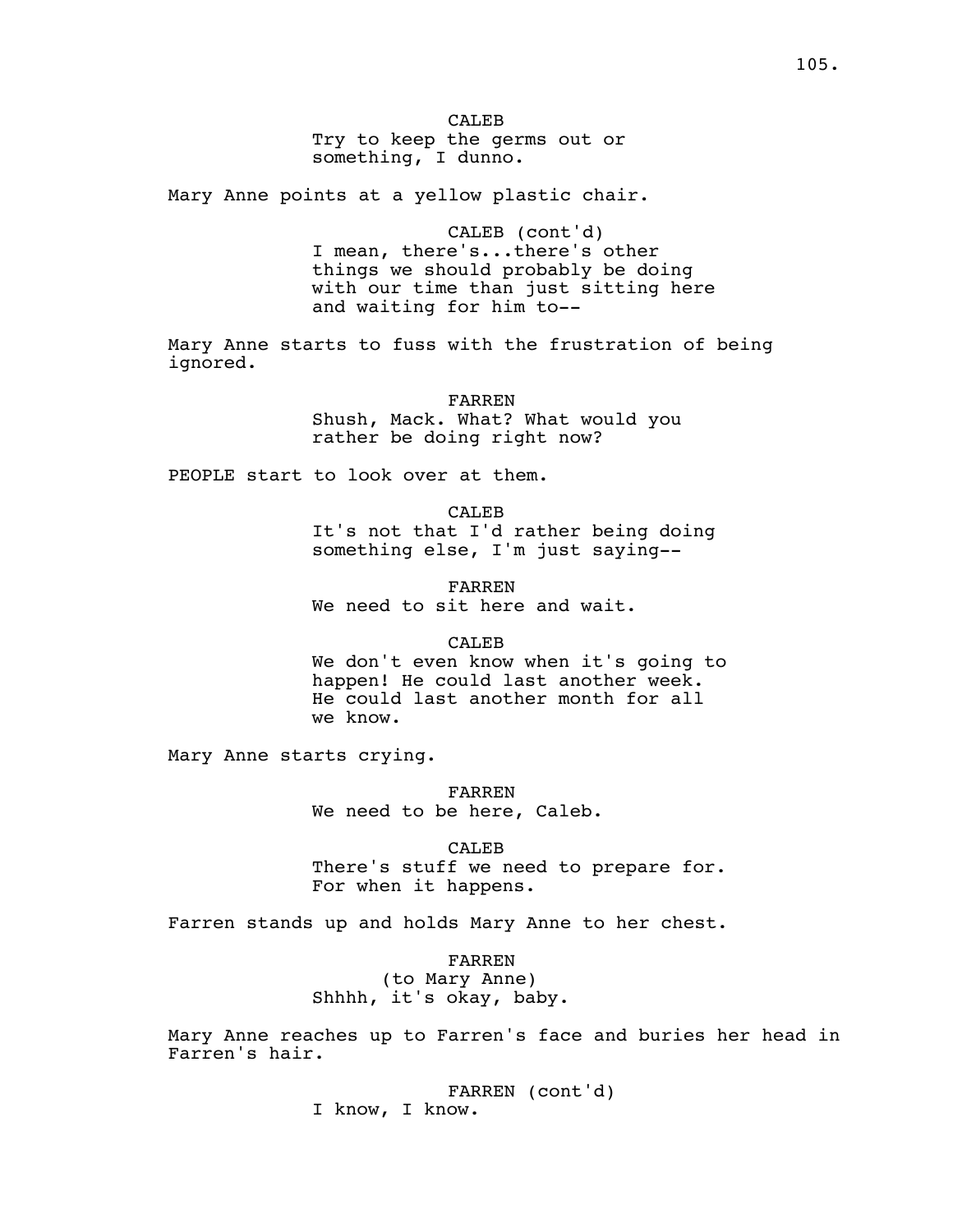Farren glares over to Caleb.

INT./EXT. FARREN'S CAR - MIDNIGHT

The three are exhausted as they make the long drive back home.

INT. CAIN HOUSE - LIVING ROOM - NIGHT

Mary Anne is asleep in Farren's arms. They're about to make their way up the stairs when--

> CALEB Hey, you think I can sleep in my bed tonight?

FARREN That's Mack's room.

CALEB No, I know. But, just for tonight.

# FARREN

Why?

Caleb glances uncomfortably around the living room.

CALEB It's just that, I mean, the couch... the couch has been through some shitty times, you know.

Farren rolls her eyes.

FARREN And where is Mack supposed to sleep?

CALEB I mean, I dunno, she's like this big--

He holds out his hands.

CALEB (cont'd) She can kind of sleep anywhere.

### FARREN

Caleb!

CALEB

What!?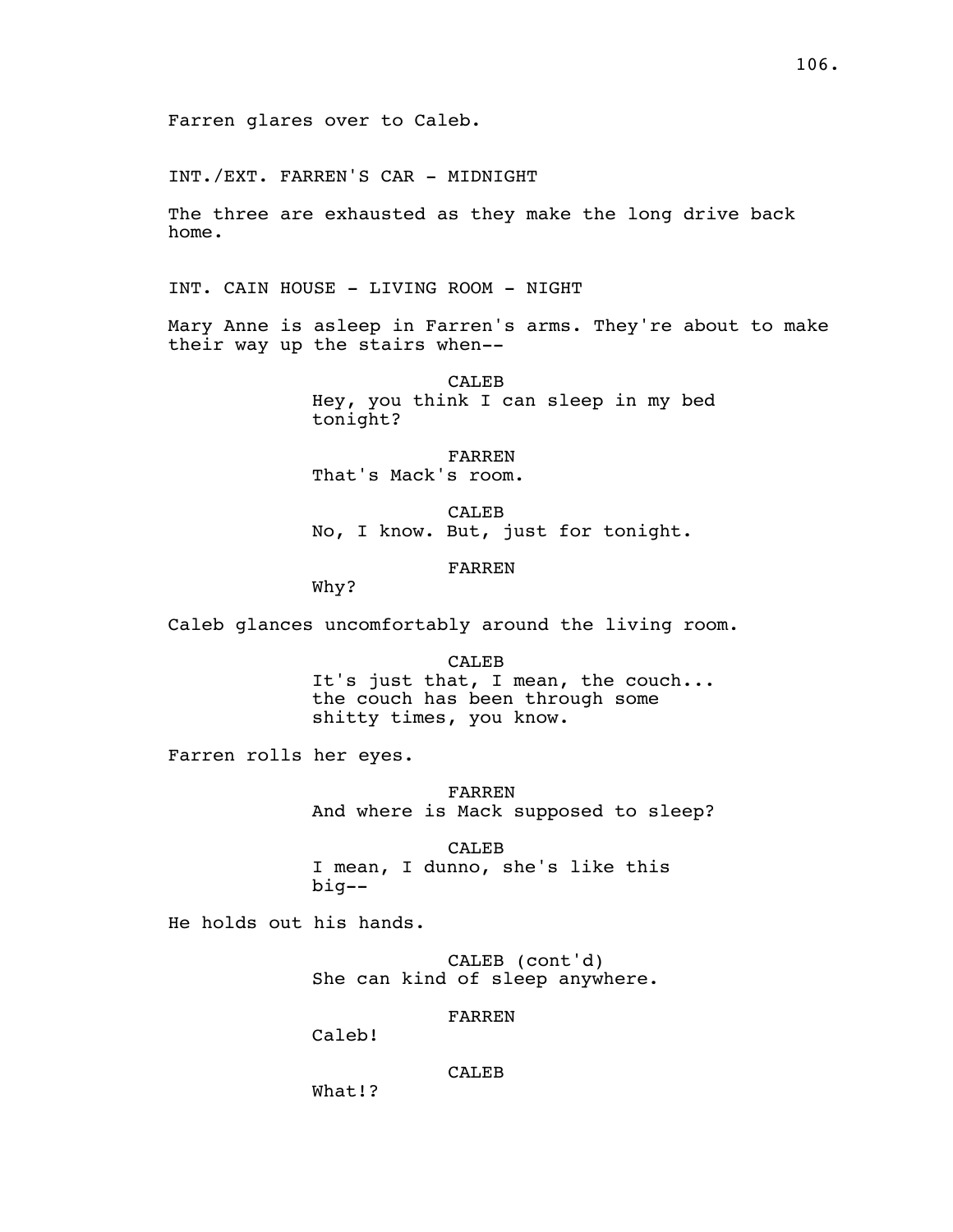Farren gently lays Mary Anne down on her bed and crawls in next to her.

It takes a moment for Farren to get comfortable. Mary Anne is sound asleep. Finally, Farren closes her eyes.

EXT. FUNERAL HOME - PARKING LOT - DAY

Nestled between two abandoned store fronts in an otherwise empty strip mall is a run-down Funeral Home.

Farren's car rounds the corner and bumps over the curb. It SKIDS to a stop in front of the store.

INT. FARREN'S CAR - DAY

Farren and Caleb exchange a quick glance, and she looks back at an unbuckled Mary Anne in the rear-view mirror.

> FARREN You wanna stay here?

She kicks Farren's seat.

FARREN (cont'd) Alright, well come on.

Farren reaches over and pulls her purse off of the cluttered mess on the passenger's seat.

EXT. FUNERAL HOME - PARKING LOT - DAY

Farren lifts Mary Anne out of the seat, places her heavily on the ground and slams the car door shut.

She takes Mary Anne's hand and starts off toward the drug store with a power walk.

Mary Anne immediately stumbles and is pulled to the ground with a CRY.

# FARREN

# Jesus, you hurt?

Caleb rolls laughing. Farren lifts the crying Mary Anne off the ground. Her knee is scratched, little drops of blood start to form.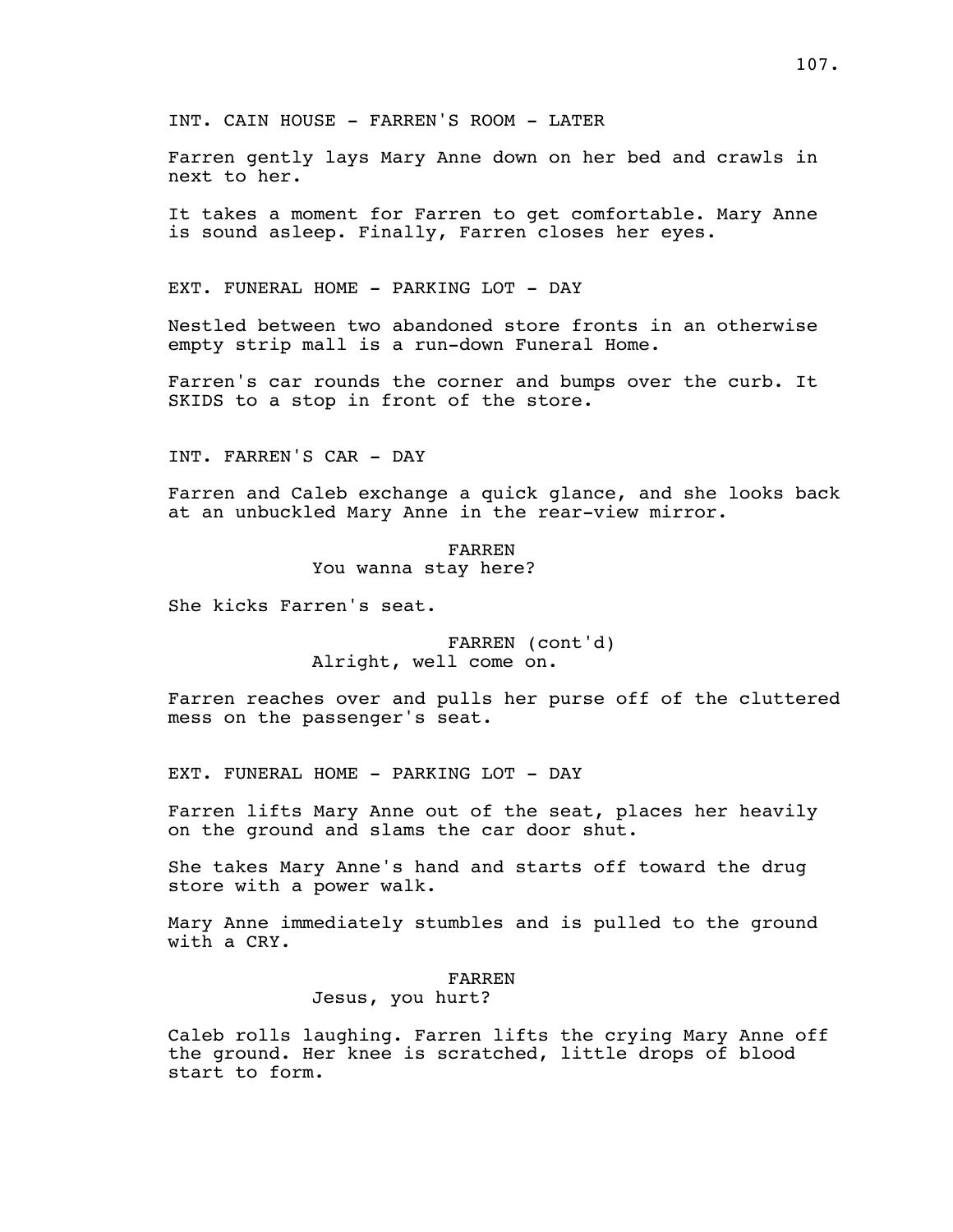Farren brushes Mary Anne's knee and blows on the scratch. Caleb continues to laugh. FARREN (cont'd) You're fine, you're fine...Caleb shut up. Mary Anne fights back tears but settles down. FARREN (cont'd) Okay? I'm sorry. Farren takes Mary Anne by the hand and the two walk, very slowly, toward the entrance of the funeral home. After a few steps-- FARREN (cont'd) (picking up Mary Anne) Okay, no, let's go. With Mary Anne on her hip, Farren marches into the store. INT. FUNERAL HOME - DAY Farren and Caleb stand among a tower of DISPLAY CASKETS. Farren holds Mary Anne to her chest. FARREN I gotta put you down. Mary Anne, disgruntled, slides down to the floor but keeps a hand clasped to Farren's sweatshirt. She tugs on Farren's sweatshirt, but Farren ignores her. MR. THOMAS, a rough and overbearing man in his 50s, squeezes between two caskets toward them. MR. THOMAS Cains? Farren and Caleb nod their heads. MR. THOMAS (cont'd)

Yeah, this way. Mind the boxes.

Mary Anne continues to tug.

FARREN

What Mack?

Farren turns and sees a small trail of blood that drips down from Mary Anne's knee.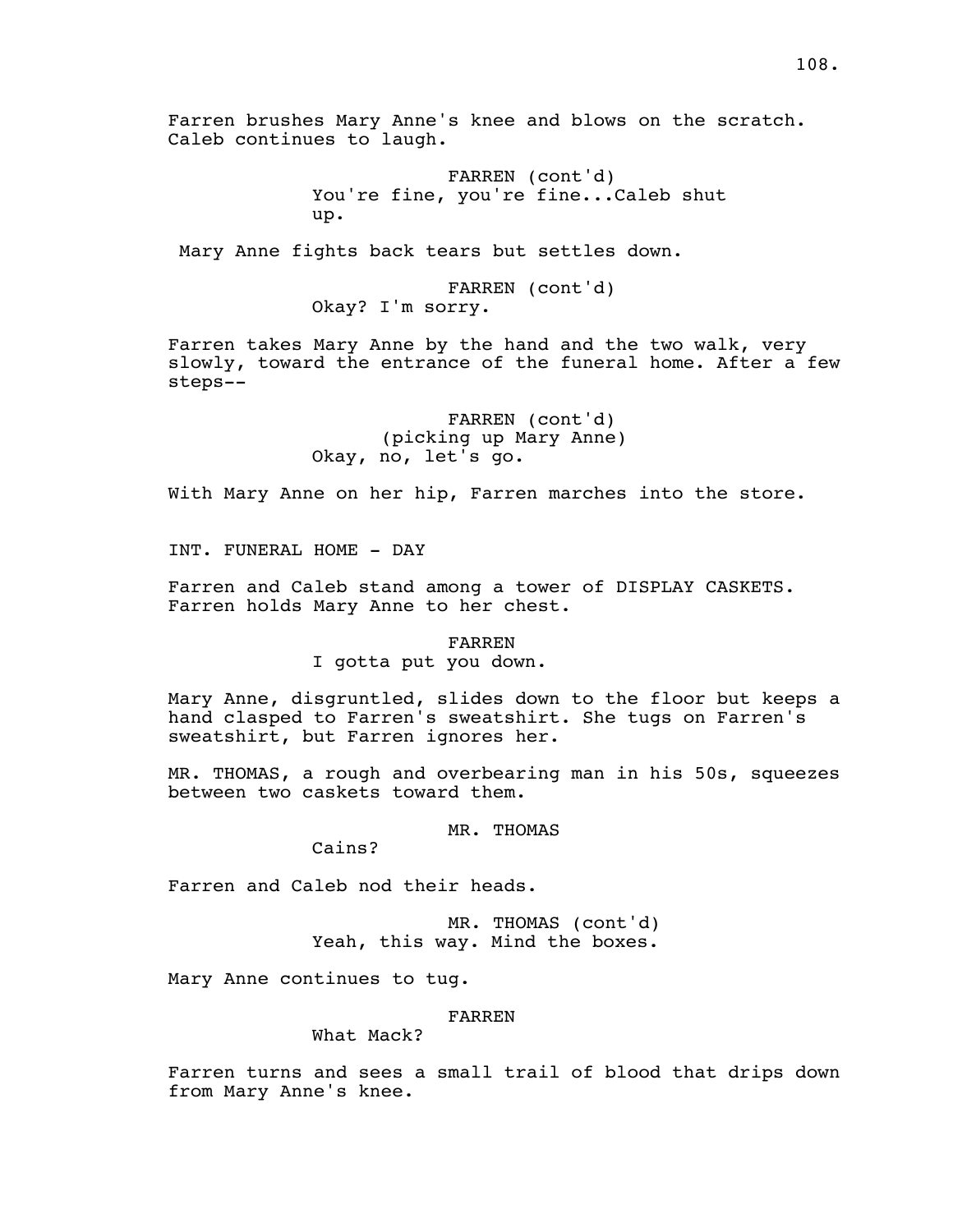Mr. Thomas looks between her and Caleb.

FARREN (cont'd) Give us one second.

MR. THOMAS I can speak with Mr. Cain if you want to take care of the little one.

Farren glares up at him, as she whips the trail of blood off of Mary Anne's leg smearing it.

> FARREN No, I'll be right back. Two seconds.

EXT/INT. FARREN'S CAR - DAY

Mary Anne is in her car seat, her tablet in hand. A CHILDREN'S CARTOON plays. Farren finishes covering the scratch with a band-aide.

> FARREN Now, I want you to stay here for me, can you do that?

Mary Anne doesn't answer.

FARREN (cont'd) Okay, good on you then.

Farren slams the door. She takes a step toward the drug store but stops and opens the car door again.

She turns the car just long enough to crack the windows and leaves the keys hanging in the ignition.

> FARREN (cont'd) Okay, be good.

The door SLAMS shut.

INT. FUNERAL HOME - OFFICE - DAY

Mr. Thomas sits behind a disorganized desk. A large binder spread in front Caleb.

> MR. THOMAS You just pick the package and we can set the rest up. Not too much of a hassle on your end.

Farren hurries in. The men look up.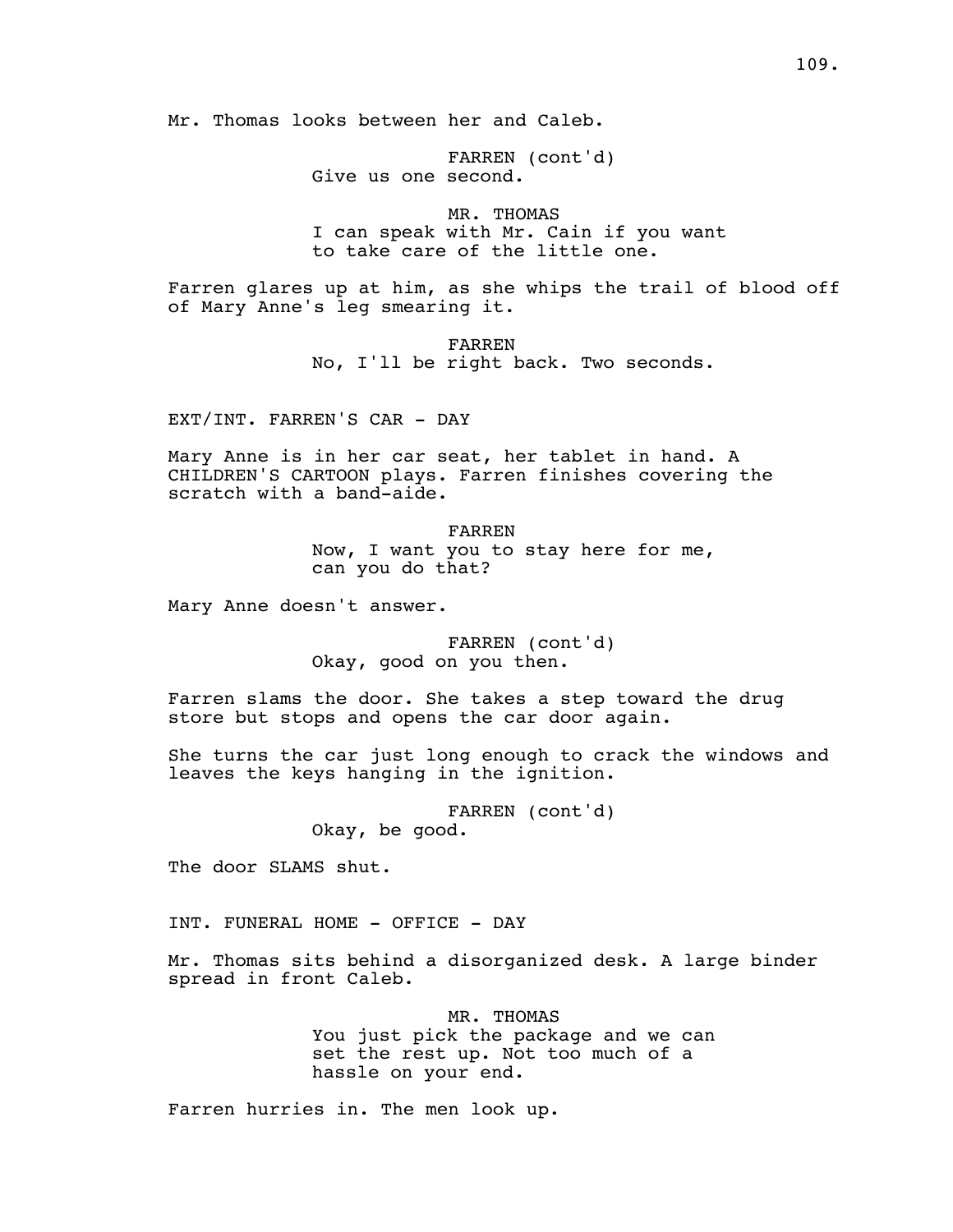MR. THOMAS (cont'd) I was just showing Caleb here the different packages we offer.

Farren takes her seat and pulls the binder closer to her. She flips through the laminated pages.

> FARREN And you offer payment plans?

MR. THOMAS Yes, ma'am. We finance, or you can go through a bank. Get a loan.

Caleb shifts uncomfortably.

MR. THOMAS (cont'd) But nowadays people will do those funding websites on the internet. Get the town to rally.

FARREN We're not gonna do that.

MR. THOMAS It's a good option. I knew your daddy. Lots of people knew your daddy that'll be sad to hear he's gone.

FARREN Our dad's not dead.

MR. THOMAS Oh...I'm sorry. I mean, that's great news. Glad to hear.

FARREN His doctor just thought we needed to get affairs in order for him.

MR. THOMAS Naturally, naturally. Well, I'll have to stop by and see him soon. Been a while.

EXT. FUNERAL HOME - PARKING LOT - DAY

Farren hurries outside and quickly lights up a cigarette. Caleb follows closely behind her.

> CALEB God, that was depressing.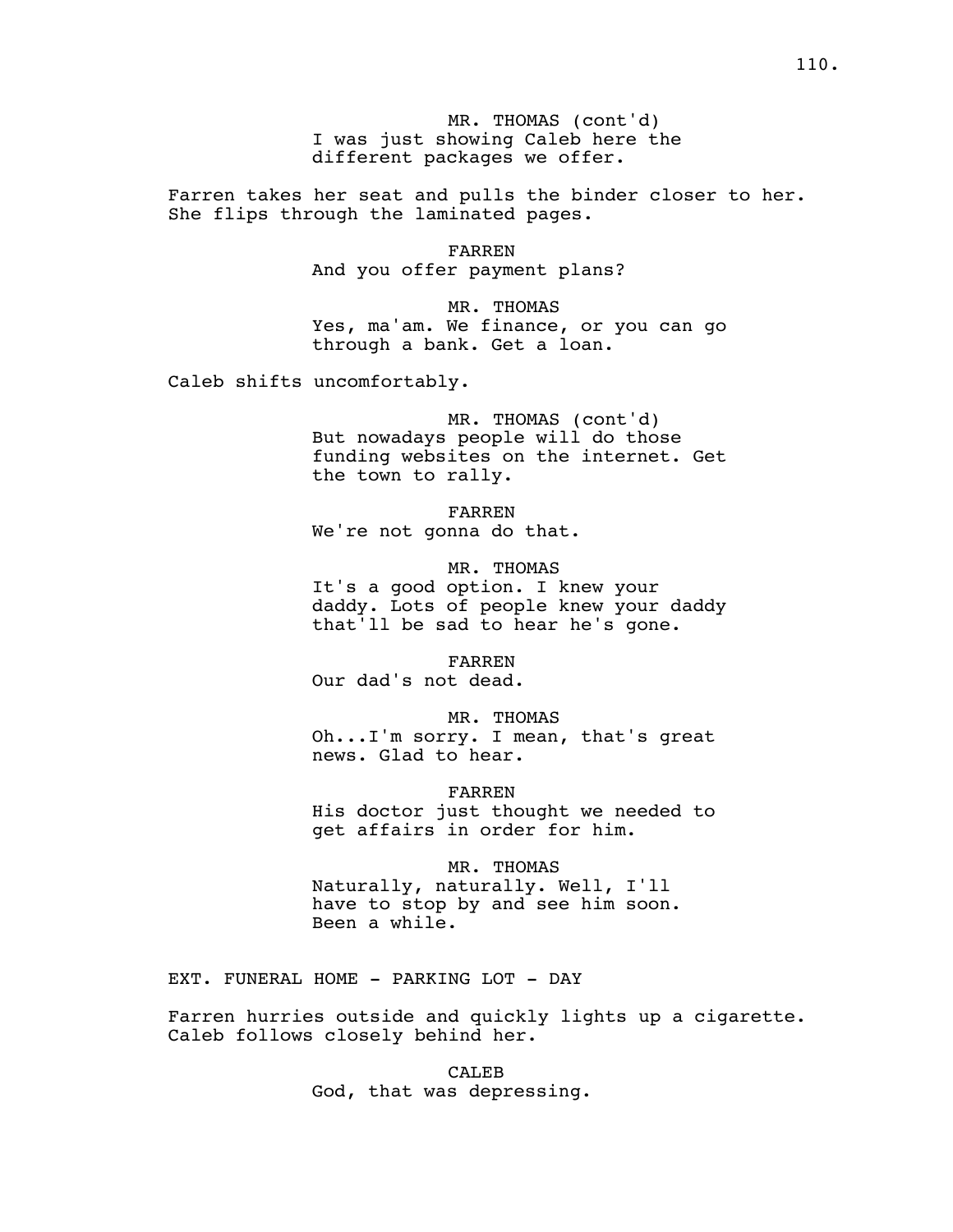She inhales deeply and gazes out at the parking lot. It takes a moment to realize what she is seeing:

The passenger door of her car is wide open. Mary Anne is no where in sight.

Farren rushes to the car.

CALEB (cont'd) Yo, what are you doing?

She flings opens the back door.

# FARREN

Mack?

She ducks down to look under the seat, but no one's there. Caleb hurries up behind her.

FARREN (cont'd)

Mary Anne!

CALE<sub>B</sub>

Shit...

Farren turns around. She doesn't know where to go.

## FARREN

Mary Anne!

Farren runs back toward the store.

INT. FUNERAL HOME - SAME

Farren rushes insides and runs in and out of the long aisles of display caskets.

# FARREN

Mary Anne!

Mr. Thomas pokes his head out of his office.

MR. THOMAS

Ma'am?

FARREN Mack? You in here?

There's no answer.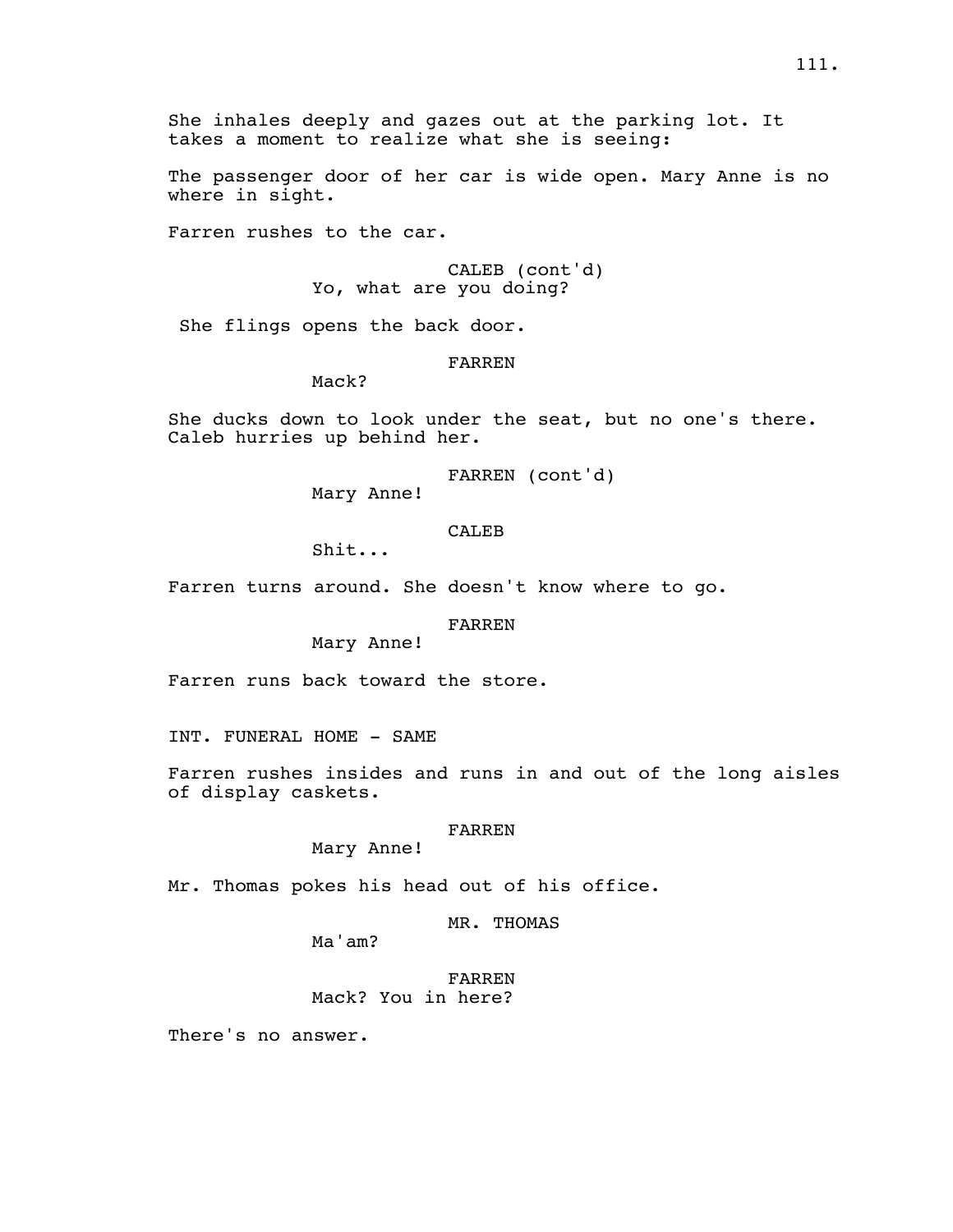EXT. FUNERAL HOME - PARKING LOT - DAY

Farren runs back into the parking lot. She's in full panic.

FARREN

MARY ANNE!

CALEB

Jesus, calm down.

FARREN

Don't tell me to calm down! Don't fucking tell me to calm down.

Her breathing is frantic. She's close to hyper-ventilation. Caleb doesn't know what to do.

> CALEB Okay, but you need to breathe.

FARREN I can't do this. I can't do this. I'm not ready for this.

She paces, trying to catch her breath, but the tears start flowing.

> FARREN (cont'd) It's not fair, I shouldn't have to-- I can't do this.

Caleb stares at her. He takes a half-step toward her, but thinks better of it and stops.

> FARREN (cont'd) God, I just can't-- MARY ANNE! MARY ANNE!

She runs out of the parking lot into the middle of the

STREET

Cars SCREECH to a halt and HORNS blare, but Farren doesn't care.

> FARREN (cont'd) Mack! Mary Anne!

She turns and to the side of the strip mall sits a SOCCER MOM and Mary Anne on the curb.

Farren lets out a YELP of relief and hurries over to them.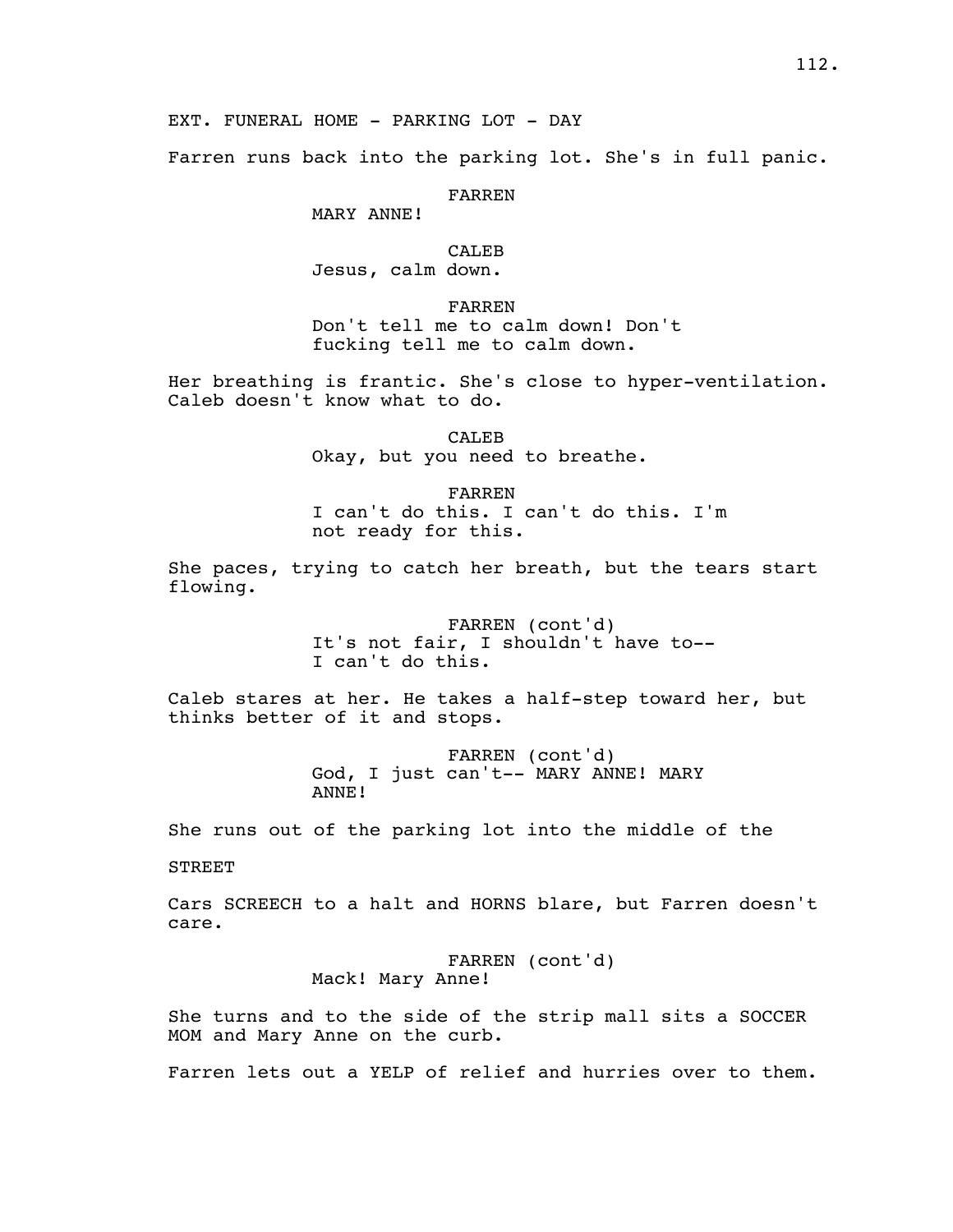FARREN (cont'd) Jesus Christ, Mack! You scared the shit out of me--

Farren lifts Mary Anne to her chest and squeezes her tight. Tears still flow freely down her cheeks.

SOCCER MOM

(angry) Is this your child?

FARREN I--no, I mean, (to Mack) Come on, baby, what were you doing out of the car?

Caleb runs up behind her.

SOCCER MOM You don't leave a child in the hot car--

FARREN

It's October. (to Mary Anne) You okay? Jesus, you scared me.

SOCCER MOM She could have died! What kind of mother are you?

# CALEB

Hey, hey--

Farren stops and shakes her hair out of her face.

FARREN You need to mind your own business.

Farren starts to walk away, the Soccer Mom close on her heels.

> SOCCER MOM I had half a mind to call the cops--

Farren ignores her and hurries back to her car, Caleb behind her.

> SOCCER MOM (cont'd) That child should not be in your care.

Farren places Mary Anne in her car seat. She struggles to get the straps correctly in place.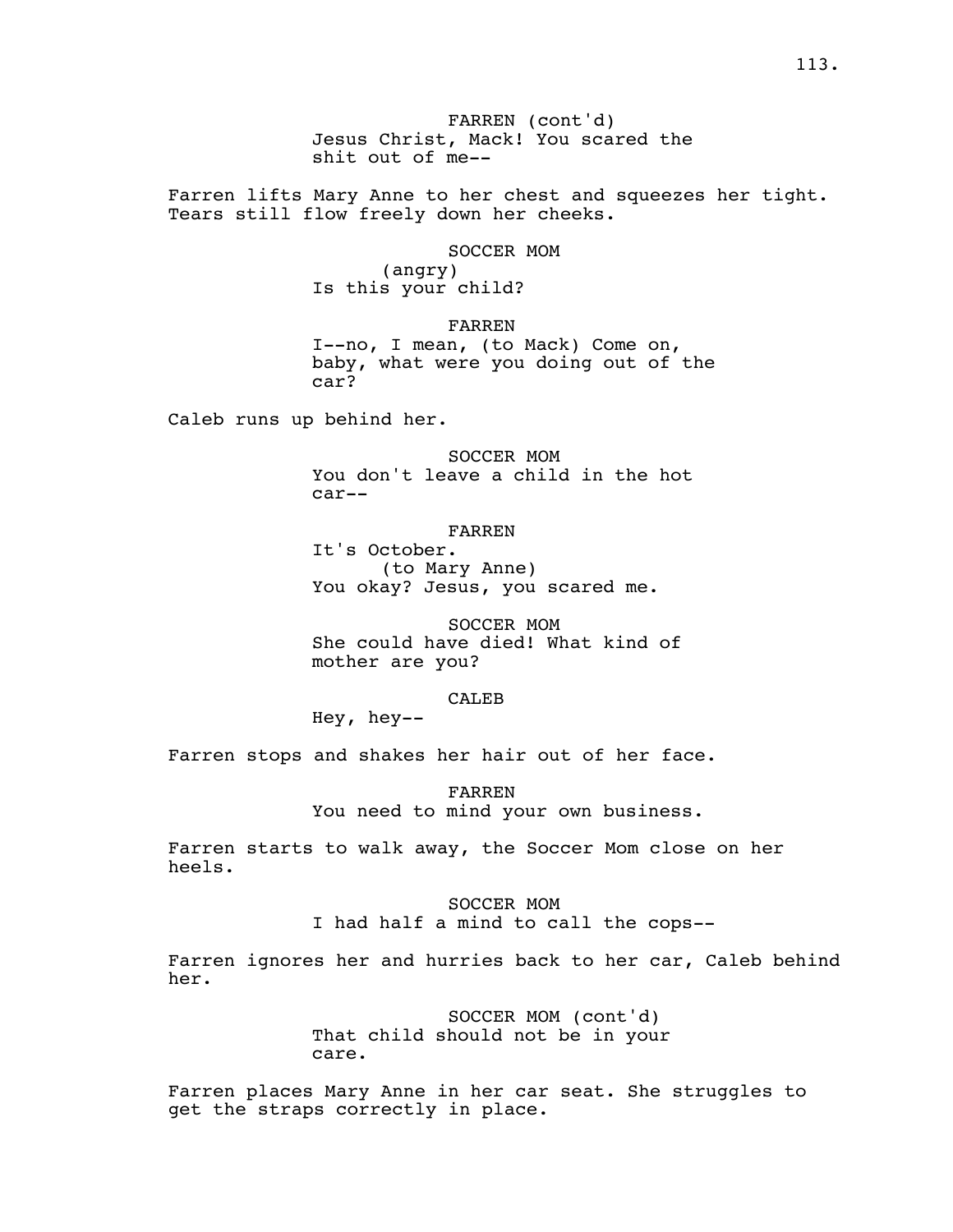Farren pushes past her and jumps into the driver's seat. The engine SPUTTERS to life.

> FARREN Fuck off right to hell, lady.

Farren skids out of the parking lot, leaving the Soccer Mom in her dust.

INT. FARREN'S CAR - DAY

Farren's hands shake as she pulls out her crushed pack of cigarettes and lights one.

Caleb looks at her, and then grabs one himself.

She glances at Mary Anne in the back seat.

INT. CAIN HOUSE - KITCHEN - DAY

Farren carries Mary Anne through the front door into their kitchen. The whole house seems dark. She lets Mary Anne slide down and run off.

> FARREN Go watch T.V. or something, 'kay? Be quiet.

Farren opens one of the cabinets and pulls out a glass. She fills it with water from the faucet and downs it with one go.

Caleb watches her from behind. The funeral home brochures in hand.

> CALEB This is gonna cost a shit-ton.

FARREN Yeah, well, most things do.

They fall into silence.

CALEB

I can set up a Kickstarter for him.

#### FARREN

Stop.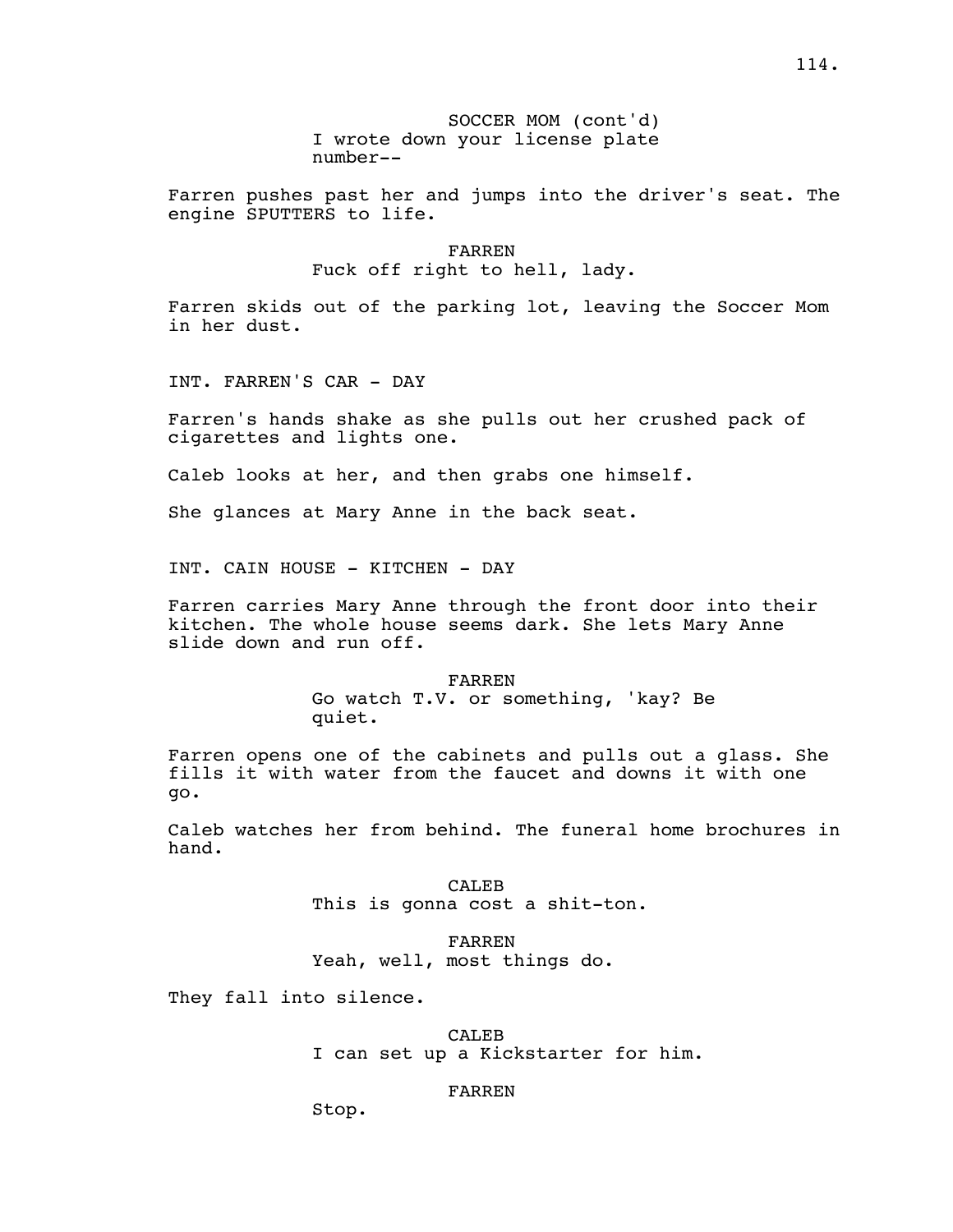# CALEB

What?

FARREN We're not going to the fucking internet to bury our father.

CALEB I don't have the money.

FARREN Yes, you do. Mom's checks came in again. I have some savings.

CALEB How much you got?

FARREN It's not just funeral costs. His medical bills are coming in.

CALEB God, this is just like the worst fucking timing.

They fall silent.

# FARREN You need to stay up here until he's gone, Caleb.

INT. CAIN HOUSE - FARREN'S ROOM - DAY

Farren sits on the floor and slowly pulls out her security box.

She unlocks it and fingers the wad of cash.

She takes the small slip of numbered paper, wads it up, and shoves it in her pocket.

With the cash in her hand, she re-locks the box, and pushes it back under the bed.

INT. CAIN HOUSE - LIVING ROOM - DAY

Caleb and Mary Anne watch television in silence. Farren hurries passed them toward the kitchen.

> CALEB (calling after her) Where're you going?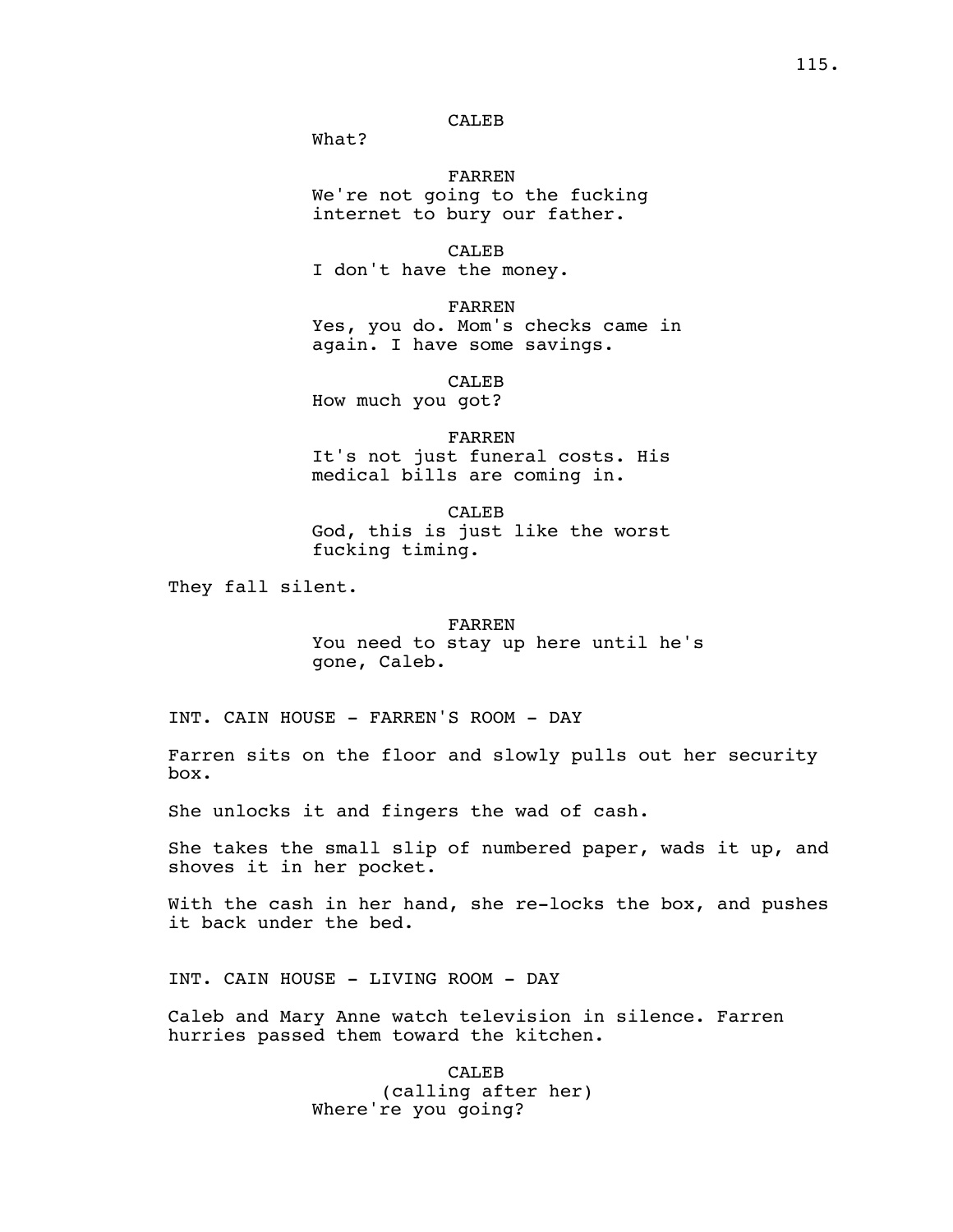But the kitchen door SLAMS shut. Caleb looks over to Mary Anne awkwardly.

> CALEB (cont'd) Well, kiddo...yeah.

They fall silent.

INT./EXT. FARREN'S CAR - DAY

Farren speeds toward the highway. Her foot presses harder into the gas as she gains speed. She rolls down her windows and BLASTS her music against the loud WIND.

INT./EXT. FARREN'S CAR - LATER

Suddenly, Farren's engine POPS. There's a THUNDEROUS CLUNK and her car immediately loses speed.

> FARREN No, no, no, you gotta be kidding me.

Her car slowly comes to a stall. She stomps on the gas. Nothing.

> FARREN (cont'd) You gotta be kidding me. You gotta be fucking kidding me!

She smacks the steering wheel with her fist.

EXT. FARREN'S CAR - HIGHWAY - LATER

Farren sits on the side of the road. Not a soul passes. Finally, Cameron's tow truck bumps into view and slows to a halt in front of her.

Cameron hooks up Farren's dead car to his truck.

### **CAMERON**

Come on.

Reluctantly, Farren slides into the passenger seat, and stays silent as Cameron turns the truck around and tows her back home.

INT. CAIN HOUSE - KITCHEN - NIGHT

Farren comes into the house.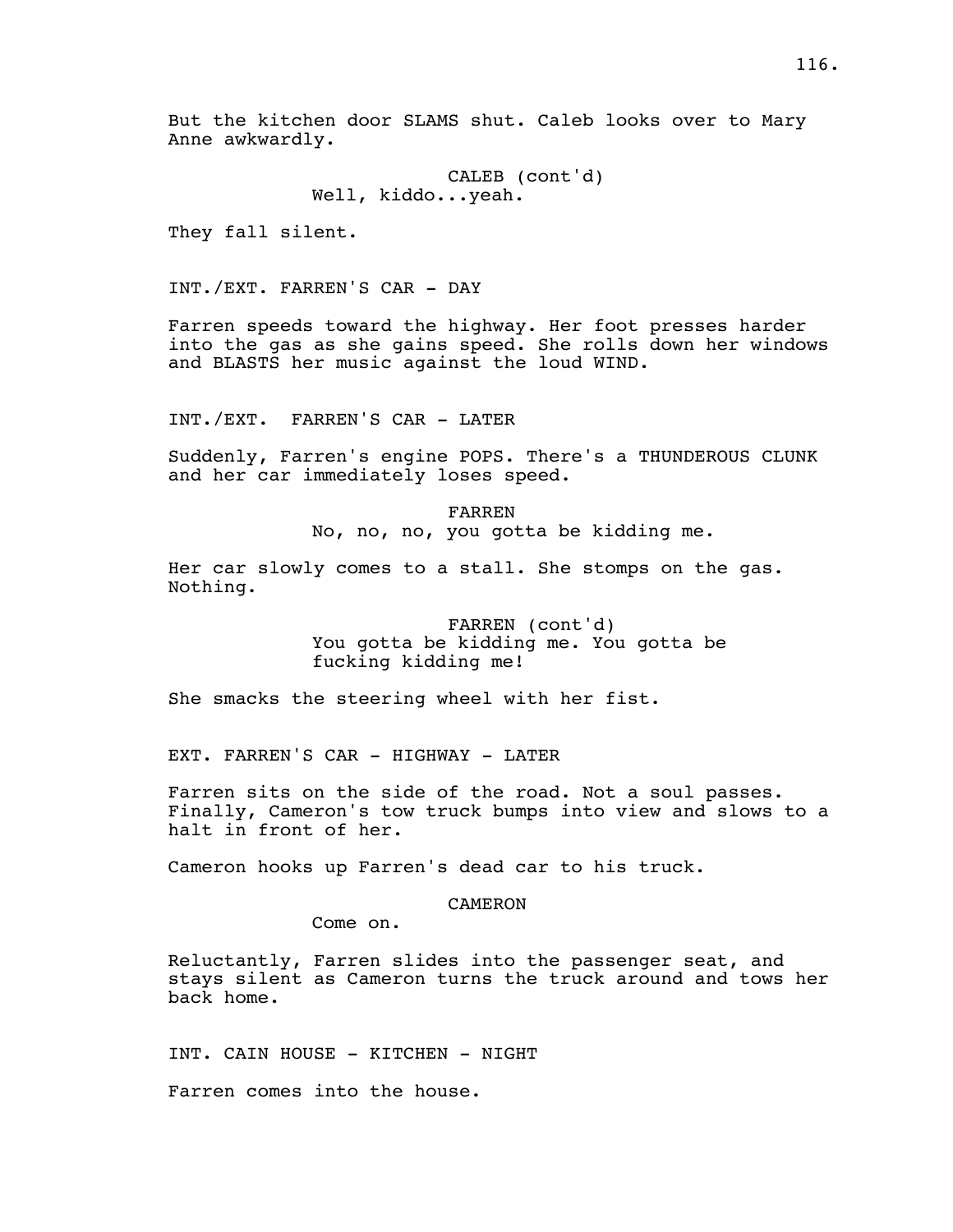## CALEB Jesus, where were you?

Farren doesn't say anything. She drops her purse on the table and pushes past him.

Caleb stares at her purse. The wads of cash peek out.

CALEB (cont'd) Shiiit, Farren, what'd you do, rob someone?

Farren turns to see Caleb grab her purse and pull her money out.

> FARREN Don't touch that.

> > CALEB

Fuck.

Caleb pulls wad after wad of bills out.

FARREN

Caleb!

She reaches for it, and he holds it out of her out of her reach.

> CALEB This gotta be like ten grand.

FARREN It's not that much.

CALE<sub>B</sub> Seriously, whose is it?

Farren hesitates.

### FARREN

It's mine.

# CALEB

Bullshit.

FARREN I've been saving up. I've been saving for years.

He fingers through the cash.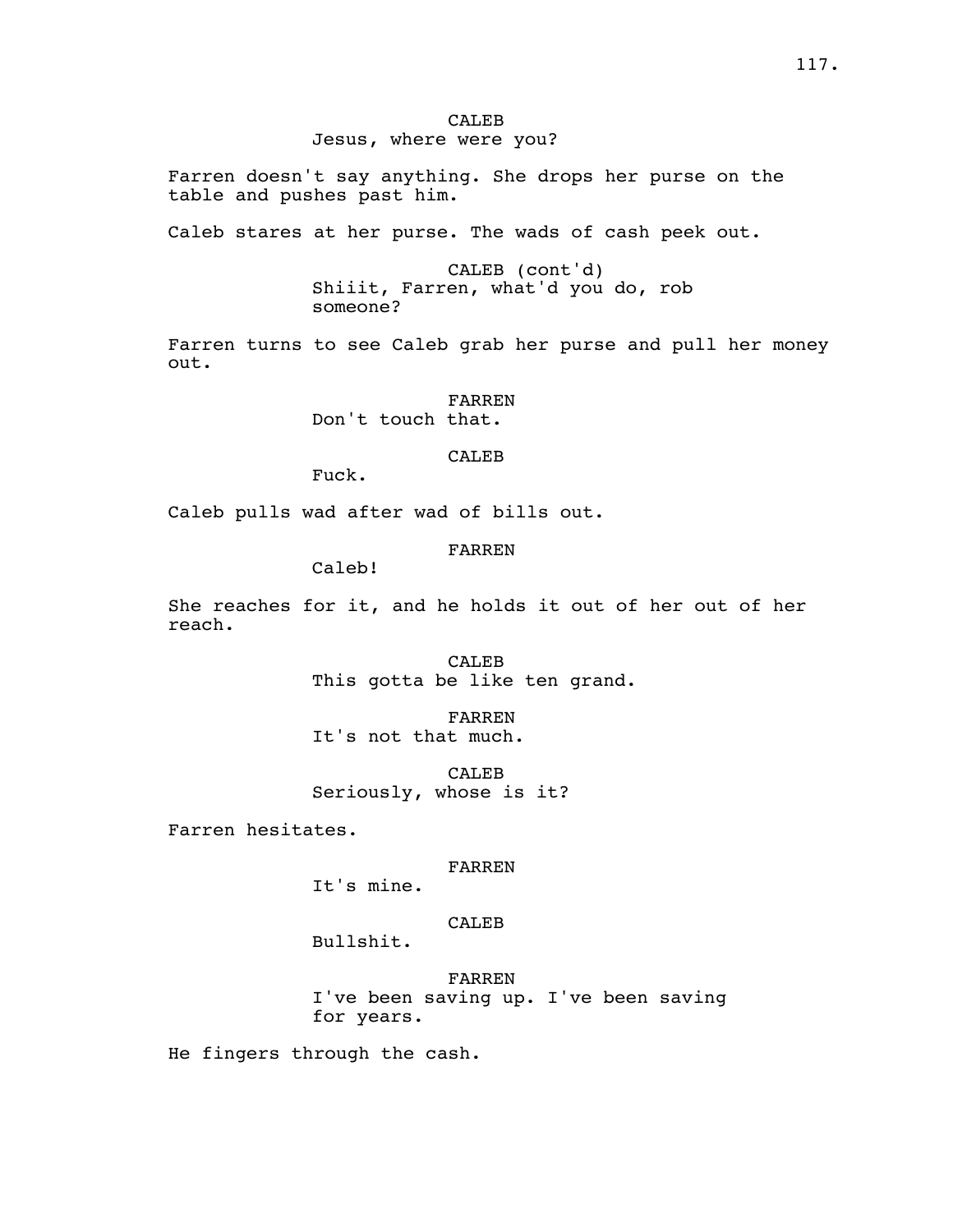#### FARREN

# It's mine.

Caleb laughs.

CALEB I mean, I gotta be honest, I was kind of freaking out a bit--

FARREN I'm not giving it to him.

CALEB

Yeah? What are you gonna use it for?

FARREN

I'm getting out.

### CALEB

It's the wrong fucking timing, Farren. You want to go so bad? Go when he's dead. Go then. Not now, don't try to pull this bullshit now.

FARREN

I'm not giving it to him.

## CALEB

The bills are going to come in regardless, you know that, right? And what? What, we'll just rack up credit card bills and loans and shit when you have the money right here?

Farren stands defiant.

#### FARREN

I guess so.

# CALEB

That's the dumbest shit I've ever heard. We'll end up paying double with the damn interest rates--

## FARREN

I don't care.

#### CALEB

Yeah, yeah, of course you don't. Take it.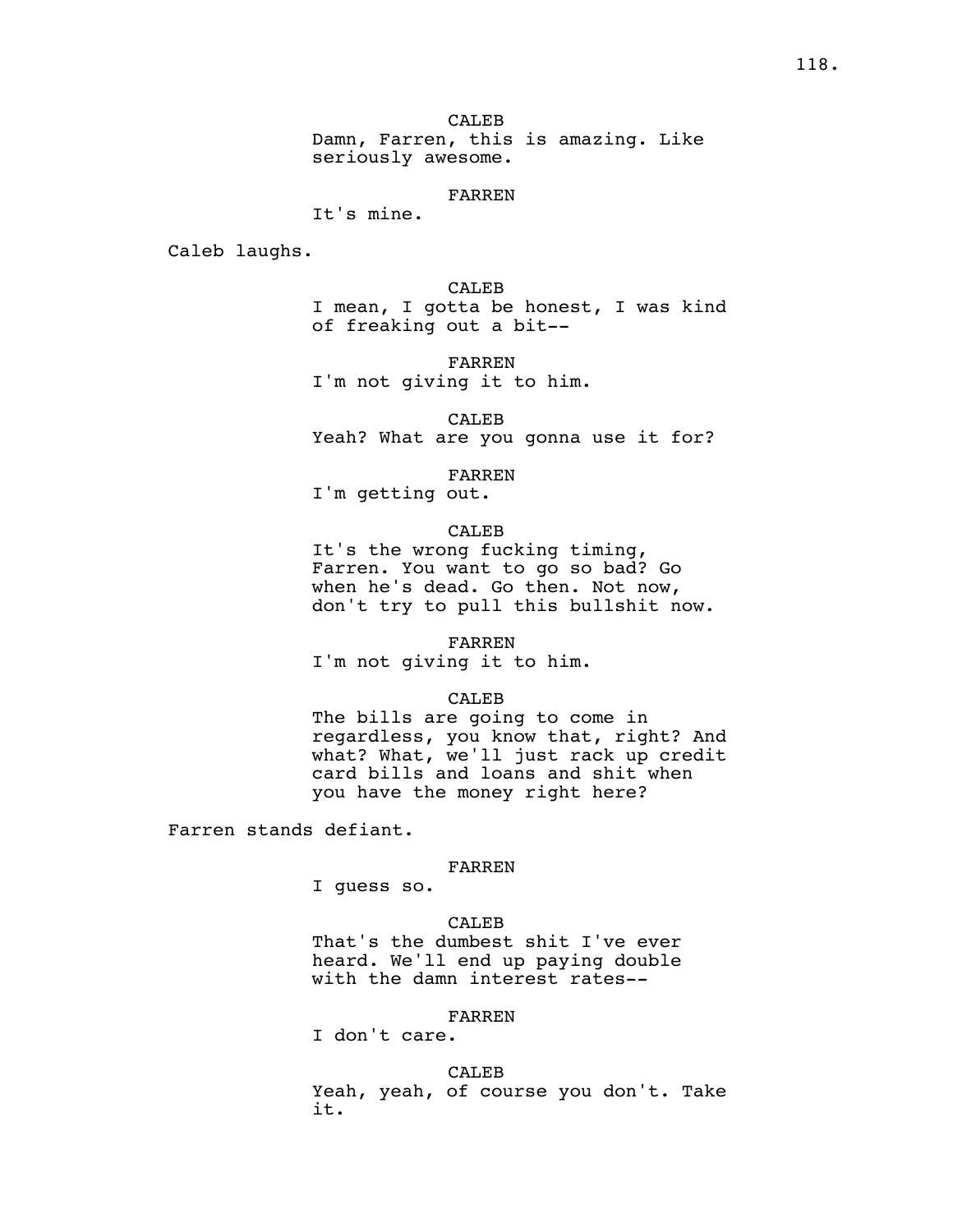He throws the cash across the room to her. The bills scatter and fall softly around her.

> CALEB (cont'd) Go. Seriously, go. That's not even ten grand? So, what, that might last you six months? You'll be crawling back here so fucking fast no one will even notice you were gone.

He turns and leaves through the back door. Farren stands alone for a moment surrounded by the bills.

Slowly, she squats down and begins to pick them up.

INT. BANK - DAY

Farren stands in line. She holds Mary Anne on her hip, gently rocking back and forth.

The line moves slowly until she reaches the TELLER.

FARREN I'd like to make a deposit.

INT. HOSPITAL - WAITING ROOM - DAY TO EVENING

The three of them wait. Time passes with very little to show for.

Caleb continually gets up to walk around only to come back to Farren and Mary Anne.

They refill coffees, eat vending machine snacks, color with pens on napkins.

Farren's phone BEEPS. She looks at it briefly, and then--

## FARREN Watch Mack a bit.

Farren gently lifts Mary Anne off of her, stands and stretches.

EXT. HOSPITAL - EVENING

Cameron waits by the entrance. Farren comes out of the large sliding glass doors.

CAMERON

Hey.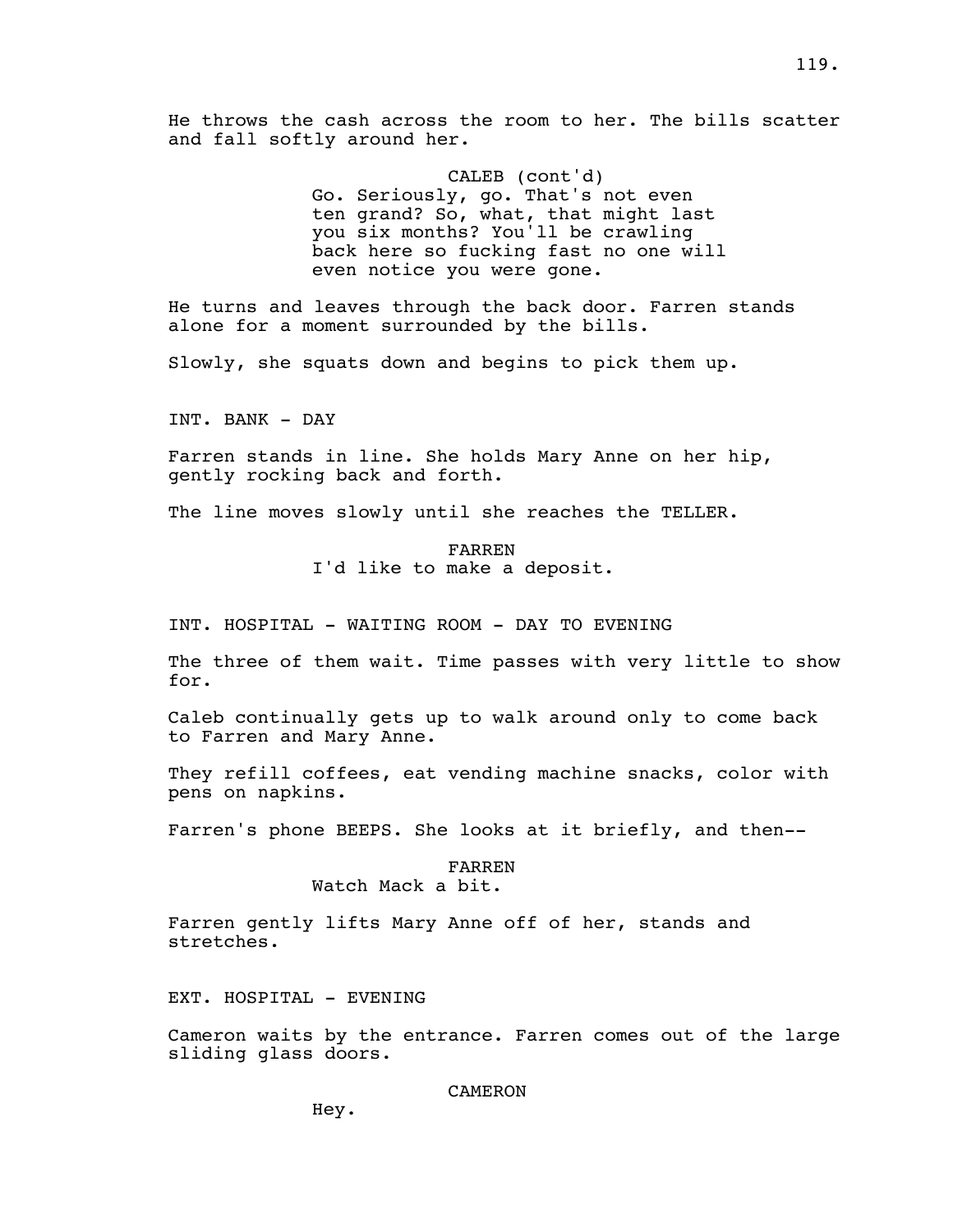## FARREN

Hey.

They stand in silence for a moment.

CAMERON How's he looking?

### FARREN

Pretty bad.

CAMERON Yeah...yeah, that sounds about right.

They fall to silence.

CAMERON (cont'd) Are you gonna sell the house, do you think?

# FARREN

What?

## CAMERON

I mean...

FARREN What kind of question is that?

Cameron spits.

CAMERON I dunno. I just--are you gonna stick around? Once, once he's gone?

FARREN I haven't really thought about it.

CAMERON Will you let me know? Will you let me know if you decide to go?

FARREN Yeah, I guess, if you want.

Cameron takes a breath, his jaw sets.

CAMERON Okay, yeah. Thank you.

He turns and starts walking away.

FARREN Did you wanna say bye?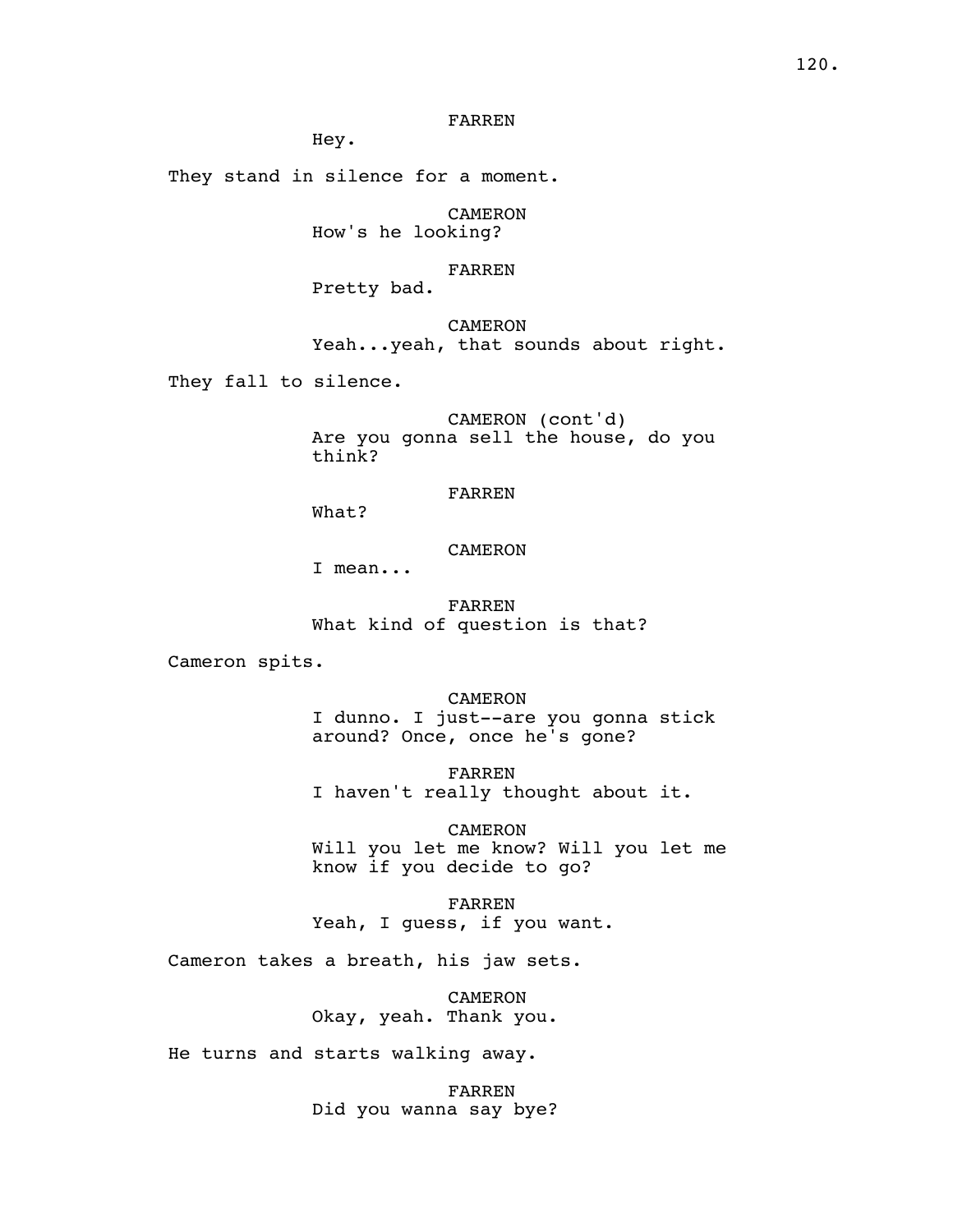He stops and turns.

### **CAMERON**

Huh?

### FARREN

We'll be able to go in his room in a few hours. If you wanted to see him.

Cameron looks up at the hospital.

CAMERON

Nah...no, I'm good. Just, just let him know I was here.

He turns and walks to his truck. Farren watches as he drives away.

INT. HOSPITAL - ELI'S ROOM - NIGHT

A NURSE leads Caleb, Farren, and Mary Anne into the room. Eli is covered beneath tubs and wires. A gentle BEEP fills the room.

Mary Anne quickly crawls up onto the bed.

NURSE You'll only have about an hour. They'll need you out again for his next round.

Farren and Caleb nod their heads.

NURSE (cont'd) He probably won't be able to wake up, but try not to disturb him too much.

Caleb immediately shrinks into a far corner of the room and watches, as Farren stands next to Mary Anne gently rubbing her back.

INT. HOSPITAL - ELI'S ROOM - LATER

Farren and Caleb sit silently across from the bed. Mary Anne is asleep across Eli's chest.

The Nurse comes back in.

NURSE Alright, we're going to need to--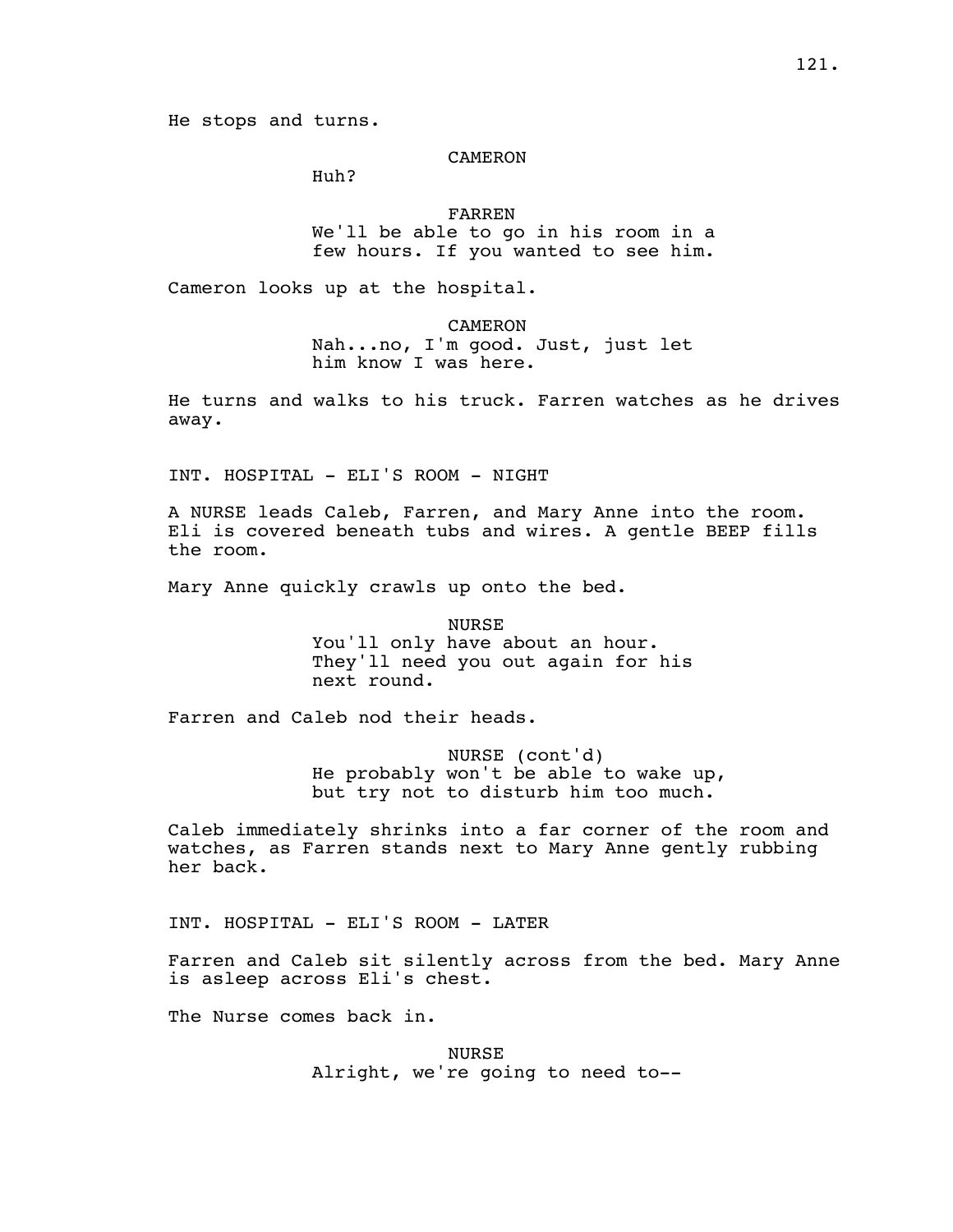## CALE<sub>B</sub>

Yup.

Caleb stands immediately. He takes a quickly glance back at his father, and walks out of the room.

Farren slowly rises and walks toward the bed.

### FARREN

Baby, come on.

Mary Anne stirs but doesn't move.

Farren strokes her back.

She stares down at her father and daughter. She struggles to find words, opening and closing her mouth a number times.

Finally--

FARREN (cont'd) Let's all go rest a bit.

She pulls Mary Anne off of Eli and holds her on her chest. Mary Anne buries her sleepy head into her neck.

Farren rests a hand on Eli's chest. Her jaw's tight.

FARREN (cont'd)

Okay. Okay.

She turns and leaves with Mary Anne.

INT. HOSPITAL - WAITING ROOM - DAY

They've been there for God-knows how long. Caleb and Farren huddle around Farren's phone. They share ear buds and stream a SITCOM.

Mary Anne is curled in the seat next to them.

Dr. Badrudduja makes his way toward them. They don't notice him at first. But, Farren finally yanks the ear buds out of their ears.

> DR. BADRUDDUJA He seems to be reacting positively to the treatment.

## FARREN

Oh.

Neither of them move.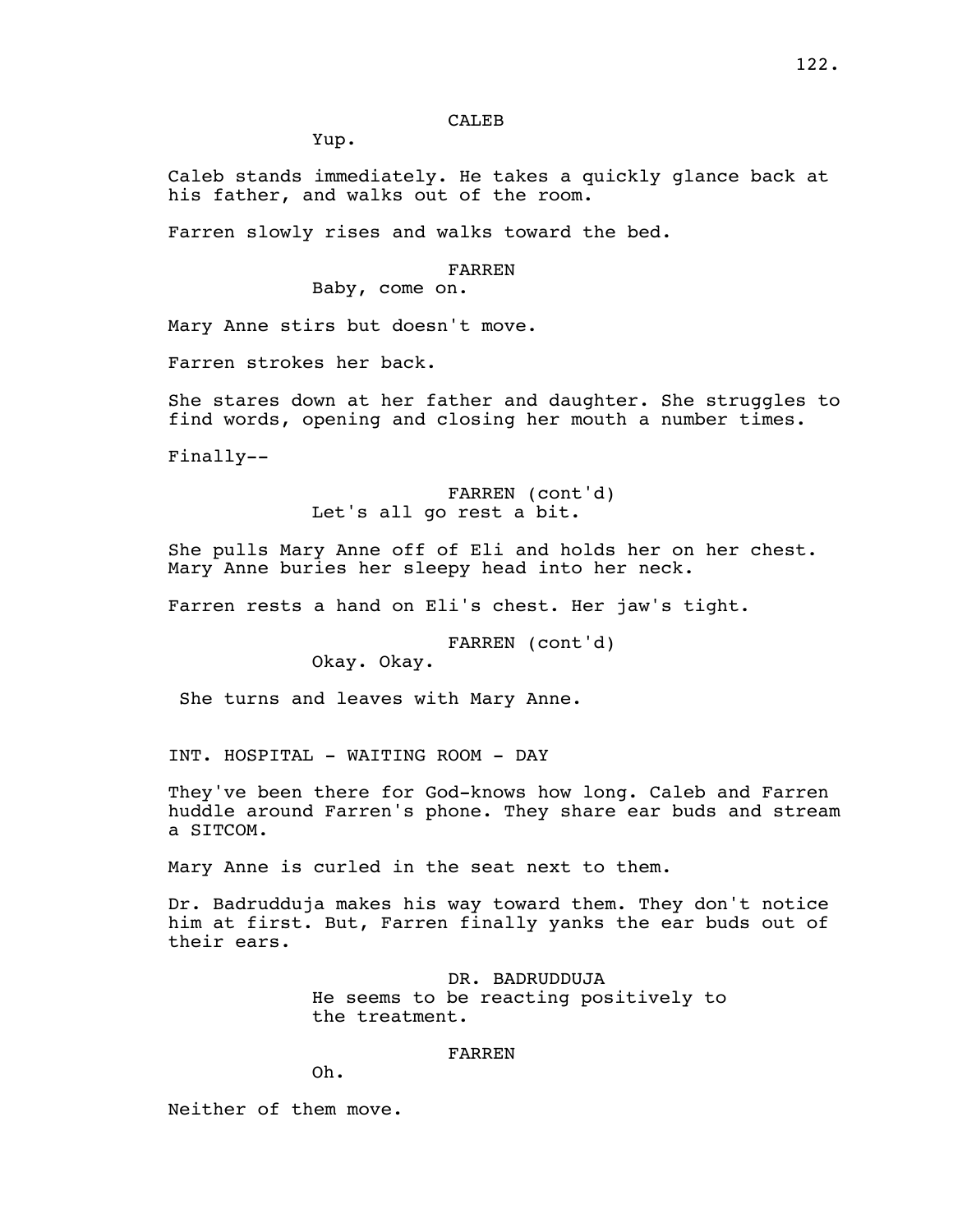FARREN (cont'd) Okay. Um, that's great.

DR. BADRUDDUJA Well, he's not getting worse, at least. You're welcome to stay, but at this point it's just a waiting game. And there's no way of knowing how long that wait will be.

CALEB

Okay, well, so what we just keep him here?

DR. BADRUDDUJA

We'll keep his for another couple of days, but you might want to consider hospice. You're welcome to go in and wait with him.

He smiles at them.

DR. BADRUDDUJA (cont'd) He's a fighter. You kids got good blood in you.

INT. HOSPITAL - ELI'S ROOM - NIGHT

Farren and Caleb sit slumped in their chairs as if asleep, but both of their eyes are barely opened. Mary Anne lies chest-to-chest on Farren covering her entire torso.

The steady BEEP of Eli's machines continue as we

FADE TO BLACK.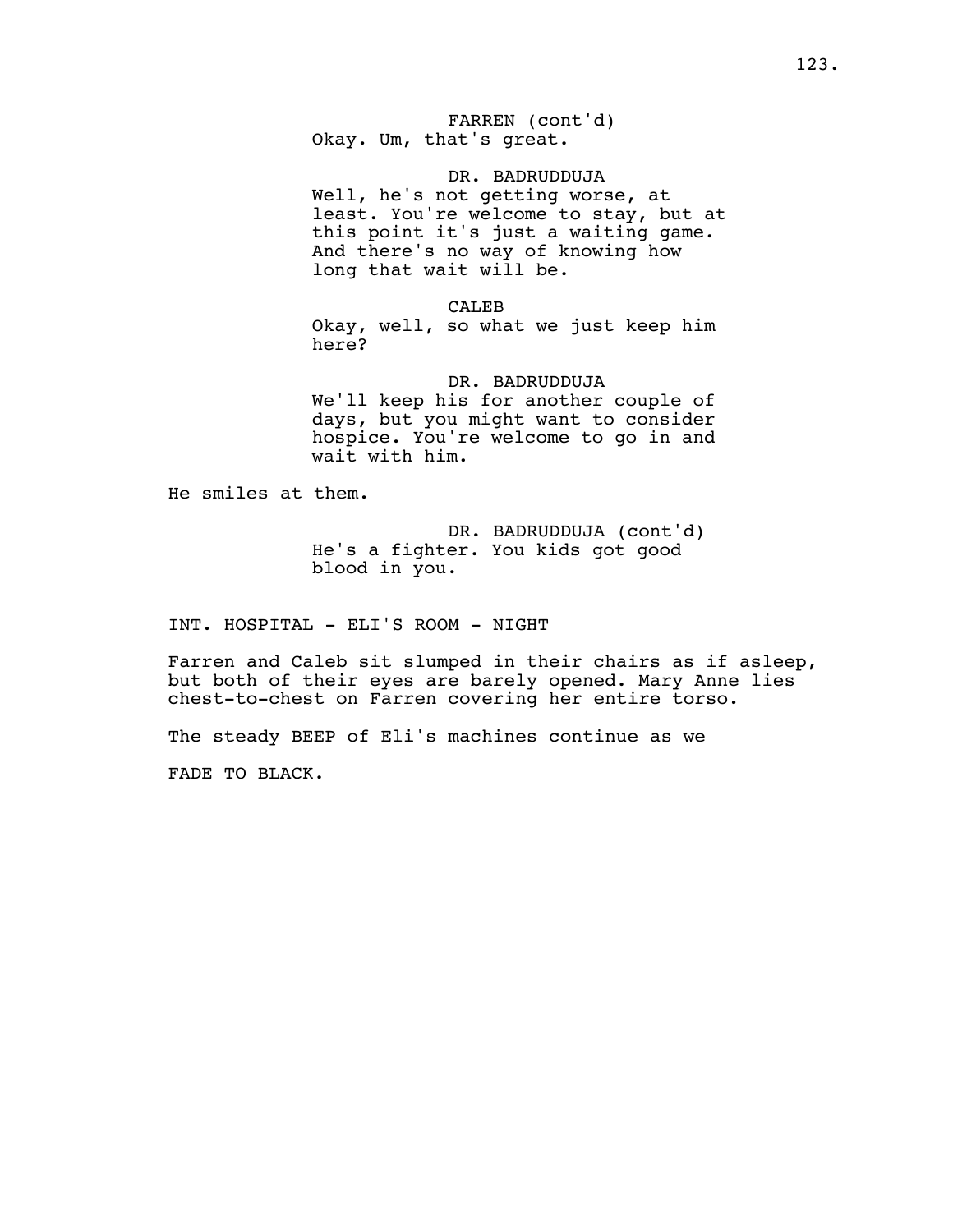# BIBLIOGRAPHY

- The following sources is a comprehensive list of any sources references in the contextual essay and creative thesis, as well as a select sources that were significantly influential on the style, form, theme, and/or content of the work.
- Abraham, Lyndy. *A Dictionary of Alchemical Imagery.* Cambridge: Cambridge University Press, 1998. Print.
- Arnold, Andrea, director and screenwriter. *American Honey.* British Film Institute, 2016.
- —, director and screenwriter. *Fish Tank.* BBC Films, 2009.
- —, director and screenwriter. "Wasp". FilmFour, 2003.
- Brinkmeyer Jr., Robert H., Debra Raw Cohen. edt. Jon Smith, Debrah Cohn.
- "Forward into the Past: California and the Contemporary White Southern Imagination" *Look Away!: The U.S. South World Studies.* Duke University Press. Durham and London. 2004.
- Burckhardt, Titus. *Alchemy.* Trans. Vincent Stuart and John M. Watkins Ltd. Baltimore: Penguin Books. 1971. Print.
- Cianfrance, Derek, director. *The Place Beyond the Pines.* Electric City Entertainment, 2012.
- Coppola, Sofia, director and screenwriter. *Somewhere.* Focus Features, 2010.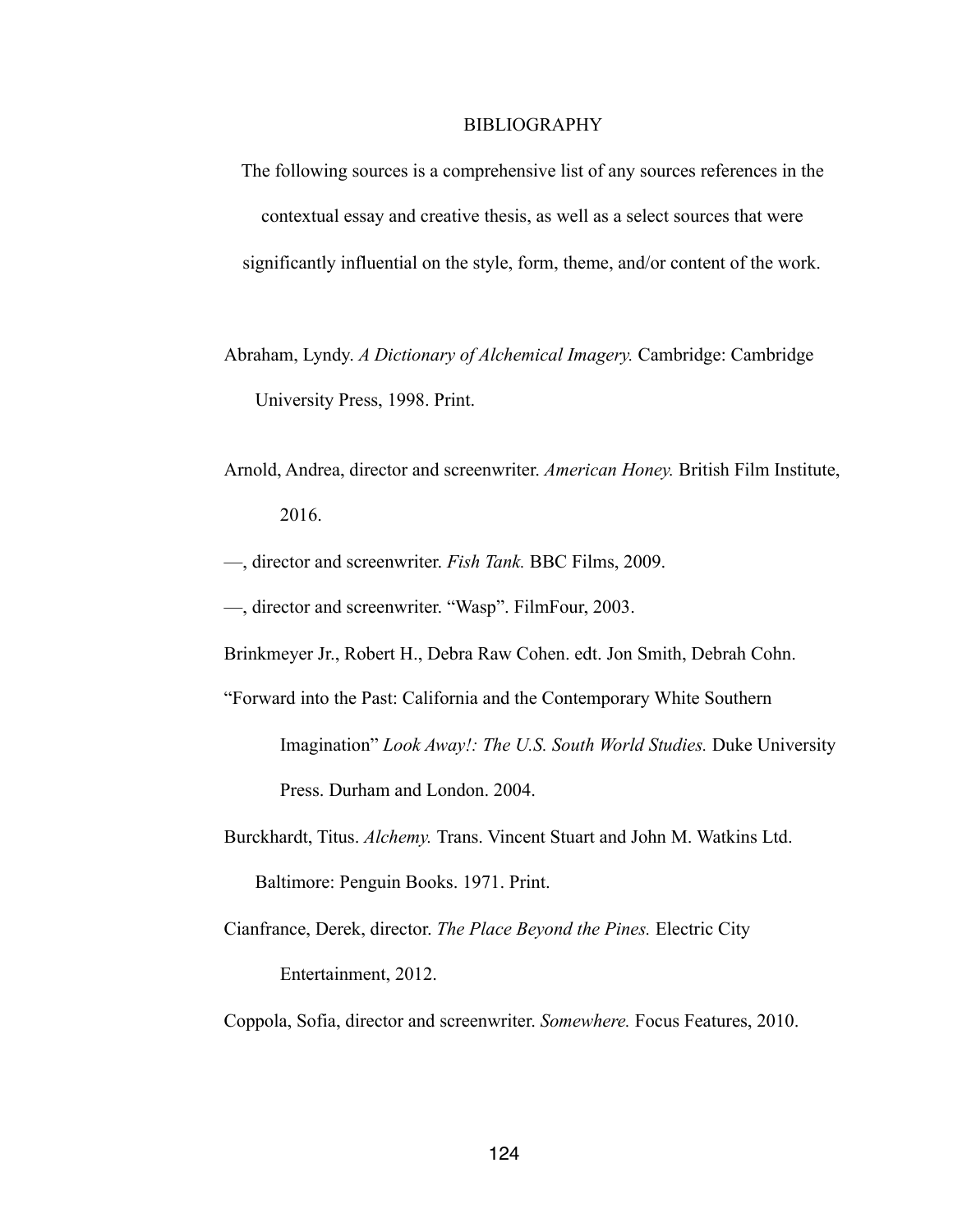Cretton, Destin Daniel, director and screenwriter. *Short Term 12.* Animal Kingdon. 2013.

Giacometti, Alberto. *Femme Debout I.* 1960, bronze, Paris, France.

Granger, John. *Unlocking Harry Potter: Five Keys for the Serious Reader.* 

Zossima Press, 2007.

- Granik, Debra, director and screenwriter. *Winter's Bone.* Anonymous Content. 2010.
- Hallström, Lasse, director. Peter Hedges, screenwriter. *What's Eating Gilbert Grape, Paramount Pictures, 1993.*

Hare, David, director. *The Hours*. Paramount, 2002.

- Hawthorne, Nathaniel. "The Birth Mark." *Gutenburg.* Release date: April, 1996. Web. 24 Nov. 2015.
- ---. "The Artist of the Beautiful". *Gutenburg.* Release date. April, 1999. Web. 24 Nov. 2015.
- Jenkins, Tamara, director and screenwriter. *The Savages.* Fox Searchlight Pictures, 2007.

Kelly, Chris, director and screenwriter. *Other People.* Park Pictures, 2016.

Kopple, Barbara, director. *Harlan County, USA,* Cabin Creek, 1976 .

Lonergan, Kenneth, director and screenwriter. *Manchester by the Sea,* Amazon Studios, 2016.

—-, director. *You Can Count on Me,* Hart-Sharp Entertainment, 2000.

Mazin, Craig and John August, *Scriptnotes* from scriptnotes.com